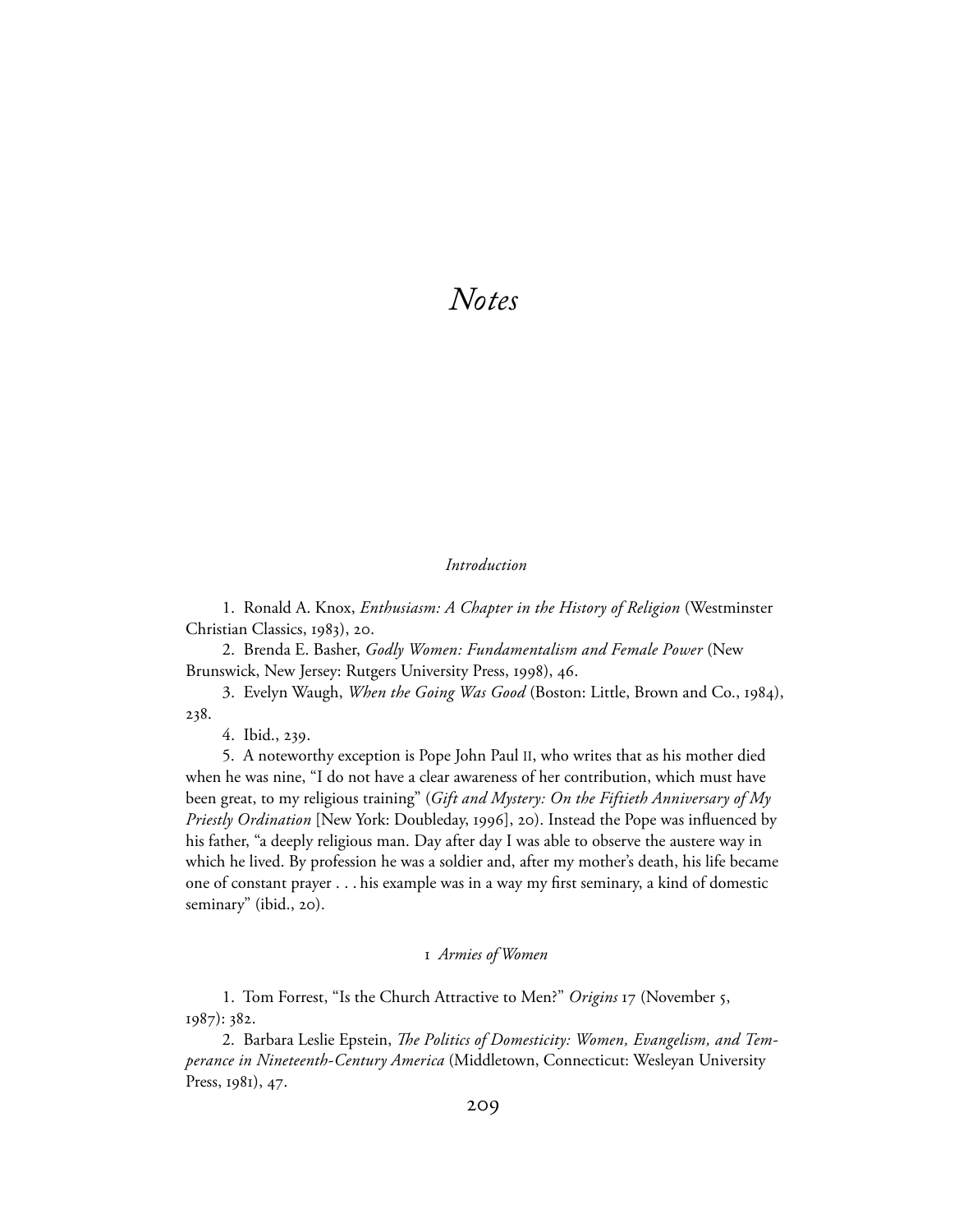3. Michael Argyle and Benjamin Beit-Hallahmi, *The Social Psychology of Religion* (London: Routledge and Kegan Paul, 1975), 75.

 4. John K. White, "Men and the Church: A Case Study of Ministry to Men in a Medium Size Congregation" (D. M. Thesis, Trinity Evangelical Divinity School, Deerfield, Ill., 990), 5-6.

 5. Stephen B. Clark, *Man and Woman in Christ: An Examination of the Roles of Men and Women in Light of Scripture and the Social Sciences* (Ann Arbor, Michigan: Servant Books, 1980), 635.

 6. Arno Gaebelien, "Good-Bye Darwinism," quoted by Margaret Lamberts Bendroth in *Fundamentalism and Gender,* 875 *to the Present* (New Haven: Yale University Press, 993), 66.

 7. William Bell Riley, "She-Men, or How Some Become Sissies," quoted by Bendroth, *Fundamentalism and Gender*, 66.

8. Bendroth, *Fundamentalism and Gender*, 65.

 9. Paul A. Carter, *Another Part of the Twenties* (New York: Columbia University Press, 977), 53-54.

 10. Barbara Welter, "The Feminization of American Religion: 800-860" in *Clio's Consciousness Raised*, ed. Mary S. Hartman and Lois Banner (New York: Harper and Row, 974), 22.

11. Ibid., 42.

12. Ibid., 43.

13. Ibid., 89.

14. Ibid., 19.

 15. Con O'Leary, *The Last Rosary*, quoted by Colleen McDannell, *The Christian Home in Victorian America, 1840-1900* (Bloomington and Indianapolis: Indiana University Press, Midland Book Edition, 1994), 120.

 16. The efforts are described by Colleen McDannell in '"True Men As We Need Them': Catholicism and the Irish-American Male," *American Studies* 27 (1986): 19-36.

 17. Claudia Nelson, "Sex and the Single Boy: Ideals of Manliness and Sexuality in Victorian Literature for Boys," Victorian Studies 62 (Summer 1989): 548.

18. Thomas Hughes, *Tom Brown's School Days* (New York, Puffin Books, 1983), 236.

 19. Quoted by Norman Vance, *The Sinews of the Spirit: The Ideal of Christian Manliness in Victorian Literature and Religious Thought* (Cambridge: Cambridge University Press, 985), 22.

 20. Quoted in John Shelton Reed, *Glorious Battle: The Cultural Politics of Victorian*  Anglo-Catholicism (Nashville: Vanderbilt University Press, 1996), 211.

 21. John Shelton Reed, '"Giddy Young Men': A Counter-Cultural Aspect of Victorian Anglo-Catholicism," *Comparative Social Research* II (1989): 211.

 22. David Hilliard, "UnEnglish and Unmanly: Anglo-Catholicism and Homosexuality," *Victorian Studies* 25 (1982): 181.

 23. J. Eddowes, "The New Testament and Ritual: A Lecture," quoted by Reed "Giddy Young Men," 211.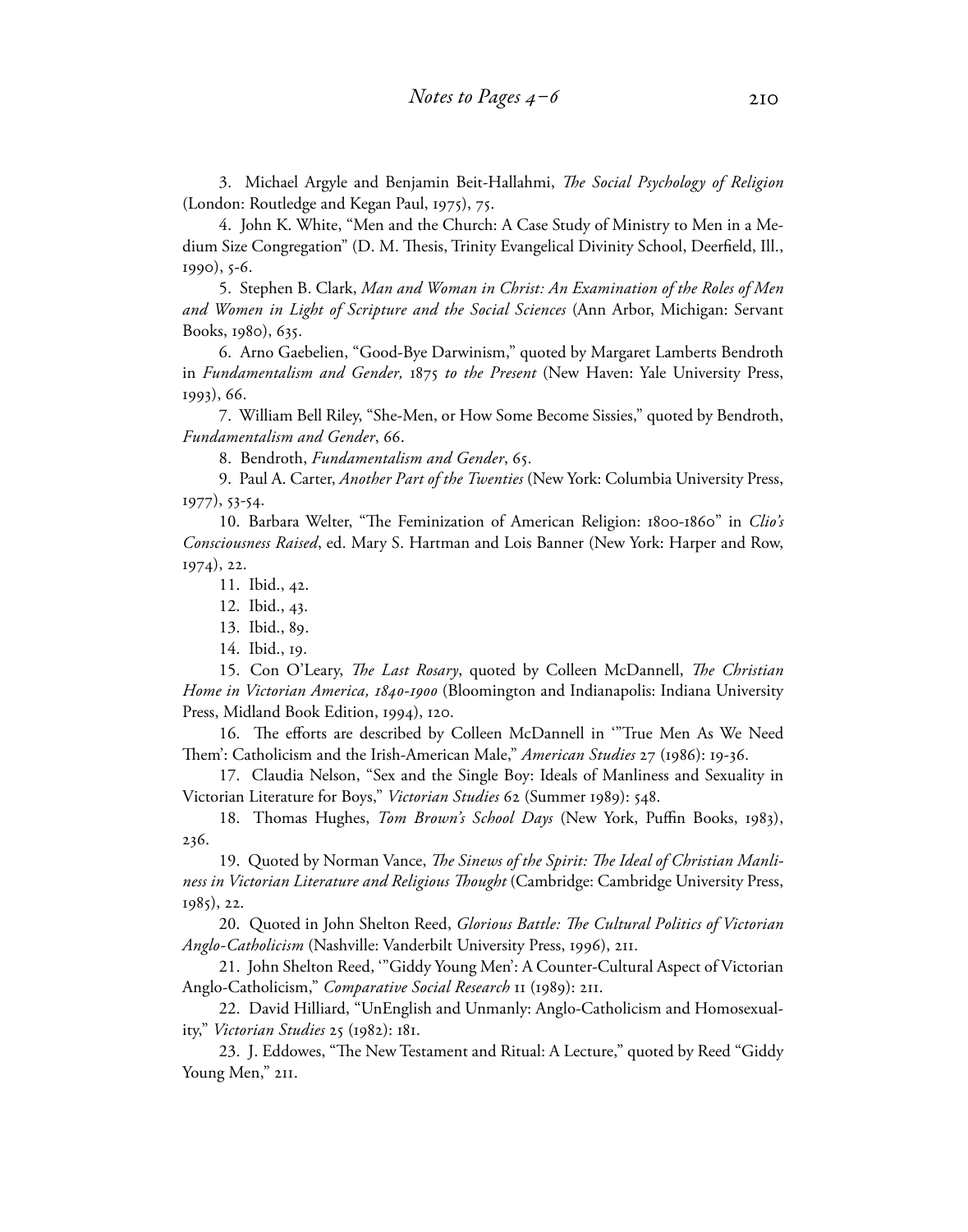24. Evelyn Waugh, *Brideshead Revisited* (Boston: Little, Brown, 978), 26.

25. Pat Barker, *The Ghost Road* (New York: Penguin Books, Dutton, 995), 67.

 26. Hugh McLeod, *Religion and Society in England, 1850-1914* (New York: St. Martin's Press, 1966), 156.

 27. For some other members of Uranian circles who were attracted to varieties of Catholicism see Hilliard, "UnEnglish and Unmanly," 97-99. His inclusion of Msgr. Robert Hugh Benson is probably unwarranted, although the Benson family was very odd. Benson's brother wrote novels which have become popular in modern homosexual circles, but the most famous, *David Blaize*, is a sympathetic celebration of attractive qualities (physical, emotional, and spiritual) in boys and young men. Although it mentions schoolboy homosexual experimentation, it does not hold it up as an ideal.

 28. James R. Moore, *Religion in Victorian Britain*, Vol. 3, *Sources* (Manchester: Manchester University Press, 1988), 77.

 29. Paul Johnson, "Anglicanism, Organic Sin, and the Church of Sodom," *The Spectator* 277 (22 November 1996): 30.

 30. William Oddie, "My Time at Homoerotic College," *The Spectator*, 277 (7 December 1996): 21. Oddie says that when he was at St. Stephen's House at Oxford, he "estimated that fully two-thirds were openly homosexual" (20) as Anglo-Catholics especially tended to be homosexual. At St. Stephen's men were given women's names (21) (a custom at some Catholic seminaries in North America) and is now "a hotbed of radical feminism" (2). Cuddeson, still too peculiar, also had a reputation for homosexuality. Oddie sadly concurs that "in the Church of England sodomy is on the verge of becoming part of that Church's semi-official culture" (20). There are few men in the pews of Anglican churches.

 31. William A. Christian, Jr., *Person and God in a Spanish Valley* (New York and London: Seminar Press, 1972), 136.

32. Ibid., 52.

 33. Patricia Cayo Sexton, *The Feminized Male: Classrooms, White Collars and the Decline of Manliness* (New York: Random House, 1969), 97.

 34. Lewis M. Terman and Catherine Cox Miles, *Sex and Personality: Studies in Masculinity and Femininity* (New York: Russell and Long, 1968).

35. Ibid., 201.

36. Ibid., 204.

 37. Testosterone can fluctuate with emotions. Being successful raises testosterone levels in both men and women. Rosalind Miles notes in passing that "Dr James Dabbs of Georgia State University told the American Association for the Advancement of Science Annual Congress in 989 that a survey of men in different professions showed that vicars displayed the lowest levels of testosterone, while 'actors and American football players' had the highest" (*The Rites of Man: Love, Sex and Death in the Making of the Male* [London: Grafton Books, 1991], 212). Perhaps men with low testosterone are attracted to being vicars; more probably the discouraging nature of the work and the low status they have among men produces the emotional state which in turn brings about low testosterone levels.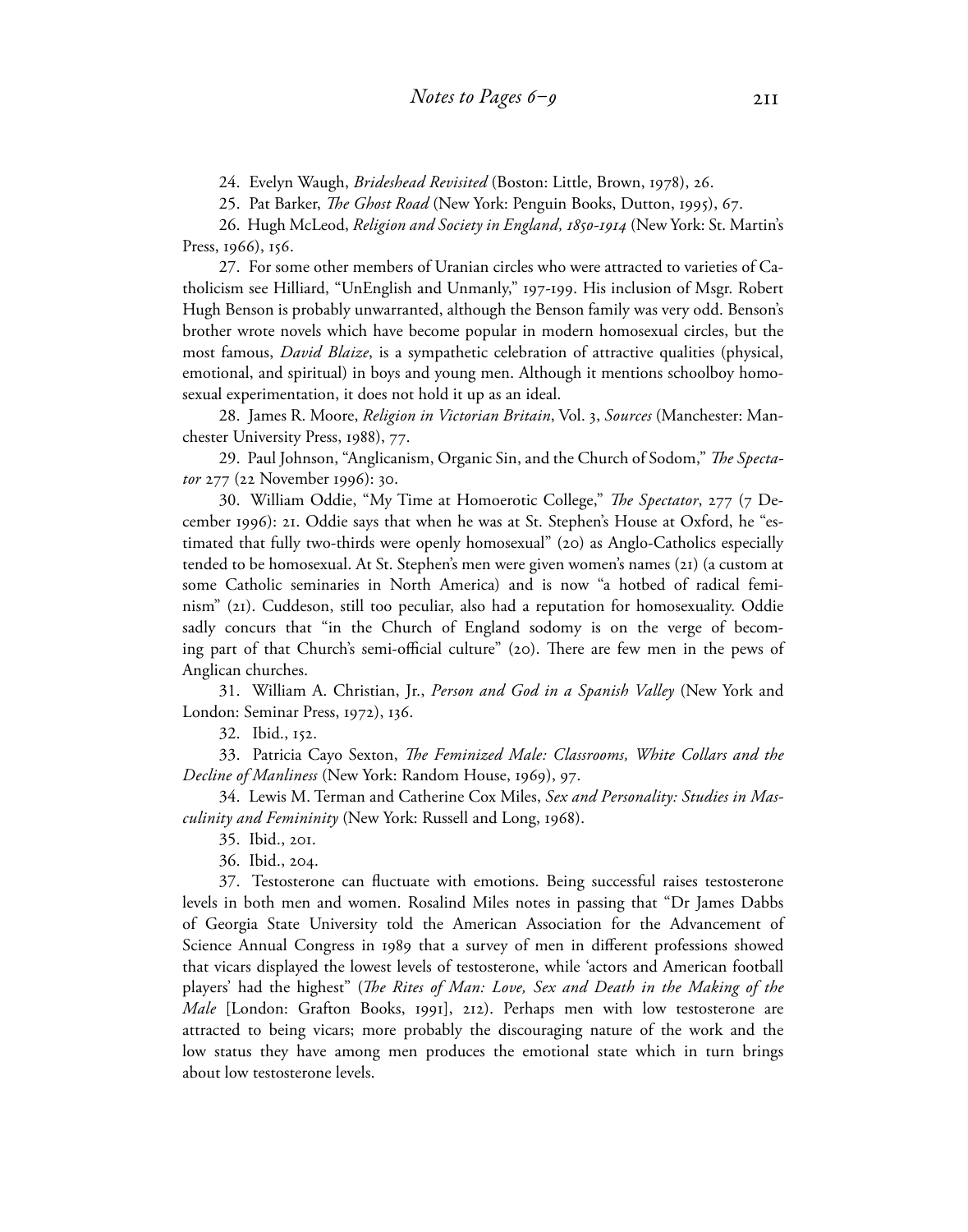38. Terman and Miles, *Sex and Personality*, 220.

39. Ibid.

40. Ibid, 53.

 41. Ibid, 9: "Most emphatic warning is necessary against the assumption that an extremely feminine score for males or an extremely masculine score for females can serve as an adequate basis for the diagnosis of homosexuality, whether overt or latent."

 42. Charles S. Prebish, "Religion and Sport: Convergence or Identity?" *Religion and Sport: The Meeting of Sacred and Profane*, ed. Charles S. Prebish. (Westport, Connecticut: Greenwood Press, 1993).

 43. Claire M. Renzetti and Daniel J. Curran, *Women, Men, and Society: The Sociology*  of Gender (Boston: Allyn and Bacon, 1989), 262.

44. James H. Fichter, "Why Aren't Males So Holy?" *Integrity* 9 (May 1955): 3.

45. Argyle and Beit-Hallahmi, *Social Psychology*, 7.

 46. Michael Argyle, *Religious Behaviour* (London: Routledge and Kegan Paul, 958), 76.

 47. C. Daniel Batson and W. Larry Ventis, *The Religious Experience: A Social -Psycho*logical Perspective (New York: Oxford University Press, 1982), 360.

 48. Gail Malmgreen, "Domestic Discords: Women and the Family in East Cheshire Methodism, 750-830," in *Disciplines of Faith: Studies in Religion, Patriarchy and Politics* (London: Routledge and Kegan Paul, 1987), 56.

 49. Kenneth Guentert, "Kids Need To Learn Their Faith From Men, Too," *U. S. Catholic* 65 (Feb 1990): 14.

 50. David de Vaus and Ian McAllister, "Gender Differences in Religion: A Test of the Structural Location Theory," American Sociological Review 52 (1987): 472.

 51. George Gallup, Jr. and Jim Castelli, *The Peoples Religion: American Faith in the*  90*'s* (New York: Macmillan, 989), 50.

 52. Barry A. Kosmin and Seymour P. Lachman, *One Nation Under God: Religion in Contemporary American Society* (New York: Harmony Books, 1993), 210-11. See also Dean R. Hoge and David A. Roozen, "Research on Factors Influencing Church Commitment" in Dean R. Hoge and David A. Roozen, eds., *Understanding Church Growth and Decline, 1950-1978*, (New York: Pilgrim Press, 979), 42-68; Gerhard E. Lenski's "Social Correlates of Religious Interest," *American Sociological Review* 8 (October 953): 533-544.

 53. Robert Moore and Douglas Gillette, *King Warrior Magician Lover Rediscovering the Archetypes of the Mature Masculine* (New York: HarperCollins, 990), xviii.

 54. Argyle and Beit-Hallahmi, *Social Psychology*, 75. Jews were not included in one census, but evidence indicates that men are more observant than women. Argyle, *Religious Behavior*, 77.

 55. George Barna, *Index of Leading Spiritual Indicators* (Dallas: Word Publishing, 996), 87.

 56. Lyle E. Schaller, *It's a Different World: the Challenge for Today's Pastor* (Nashville: Abingdon Press,  $1987$ ) 61-62.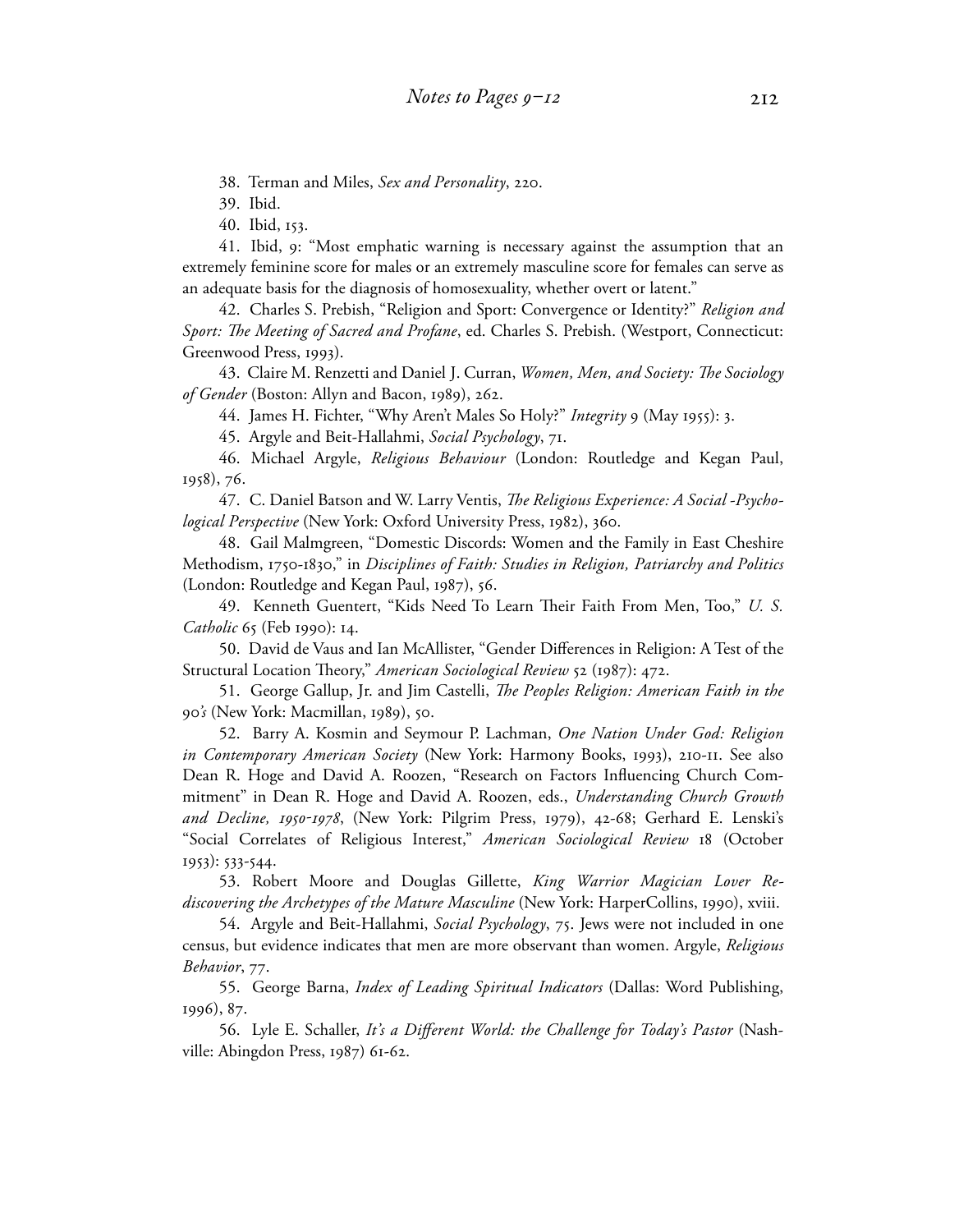57. George Barna, "The Battle for the Hearts of Men," *New Man*, 4:1 (January-February 1997): 42.

 58. Patrick M. Arnold, *Wildmen, Warriors, and Kings: Masculine Spirituality in the Bible* (New York: Crossroad, 1991), 68; Kenneth L. Woodward, "Gender and Religion: Who's Really Running the Show," *Commonweal* 120:6 (22 November 1996): 10.

 59. Jim Castelli and Joseph Gremillion, *The Emerging Parish: The Notre Dame Study*  of Parish Life Since Vatican II (San Francisco: Harper and Row, 1987), 68-69.

60. Ed Wilcock, "How We Lost Our Manliness," *Integrity* 9 (May 955): 2.

61. Fichter, "Why Aren't Males So Holy?" 3-4.

 62. Fichter, *Social Relations in the Urban Parish* (Chicago: University of Chicago Press,  $1954$ ,  $91$ .

63. Gallup and Castelli, *The People's Religion*, 50.

51 percent of men and 63 percent of women say that religion is not outdated and can answer all or most of today's problems.

 58 percent of men and 69 percent of women say they have a 'great deal' or 'quite a lot' of confidence in the church as an institution.

 5 percent of men and 69 percent of women say prayer is 'very important' to them.

 33 percent of men and 45 percent of women say reading the Bible is 'very important.'

 38 percent of men and 47 percent of women say attending church is 'very important.'

 38 percent of men and 55 percent of women say that receive a 'great deal' of comfort and support from their religious beliefs.

 64. George Barna, *Index*, 87. Barna's silent inclusion of women's greater interest in horoscopes shows that women's religiosity is free-floating, and might alight on something other than Christianity.

 65. Peter L. Benson and Carolyn H. Eklin, *Effective Christian Education: A National Study of Protestant Congregations. A Summary Report on Faith, Loyalty,*  and Congregational Life (Minneapolis, Mn.: Search Institute, 1990), 17. In the Christian Church (Disciples of Christ) 41 percent of the males and 35 percent of the females; in the Evangelical Lutheran Church in America, 58 percent of the males and 48 percent of the females, in the Presbyterian Church USA 44 percent of the males and 34 percent of the females, in the United Church of Christ 48 percent of the males and 33 percent of the females, in the United Methodist Church 43 percent of the males and 28 percent of the females, but in the Southern Baptist Convention 23 percent of the males and 23 percent of the females.

66. Ibid.

 67. Edward H. Thompson, Jr., "Beneath the Status Characteristic: Gender Variations in Religiousness," *Journal for the Scientific Study of Religion*, 30 (1991): 381.

 68. Cheryl Townsend Gilkes, '"Together and in Harness': Women's Traditions in the Sanctified Churches," Signs: Journal of Women in Culture and Society 10  $(1985): 678.$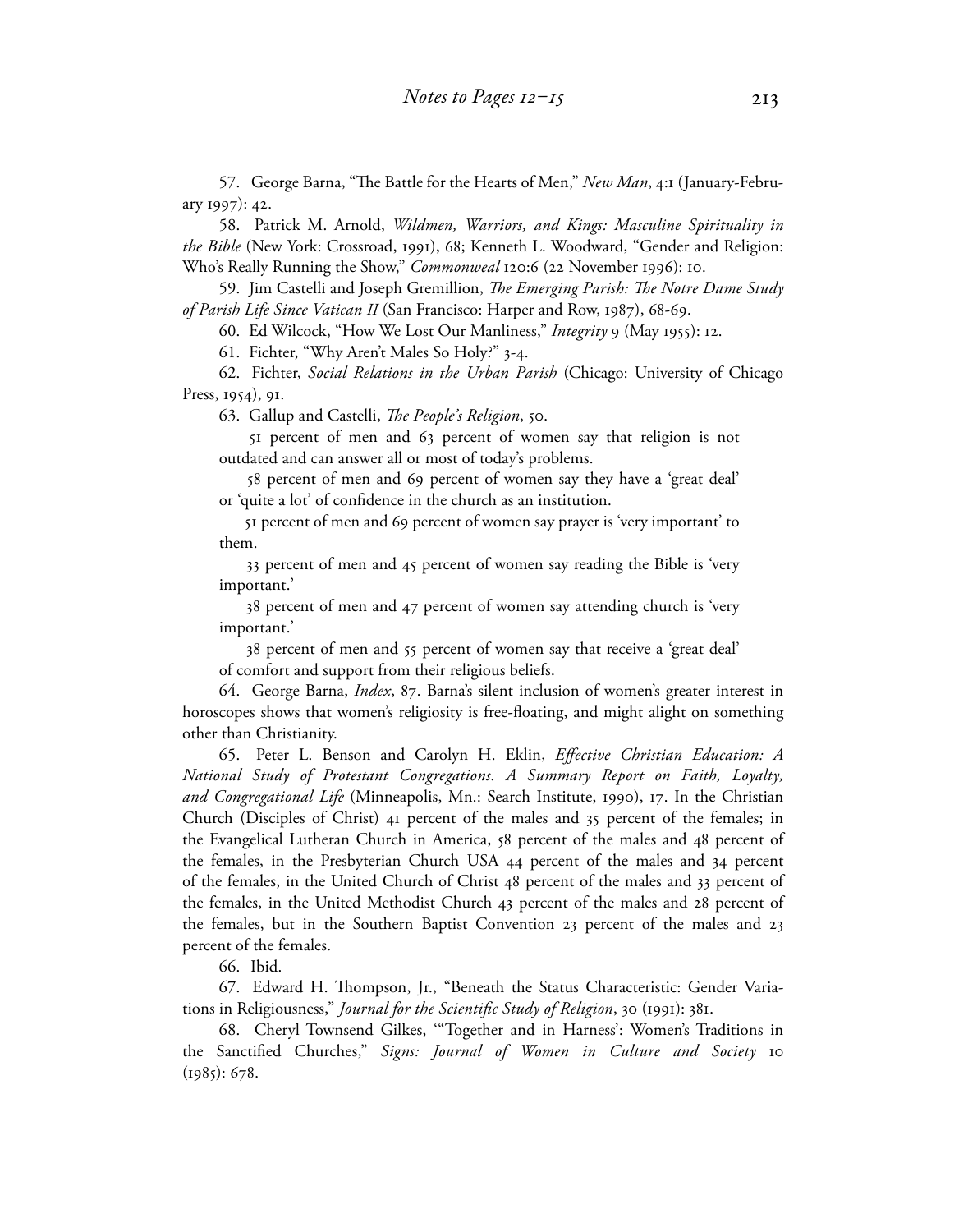69. David O. Moberg, *The Church as a Social Institution: The Sociology of American Religion* (Englewood Cliffs, NJ: Prentice-Hall, Inc., 962), 397. This may be so because rural areas still have a stronger ideology of masculinity, which finds expression in farming and hunting, than urban areas, and as we shall see, masculinity and religiousness (at least of the Christian variety) do not get along well in our culture.

 70. Ann Lee Starr, *The Bible Status of Women* (New York: Garland Publishing, Inc., 987), 379.

71. Ibid.

 72. David I. Macleod, *Building Character in the American Boy: The Boy Scouts, YMCA, and Their Forerunners,* 870*-*920 (Madison, Wi: University of Wisconsin Press, 1983), 44.

73. Ibid., 42.

74. Ibid., 43.

75. Starr, *Bible Status*, 380.

 76. G. Stanley Hall, *Adolescence, Its Psychology and Its Relation to Physiology, Anthropology, Sociology, Sex, Crime, Religion, and Education*, Vol. I (New York: D. Appleton and Company,  $1911$ ,  $225$ .

77. Carter, *Another Part*, 30.

 78. Cortland Myers, *Why Men Do Not Go To Church* (New York: Funk and Wagnalls Co., 1899), xi.

 79. Ibid., x. In fact the situation was worse for Catholics. The 902 *New York Times* survey showed that 72.8 percent of Manhattan adults attending church services were women (McLeod, *Piety and Poverty*, 69). Some admit the gravity of the situation: *The Catholic Telegraph* once said that at the same communion rail there are everywhere ten young women for every one young man" (Carl Delos Case, *The Masculine in Religion* [Philadelphia: American Baptist Publication Society, 1906], 23).

80. Ibid.

 81. Hugh McLeod, *Piety and Poverty: Working-Class Religion in Berlin, London, and New York* (New York: Holmes and Meier, 1996), 169.

 82. Howard Allen Bridgman, "Have We a Religion for Men," *Andover Review* 6 (April 1890): 391.

83. Ibid., 39.

84. Ibid., 389.

85. Ibid., 39.

 86. "Is It Manly To Be Christian? The Debate in Victorian and Modern America" in *Redeeming Men; Religion and Masculinities*, ed. Stephen B. Boyd, W. Merle Longwood, and Mark Muesse (Louisville, Kentucky: Westminster John Knox Press, 996), 80.

 87. Frances Trollope, *Domestic Manners of the Americans* Vol. 1 (New York: Dodd Meade and Company,  $1894$ ),  $103-104$ .

 88. Quoted in Ann Douglas, *The Feminization of American Culture* (New York: Alfred A. Knopf, 1977), 98.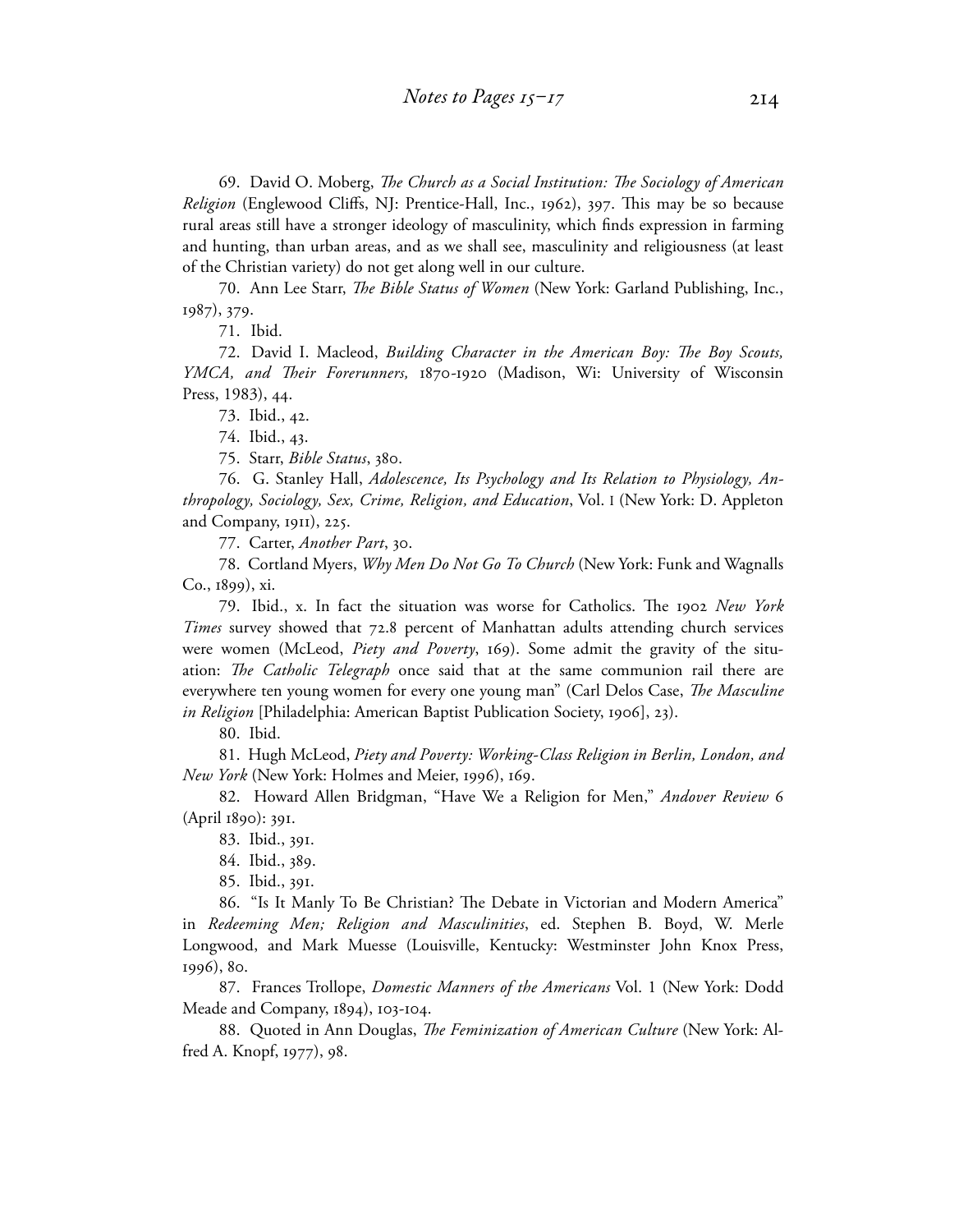89. Quoted, ibid.

 90. Joseph E. Kett, *Rites of Passage: Adolescence in America* 790 *to the Present* (New York: Basic Books, 1977), 65.

91. Douglas, *Feminization*, 97.

 92. Helen Lefkowitz Horowitz, *Alma Mater: Desire and Experience in the Women's Colleges from Their Nineteenth-Century Beginnings to the* 1930s (New York: Alfred A. Knopf, 985), 43.

93. Quoted Welter, "The Feminization of American Religion," 139.

 94. Ted Ownby, *Subduing Satan: Religion, Recreation, and Manhood in the Rural South 1865-1920* (Chapel Hill: University of North Carolina Press, 990), 129.

 95. Ownby writes: "Records of twenty-seven evangelical churches reveal that between 1868 and 1906 women constituted about 62 percent of the churches' members"  $(Ibid., I29).$ 

 96. Whitney R. Cross, T*he Burned-Over District: The Social and Intellectual History of Enthusiastic Religion in Western New York, 1800-1850* (New York: Harper and Row, Harper Torchbooks, 1965), 177.

 97. Ryan, *Cradle*, 75. See also Curtis D. Johnson, "Women: Agents of the Gospel Message," in *Islands of Holiness: Rural Religion in Upstate New York* 1790-1860 (Ithaca: Cornell University Press, 1989), 53-66.

98. Ryan, *Cradle*, 77.

 99. Paul E. Johnson, "Women formed majorities of the membership of every church at every point in time. But in every church, men increased their proportion of the communicants during revivals, indicating that revivals were family experiences and that women were converting the men" (*A Shopkeeper's Millennium: Society and Revivals in Rochester, New York* 85*-*837 [New York, Hill and Wang, 978], 08). Mary E. Ryan says that "the proportion of females in the revivals was in excess of their presence in the population of the worship, it was slightly lower than their proportion of overall church membership. The preponderance of women also varied slightly over time, tending to decline in the middle of the revival cycle" (*Cradle of the Middle Class: The Family in Oneida County, New York,* 790*-*865 [Cambridge: Cambridge University Press, 1981], 80).

100. Johnson, *Islands*, 55.

 101. Richard D. Shields, "The Feminization of American Congregationalism 1730-1835" American Quarterly 33 (Spring 1981): 48.

 102. Donald G. Mathews, *Religion in the Old South* (Chicago: University of Chicago Press, 1977), 47.

103. Epstein, *The Politics of Domesticity*, 45.

104. Ibid., 48.

105. Ibid., 49.

106. Ibid., 59.

107. Cotton Mather, *Ornaments for the Daughters of Zion* (Boston, 692), 44-45.

108. Herbert Moller says: "While in New England immigration males outnum-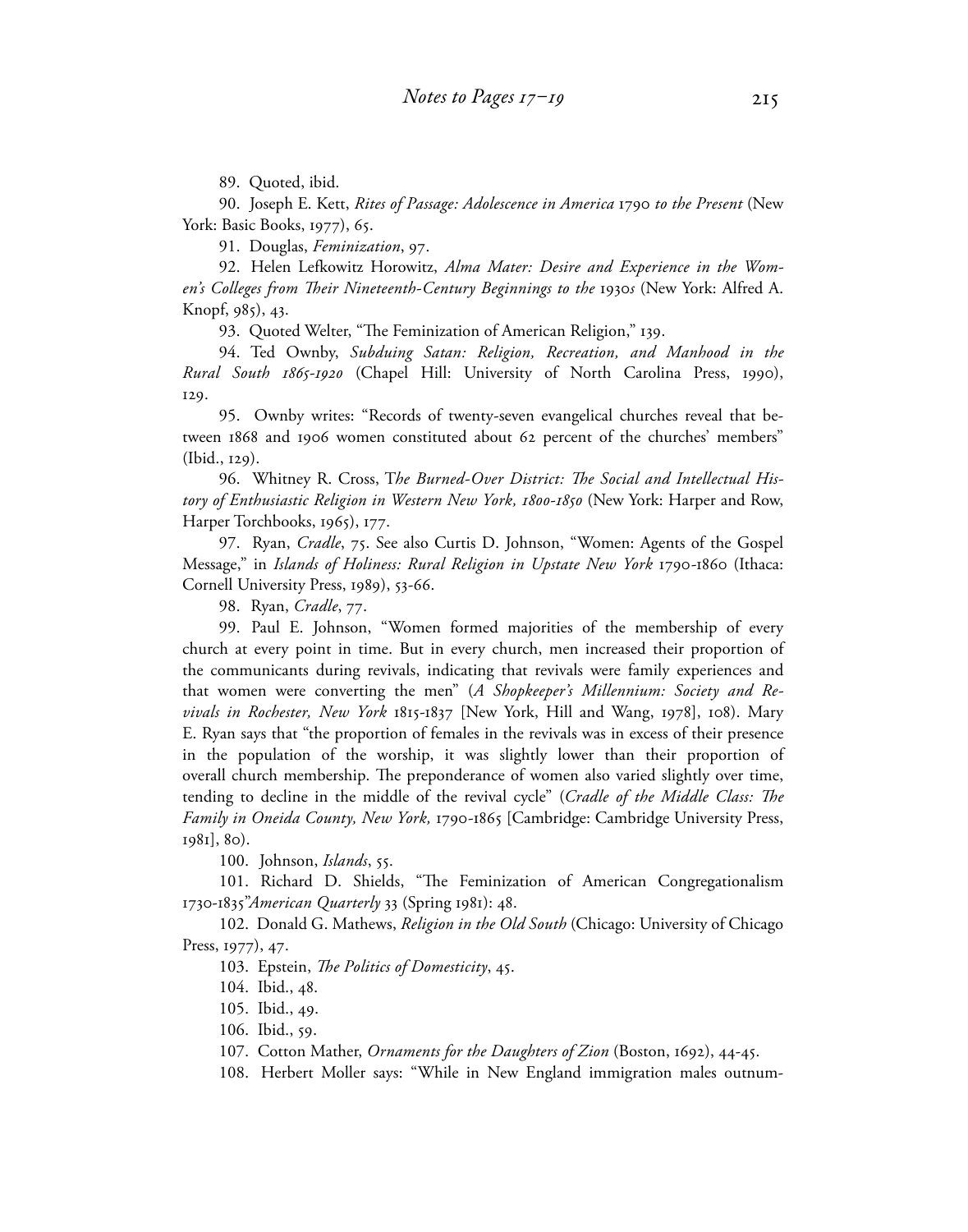bered females three to two, the ratio was six to one in the Virginia immigration" ("Sex Composition and Correlated Culture Patterns of Colonial America," *William and Mary Quarterly*, 3rd series, 2 [1945]: 118).

 109. Gerald F. Moran and Maris A. Vinovskis, *Religion, Family, and the Life Course: Explorations in the Social History of Early America* (Ann Arbor; University of Michigan Press, 992), 66. Moran and Vinovskis show that over the course of the seventeenth century, church membership became more and more feminized; see *Religion*, 67, 85-90. They explain it as the result of the use of bridal metaphors in preaching (*Religion*, 98-99). By the onset of the Revolution, "the median percentage of women at admission had reached 65" (*Religion*, 101). Robert G. Pope notes the early decline of religious commitment among men: "The percentage of men among the new communicants is revealing: in  $1632-1649$  they represented 43 percent of the increment; in  $1650-1669$  this figure dropped to 35 percent; and in 670-689, to 33 percent. The same pattern holds for owning the covenant. By the final decade three out of every four half-way covenant members were women" (*The Half-Way Covenant: Church Membership in Puritan New England* [Princeton: Princeton University Press, 969], 27-28). This is even more striking since over half the population was male.

110. Pope, T*he Half-Way Covenant*, 28.

 111. Grace Davie, *Religion in Britain since 1945: Believing without Belonging*   $(Oxford: Blackwell, 1994)$ , 118.

 112. Douglas Davies et al, *Church and Religion in Rural England* (Edinburgh: T and T Clark, 1991),  $245-246$ . The others show low medium or medium religious commitment. Men showed a far lesser belief in life after death (30 percent) than did women (53 percent) (Davies, *Church and Religion*, 253). Or, for the more statisticaly minded, 27 percent of males showed low religious commitment, 29 percent medium high or high religious commitment, as compared to 18 percent low and 43 percent mediumhigh or high religious commitment among working females and 15 percent low and 48 percent medium-high or high religious commitment among non-working females. See David Gerard, "Religious Attitudes and Values" in *Values and Social Change in Britain* (London: Macmillan, 985), ed. Mark Abrams, David Gerard and Noel Timms, 70-7.

113. Davie, *Religion in Britain*, 118.

 114. Peter Brierley, "*Christian" England: What the* 989 *Church Census Revealed* (London: MARC Europe, 99), 79. A even bigger drop has occurred among young men: "Roman Catholic men in their twenties fell considerable in the 980s, and a smaller drop in women" (Ibid.,  $87$ ). Among Anglicans the percentage of men 1979-1989 dropped 6% (Ibid., 85).

115. Davie, *Religion in Britain*, 118.

116. Ibid., 119.

117. Ibid, 119-20.

 118. Eric Jacobs and Robert Worcester, *We British: Britain under the MORIscope* (London: Weidenfield and Nicholson, 1990), 81-82.

84 percent of women believe in God, but only 67 percent of men;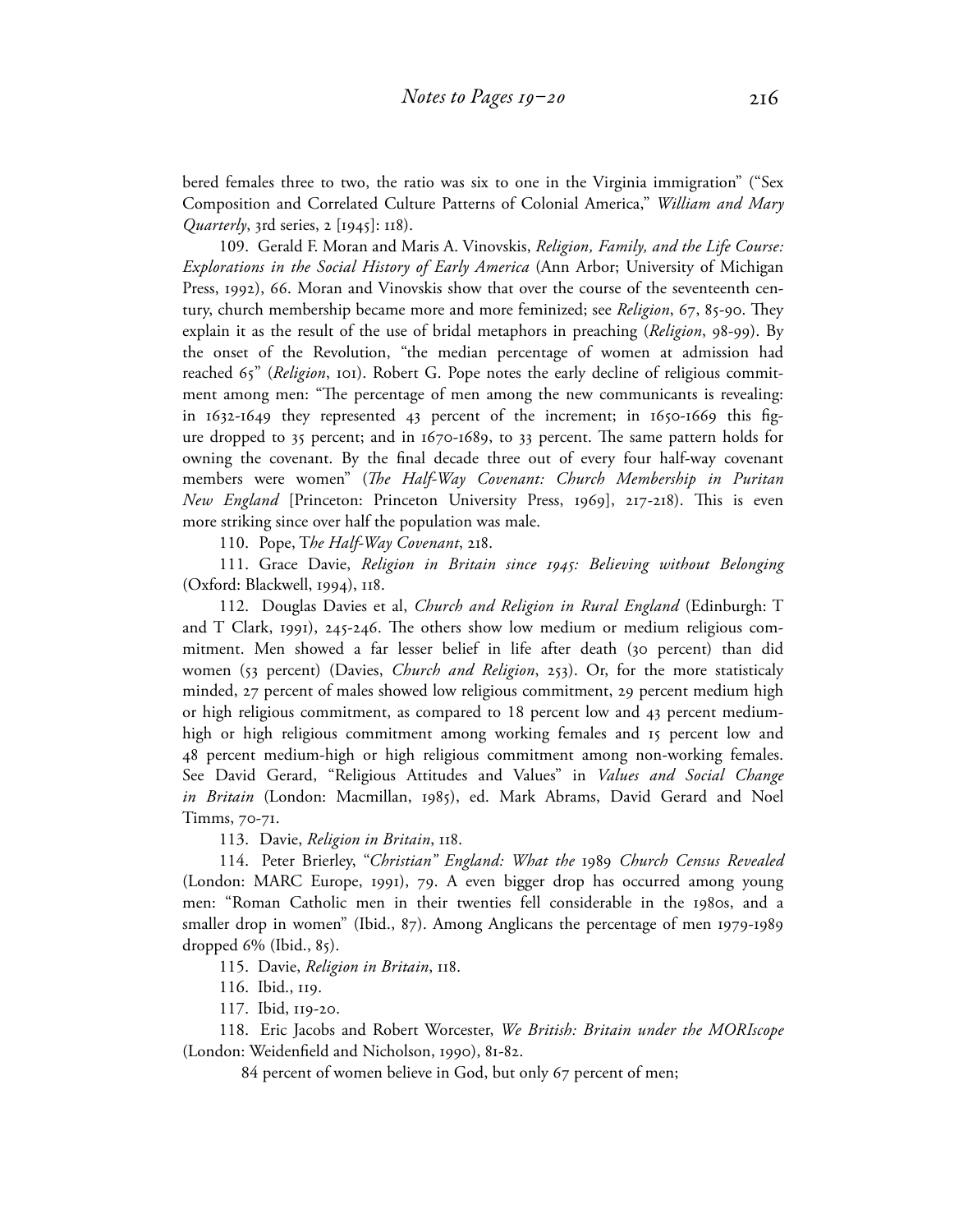9 percent of women say they do not believe in God, but nearly twice as many men (6 percent) say the same

72 percent of women believe in sin and 66 percent of men

27 percent of men do not believe in sin and 21 percent of women

76 percent of women believe in the soul and 58 percent of men

4 percent of women do not believe in the soul, but 30 percent of men

69 percent of women believe in heaven and 50 percent of men

22 percent of women do not believe in heaven to 40 percent of men

57 percent of women believe in life after death and 39 percent of men

25 percent of women do not believe in life after death, to 45 percent of men

42 percent of women believe in the devil, to 32 percent of men

50 percent of women do not believe in the devil and 60 percent of men

35 percent of women believe in hell and 37 percent of men

55 percent of women do not believe in hell to 64 percent of men."

119. Ibid, 84.

120. Ibid, 76.

121. Ibid, 72.

122. Ibid, 73.

123. Ibid.

124. Gillian Rose, quoted in McLeod, Piety and Poverty, 151.

 125. Richard Mudie-Smith, *The Religious Life of London* (London: Hodder and Saughton, 904), 302. For the morning services 59,058 men and 82,975 women; for the evening services, 73,440 men and 32,232 women. There were major differences in denominations. The Church of England was the most feminized. For the morning services in London there were 46,343 men and 84,602 women, for the evening services 48,396 men and 96,680 women, almost a two to one ratio. For the larger Protestant denominations, the least feminized was the Salvation Army. It had 2,275 men and 2,138 women at the morning services,  $4,4$ II men and  $6,668$  women at the evening services. The Roman Catholics in London had 8,784 men and 32,884 women at morning services, and 5,071 men and 9,890 women at evening services. The proportion of men among Roman Catholics was closer to that in the Church of England than that in the slightly less feminized, smaller Protestant denominations (442-46). Synagogues, by contrast, had  $15,157$  men and  $4,375$  women  $(265)$ .

126. See "Women and Anglo-Catholicism" in Reed, *Glorious Battle*, 87-209.

 127. S. A. Walker, quoted by John Shelton Reed, "A Female Movement': The Feminization of Nineteenth-Century Anglo-Catholicism," *Anglican and Episcopal History,* 57  $(1988): 202.$ 

128. John Charles Chambers, quoted in Reed, "A Female Movement," 202.

129. Reed, "A Female Movement," 204.

 130. John Angell James, *Female Piety* (Pittsburgh: Soli Deo Gloria Publications, 994), 262.

 131. Quoted by Patrick Collinson, *Godly People: Essays on English Protestantism*  and Puritanism (London: The Hambledon Press, 1983), 274.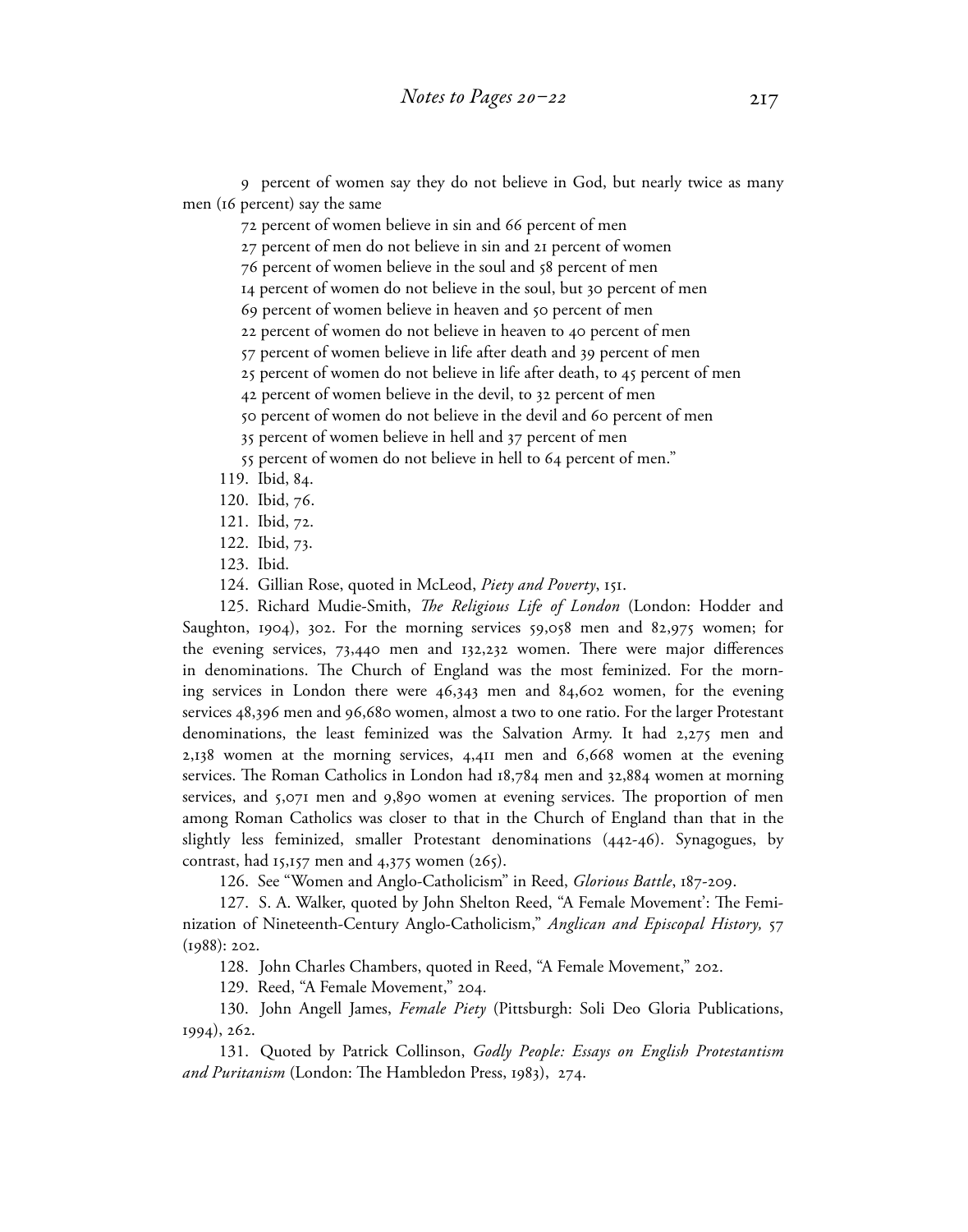132. Elisabeth Schneider-Böcklen and Dorothea Vorländer, "Die grofsen Kirchen—zumindest im Bereich der Bundesrepublik Deutschland - sind mit 80% Frauenanteil an der Zahl ihrer Mitarbeiter regelrecht, 'Frauenbetreibe.'" (*Feminismus*  und Glaube [Mainz: Matthia-Grünewald-Verlag, 1991], 15). The situation has been of long standing. In the Protestant churches of Berlin, "a survey of attendance at morning services in 1913 showed that women also made up about two-thirds of the congregations counted—though women may have made up a higher proportion of the total churchgoing population, as there are some indications that (as in London) evening congregations were more strongly female than those in the morning" (McLeod, *Piety*  and Poverty,  $16<sub>3</sub>$ ).

133. Fichter, "Why Aren't Males So Holy?" 4.

 134. In the basic Christian communities of São Paolo, 56.5 per cent of the middleclass membership and 66.2 percent of the lower-class membership is female (W. E. Hewitt, "Basic Christian Communities of the Middle-Classes in the Archdiocese of São Paolo" *Sociological Analysis* 48 [1987]: 160).

135. LeoT. Mahon, "Machismo and Christianity," *Catholic Mind* 63 (Feb 1965): 4. 136. Ibid., 5.

 137. Carmen Lison-Tolosana, *Belmonte de los Caballeros: Anthropology and History in an Aragonese Community* (Princeton: Princeton University Press, 983), 288.

138. Ibid., 295.

 139. Stanley Brandes, *Metaphors of Masculinity: Sex and Status in Andalusian Folklore* (Philadelphia: University of Pennsylvania Press, 1980), 182.

140. Christian, *Person and God*, 134.

141. Lison-Tolosana, *Belmonte*, 309.

142. Ibid., 338.

 143. Ruth Graham, "Woman versus Clergy, Women pro Clergy" in *French Women and the Age of Enlightenment*, ed. Samia I. Spencer, (Bloomington: Indiana University Press,  $1984$ ),  $128$ .

144. Ibid., 130.

 145. Gerard Cholvy and Yves-Marie Hilaire, *Histoire religieuse de la France contemporaine*, Vol. III, (Toulouse: Bibliothèque historique Privat, 1988), 377.

 146. Fernand Boulard writes: "Le comportement des sexes, très contrasté dans les périodes anciennes, évolue nettement vers un rapprochement des taux. Le recensement dominical qui a couvert le diocèse de Versailles le 23 novembre 1975, a fait apparaître que le taux de masculinité (proportion d'hommes dans l'assembleé des pratiquants) s'établisssait presque partout entre 35 et 40% pour les plus de 25 ans; un peu plus faible dans les doyennés rureaux, il atteignait meme 50%, soit la parité absolue de la pratique des sexes, en quelques doyennés urbains. Or, en 907-908, dans l'arrondissement de Versailles, ce taux était de 15.6%' et vers 1880, moyenne de l'ensemble du diocese, il n'atteignait pas  $11\%$ " (The behavior of the sexes, very different during former periods, has distinctly changed in the direction of a similarity of rates. The Sunday census which covered the diocese of Versailles on November 23, 1975 made it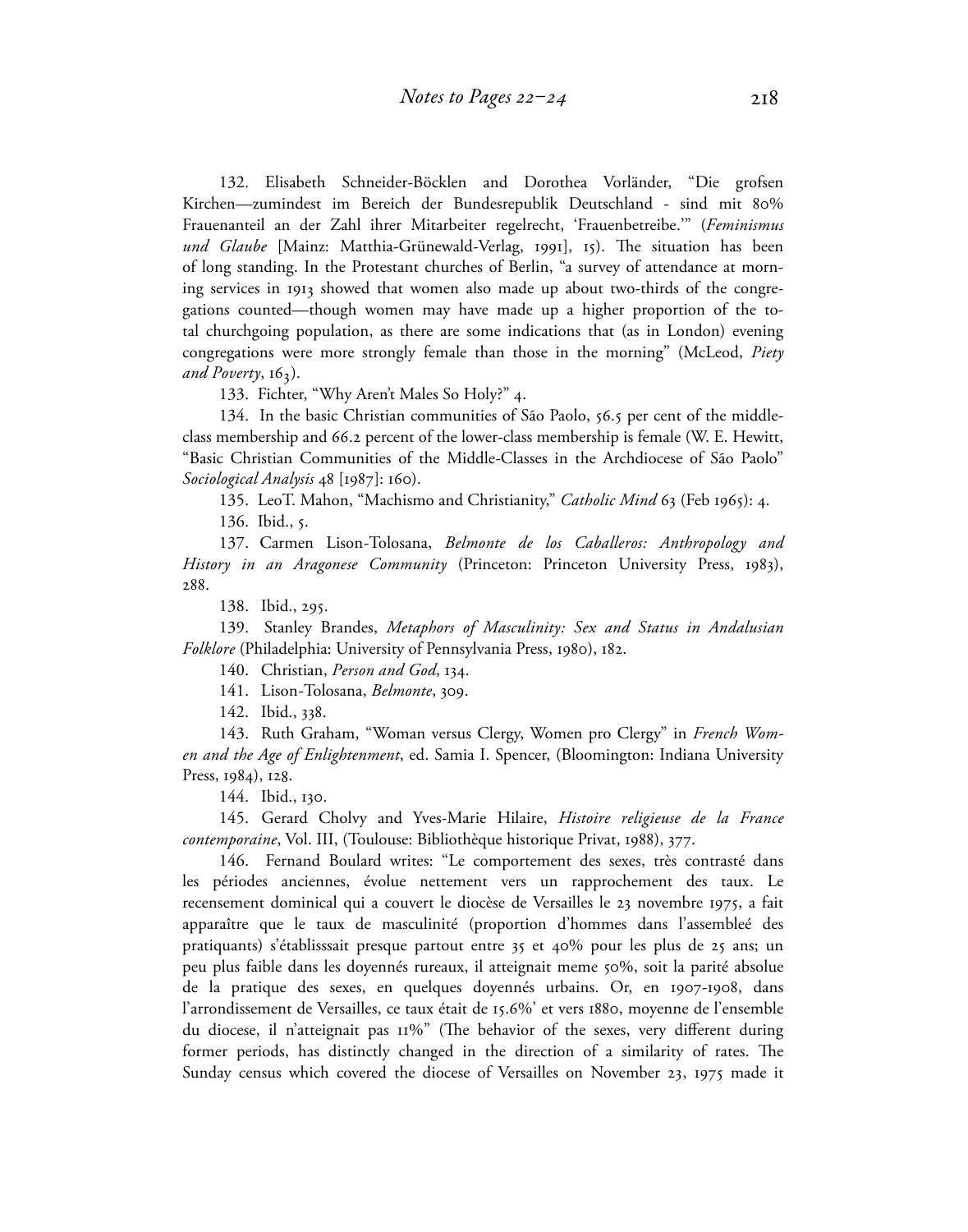clear that the rate of masculinity [the proportion of men in the assembly of practicing Catholics] has stabilized almost everywhere between 35 and 40% for those more than 25 years old; a little more weak among rural senior citizens, it attains an absolute part of 50% among some urban senior citizens. In contrast, in 907-908 in the neighborhood of Versailles, the rate was 5.6% and around 880 for the whole diocese it did not reach  $11\%$ ) (*Matériaux pour I' histoire religieuse du peuple français XIXe-XXe siècles* [Paris: Editions de L'Ecole des Hautes Etudes en Sciences Sociales, 1982], 19. However, the statistics in this book reveal a longstanding and massive difference in religious practice between French men and women.

 147. Gabriel le Bras, *Etudes de sociologie religieuse*, Vol. I (Paris: Presses Universitaire de France, 1955), 124.

148. Ibid., 254.

 149. Ibid., 80. "On remarquera l'abondance des pascalisants et le dimorphisme des sexes."

150. Ibid., 165.

 151. "Les devoirs religieuse sont presque complètement négligés par les hommes ou pratiquée seulement pour la forme. Les femmes seul les observent géneralement." Cholvy and Hilaire, *Histoire*, 299.

 152. Christianne Marcilhacy, *Le Diocèse d' Orléans sous l'episcopat de Mgr. Dupanloup* (Paris: Librarie Plon, 1962), 531.

 153. The current situation in the Catholic Church, in which contraception is officially condemned but those who adhere to this doctrine are largely excluded from Catholic education and diocesan structures, may be due to the same strategy of not offending women.

 154. "Que l'on y fasse une sérieuse attention; qu'on ne s'aliène pas la femme par d'imprudentes riguers; la chose est d'une immense gravité. La génération naissante est entre les mains de la femme, l'avenir est à elle. . . . Si la femme nous échappe—*le*  nous *vise ses lecteurs prêtres*—, avec elle tout peut disparaître et s'abîmer dans le gouffre de l'athéisme, croyance, morale, et toute notre civilisation" Quoted by Langlois, Claude. "Féminisation du catholicisme," in *Histoire de la France religieuse*, Vol. 3, *Du rois Très Chrétien à la laicité républicaine*, ed. Jacques Le Goff (Paris: Editions du Seuil, 99), 303.

 155. Michelet, Jules, *Du Prêtre, de la femme, de la famille*, 4th ed. (Paris: Hachette, 1845), 8.

156. Ibid., 63.

157. Marcilhacy, *Le Diocèse d'Orléans*, 533.

158. Ibid.

 159. See Marcilhacy, *Le Diocèse d'Orléans* 25 and Cholvy and Hilaire, *Histoire religieuse*, vol. 1, 256.

 160. Rosemary Radford Reuther, "Christianity and Women in the Modern World," in *Today's Woman in World Religions*, ed. Arvind Sharma (Albany: State University of New York Press, 1994), 285.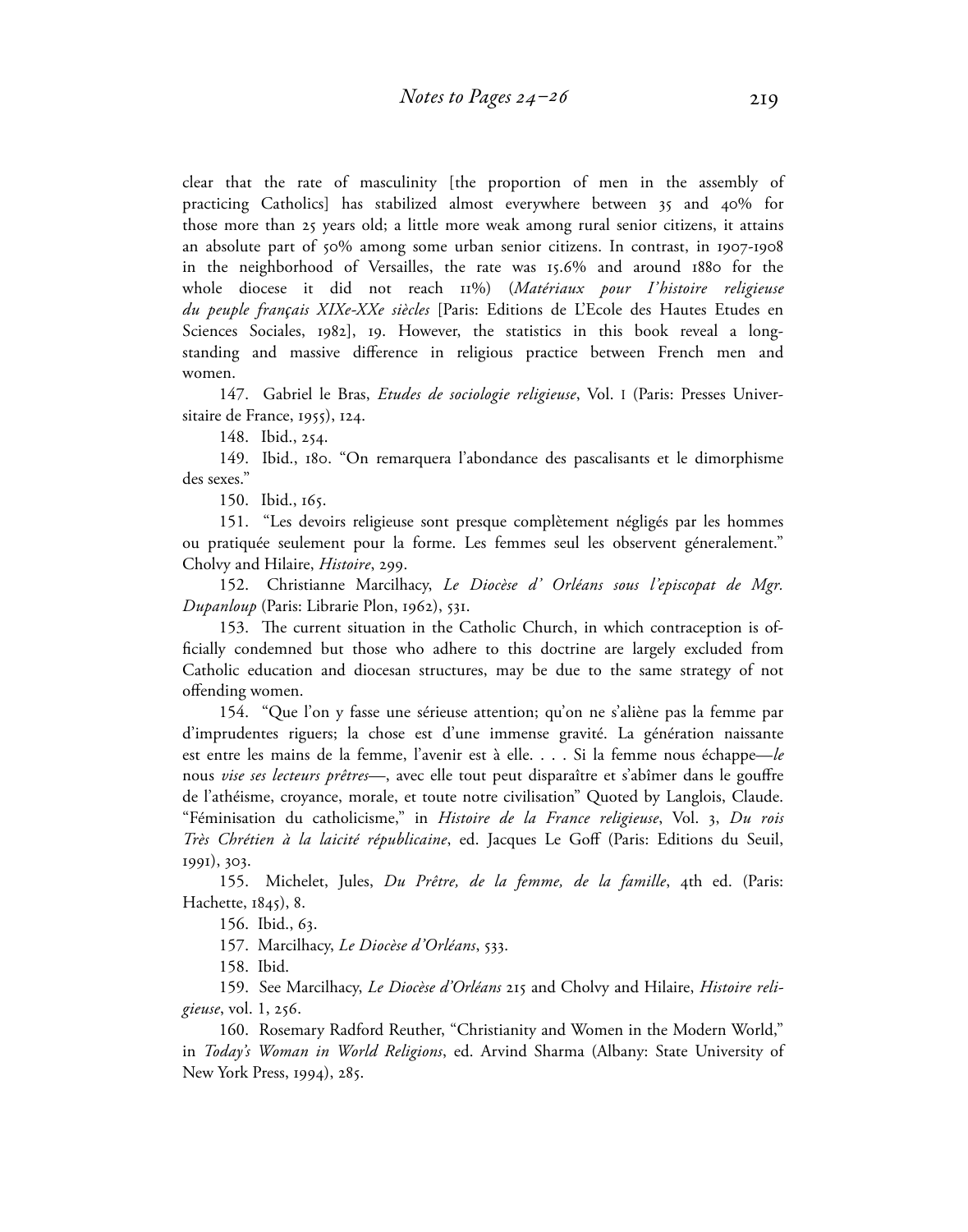161. Kosmin and Lachman, *One Nation Under God*, 220.

162. Mudie-Smith, ed., *The Religious Life of London*, 265.

2 *Can a Man Be a Christian?*

 1. Mary Maples Dunn, "Saints and Sinners: Congregational and Quaker Women in the Early Colonial Period," *American Quarterly*, 582.

 2. Tony Walter, "Why Are Most Churchgoers Women? A Literature Review," *Vox Evangelica* 20 (1990), 74.

 3. Walter Rauschenbusch, *Christianity and the Social Crisis* (907. Louisville, Kentucky: Westmister/John Knox Press, 1991), 367.

4. Ibid.

 5. Rosemary Radford Reuther and Rosemary Skinner Keller, *Women and Religion in America*, Vol. I, *Nineteenth Century* (San Francisco: Harper and Row, 1981), ix-x.

 6. Simone de Beauvoir, *The Second Sex*, trans, and ed. H. M. Parshley (953. New York: Everyman's Library, Alfred E. Knopf, 1993), 653.

 7. Francis Trollope, *Domestic Manners of the Americans*, Vol. 1 (New York, Dodd, Mead, and Company, 1894), 103.

8. Trollope, *Domestic Manners*, Vol. 1, 113.

9. Ibid., 112.

10. Ronald A. Knox, *Enthusiasm: A Chapter on the History of Religion* (1950. Westminster, Md.: Christian Classics, 1983), 570-571.

11. Trollope, *Domestic Manners*, 102.

12. Cotton Mather, *Ornaments for the Daughter of Sion* (Boston, 1648), 45.

 13. Quoted by Ruth Graham in "Women versus Clergy, Women pro Clergy," in *French Women and the Age of the Enlightenment*, ed. Samia I. Spencer (Bloomington: Indiana University Press, 1984), 131.

 14. Freud was working toward a distinction of physical sexuality and cultural gender identity, and there seems to be a consistent theory underlying his various observations. Judith van Herik has collected all the relevant passages from Freud and analyzed their significance for a theory of gender in *Freud on Femininity and Faith* (Berkeley: University of California Press, 1982).

 15. Judith van Herik, *Freud on Femininity and Faith* (Berkeley: University of California Press, 1982), 55.

16. Ibid., 50.

17. Quoted in Reuther, *Women and Religion in America*, Vol. 1, 13.

 18. Ann Douglas, *The Feminization of American Culture* (New York: Alfred E. Knopf, 977), 47.

19. Ibid., 75.

 20. James Alberione, *Woman: Her Influence and Zeal as an Aid to the Priesthood*, trans. by The Daughters of St. Paul (Boston: St. Paul Editions, 1964), 97.

21. Ibid., p. 98.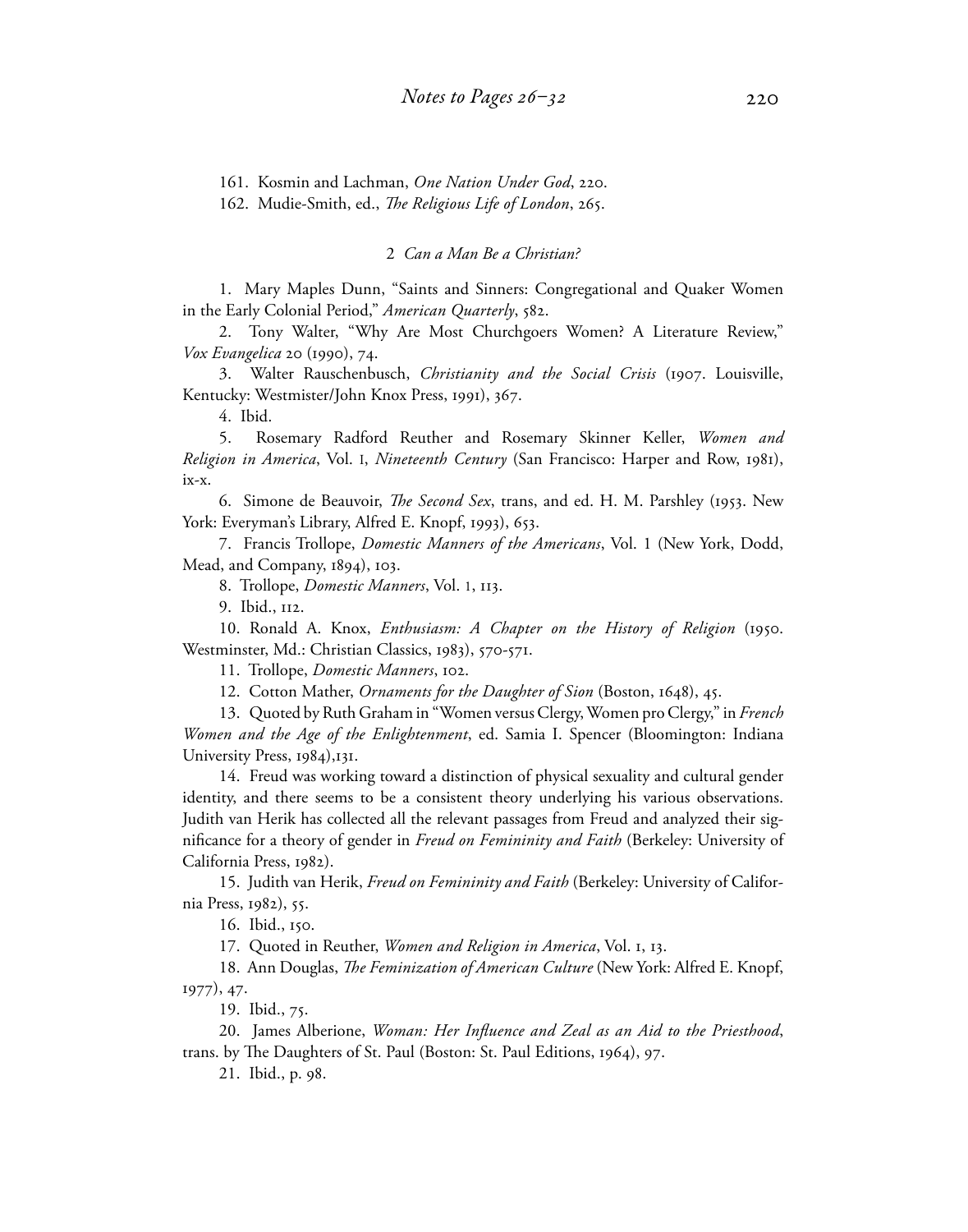22. Ibid., p. 88.

23. Quoted in Douglas, *Feminization*, 108

24. Douglas, Feminization, 110.

25. Quoted in Douglas, *Feminization*, 121.

26. Douglas, *Feminization*, 116.

 27. For a compendium of outrageous things that Catholics have said about Mary see Hilda Graef, *Mary: A History of Doctrine and Devotion* (Westminster, Maryland: Christian Classics,  $1985$ ).

28. Sarah J. Hale, *Woman's Record* (New York: Harper and Brothers, 86o),xxxvi.

 29. Nina Baym," Onward Christian Women: Sarah J. Hale's History of the World," *New England Quarterly* 63 (1990): 253.

30. Hale, *Woman's Record*, xliv.

31. Ibid., 129.

32. Ibid.

33. Bridgman, "Have We a Religion for Men?" *Andover Review* 6 (April 1890):

389.

 34. Quoted in *The Legacy of the Middle Ages*, ed. C. G. Crump and E. F. Jacob (Oxford: Clarendon Press, 1962), 402.

 35. "Ad Omnes mulieres," quoted in Bede Jarrett, *Social Theories of the Middle Ages, 1200-1500* (New York: F. Ungar, 966), 70-72.

36. Quoted in Crump and Jacob, *Legacy*, 432.

 37. Quoted in Perry Miller, "Jonathan Edward's Sociology of the Great Awakening," *New England Quarterly* 21 (1948): 68.

 38. Preface by Placid Jordan, in Gertrud von le Fort, *The Eternal Woman: The Woman in the Timeless Woman*, trans. Placid Jordan (Milwaukee: Bruce Publishing Co., 96), viii. 39. Jordan, "Preface," in von le Fort, Eternal *Woman*, ix.

 40. Von Balthasar sees the lack of men, which I think is in part a result of the Aristotelian theory he accepts, as a confirmation of his theory: "We should therefore not be surprised, but rather feel how fitting it is, that normally far more women than men participate in the celebration of the Church's Eucharistic banquet" ("Thoughts on the Priesthood of Women," *Communio* 23 [996]: 707).

 41. Manfred Hauke, *Women in the Priesthood? A Systematic Analysis in the Light of the Order of Nature and Redemption*, trans. David Kipp (San Francisco: Ignatius Press, 986) 304. He concurs with Hans Urs von Balthasar who claims "every member of the Church, even the priest, must maintain a feminine receptivity to the Lord of the Church" (*New Elucidations*, trans. Mary Theresilde Skerry [San Francisco: Ignatius Press, 986],98).

 42. F. X. Arnold, *Woman and Man: Their Nature and Mission* (New York: Herder and Herder, 1963), 54-55.

43. Ibid., 55-56.

 44. George T. Montague, *Our Father, Our Mother: Mary and the Faces of God* (Steubenville, Ohio: Franciscan University Press, 1990), 85.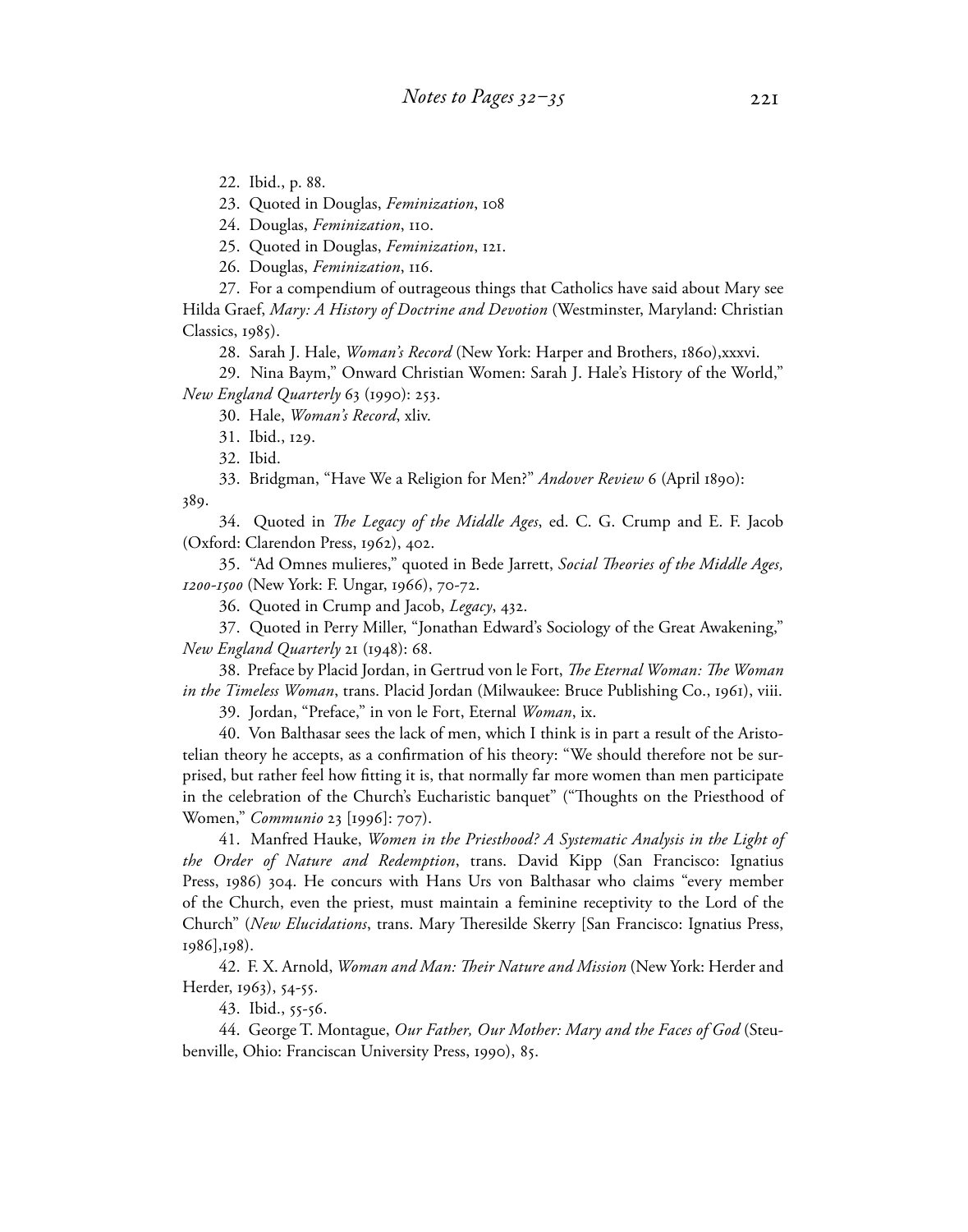45. Friedrich Nietzsche, *Beyond Good and Evil*, 259, in Basic Writings of Nietzsche, trans. and ed. Walter Kaufman (New York: Modern Library, 968), 393.

46. Ibid., 250.

47. Walter, "Why Are Most Churchgoers Women?" 87.

48. Ibid., 79.

49. Ibid., 87.

50. Ibid., 88.

### 3 *What Is Masculinity?*

 1. J. M. Tanner, *Foetus into Man: Physical Growth from Conception to Maturity* (Cambridge, Massachusetts: Harvard University Press, 978), 56. R. J. Stoller elaborates: "The biologic rules governing sexual behavior in mammals are simple. In all, including man, the 'resting' state of tissue is female. We can now demonstrate without exception, in all experiments performed on animals, that if androgens in the proper amount and biochemical form are withheld during critical periods in fetal life, anatomy and behavior typical of that species' males do not occur, regardless of genetic sex. And if androgens in the proper amount and form are introduced during crucial periods in fetal life, anatomy and behavior typical of that species' males do occur, regardless of genetic sex" (*Presentations of Gender* [New Haven: Yale University Press, 985], 74).

 2. Eleanor Emmons Maccoby and Carol Nagy Jacklin, T*he Psychology of Sex Differences* (Stanford, California: Stanford University Press, 1974), 351-352.

 3. For a review of current thought on possible biological influences on the characteristic behavior of men, see Perry Treadwell's "Biological Influences on Masculinity," in *The Making of Masculinities: The New Men's Studies*, ed. Harry Brod (Boston: Allen and Unwin, 1987), 259-286.

 4. Elisabeth Badinter writes: "this very erotic relationship teaches the infant the nirvana of passive dependence and will leave indelible marks on the adult's psyche. But the consequences of this experience are not the same for the boy and girl. For the girl, it is the basis of identification with her own sex, whereas for the boy it is an inversion of later roles. To become a man, he will have to learn to differentiate himself from his mother and repress, within the deepest part of himself, that delicious passivity in which he was entirely and exclusively one with her. The erotic bond between mother and child is not limited to oral satisfactions. It is she who, by the care she gives him, awakens all his sensuality, initiates him to pleasure, and teaches him to love his body" (XY: *On Masculine Identity*, trans. Lydia Davis, [New York: Columbia University Press,  $1995$ ,  $44-45$ ).

 5. Nancy Chodorow, *The Reproduction of Mothering: Psychoanalysis and the Sociology of Gender* (Berkeley: University of California Press, 1978), 169.

 6. Irene Fast, *Gender Identity: A Differentiation Model* (Hillsdale, New Jersey: The Analytic Press, 1984), 69.

 7. Fast claims that there is "a pattern of femininity found in men who have not successfully resolved issues of gender differentiation" (*Gender Identity*, 69). This unre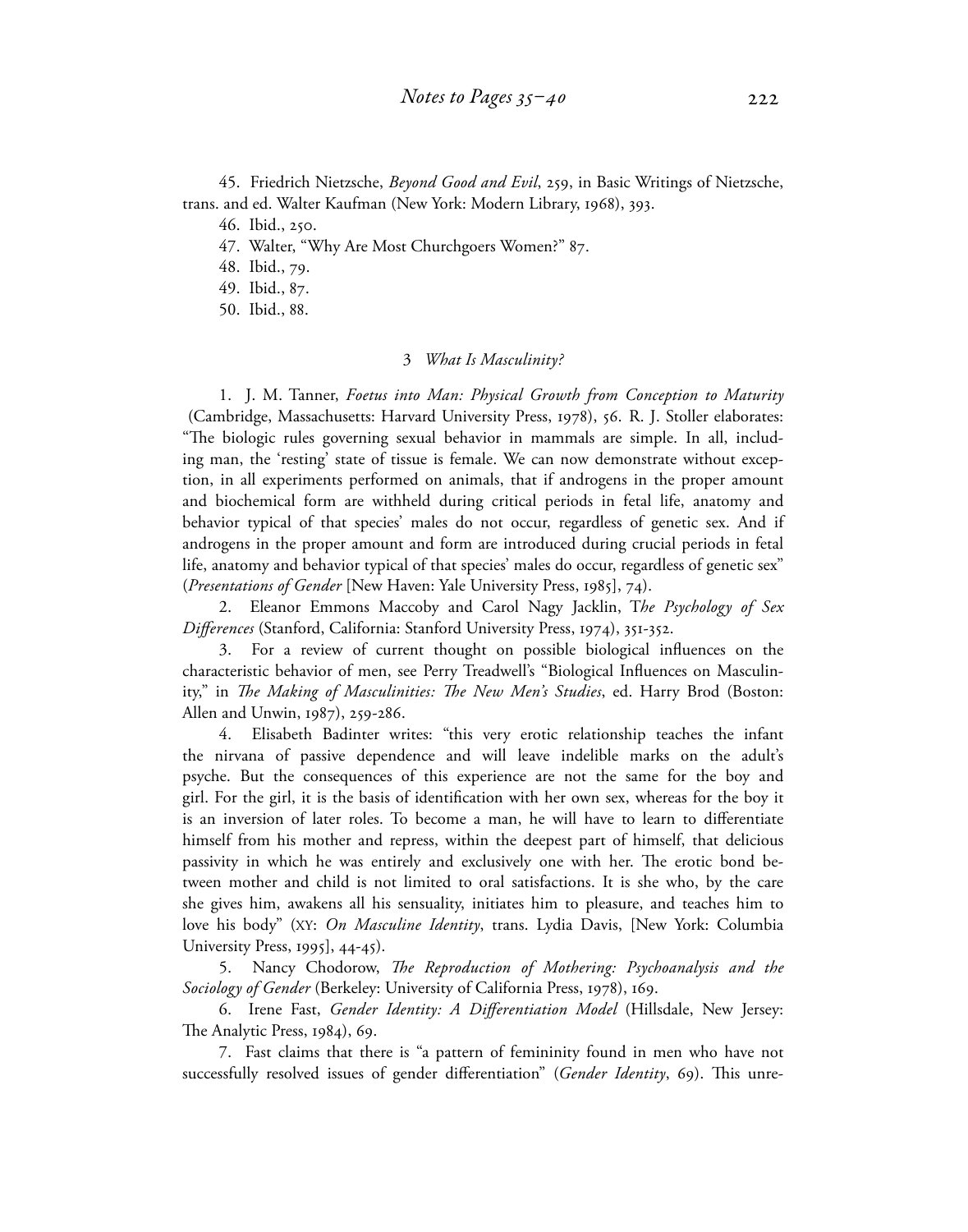solved conflict can result in a variety of disorders: extreme misogyny, because the female represents the infantile in the man, (Ibid., 69), sado-masochism, which is found far more frequently in males than females (Ibid., 70), and perhaps erotic disorders which cause the man to follow the mothers erotic gaze to a man (passive homosexuality) or to a boy (pedophilia). It is a sensitive subject, but the source of pedophilia among the clergy may be the same failure to achieve full differentiation from the feminine, a failure that causes some of them also to be attracted to religion, because they see it as a feminine activity. See also Ralph R. Greenson, "Dis-Identifying from Mother: Its Special Importance for the Boy," *International Journal of Psycho-analysis* 49 (1968): 370-374.

 8. Margaret Mead noted "The boy learns that he must make an effort to enter the world of men, that this first act of differentiating himself from his mother, of realizing his own body as his and different from hers, must be continued in long years of effort—which may not succeed" (*Male and Female: A Study of the Sexes in a Changing World* [1944. Westport Connecticut: Greenwood Press, 1977], 151).

 9. Ronald R Levant says: "At an early age, then, boys are given the prize of a sense of themselves as separate individuals; in return, they are required to give up their close attachment to their mothers. Hence, as boys grow up, yearnings for maternal closeness and attachment (which never completely go away) become associated with the fear of losing themselves as separate. When such yearnings for maternal closeness begin to emerge into awareness, they often bring with them terrible images of the loss of the sense of identity" ("Toward a Reconstruction of Masculinity" in *A New Psychology of Men* [NY: Basic Books, 995], 244). See Karen Horney," The Dread of Women," *International Journal of Psycho-Analysis* (13) 1932, 348-360.

 10. See Liam Hudson and Bernardine Jacot, "The Male Wound" in *The Way Men Think: Intellect, Intimacy and the Erotic Imagination* ( New Haven: Yale University Press, 1991), 137-158.

11. Ibid., 49.

 12. David Bakan, *The Duality of Human Existence: Isolation and Communion in Western Man* (Boston: Beacon Press, 1966), 15.

13. Ibid., 15.

14. Ibid.

 15. Bakan writes: "The separated being is destined to die. The only way in which there can be any biological continuity is through the act of sexual intercourse, resulting in the birth of another separate (*Duality*, 5).

16. Ibid., 40.

17. Ibid., 141.

18. Hudson and Jacot, *The Way Men Think*, 57.

19. Walter Ong, *Fighting for Life: Contest, Sexuality, and Consciousness* (1981. Amherst: University of Massachusetts Press, 1989), 16.

 20. David Gilmore in *Manhood in the Making: Cultural Concepts of Masculinity*  (Haven: Yale University Press, 1990).

21. Ibid., 57. Peter N. Stearns says "One does not just become a man. A natural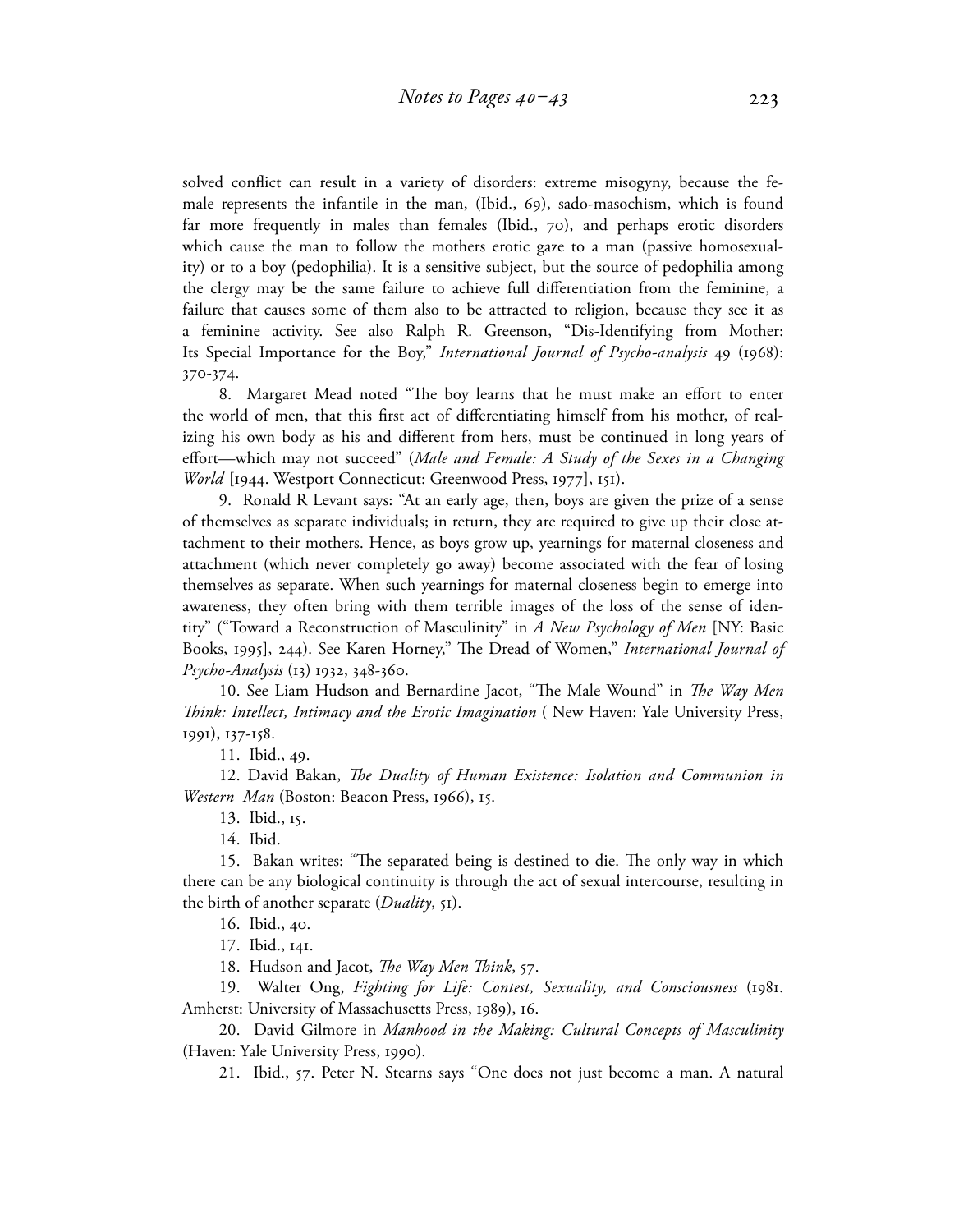passage of sexual maturation is not enough. In most societies, including our own, boys require a more extensive, arduous transition to manhood " (*Be A Man! Males in Modern Society* [New York: Holmes and Meier, 1990], 16).

22. Stoller, *Presentations*, 17.

23. Gilmore, *Manhood*, 121.

24. Ibid., 230.

25. Ibid., 229.

 26. Michael Levin, *Feminism and Freedom* (New Brunswick: Transaction Books, 987), 8.

 27. Warren Farrell, *The Myth of Male Power: Why Men Are the Disposable Sex* (New York: Simon and Schuster, 1993).

 28. Herb Goldberg, *The Hazards of Being Male: Surviving the Myth of Masculine Privilege* (1976. New York: Signet, 1987). See also James Harrison's "Warnng: The Male Sex Role May Be Dangerous to Your Health, "*Journal of Social Issues* 14:1 (1978): 65-86.

29. Ibid., 5.

30. Farrell, *Myth*, 105. James Harrison concludes "the best available evidence confirms the psychosocial perspective that sex-role socialization accounts for a large part of men's shorter life expectancy" ("Warning," 65).

 31. As Nicholas Davidson points out: "If toil and suffering have been women's lot, then have also been men's. It is no accident that women live longer than men, even in cultures that are said to oppress women (and may actually do so in some cases). Men have faced agony on blood-soaked battlefields, been worked to death in mines and on galley ships, and in all cultures die younger than women" (*The Failure of Feminism* [Buffalo: Prometheus Books, 1988], 50).

32. Goldberg, *Hazards*, 87

 33. Richard A. Hawley, *Boys Will Be Men: Masculinity in Troubled Times*  (Middlebury, Vermont: Paul S. Erikson, 1993), 17.

34. Ibid., 18.

 35. Arnold van Gennep, *The Rites of Passage*, trans. Monika K. Vizedom and Gabrielle L. Caffee (London: Routledge and Kegan Paul, 1960), 10.

36. Ibid., II.

37. Ibid., 15

 38. Victor Turner, "Betwixt and Between: the Liminal Period in Rites of Passage" in *Betwixt and Between: Patterns of Masculine and Feminine Initiation*, ed. Louise Carus Mahdi, Steven Foster, and Meredith Little, (LaSalle, Illinois: Open Court, 987), 9.

 39. Alfred W. Howitt, *The Native Tribes of South-East Australia* (London: Macmillan, 1904), 532.

40. Van Gennep, *Rites*, 75.

41. Ibid., 72.

42. Bruno Bettelheim notes "some features of male initiation rites apparently are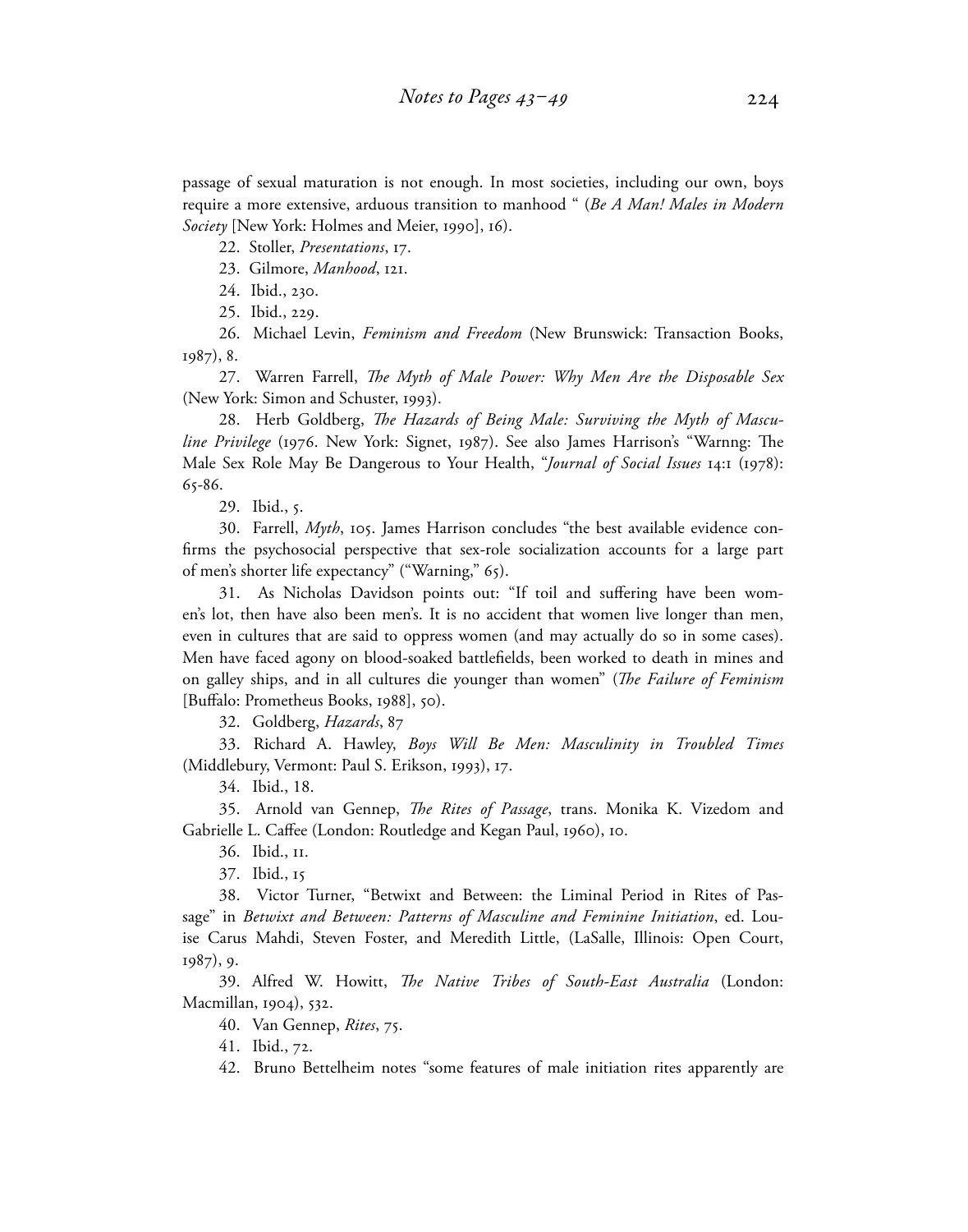designed to make men as much as possible like women" (*Symbolic Wounds: Puberty Rites and the Envious Male* [London: Thames and Hudson, 1955], 107).

 43. Gilbert A. Herdt reports that one boy, Kambo, feared that he was developing a birth canal because of his homosexual activities, which were supposed to help him turn into a man: "That fantasy, a free floating anxiety that semen ingestion might effect female traits in a boy, is a prevalent response among young novices" (*Guardians of the Flutes: Idioms of Masculinity* [New York: McGraw Hill Book Company, 1981], 281).

 44. Mircea Eliade, *Rites and Symbols of Initiation: The Mysteries of Birth and Rebirth*, trans. by Williard R. Trask (958. New York: Harper Torchbooks, 965), 26.

45. Bettelheim, *Symbolic Wounds*, 36.

46. Ibid.

 47. Monika Vizedom, *Rites and Relationships: Rites of Passage and Contemporary Anthropology*. Sage Research Papers in the Social Sciences: Cross Cultural Studies Series, no. 90-027, Vol. 4 (1976), 43.

 48. Bettelheim notes "among some groups of young men hurtful scarification was as important a part of adolescent ritual as it is in initiation. German students were more than willing to suffer cutting and bloodletting, proudly considering their the dueling ordeal as a demonstration of their manliness and their worthiness to belong to the group" (*Symbolic Wounds*, 99).

49. Turner, "Betwixt and Between," II.

 50. Rosalind Miles, *The Rites of Man: Love, Sex and Death in the Making of the Male* (London: Grafton Books, 1991), 44.

51. Ibid.

52. Ibid., 76.

 53. Initiation is much more common among men. Bettelheim says "Nearly all students of initiation in preliterate society express the notion that initiation of girls is secondary to that of boys" (*Symbolic Wounds*, 246). That this should be so follows from the difference in development and relation to the mother that boys and girls experience, and to the fact that masculinity is an ideology that must be inculcated in boys.

54. Eliade, *Rites*, xiii.

55. Van Gennep, Rites, 105.

 56. Harold R. Willoughby, *Pagan Regeneration: A Study of Mystery Initiations in the Greco-Roman World* (Chicago: University of Chicago Press, 929. Midway Reprint 974), 36-67.

 57. Willoughby writes "Mithra himself had been for long centuries the god of battles, and his cult was an exclusively masculine one" (*Pagan Regeneration*, 52).

 58. Franz Cumont, *The Mysteries of Mithras*, trans. Thomas J. McCormick (903. New York: Dover Publications, Inc., 956).

59. Eliade, *Rites*, 115.

 60. Mircea Eliade, writes "For it is a fact that even Christianity, a revealed religion which did not originally imply any secret rite, which had proclaimed and propa-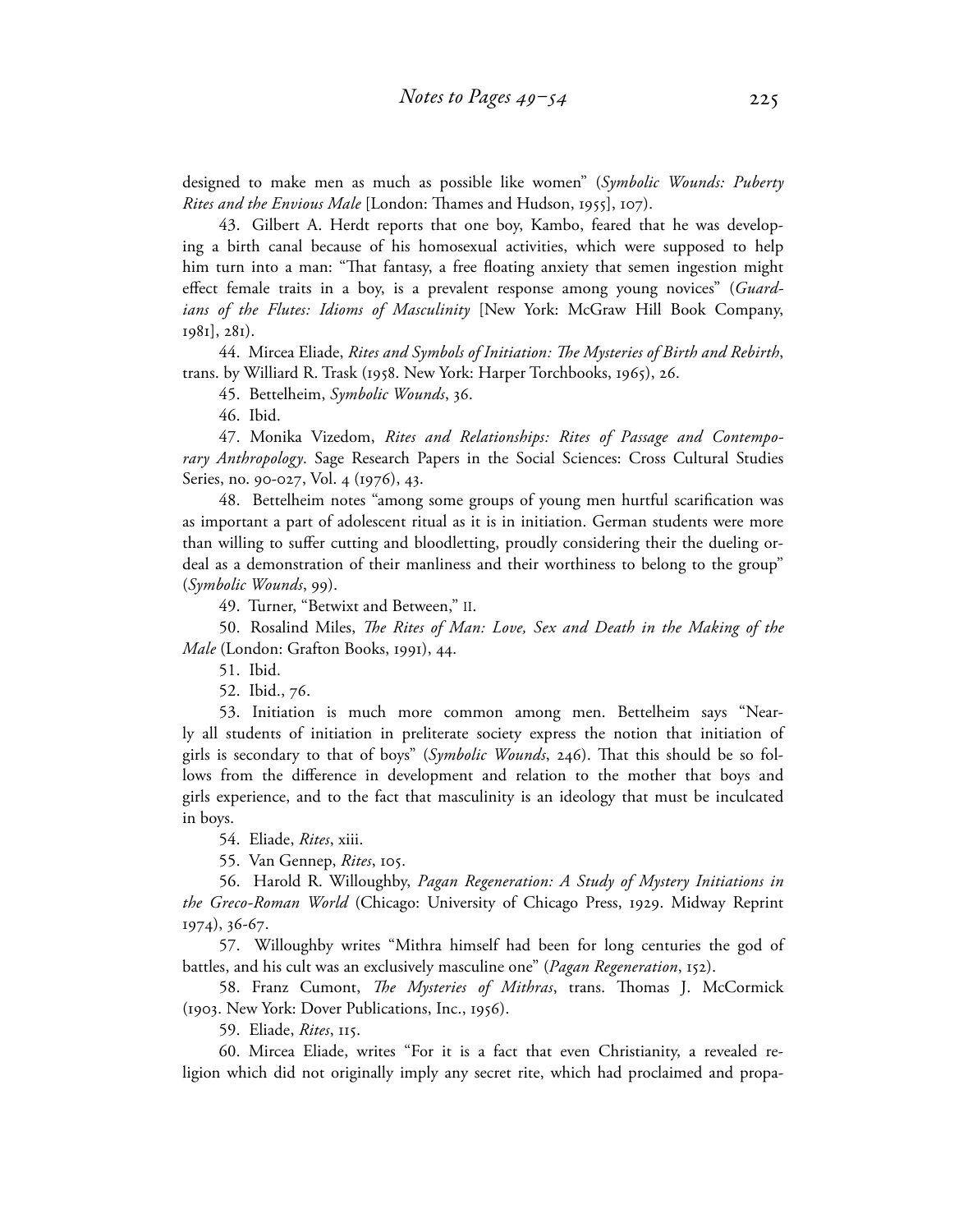gated itself in the broad light of day and for all men, came in the end to borrow from the liturgies and the vocabulary of the Hellenistic mysteries" (*Rites*, 121).

 61. Mircea Eliade observes, "Le nombre de livres et études analysant les scénarios initiatiques camouflés dans les poèmes, les nouvelles et les romans, est considérable" ("L'initiation et le monde moderne" (The number of books and studies analyzing the serious of initiation hidden in poems, short stories, and novels, is considerable), *Initiation: Contributions to the theme of the Study-Conference of the International Association for the History of Religions Held at Strasbourg, September 17th to 22nd, 1964*, ed. C. J. Bleeker [Leiden: J.  $Brill, 1965, 12.$ 

62. Frank S. Pittman III: "Before he is permitted to achieve victory, the hero must renounce his boyish selfishness, his fear of death and of humiliation, and even his desire for glory; he must be willing to give up his life for others" (*Man Enough: Fathers, Sons and the Search for Masculinity* [New York: G. P. Putnam's Sons, 1993], 183).

63. See Robert Randall, "Return of the Pleiades," *Natural History* 96 (June 1987): 43-52.

 64. See Hope Nash Wolff, *A Study in the Narrative Structure of Three Epic Poems: Gilgamesh, the Odyssey, Beowulf* (New York: Garland Publishing Co., 987).

 65. *The Odyssey of Homer*, trans. Richard Lattimore (965; New York: Perennial Library-Harper, 975). Book and line numbers refer to this edition.

 66. Howard W. Clarke, *The Art of the Odyssey* (Englewood Cliffs, NJ: Prentice, 967) 9.

67. Ibid.

68. Gilmore, *Manhood in the Making*, 39.

 69. George E. Dimock Jr., "The Name of Odysseus," in *Homer: A Collection of Critical Essays*, ed. George Steiner and Robert Fagles (Englewood Cliffs, NJ: Prentice, 1962) III.

70. Gilmore, *Manhood*, 38.

71. Wolff, *Study*. 57.

72. Ibid.

 73. Dimock, "The Name of Odysseus," 53. But Odysseus is also the one who suffers much.

74. Wolff, *Study*, 57

75. Ibid.

 76. As Catherine Callen King notes, "Homer wants us to see Achilles as having somehow having crossed the bounds of *human nature*. One such indication is the pattern of fire imagery, which, beginning with the divinely kindled fire that blazes from his head at the trench and continuing through the evening star that marks the end of his duel with Hektor, contributes to our seeing Achilles as an increasingly deadly elemental force. Another indication is the series of lion similes, which suggests that Achilles' deadly force is not only elemental but bestial as well" (*Achilles: Paradigms of the War Hero from Homer to the Middle Ages* [Berkeley: University of California Press, 987],7-8).

77. P. L. Henry, "Furor Heroicus," *Studia Germania Gandensis* 3 (96): 235.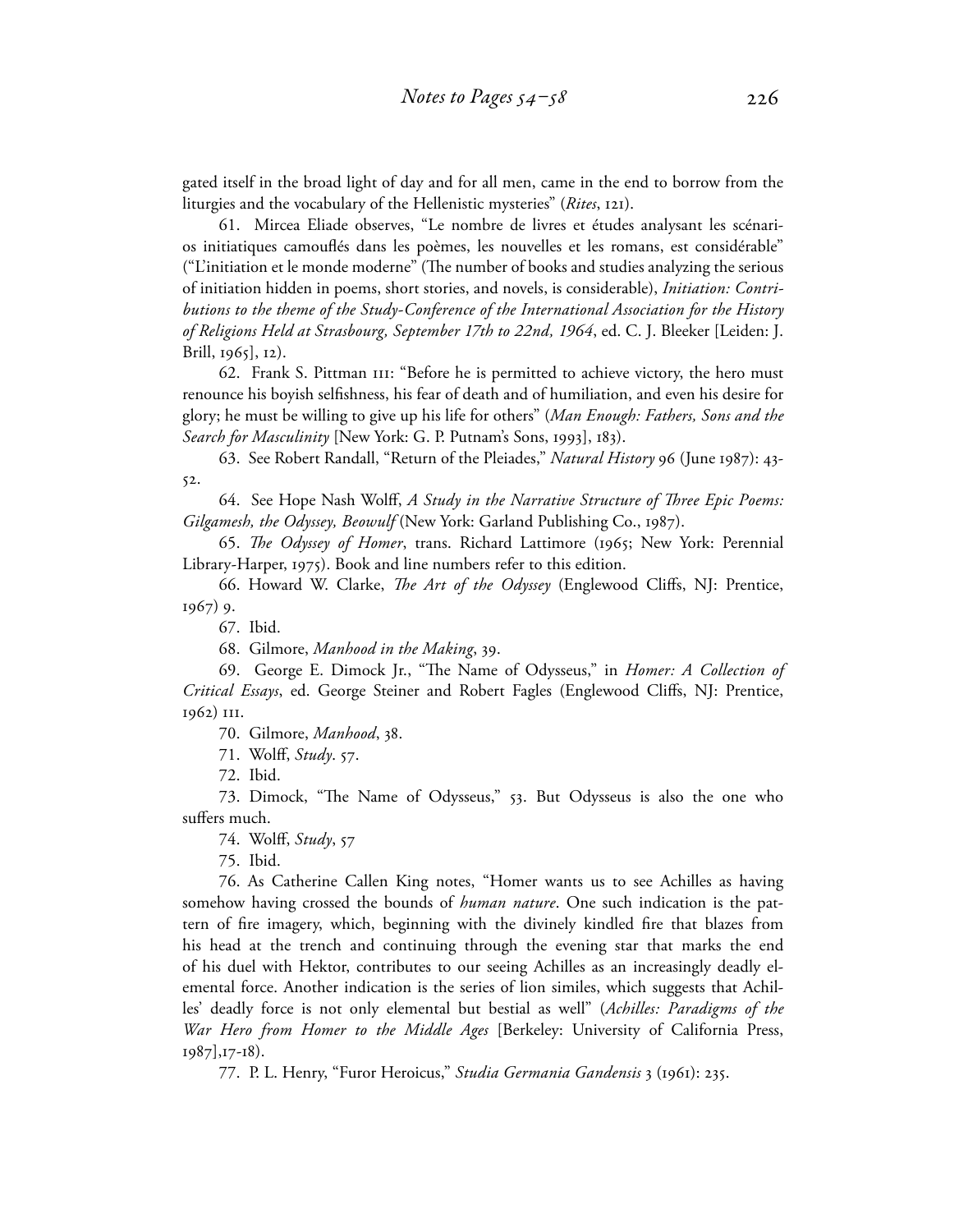78. See Henry, "Furor," 237.

 79. See Doreen M. E. Gillam, "The Use of the Term 'æghæca' in *Beowulf* at Lines 893 and 2592" *Neophilologus* 61 (1977): 600-618.

80. See S. L. Dragland, "Monster Man in *Beowulf" Neophilologus* 61 (1977): 606-618.

 81. Gilbert Lewis, "Payback and Ritual in War in New Guinea," in *War: A Cruel Necessity of The Bases of Institutional Violence*, ed. Robert A. Hinde and Helen F. Watson (London: I. B. Tauris Publishers, 1995), 34.

4 *God and Man in Judaism: Fathers and the Father-God*

 1. Gerhard van Rad, *Old Testament Theology*, trans. I. D. M. G. Stalker (New York: Harper and Row, 1962), 146.

 2. Stephen Sapp, *Sexuality, the Bible, and Science* (Philadelphia: Fortress Press,  $I_9XX$ , 3.

3. See Sapp, *Sexuality*, II.

 4. Francis Martin notes that "while the Hebrew verb system distinguishes between masculine and feminine subjects, there is not one verb form in the Old Testament to be found in the feminine form when God is the subject" (*The Feminist Question: Feminist Theology in the Light of Christian Tradition* [Grand Rapids: William B. Eerdmans, 994], 234).

 5. Rudolf Otto, *The Idea of the Holy* (New York: Oxford University Press, 958), p 26.

 6. Julia Kristeva, *In the Beginning Was Love: Psychoanalysis and Faith*, trans. Arthur Goldhammer (1985. New York: Columbia University Press, 1987), 31.

7. Leo Strauss, "On the Interpretation of Genesis," *L'Homme*, 1981 (21): 10.

8. Ibid., 12.

 9. Suzanne Heine, *Woman and Early Christianity: A Reappraisal*, trans. John Bowden (986. Minneapolis: Augsburg Publishing House, 987), 22.

 10. Carol Myers, *Discovering Eve: Ancient Israelite Women in Context* (New York: Oxford University Press, 1988), 27.

 11. George T. Montague, *Our Father, Our Mother: Mary and the Faces of God* (Steubenville, Ohio: Franciscan University Press, 1990), 18.

 12. John W. Miller, *Biblical Faith and Fathering: Why We Call God "Father"* (Mahwah, New Jersey: Paulist Press, 1989), 149.

13. Ibid.

14. Ibid., 43.

15. Ibid., 44-5.

 16. Perhaps there are psychological elements in the story. A father may also develop a Laertes complex, and be jealous of the child as the one who will replace him in the normal course of human life, reproduction, and death.

 17. Whether the Psalms were written by the historical David or a literary construct "David" is unimportant in this context.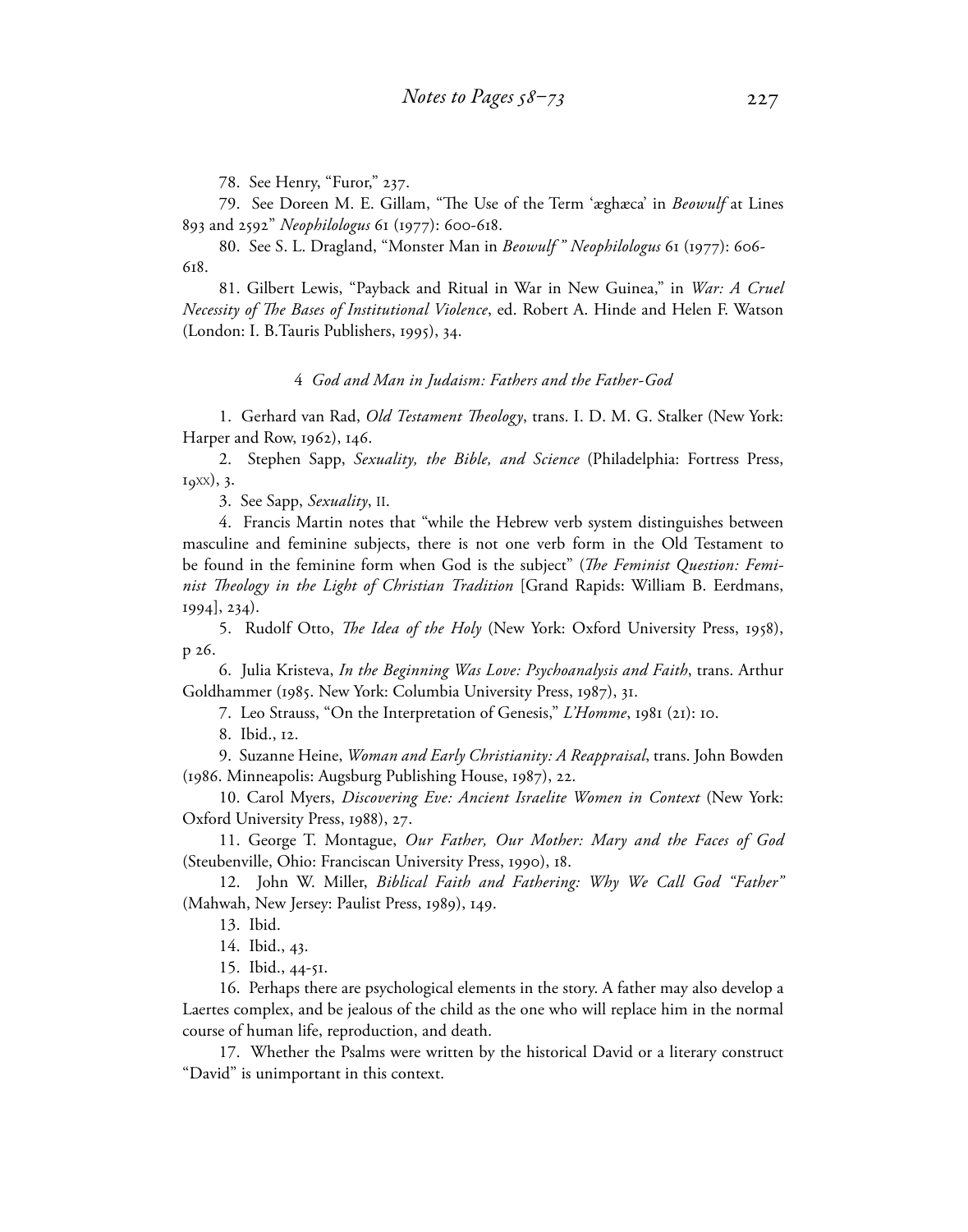#### 5 *God and Man in Early Christianity: Sons in the Son*

 1. "According to the Philosopher, a thing is denominated chiefly by its perfection, and by its end. Now generation signified something in the process of being made, whereas paternity signifies that something is something completed; and therefore the name Father is more expressive as regards the divine person than genitor or begetter" (*Summa Theologica*, Q. 33, Art. 2, ad 2. in *Basic Writings of Saint Thomas Aquinas*, vol. 1, ed. Anton C. Pegis [New York: Random House, 1945], 326).

 2. The central importance of the image of the Church as Bride is the subject of Claude Chevasse's *The Bride of Christ: An Inquiry into the Nuptial Element in Early Christianity* (London, Faber and Faber, 1940).

 3. As William Oddie observes, "this balance of love, obedience, obligation, and sacrifice has not, within Christian civilization, always been observed. What is perhaps more striking, however, is how unquestioned in practice its acceptance has often been" (*What Will Happen to God, Feminism and the Reconstruction of Christian Belief* [San Francisco: Ignatius, 988], 55). Oddie cites the behavior of the men on the Titanic. A group of Washington media people began jokingly visiting the almost-forgotten Washington memorial to these men on the Titanic. What began as a joke became a serious ritual and a tribute to the "courage and sacrifice and grace under pressure" of these men (Ken Ringle, "First Class Tribute: A Night of Remembrance for Titanic's Gentlemen," *Washington Post* April 16, 1996). As Oddie says, "the sinking of theTitanic remains as a kind of modern icon of the assertion of sacrificial and Christ-like male authority" (Ibid., 55).

 4. Karl Barth: "He is not the saviour of woman as Jesus Christ is of his body the Church." *Church Dogmatics*, vol. 3, *The Doctrine of Creation*, 54., trans. Harold Knight et al, (Edinburgh: T. T. Clark, 1960), 175.

 5. David D. Gilmore, *Manhood in the Making: Cultural Concepts of Masculinity*  (New Haven: Yale University Press, 1990), 230.

6. Ibid., 230.

 7. Boff rightly claims that this association of Mary, the Church, and the Spirit is widespread among Catholic theologians. For citation see n. 34 (Boff, *The Maternal Face of God*, 266) and n. 54 (Boff, *The Maternal Face of God*, 267). See also Hauke, *Women in the Priesthood?* 277-296 and 316-317.

 8. Kolbe's phrasing was "Spiritus Sanctus: 'quasi' incarnatus est: Immaculata" quoted by Leonardo Boff, *The Maternal Face of God: the Feminine and Its Religious Expressions*, trans. Robert R. Barr and John W. Diercksmeier (San Francisco: Harper and Row, Publishers, 1987), 96. See also Manfred Hauke, *Women in the Priesthood? A Systematic Analysis in the Light of the Order of Nature and Redemption*, trans. David Kipp (San Francisco: Ignatius Press, 1986), 277-296 and 316-317.

9. Boff, *The Maternal Face of God*, 93.

10. Otto, *The Idea of the Holy* (New York: Oxford University Press, 1958), 23.

 11. See Leon Harold Craig, *The War Lover: A Study of Plato's Republic* (Toronto: University of Toronto Press, 1996), 65.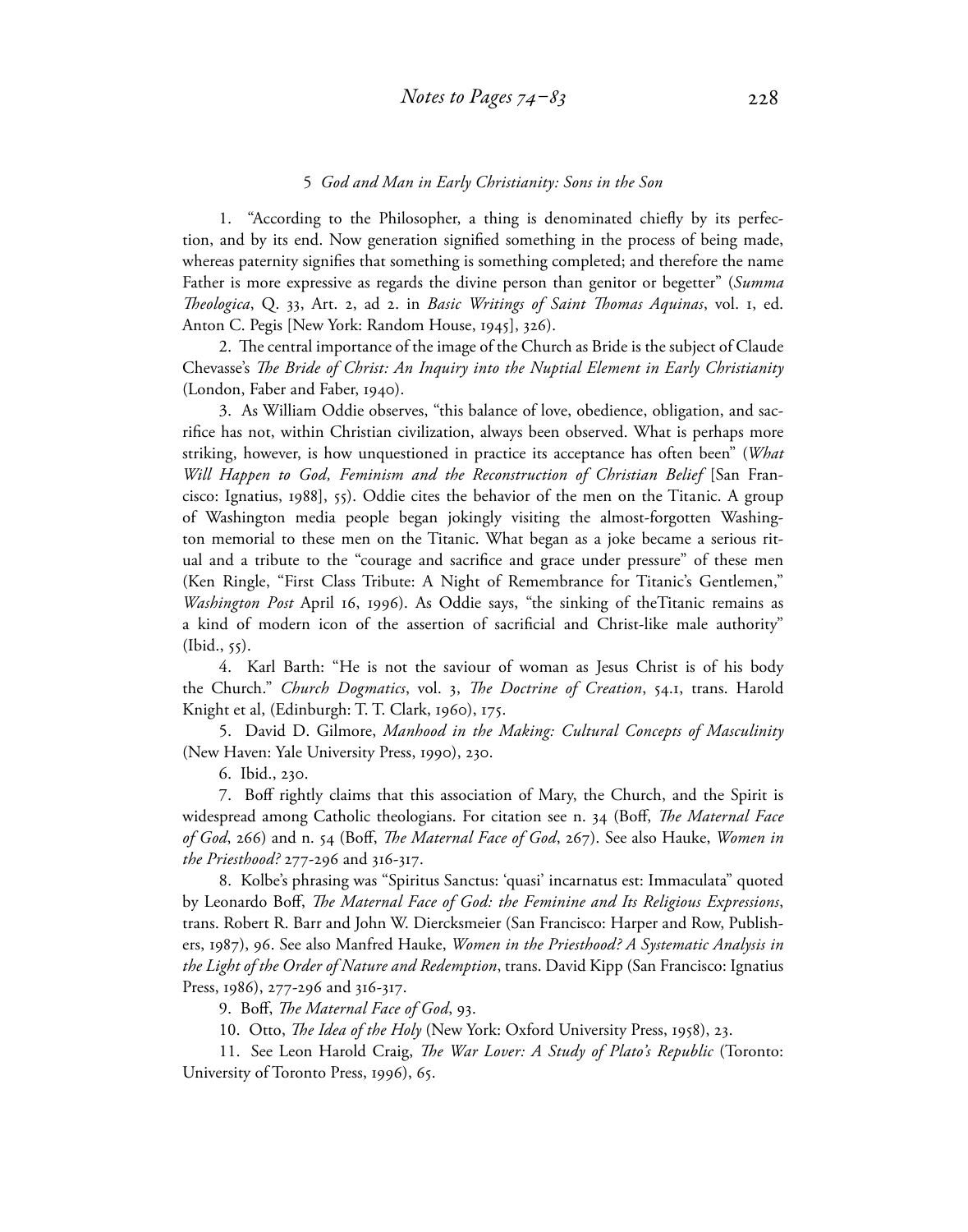12. Thomas G. Weinandy, *The Father's Spirit of Sonship: Reconceiving the Trinity* (Edinburgh:  $T$  and  $T$  Clark, 1995), 17.

13. Ibid., 28.

14. Ibid., 35.

15. Hauke, *Women in the Priesthood*, 286.

16. Ibid., 287.

 17. David L. Schindler, *Heart of the World Center of the Church: Communio Ecclesiology, Liberalism, and Liberation* (Grand Rapids, Michigan: William B. Eerdmans Publishing Company, 1996), 8. Walter Kaspar says, "the Church is not only the image of the trinitarian communio but also its re-presentation" ("Church as '*Communio*,'" *Communio* 3 [Spring 986], 08).

 18. George T. Montague says "even the category 'metaphor' is inadequate., for our relationship with the Father is not just like Jesus' relationship with the Father; it is an actual, if created, participation in that relationship (*Our Father, Our Mother: Mary and the Faces of God*. [Steubenville, OH: Franciscan University Press, 990], 55). The doctrine of deification is almost forgotten by western Christians, and its absence has been filled by the pantheistically flavored "god(dess) within" of feminism.

 19. The NewTestament is also aware of the dangers of masculinity. The Pharisees, whose name means separatists, emphasized the external codes of holiness, that separated them from pagans and Jews who did no observe the law, but neglected the interior code of holiness.

 20. See Mircea Eliade, *Rites and Symbols of Initiation*, trans. by William R. Trask (HarperTorchbooks, 1965), 121; and Hugo Rahner, *Greek Myths and Christian Mystery*  $(1957.$  London: Burns and Oats,  $1963$ ).

 21. David Thomas, *Not Guilty: The Case in Defense of Men* (New York: William Murrow and Company, Inc.), p 57.

22. See *Rahner, Greek Myths and Christian Mystery*, 110-112.

 23. Carl-Martin Edsman, "le baptême de feu signifiera une purification et une consécration; le rite d'initiation donnant droit à la participation au mystère céleste, de même que le baptême d'eau est la condition requise pour assister a mystère terreste" (*Le Baptême de feu* [Leipzig, Alfred F. Lorenz, 1940], 135).

 24. Edward C. Malone, *The Monk and the Martyr: The Monk as the Successor of the Martyr* (Washington, DC: Catholic University of America Press, 1950), 67.

 25. Michael Novak writes: "Religions are built upon *ascesis*, a world that derives from the disciplines Greek athletes imposed upon themselves to gives their wills and instincts command of their bodies; the word was borrowed by Christian monks and hermits. It signifies the development of character through patterns of self-denial, repetition, and experiment" (*The Joy of Sports: End Zones, Bases, Baskets, Balls, and the Consecration of the American Spirit*, rev. ed. [Lanham, Md.: Madison Books, 1994], 29.

 26. The early monks lived "A life of martydom,' for monks are an army always engaged in battle with the obstacles to love" (Jean Leclercq, François Vandenbroucke and Louis Bouyer. *The Spirituality of the Middle Ages*, trans. by the Benedictines of Holmes Eden Abbey [London, Burns and Oates, 1968], 183.)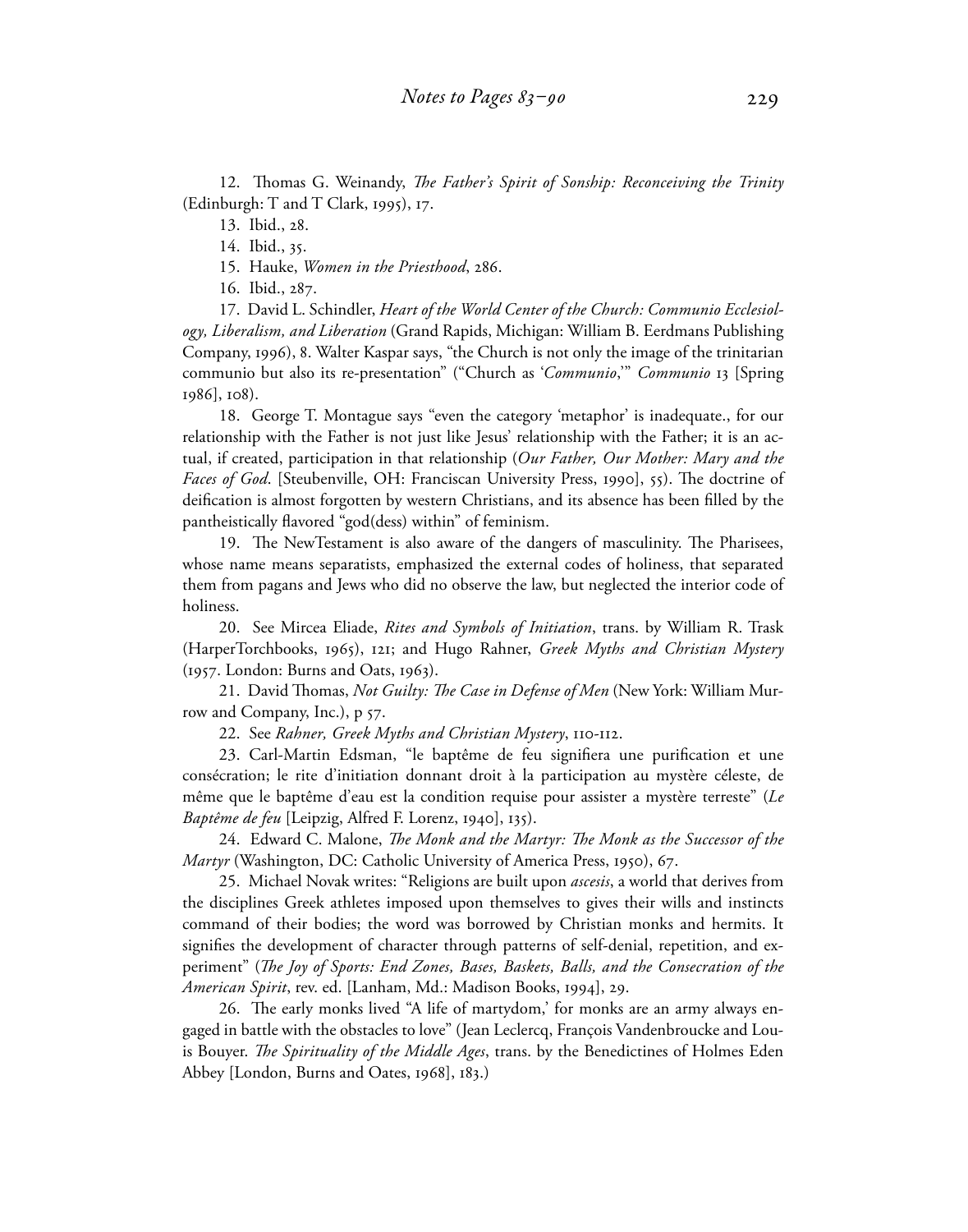27. Malone, *The Monk and the Martyr*, 57.

 28. Colgrave writes: "[T]hey sought to win the martyr's crown by extreme asceticism. In a seventh-century Irish homily, the writer describes three types of martyrdom: white martyrdom, which implies abandoning everything for God's sake; blue martyrdom, freeing oneself from evil desires by means of fasting and labor; and red martyrdom, enduring death for Christ's sake" (*Two Lives of Saint Cuthbert: A Life by an Anonymous Monk of Lindisfarne and Bede's Prose Life*, ed. and trans. by Bertram Colgrave [Cambridge: Cambridge University Press, 1985], 315.)

 29. Athanasius, *The Life of Anthony and the Letter to Marcellus*, trans. Robert C. Gregg (New York: Paulist Press), 35.

30. Ibid., 69.

 31. *The Rule of St. Benedict: the Abingdon Copy*, ed. John Chamberlain (Toronto: Pontifical Institute of Medieval Studies, 1982), 18.

32. Ibid., 20.

33. Ibid., 20-21.

34. Ibid., 22.

35. *Two Lives of Saint Cuthbert*, 98.

36. "Athleta, militiae celestis" (*Two Lives*, 80).

 37. "At cum ibidem aliquandiu solitarium cum hoste invisibili orando ac ieiunando certeret, tandem maiora presumens, longinquiorem ac remotiorem ab hominibus locum certaminis petit." "But when he had fought there in solitude for some time with the invisible enemy, by prayer and fasting, he sought a place of combat father and more removed from mankind, aiming at greater things" (*Two Lives*, 24, 25).

38. "heremeticae conversationis agonem" (*Two Lives*, 266).

39. Malone, *Monk*, 90.

 40. Monastic profession was regarded as "an irrevocable engagement, making the *conversio* a second baptism, a baptism of repentance, which, differing from the first, remits sin in virtue of the labour of mortification of which it is the beginning" (Leclercq et al, *The Spirituality of the Middle Ages*, 182). See also Malone, *Monk*, 121.

41. Malone, *Monk*, 26.

 42. Paul Evdokimov points out: "The Old Slavic word for monk, inok, derives from inoi, meaning 'other,' which corresponds well to the symbolism of baptismal rebirth" (*Woman and the Salvation of the World: A Christian Anthropology on the Charisms of Women*, trans. Anthony P. Gythiel [Crestwood NY: St. Vladimir's Seminary Press, 994], 06.

 43. See *The Heliand: the Saxon Gospel*, trans. by G. Ronald Murphy (New York: Oxford,  $1992$ ).

 44. *Beowulf*, ed. and trans. Michael Swanton, (Manchester: Manchester University Press, 1997), 61.

45. Ibid.

46. Ibid., 55.

47. Ibid.,p. 95.

48. Eliade, *Myths*, 4.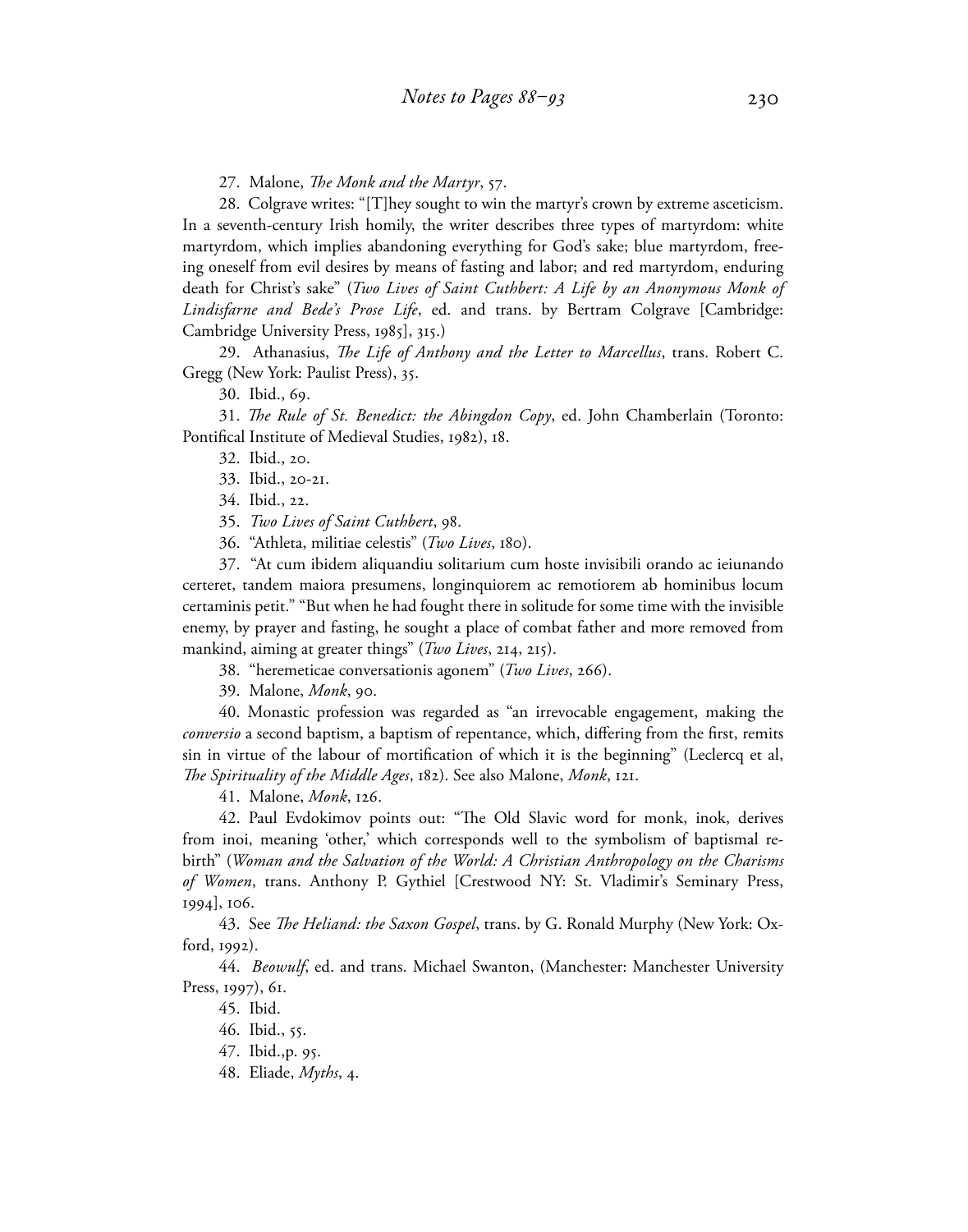49. Ibid., 62.

 50. Jan de Vries, *Heroic Song and Heroic Legend*, trans. B. J. Timmer (London: 963), 222. De Vries uses Mircea Eliade s analysis of myth in this analysis of the hero and initiation rituals (pp. 220-26).

51. Elaide, *Rites*, xiv.

52. *Beowulf*, 185.

53. Ibid., 39.

54. Ibid., III.

55. Ibid., 183.

56. Ibid., 185.

 57. See "Martyrdom and Monastic Profession as a Second Baptism," in Malone, O.S.B., *Monk*, 112-44.

 58. Hope Nash Wolff, *A Study in the Narrative Structure of Three Epic Poems: Gilgamesh, The Odyssey, Beowulf* (New York: Garland Publishing, Inc., 1987), 57.

59. Gilmore, *Manhood*, 45.

60. Eliade, *Myths*, 84.

 61. See Janet H. Dow's "Beowulf and the 'Walkers in Darkness'" *Connecticut Review* 4 (970): 42-48.

62. *Beowulf*, 131.

63. Ibid., 95.

 64. See Eugene J. Crook, "Pagan Gold in *Beowulf " American Benedictine Review*  $25$  (1974):  $218-234$ .

65. *Beowulf*, 85.

 66. For a complete discussion of this topic see "Martyrdom and Monastic Life as a 'Militia Spiritualis'" in Malone, Monk, 91-III.

 67. The vow mentioned in the Rule of St. Benedict is obedience. Of the other two vows, Cuthbert Butler says "[s]ometimes these two vows have been added . . . but usually they have not been explicitly mentioned," *Benedictine Monachism: Studies in Benedictine Life and Rule* (London: 1919), 123. The three vows became explicit around the twelfth century, but the basic pattern was far older. For Gregory the Great, "[h]umility, continence, and generosity replace pride, lechery, and avarice," Carole Straw, *Gregory the Great: Perfection in Imperfection* (Berkeley and Los Angeles: University of California Press, 1988), 196.

 68. *Summa Theologica* IIa-Iae, Q. 86, Art. 7, Sed Contra., trans. the Fathers of the English Dominican Province (Westminster, Maryland: Christian Classics, 1981).

71. Ibid., 23.

72. Ibid., 153.

73. *Rule*, 18.

74. *Beowulf*, 91.

 75. It may have meant simply *to die* in a pagan context, but in the *Pidreks saga*, Heimir (Hama) enters a monastery.

 <sup>69.</sup> *Rule*, 28-32.

<sup>70.</sup> *Beowulf*, 117.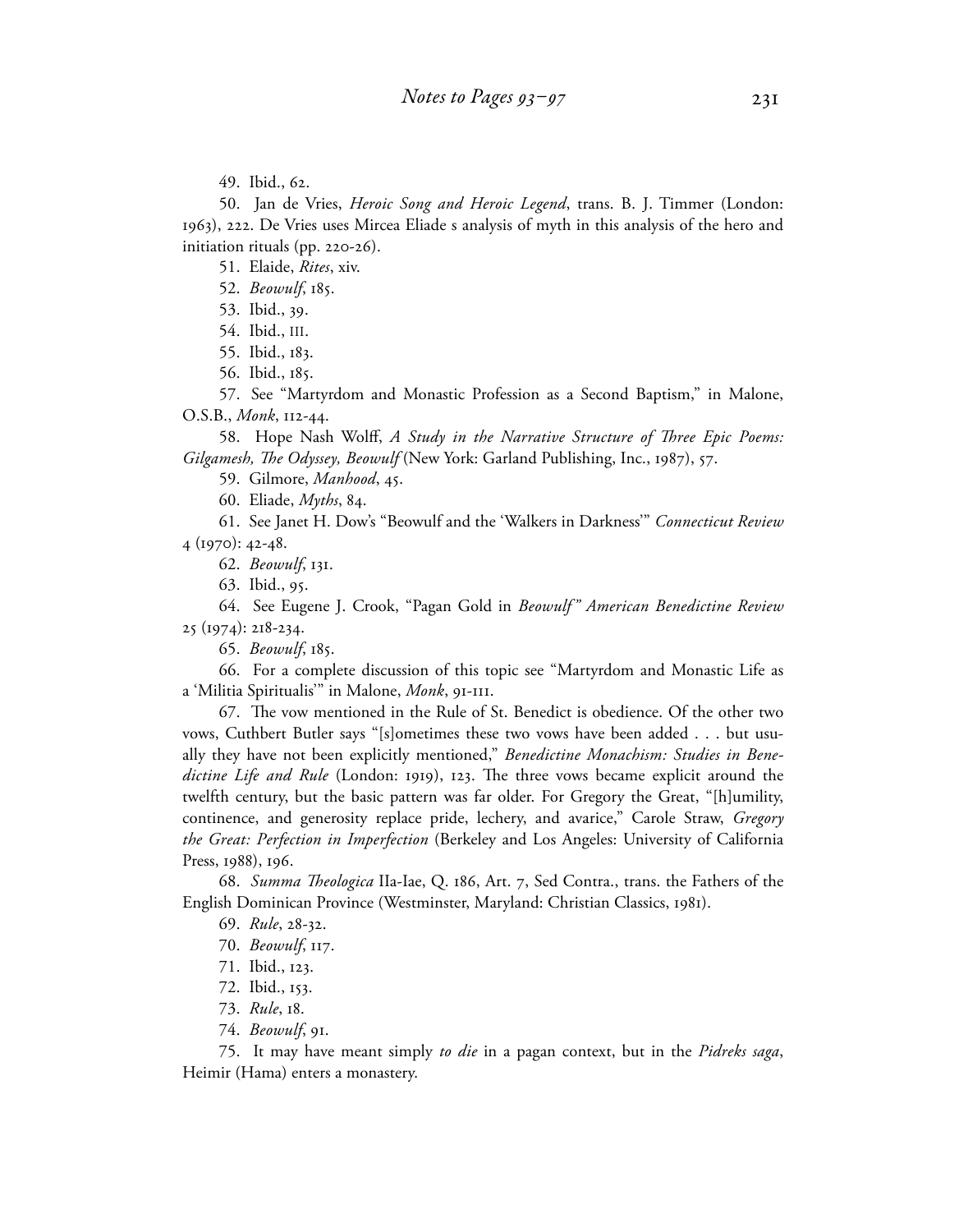76. Edsman, *Le Baptême*, 35.

77. Ibid., 153.

78. Ibid., 55.

79. *Beowulf*, 187.

 80. Rodney Stark believes that a majority of Christian converts were women. In part, conversion may have been easier for women. Men had public religious duties which were hard to evade. But the modern suspicion that early Christianity was predominantly feminine appears to be largely a presumption that things were as they are now. Stark points to the conversion patterns for "new religious movements in recent times," but these may be a result of the very feminization I examine (*The Rise of Christianity: A Sociologist Reconsiders History* [Princeton: Princeton University Press,  $1996$ ,  $100$ ).

 81. Susanne Heine, *Women and Early Christianity: A Reappraisal*, trans. John Bowden (Minneapolis: Augsburg Publishing House, 1988), 83.

 82. Origin, *Contra Celsum* 3.45, in *Ante-Nicene Fathers*, Vol. 4, ed. Alexander Roberts and James Donaldson (Henrickson Publishers, Inc., 995), 482.

83. Heine, *Women*, 94.

 84. "Do not women still today convince their husbands to give much offence to God?" quoted by David C. Ford in *Women and Men in the Early Church: The Full Views of St. John Chrysostom* (South Canaan, Pennsylvania: St. Tikhon's Seminary Press, 1996), 90.

85. Ford, *Women and Men*, 94, 97-98

86. Ibid., 187.

 87. John Bugge, *Virginitas: An Essay in the History of a Medieval Idea* (The Hague: Martinus Nijhoff, 975). Bugge collects useful material, but his analysis is flawed by his tendency to see any trace of dualism or exaltation of virginity as "gnostic." The New Testament, despite its anti-gnosticism, contains a form of dualism and exalts virginity. The Fathers used all their rhetorical powers to praise virginity, because marriage has its obvious attractions, and part of the rhetorical strategy was to appeal to the Platonism that was the common atmosphere of the spirituality of antiquity. The Fathers adopted Platonic language without adopting all the presuppositions of that language.

 88. Athanasius, *Apologia ad Constantinum*, 33.49, in *Historical Tracts of S. Athanasius*, trans. John Henry Parker (London: J.G.F. and J. Rivington, 853), 85. Peter Brown observes that in the West the virgins were female, but in the East, male. See n. 3, *The Body and Society: Men, Women and Sexual Renunciation in Early Christianity* (New York: Columbia University Press, 1988), 262.

 89. "On the Necessity of Guarding Virginity," quoted by Ford in *Women and Men in the Early Church*, 227.

 90. The process started in monasticism, John Climacus wrote "I have watched impure souls mad for physical love but turning what they knew of such love into a reason for penance and transferring that same capacity for love to the Lord." Quoted by Brown, *The Body and Society*, 238.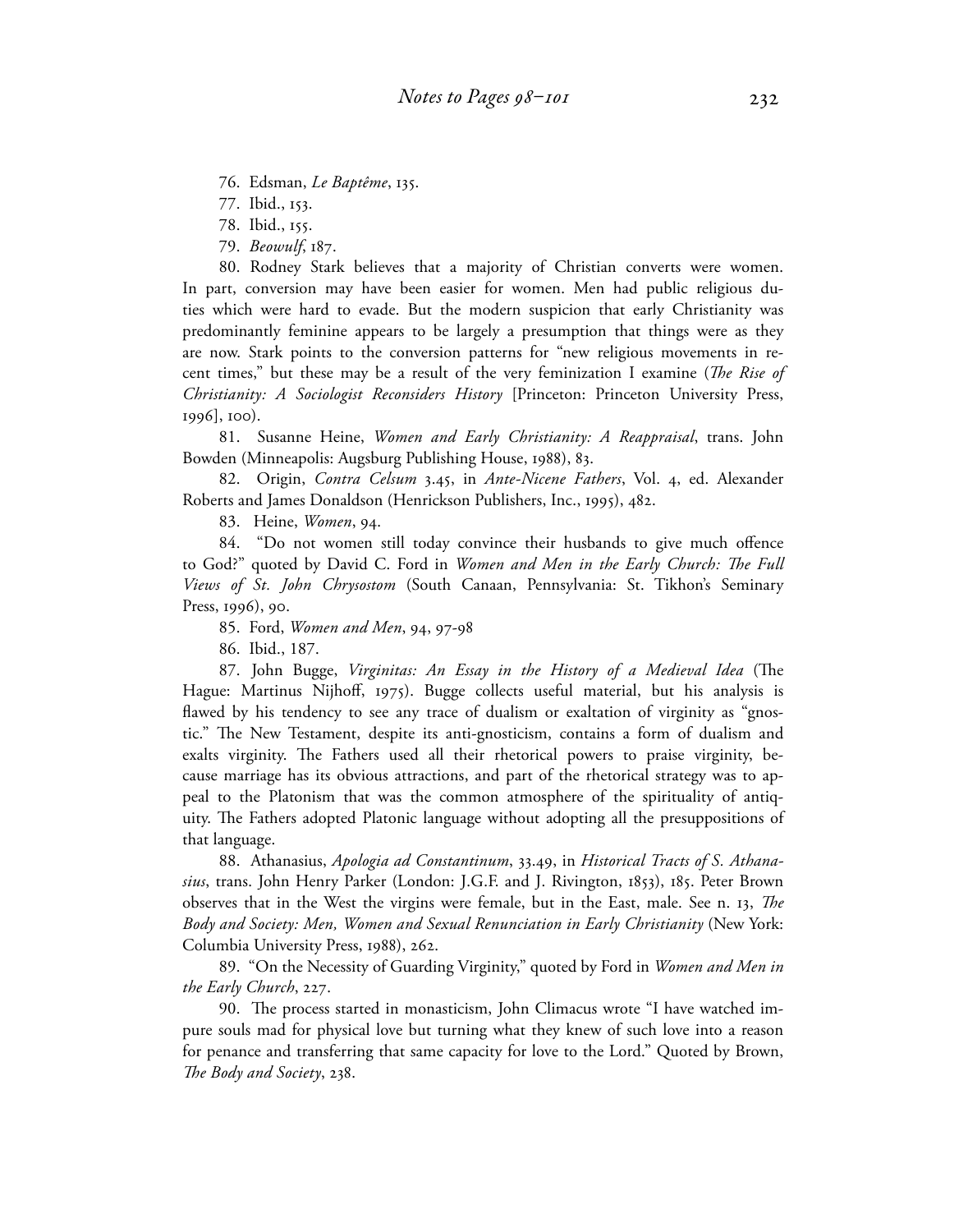#### 6 *The Foundations of Feminization*

 1. Despite the prominence of bridal mysticism in medieval and post-medieval spirituality, no one has done a full-scale study. See the article by Pierre Adnes, "Mariage mystique," in *Dictionnaire de spiritualité, ascetique, et mystique, doctrine et histoire*, vol. 9, (Paris: G. Beauchesne et ses fils, 1937-1995), col. 388-408.

 2. Quoted by Jean Leclercq, *Monks and Love in Twelfth Century France: Pyscho-His*torical Essays (Oxford: Clarendon Press, 1979), 52.

 3. Bernard of Clairvaux, *On The Song of Songs*, Vol. 1, trans. Kilian Walsh (Spencer, Mass: Cistercian Publications, 1971), 39.

4. Ibid., 86.

 5. Ibid., 84. See Bynum, "Jesus as Mother and Abbot as Mother: Some Themes in Twelfth-Century Cistercian Writing," in *Jesus as Mother: Studies in the Spirituality of the High Middle Ages* (Berkeley: University of California Press, 1982), 110-169.

6. Bernard, *On the Song*, Vol. I, 27.

 7. Caroline Walker Bynum observes "The male writer who saw his soul as a bride of God or his religious role as womanly submission and humility was conscious of using an image of reversal. He sought reversal because reversal and renunciation were at the heart of a religion whose dominant symbol is the cross—life achieved through death" (".. . And Woman His Humanity," in *Gender and Religion: On The Complexity of Symbols*, ed. Caroline Walker Bynum, Steven Harrell, Paula Richman [Boston: Beacon Press, 986], 273).

 8. R. P. Lawson. "Introduction," *Origen:The Song of Songs, Commentary and Homilies* (Westminster, Md.: Newman Press, 1957), 6.

9. Ibid., 38.

10. Ibid., 53.

 11. Denys Turner sees "pagan neo-Platonism" (*Eros and Allegory: Medieval Exegesis of the Song of Songs*. [Kalamazoo, Michigan: Cistercian Publications, 995], 32). Eugene S. Miao also sees Platonism, and points to "the lamentable part played by the mystical interpretation of the Canticle of Canticles in assisting the identification of the Eros motif with the Christian idea of Agape" (*St. John of the Cross: The Imagery of Eros* (Madrid: Playor, 973),5. Maio follows Anders Nygen (*Eros and Agape*) in finding all human love for God unChristian, but this is bizarre. A feminized Eros is what is objectionable; the Eros (for such it is, if eros is a love for something which a person is not and therefore has not) of friendship, brotherhood, and comradeship between man and Jesus is held up as a model in the Gospel.

 12. Nelson Pike, *Mystic Union: An Essay in the Phenomenology of Mysticism* (Ithaca: Cornell University Press, 1992), 68.

13. Origen, *Commentary*, 200.

14. Ibid., 38.

15. Pike, *Mystic Union*, 68.

16. Bynum "Religious Women," 131.

17. Barbara Newman, *From Virile Woman to WomanChrist: Studies in Medieval*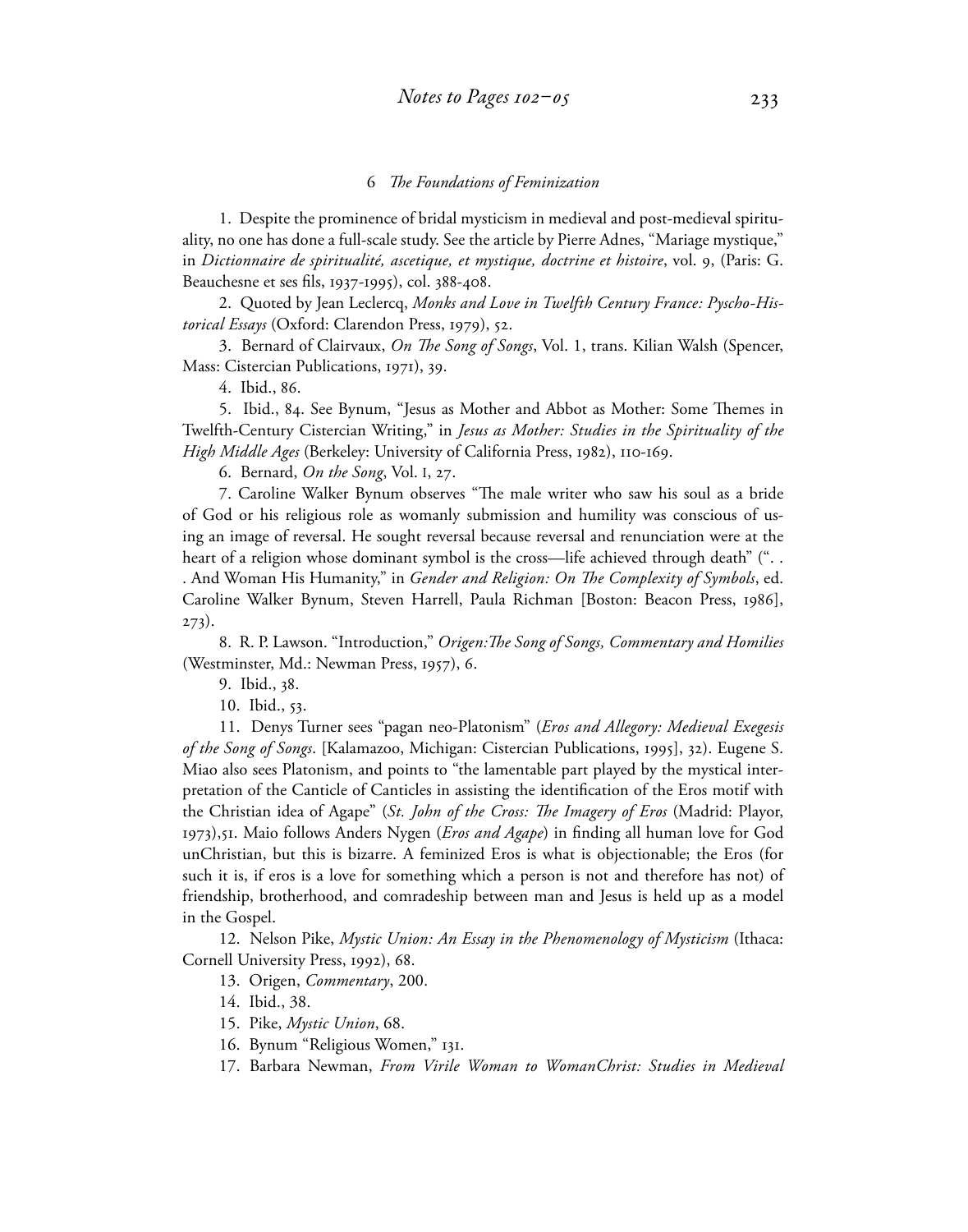*Religion and Literature* (Philadelphia: University of Pennsylvania Press, 995), 6.

 18. *The Life of Beatrice of Nazareth*, ed. and trans. Roger De Ganck, with the assistance of John Baptist Housbrouck (Kalamazoo, Michigan: Cistercian Publications, 99), 197.

 19. Ernest W. McDonnell, *The Beguines and Beghards in Medieval Culture with Special Emphasis on the Belgian Scene* (New Brunswick, NJ: Rutgers University Press, 954), 5.

 20. Valerie M. Lagorio, "The Continental Women Mystics of the Middle Ages: An Assessment," in *Roots of the Modern Christian Tradition*, 81. Leclercq et al concur, "It was chiefly among women . . . that the Brautmystik was received with fervor" (*Spirituality of the Middle Ages*, 373).

 21. Birgitta explains: "One should know that this most humble handmaid of God never presumed to call herself or have herself called the bride of Christ, or his channel, because of vainglory or transitory honor any temporal advantage, but at the instruction of Christ and of blessed Mary, his most worthy mother, who both called her so" (*Birgitta of Sweden: Life and Selected Revelations*, ed. Marguerite Tjader Harris, trans. Albert Ryle Kezel [New York: Paulist Press, 1990], 71).

22. Leclercq et al., *Spirituality*, 374.

 23. Gertrude of Helft, T*he Herald of Divine Love*, trans. and ed. Margaret Winckworth (New York: Paulist Press, 1993), 82.

24. Ibid., 95.

 25. Hildegard of Bingen, *Symphonia: A Critical Edition of the Symphonia armonie celestium revelationum* [*Symphony of the Harmony of Celestial Revelations*], trans. and ed. Barbara Newman (Ithaca: Cornell University Press, 1988), 220.

 26. Bridal mysticism is ubiquitous in medieval and post-medieval mystics. In Beatrice of Nazareth it is explicitly erotic and dominant. At her profession, "she sweetly rested in the arms of her spouse" (*Life*, 00). Christ "pressed her soul wholly to himself in the sweetest embrace" (*Life*, 195). She receives communion "as if she were mad with excessive desire" (*Life*, 225).

 27. Margaret Ebner, *Major Works*, trans, and ed. by Leonard P Hindsley (New York: Paulist Press, 1993), 156.

28. Ibid., 135.

29. Ibid., 150.

30. Ibid., 22.

31. Ibid., 96.

 32. Henry Suso, "The Little Book of Eternal Wisdom," in *The Exemplar: Life and Writings of Blessed Henry Suso*, Vol. 2, ed. Nicholas Heller, trans. Sister M. Ann Edward (Dubuque, Iowa: The Priory Press, 1962), 6.

33. Ibid., 17.

34. Ibid., 19.

35. Ibid., 36.

- 36. Ibid., 98.
- 37. Ibid., 23.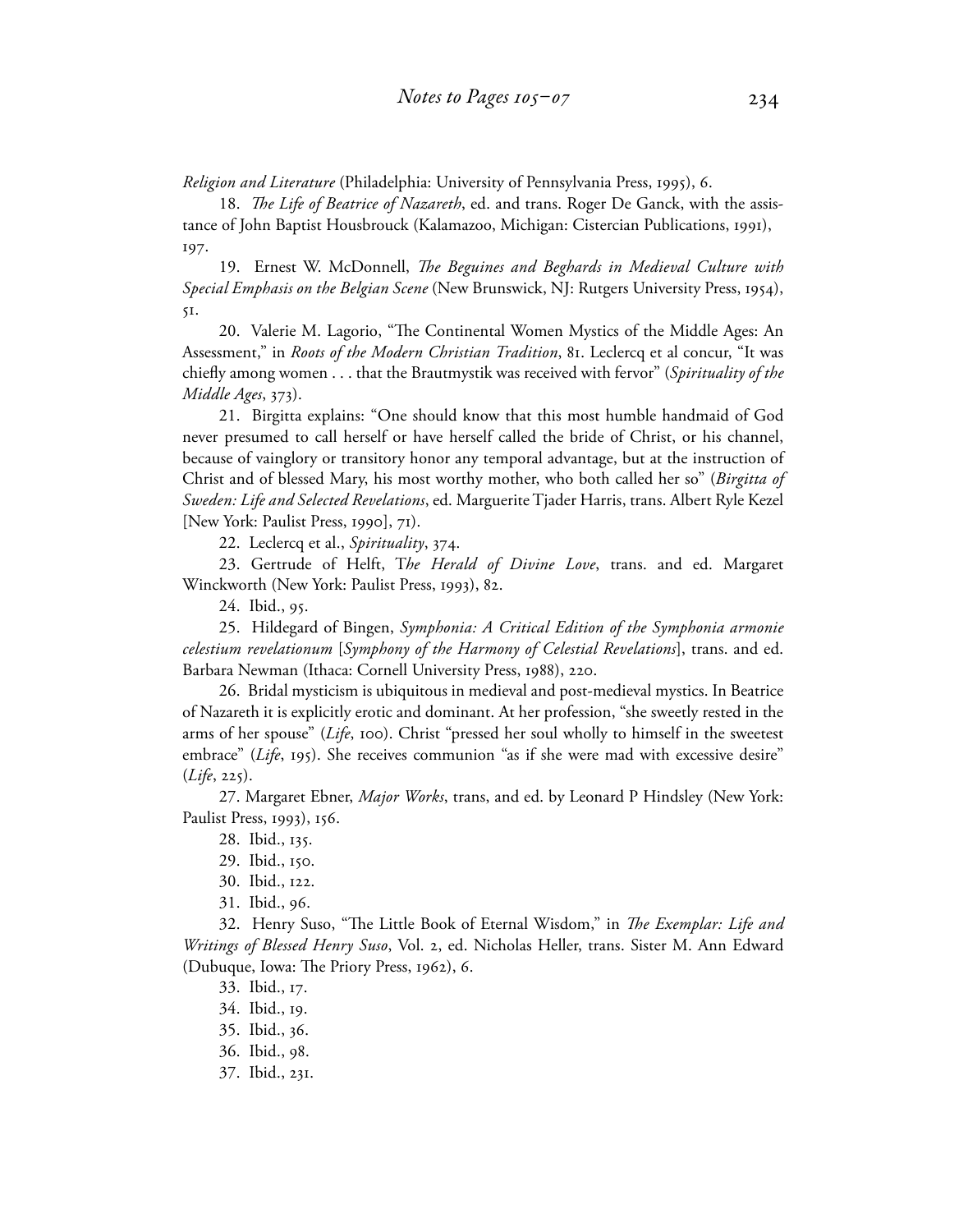38. Ibid., 98.

39. Ibid., 242, 253.

40. Ibid., 343.

 41. For at study of the use of the bridal metaphor by these two Carmelites, see Elizabeth Teresa Howe, *Mystical Imagery: Santa Teresa de Jesús and San Juan de la Cruz* (New York: Peter Lang, 1987), esp. 161-169. For both saints, "spiritual marriage symbolizes the culmination of the mystic's quest" (Ibid., 68). The conformity to God is not the Scriptural image of being conformed to the Son, but in John of the Cross's phrase, "Amada en el Amado transformada."

42. Turner, *Eros and Agape*, 25.

 43. David Herlihy writes: "There is...a body of scattered but consistent comment which indicates that between the early and late Middle Ages, women had gained a superiority over men in life expectancy" ("Life Expectancies for Women in Medieval Society" in *The Role of Women in the Middle Ages*, ed. Rosemarie Morewedge [Albany: State University of New York, 1975],  $\overline{11}$ . The climate had improved in the high Middle Ages, when grain could even be grown in Iceland, and improved food supplies may have helped women more than men, because pregnancy made women more susceptible to the consequences of malnutrition.

 44. See Herbert Grundmann, *Religious Movements in the Middle Ages*, trans. by Stephen Rowan (Notre Dame: University of Notre Dame Press, 995). esp. 75-88. See also R. W. Southern. *Western Society and Church on the Middle Ages* (Harmondworth, Penguin Books, 1970), 318-331, and Ernest W. McDonnell, "Social Origins: The Frauenfrage," in *The Beguines and Beghards in Medieval Culture with Special Emphasis on the Belgian Scene* (New Brunswick, NJ: Rutgers University Press, 1954), 81-100.

 45. Stephen E. Wessley, "The Thirteenth-Century Guglielmites: Salvation through Women," in *Medieval Women*, 289.

46. Southern, *Western Society*, 34.

 47. SallyThompson,"The Problem of the Cistercian Nuns" in *Medieval Women*, ed. Derek Baker (Oxford: Blackwell: 1978), 240.

 48. "Dominus a nobis uxores abstuli, dyabolus autem nobis procurat sorores" (quoted by Grundmann, *Bewegungen*, 262, f. 49). Somehow this quote was omitted from the English translation, *Religious Movements*.

 49. The decision reads "prohibemus ne aliquis fratrum nostrorum de cetero laboret vel procuret, ut cura vel custodia monialum seu quarumlibet aliarum mulierum nostris fratribus commitantur" (we prohibit either to labor or to seek out that the care or custody of nuns or of any other women be committed to our brothers) (quoted by Roger De Ganck, *Beatrice of Nazareth in Her Context* [Kalamazoo: Cistercian Publications, 99], 21, note 89).

 50. Grundmann says of Dominic: "On his deathbed, in his last conversations on the order, he pressingly warned his brethren against association with women, particularly with young women. Was he only warning against the moral attitude of individual friars? Is it possible that the founder, preoccupied with questions about the future of his order in these last utterances, had been discussing whether the order should incor-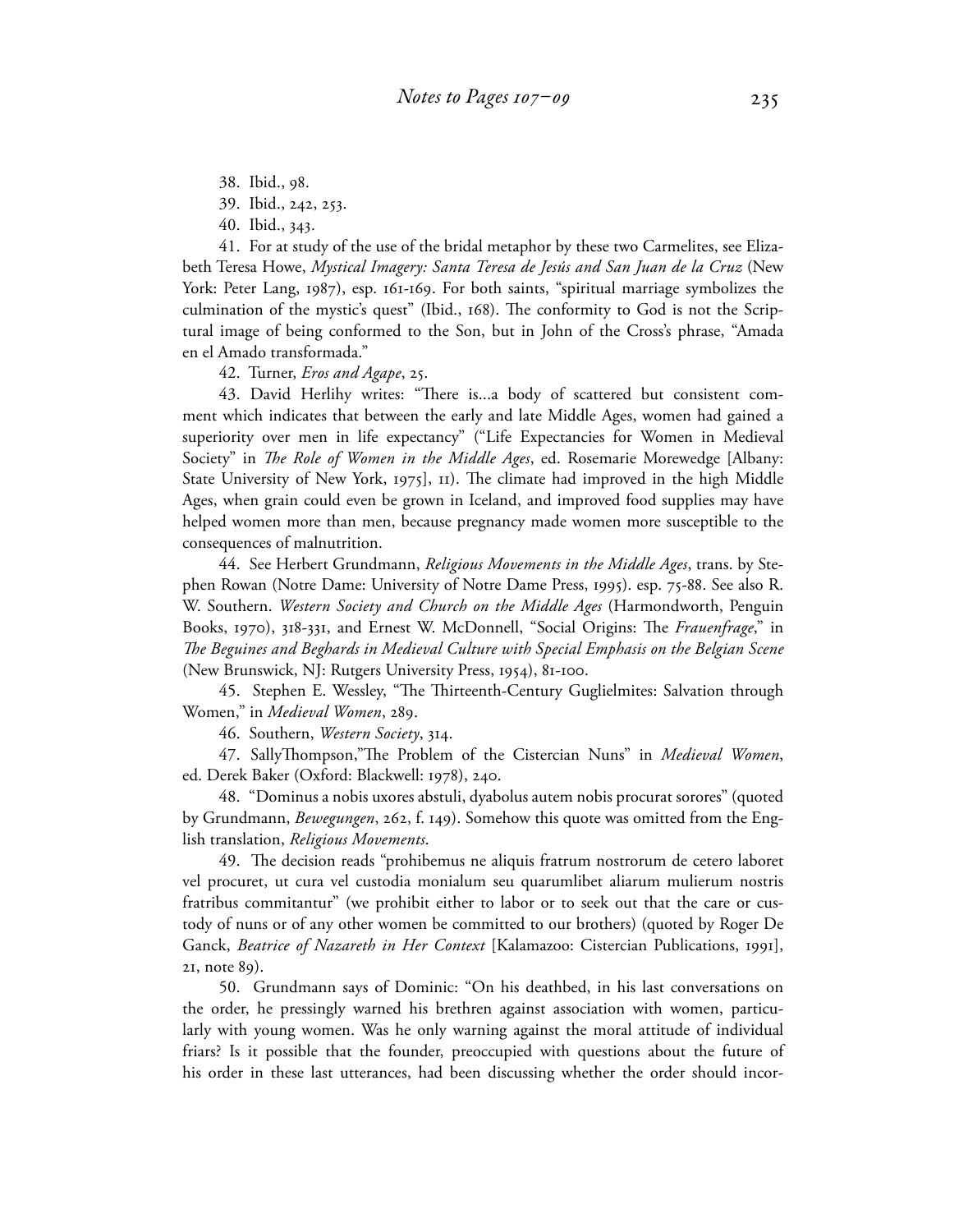porate further women's communities, placing friars to oversee and supply them, withdrawing from the order's primary duty of preaching?" (*Religious Movements*, 94-95).

 51. According to Grundmann, "The women themselves sought to join the large orders, and the curia was concerned to make this possible; the orders, however, fought it, trying by all means available to avoid the obligation of receiving and administering women's communities" (*Religious Movements*, 90).

52. Grundmann, *Religious Movements*, 98.

 53. Donald Weinstein and Rudolph M. Bell state: "Among Benedictines, however, very few women were celebrated as saintly. Of the 34 Benedictine saints in our sample, 106 died in the eleventh and twelfth century, and of this latter figure only  $\pi$  percent were women" (*Saints and Society: Christendom, 1000-1700* [Chicago: University of Chicago Press, 977], 223).

54. Weinstein and Bell, *Saints*, 223.

 55. Joan Coackley, "Friars, Sanctity, and Gender: Mendicant Encounters with Saints 250-325" in *Medieval Masculinities*, ed. Clare A. Lees (Minneapolis: University of Minnesota Press, 1994) 92.

 56. André Vauchez has analyzed the processes for canonization and the canonizations in the Latin church. His figures show a shift from the twelfth to the fourteen century in the ratio of lay men to lay women. From 1198 to 1431, 55.5 per cent of the canonization of lay Christian were of women, and 44.5 of men. However, "parmi les procès de canonisation de saints laïcs, 50% au XIIIe siècle concernent des femmes contre 7.4% au cours de la periode ultérieure. Aprés 305, les laïcs dont la sainteté est reconnue par l'Eglise appartiennent deux fois sur trois au sexe faible (among the processes of canonization for lay saints, 50% in the thirteenth century concerned women as opposed to 7.4% during the course of the later period. After 395 the saints whose sanctity was recognized by the Church belonged two out of three times to the weaker sex)." Vauchez continues that the Curia canonized women recommended by the mendicant orders, and that "La sainteté laïque masculine. . . disparait complétement de l'horizon de la Curie" (Lay masculine sanctity disappeared completely from the horizon of the Curia) (*La Sainteté en Occident aux derniers siècles du moyen age* [Rome: Ecole Française de Rome: 1981], 317.

 57. Anne K. Warren, "English anchoritism was already biased toward women in the twelfth century. It became sharply female in orientation in the thirteenth century" (*Anchorites and Their Patrons in Medieval England* [Berkeley: University of California Press, 985], 20). Female anchorites were always more common than male anchorites in England, although Warren notes that the proportion of men increased toward the Reformation.

 58. Caroline Walker Bynum, *Jesus as Mother: Studies in the Spirituality of the High Middle Ages* (Berkeley: University of California Press, 1982), 14.

 59. Jean Leclercq, "Introduction: The Roots of Modernity," in *The Spirituality of Western Christendom*, Vol. 2: *The Roots of the Western Tradition*, ed. E. Rozanne Elder (Kalamazoo: Cistercian Publications, Inc., 1984), xiii.

60. Berthold von Regensburg preached: "Ir frouwen, ir sît barmherzic unde gêt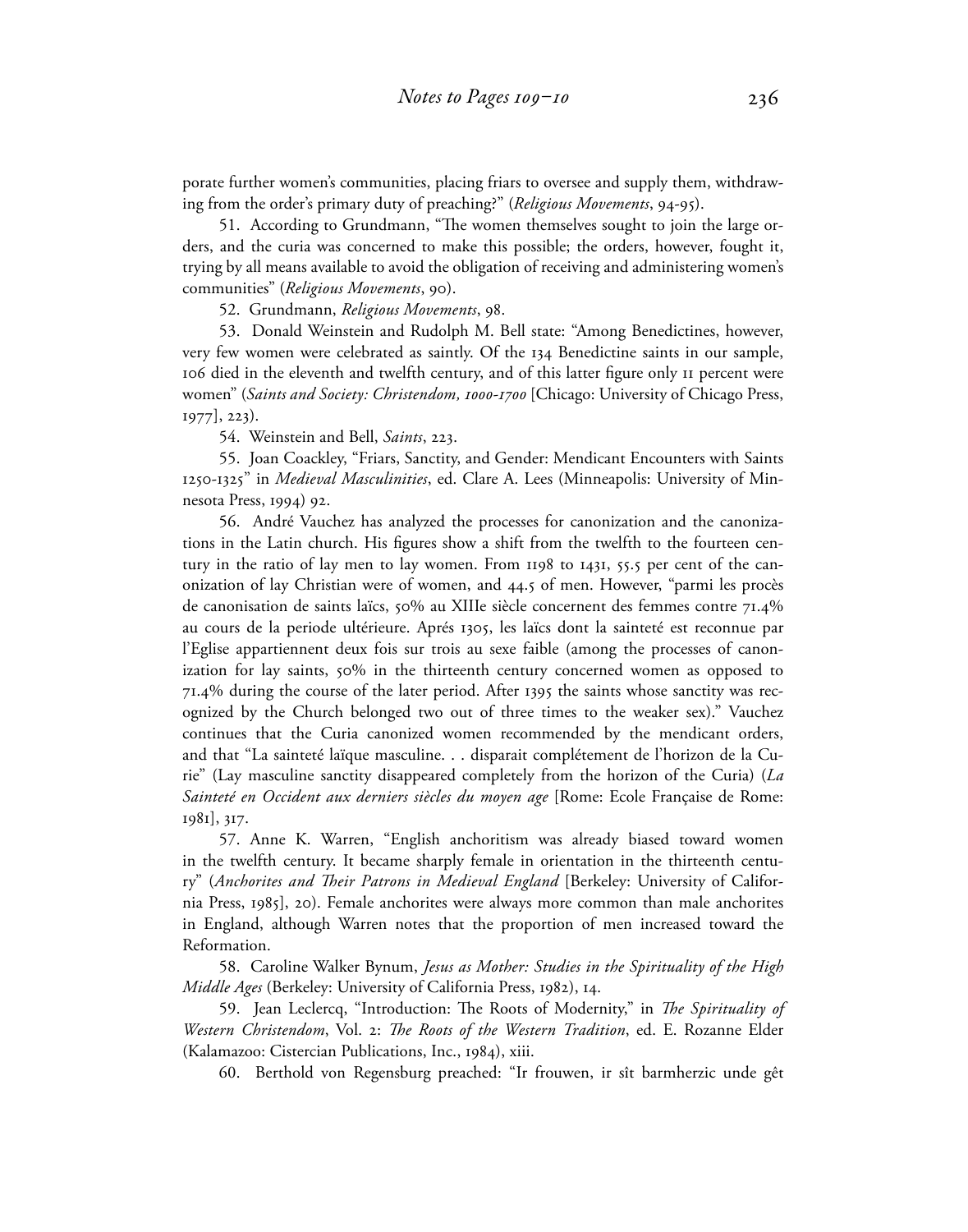gerner zuo kirchen danne die man unde sprechet iuwer gebete gerner danne die man unde gêt zu predigen gerner danne die man" (*Predigten*, Vol. , ed. Franz Pfeiffer [Vienna: Wilhelm Braumüller, 862], 4). In another sermon, Berthold continues in the same vein, and says that women are "erbaumherziger, danne die man und betet gerner, mit venie, mit danne die man, mit kirchgengen, mit riuwe, mit ûf stên, mit salter lesen, mit vigilie. Mit maniger guottæte sît ir bezzer (More merciful than men and more willing to pray with prostrations than men, with visits to church, with quiet, with standing, with reading the Psalter, with vigils. With many good deeds are you better) (*Predigten*, Vol. 2,141).

 61. Jean Leclercq, Francois Vandenbroucke and Louis Bouyer, *The Spirituality of the Middle Ages*, trans. The Benedictines of Holmes Eden Abbey (London: Burns and Oates: 1968), 225.

62. Ibid., 242.

63. Aristotle, *Metaphysics* 1055b, 25-29 in *The Complete World of Aristotle*, Vol. 1, ed. Jonathan Barnes (Princeton: Princeton University Press, 1984), 1667.

 64. Aristotle, *Generation of Animals*, 738b in *The Complete World of Aristotle*, Vol. , ed. Jonathan Barnes (Princeton: Princeton University Press, 1984), 1146.

 65. Prudence Allen, *The Concept of Women: The Aristotelian Revolution 750 BC - AD 1250*. (985. Grand Rapids, Michigan: William B. Eerdmans Publishing Company, 997), 383.

 66. Anne W. Astell, *The Song of Songs in the Middle Ages* (Ithaca: Cornell University Press, 1990), 13.

67. Bynum, *Jesus as Mother*, 172.

#### 7 *Feminized Christianity*

 1. Karl Barth, *Church Dogmatics*, Vol. 3, 2, *The Doctrine of Creation*, 54., trans. Harold Knight et al. (Edinburgh:  $T & T$  Clark, 1960), 175.

 2. Manfred Hauke, *God or Goddess? Feminist Theology: What Is It? Where Does It*  Lead? trans. David Kipp (San Francisco: Ignatius Press, 1995), 135-36.

 3. Hauke, *Women in the Priesthood?, A Systematic Analysis in the Light of the Order Creation and Redemption*, trans. David Kipp (986. San Francisco: Ignatius Press, 988) 304. He concurs with Hans Urs von Balthasar who claims "every member of the Church, even the priest, must maintain a feminine receptivity to the Lord of the Church" (*New Elucidations*, trans. Mary Theresilde Skerry [San Francisco: Ignatius Press, 986], 98).

 4. F. X. Arnold, *Woman and Man: Their Nature and Mission* (New York: Herder and Herder, 1963), 54-55.

5. Ibid., 55-56.

 6. George T. Montague, *Our Father, Our Mother: Mary and the Faces of God*. Steubenville, Ohio: Franciscan University Press, 1990), 85.

 7. Peter Toon, *Let Women Be Women: Equality, Ministry and Ordination* (Gracewing: Leominster: Fowler Wright Books, 1990), 100.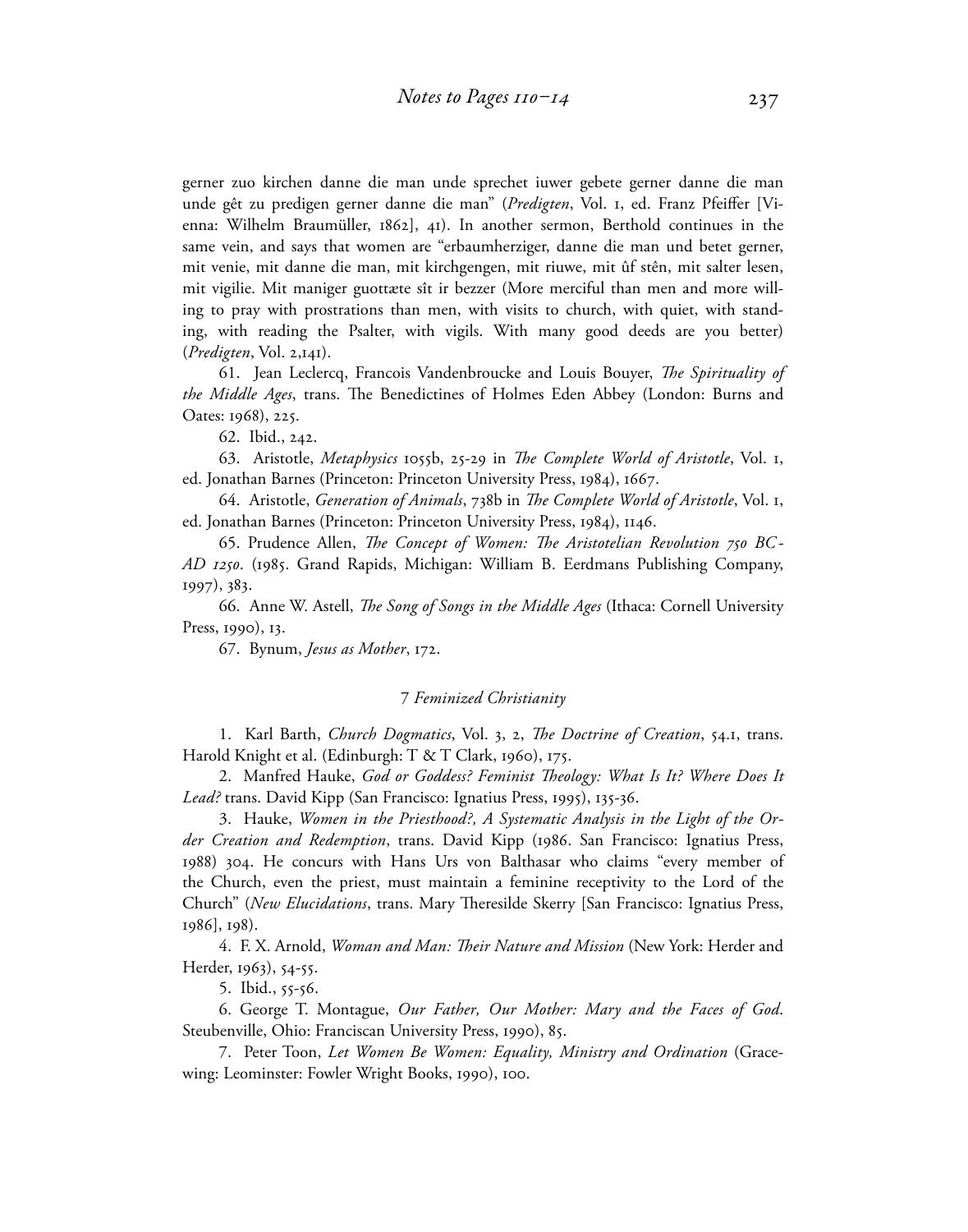8. William Hood, *Fra Angeliko at San Marco* (New Haven: Yale University Press,  $1993)$ , 21.

9. Ibid., p. 22.

 10. Brother Antoninus (William O. Everson), "Annul in Me My Manhood," in *The Crooked Lines of God* (Detroit: University of Detroit Press, 1962), 86-87.

 11. Juli Loesch Wiley, "In Defense of God the Father," in Helen Hull Hitchcock, ed., *The Politics of Prayer: Feminist Language and the Worship of God* (San Francisco: Ignatius Press, 1992), 319.

 12. Amanda Porterfield writes: "Puritans defined grace as a kind of intercourse between God and the saint that signified the saint's espousal to God and thereby her salvation, and they sometimes pictured this intercourse in a way that aroused erotic feelings that could be interpreted as the stirrings of grace" (*Female Piety in Puritan New England: The Emergence of Religious Humanism* [New York: Oxford University Press,  $1992$ ,  $14$ ).

 13. Edward Pearse, *The Best Match; or the Souls Espousal to Christ, opened and improved* (London, 1673), 33.

14. Cotton Mather, *Ornaments for the Daughters of Zion* (Boston, 1691), 63.

15. Cotton Mather, *A Glorious Espousal* (Boston, 1719), 11.

 16. Quoted by Amanda Porterfield, *Feminine Spirituality in America: From Sarah Edwards to Martha Graham* (Philadelphia: Temple University Press, 1980), 24.

 17. Quoted by Richard Godbeer, '"Love Raptures': Marital, Romantic, and Erotic Images of Jesus Christ in Puritan New England. 670-730," *New England Quarterly* 68 (990): 366.

 18. Thomas Hooker, *The Soul's Exaltation: A Treatise Concerning the Soul's Union with Christ, the Souls Benefit from Union with Christ, the Souls Justification* (London, 648) quoted in Moller, "Sex Composition, and Correlated Culture Patterns of Colonial America" *William and Mary Quarterly*, 3rd series, 2 (1945): 150.

 19. "Meditation. Cant. 4.8. My Spouse," in Donald E. Stanford, ed., *The Poems of Edward Taylor*, (New Haven: Yale University Press, 960), 39.

 20. "Meditation. Can. .2. Let him kiss me with the Kisses of his mouth," *Poems*, 257.

 21. "Meditation. Cant.5.3. His Lips are like Lillies, dropping sweet smelling Myrrh." *Poems*, 303.

22. See Godbeer, "Love Raptures," 355-384.

23. Porterfield, *Feminine Spirituality*, 29-30.

 24. Jonathan Edwards quoted in Perry Miller's "Jonathan Edwards' Sociology of the Great Awakening," *New England Quarterly* 21 (1948): 68.

 25. Bill McCartney, "God is Calling Us to a Higher Love," in *Go the Distance: The Making of a Promise Keeper*, ed. John Trent (Colorado Springs, Colorado: Focus on the Family Publishing, 1996), 13.

 26. Alphonsus de Ligouri, *The True Spouse of Jesus Christ*, trans. and ed. Eugene Grimm (929. Rockford, Il; Tan Books, n.d.), 8. Alphonsus quotes the patristic justification for this usage, but he denigrates marriage in a way that would have aroused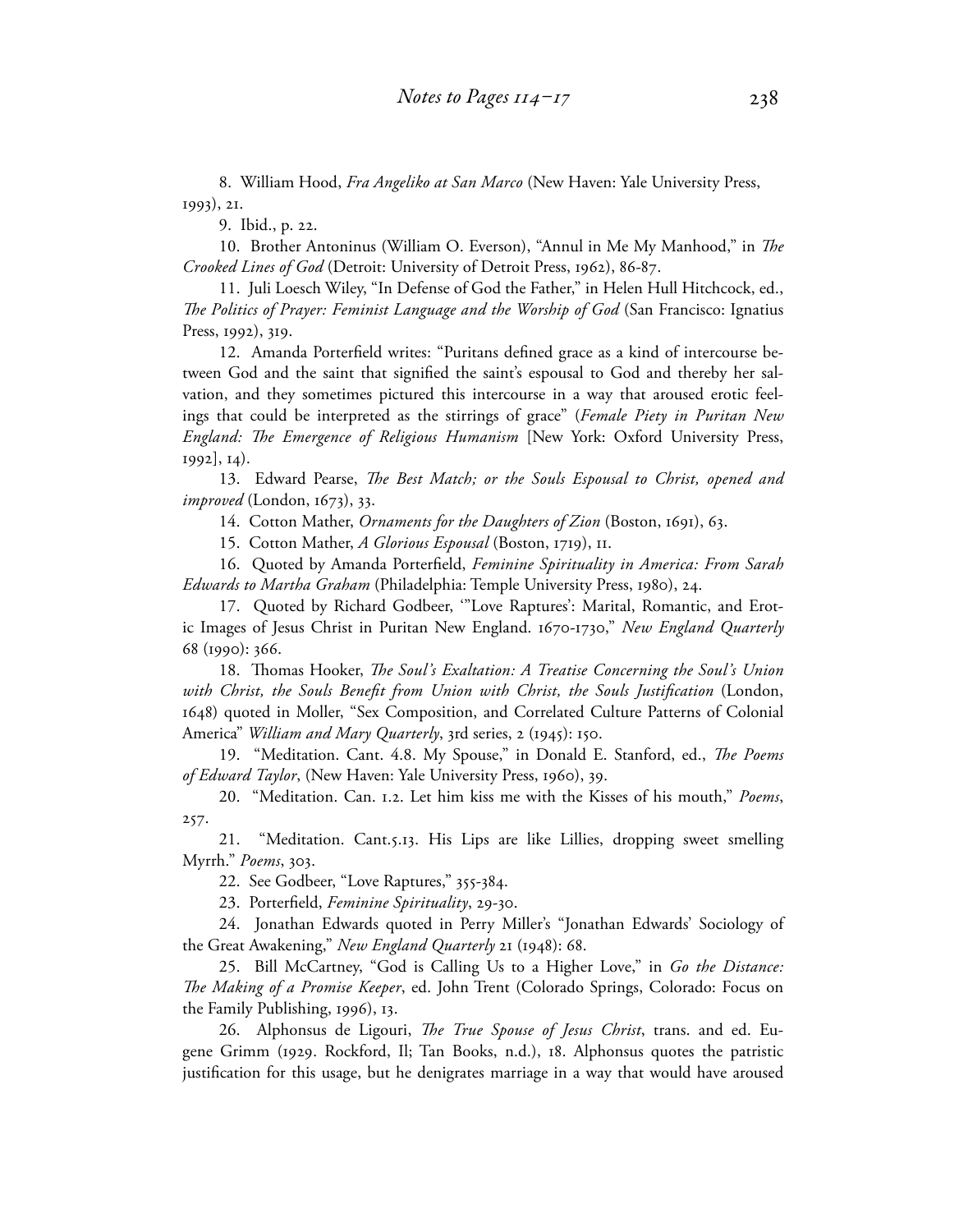the suspicion of the anti-Gnostic propagandists among the Fathers. Christians seem unable to praise marriage without denigrating virginity (the fault of Luther) or to praise virginity without denigrating marriage. Since most Christians marry, and since almost all Christians have several years in which they must practice chastity before marriage, everyone has a chance to feel he is living in an impossible spiritual state.

 27. Juan González Arintero, *The Song of Songs: A Mystical Exposition, with a preface by Alberto Colunga*, trans. James Valender and Jose L. Morales (Rockford Il: Tan Books, 1992), 21.

28. Ibid., 8.

29. Ibid., 22.

30. See Karl Barth, above, xxx.

31. Hauke, *Women in the Priesthood?*, 338.

 32. Ibid., 94. Hauke, it must be admitted, says this in the context of women's greater integration of personality, a characterization of femininity that is closer to the 33. Ibid., 300.

 34. Ron Hansen has used this eroticized spirituality as the basis for his novel, *Mariette in Ecstasy* (New York: HarperCollins Publishers, Harper Perennial, 1991). Mariette, a (fraudulent?) stigmatist, moves in a conventual world of pain and sexuality. She is taught '"We know from Church teaching that the soul has no true pleasure but in love. And we know from our experience that extreme bliss can only come from extreme passion'" (ibid., 60).The nuns enact a play based on the *Songs of Songs* (ibid.,82-85) . After she is stigmatized, her confessor wonders "And why are there so many women and so few men?" who are stigmatists (ibid., 27). Mariette dreams (?) she is being raped (by whom? the devil?) (ibid., 45). Mariette dreams of talking with Christ, and she sleeps with him: "And I share in him as if he's inside me. And he is" (ibid., 68). All this is only a slight distortion of the eroticized spirituality held up as a model for sanctity from the Middle Ages to the present.

 35. Barbara Newman, *From Virile Woman to Woman Christ: Studies in Medieval Religion and Literature* (Philadelphia: University of Pennsylvania Press, 1995), 138. Bynum also observes: "religious males had a problem. If the God with whom they wished to unite was spoken of in male language, it was hard to use the metaphor of sexual union unless they saw themselves as female" (Bynum, *Jesus as Mother: Studies in the Spirituality of the High Middle Ages* [Berkeley: University of California Press, 1982], 161) which some of them did: "We also have many examples of monks describing themselves or their souls as the bride of Christ" (Bynum, *Jesus as Mother*, 161).

 36. Brenda E. Basher speculates about the fundamentalist churches she studied: "both the emphasis on religious experiences in the female enclaves and the dearth of religious experiences in overall congregational life may be an entailment of each group's gender habits with its theological and social ideals rather than a consequence of gender-based social power conflicts. The male-imaged deity and heterosexual norms create an environment in which women who seek religious experience are actually performing their gender, while men perform theirs by declining to pursue such conduct" (*Godly Women: Fundamentalism and Female Power* [New Brunswick, New Jersey,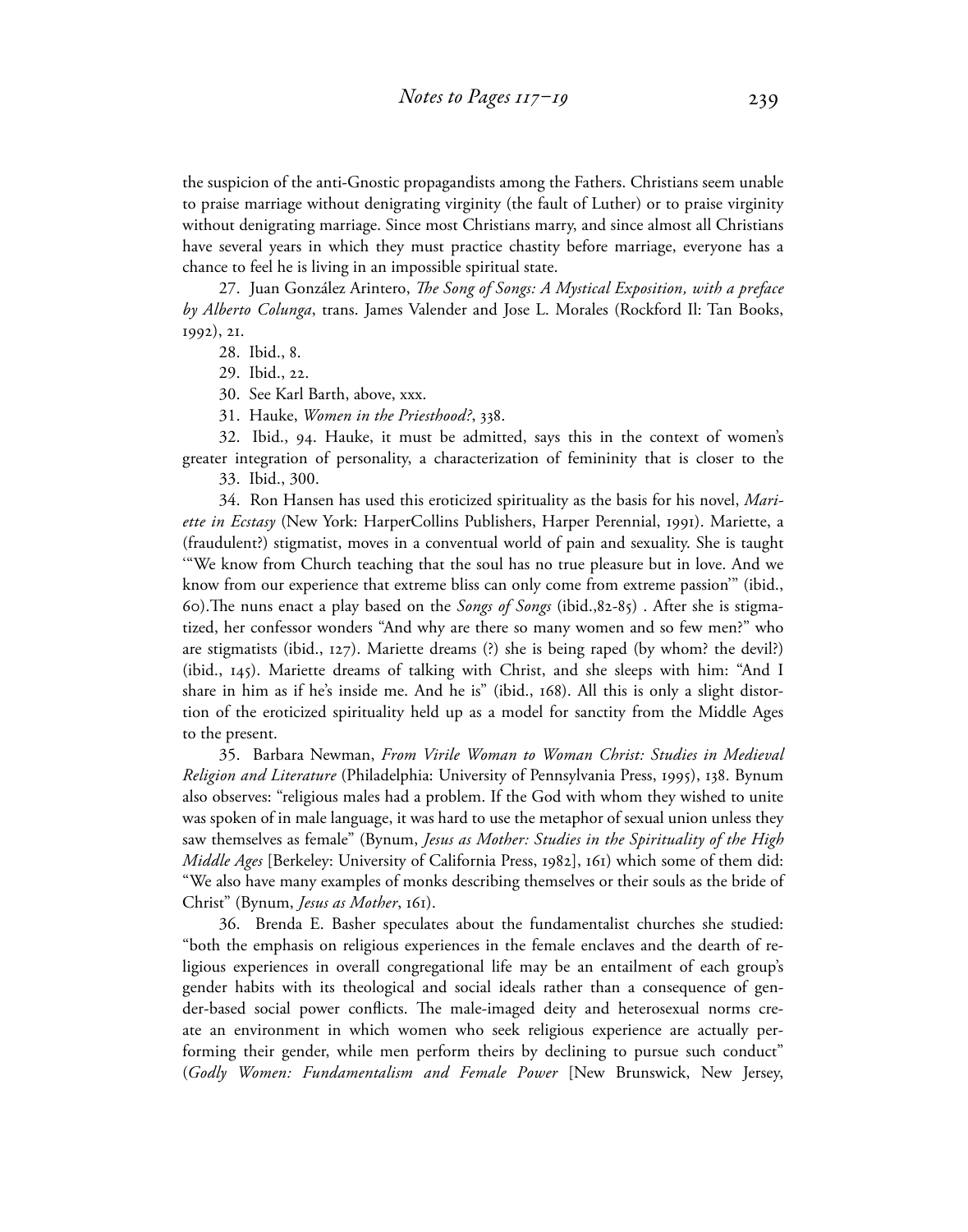998], 22). Basher assumes, as the fundamentalists may also assume, that "religious experience" is innately erotic, and therefore for men it would have homosexual overtones, because the Deity is male.

 37. *The Cistercian World*: *Monastic Writings of the Twelfth Century*, trans. and ed. by Paul Matarasso (New York: Penguin Books, 1993), 145.

 38. Gertrude of Helfta, *The Herald of Divine Love*, trans. and ed. Margaret Winkworth (New York: Paulist Press, 1993), 115.

39. Ibid., 117.

40. Ibid.

 41. Ulinka Roblack, "Female Spirituality and the Infant Jesus in Late Medieval Dominican Convents," *Gender and History* 6 (1994): 41.

42. Ibid., 43.

 43. Margaret Ebner, *Major Works*, trans. and ed. Leonard P. Hindsley (New York: Paulist Press 1993), 134.

44. Ibid.

45. Roblack, "Female Spirituality," 46, 50.

46. Bynum, *Jesus as Mother*, 110-159.

47. Julian of Norwich, *The Revelation of Divine Love in Sixteen Showings*, trans. M.

L. del Mastro (Ligouri, Missouri: Ligouri Publications, 994), 72.

48. Ibid., 168.

49. Gertrude, *Herald*, 211.

50. Ibid., 47.

 51. *The Autobiography of Saint Margaret Mary Alacoque*, trans. The Sisters of the Visitation (Rockford, Il: Tan Books and Publishers, 1986), 41.

52. Ibid., 40.

53. Ibid., 62.

54. Ibid., 67.

55. Ibid., 82.

 56. José de Vinck, *Revelations of Women Mystics From the Middle Ages to Modern Times* (N ew York: Alba House, 1985), 87-88

57. Ibid., 160.

58. Ibid., 165.

 59. Catherine of Siena, *The Dialogue,* trans. Suzanne Noffke (New York: Paulist Press, 980), 64.

 60. Liege was dominated by feminine spirituality. Miri Rubin observes of men such as Jacques de Vitry and Jacques Pantaléon, the future Urban IV: "The men witnessed the spirituality of their female neighbors or charges and compared it with their own; some extraordinary friendships were struck between monks and beguines, and this mutual fascination was to develop further when the mendicant and beguine communities were to meet in the thirteenth century" (*Corpus Christi: The Eucharist in Late Medieval Culture* [Cambridge: Cambridge University Press, 1993], 167.

 61. Caroline Walker Bynum, *Holy Feasts and Holy Fasts: The Religious Significance of Food to Medieval Women* (Berkeley: University of California Press, 1987).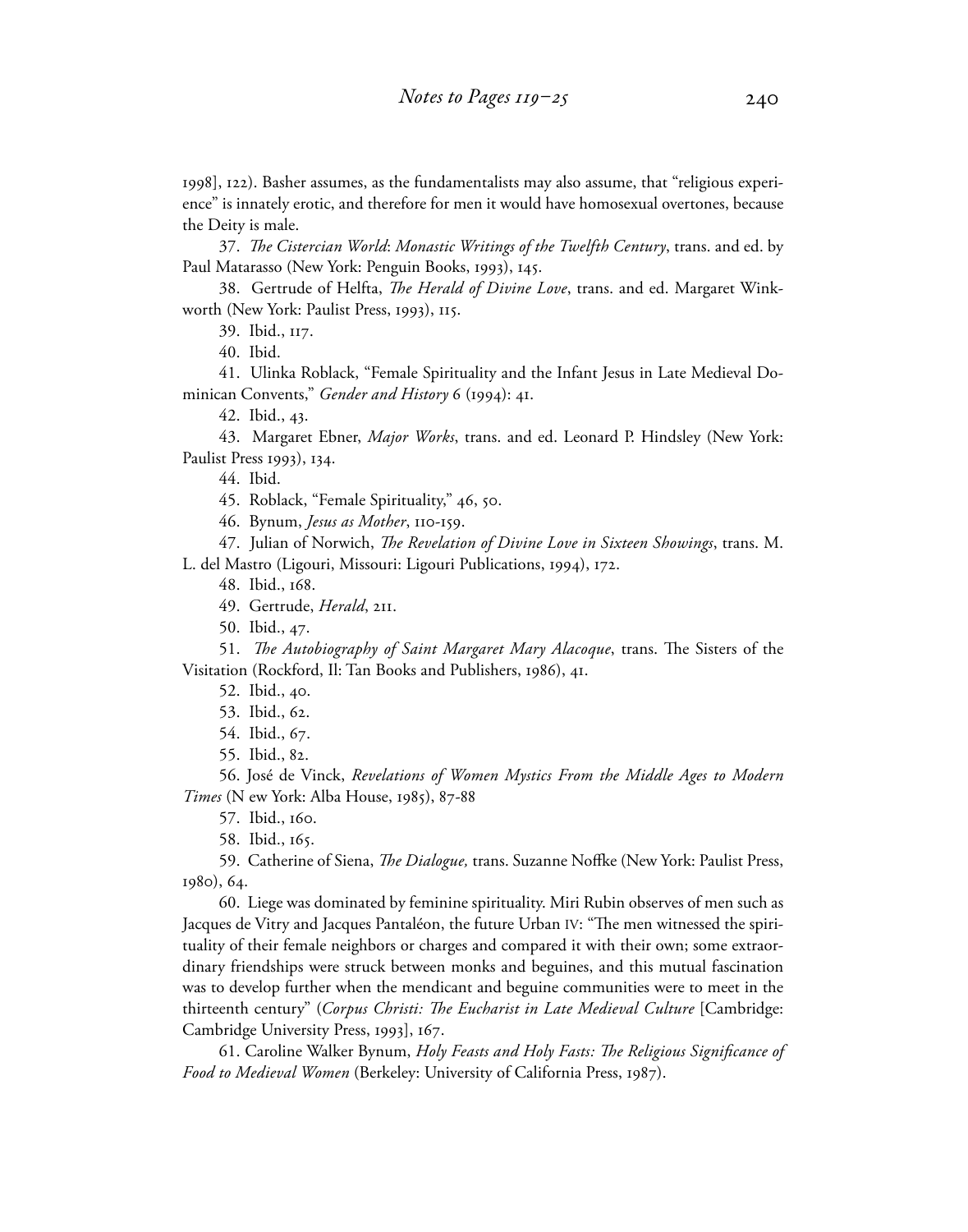62. Miri Rubin writes: "narratives of encounter with a child in the host dominated the fantasies of women, especially by those attached to the eucharist. These could be violent and pathetic like Jane Mary of Maillé's (d. 1414) vision of a wounded child elevated in the host. It could also be deeply loving: Agnes of Montepulciano (d. 1317) and Margaret of Faenza (d. 1330) were each so intoxicated with the baby they saw they refused to give it up, and Ida of Louvain played with the child revealed to her" (*Corpus Christi*, 344).

 63. Of St. Catherine of Genoa it was said in the *Spiritual Dialogues*, "No priest or friar objected to this need, the daily reception of the Blessed Sacrament, for such was the will of God" (Catherine of Genoa, *Purgation and Purgatory, the Spiritual Dialogue*, trans. Serge Hughes [New York: Paulist Press, 1979], 110).

 64. *Hadewijch: The Complete Works*, trans. Columba Hart (New York: Paulist Press, 1980), 280-281. For a discussion of this passage, see Caroline Bynum, *Fragmentation and Redemption: Essays on the Human Body in Medieval Mysticism* (New York: Zone Books, 1991), 119-20.

65. Rubin, *Corpus Christi*, 69.

 66. Peter Dinzelbacher, *Vision und Visionliteratur im Mittelalter* (Stuttgart: Anton Hiersemann: 98) 226; see also 229 and Elizabeth A. Petroff's *Medieval Women's Visionary Literature* (New York: Oxford University Press, 1986), esp. 5-20.

 67. Jean Leclercq, "It was, then, among the Béguines of the thirteenth century... that the first evidence of the Wesenmystik is found" (*The Spirituality of the Middle Ages*, trans. the Benedictines of Holmes Eden Abbey [96. London, Burns and Oates, 968], 377).

 68. Leclercq, *Spirituality*, 357. These religious women also showed a contempt for the hierarchy and an indifference to the sacraments, as well as moral license.

 69. Jacques Le Goff writes, "Purgatory made even more impressive headway with the populace than it did with theologians and clergy" (*The Birth of Purgatory*, trans. Arthur Goldhammer [Chicago: University of Chicago Press, 1984], 289).

70. Newman, *From Virile Woman to WomanChrist*, 09.

71. Margaret Ebner, *Major Works*, 87-88.

72. Julian, *Revelation*, 108.

73. Ibid., 109.

74. Gertrude, *Herald*, 66.

75. Ibid., 61.

76. Ibid., 69.

77. Catherine of Genoa, *Purgation and Purgatory*, 75.

 78. Quoted by Friedrich von Hügel, *The Mystical Element in Religion as Stud*ied in Catherine of Genoa and Her Friends, Vol. I (London: M. Dents and Sons, 1927), 283.

 79. Hans Urs von Balthasar, *Dare We Hope 'That All Men Be Saved'?* with a *Short Discourse on Hell*, trans. David Kripp and Lothar Krauth (San Francisco: Ignatius, 988).

80. Ibid., 97-113.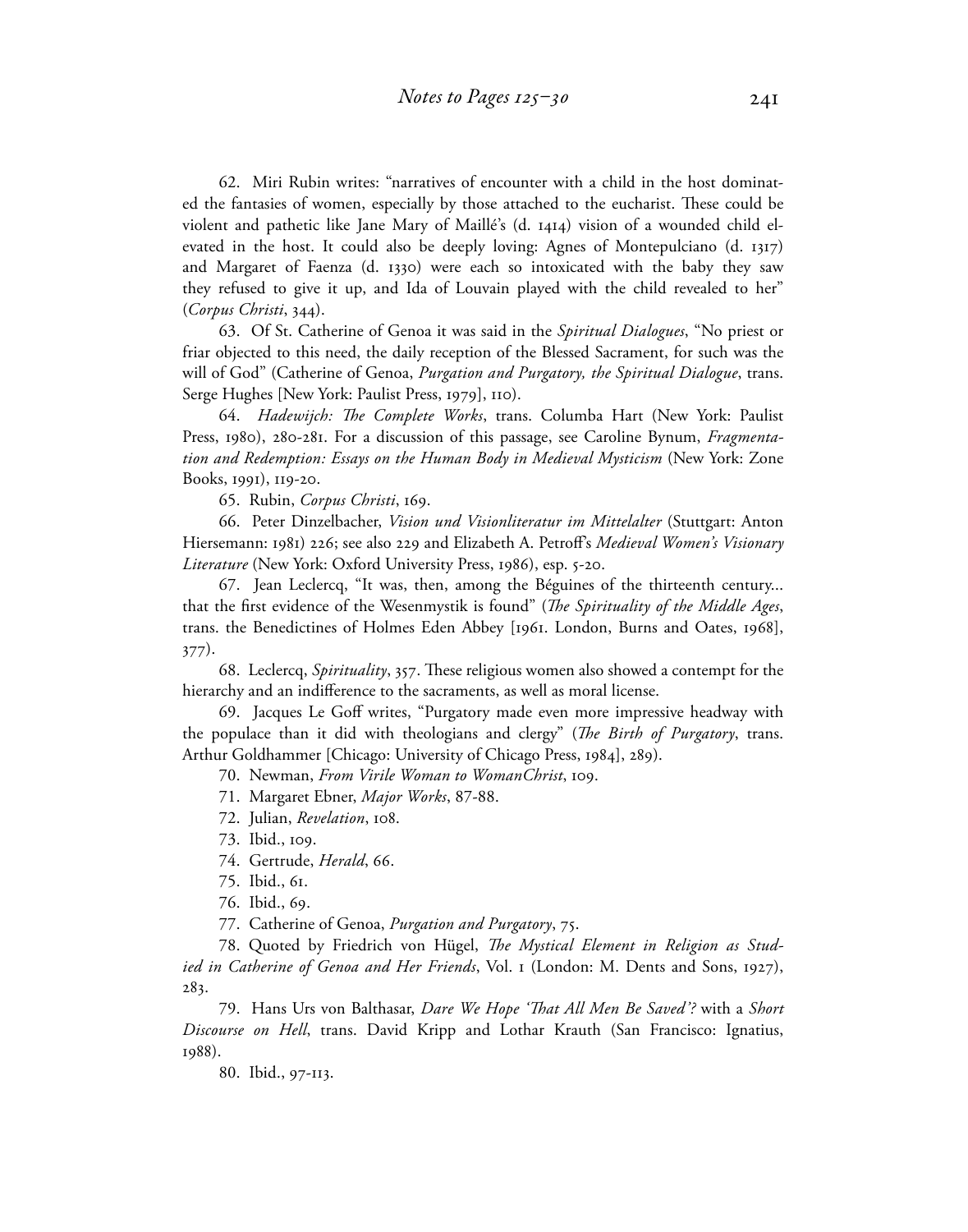81. Ibid., 99.

82. Ibid., III.

83. Moller, "Sex Composition" 46.

 84. K. E. Schmöger, *The Life of Anne Catherine Emmerich*, Vol. I (Rockford, Il: Tan Books and Publishers, Inc., 1976), 195.

85. Ibid., 196.

86. Marina Warner, "Blood and Tears," *New Yorker* 72:7 (8 April 1996): 69. E. Michael Jones, editor of *Fidelity*, has made a career of exposing false revelations, or at least ones he has decided are false. Women figure prominently in them.

87. Ibid., 65.

88. Ong, Fighting for Life, 170.

89. Ibid., 170-171.

90. Ibid., 139.

 91. Schindler, *Heart of the Church, Heart of the World: Communio Ecclesiology, Liberalism, and Liberation* (Grand Rapids, Michigan: William B. Eerdmans Publishing Company, 996), 242. See also Hans Urs von Balthasar, *Theodramatik*, Vol. 4, *Das Endspiel* (Einsiedeln: Johannes Verlag, 1983), 80.

 92. David Martin, *A Sociology of English Religion* (London: SCM Press Ltd, 1967), 127.

93. Terman and Miles, Sex and Personality, 117.

 94. Paula D. Nesbitt, *Feminization of the Clergy in America: Occupational and Organizational Perspectives* (New York: Oxford University Press, 997).

95. Ibid., 160. Nesbitt notes that "Conservative Protestant denominations have been less affected by a declining supply of young men." (ibid., 104).

 96. In Hauke's critique of feminist theology in *God or Goddess*, it is clear that women are irked by the identification of women and obedience, and the consequent special duty of women to obey to avoid being "unnatural," that is, unfeminine. Feminists therefore often reject both obedience and the concept of a binding revelation.

 97. Kaye Ashe, *The Feminization of the Church?* (Kansas City: Sheed and Ward, 997). 25.

 98. Ibid., 32. 99. Ibid., 37. 100. Ibid., 39. 101. Ibid., 40.

#### 8 *Countercurrents*

 1. Bernard of Clairvaux, *Treatises III*: *On Grace and Free Choice; In Praise of the New Knighthood*, trans. Daniel O'Donovan and Conrad Greenia (Kalamazoo: Cistercian Publications Inc., 1977).

2. Ibid., 134.

3. Ibid.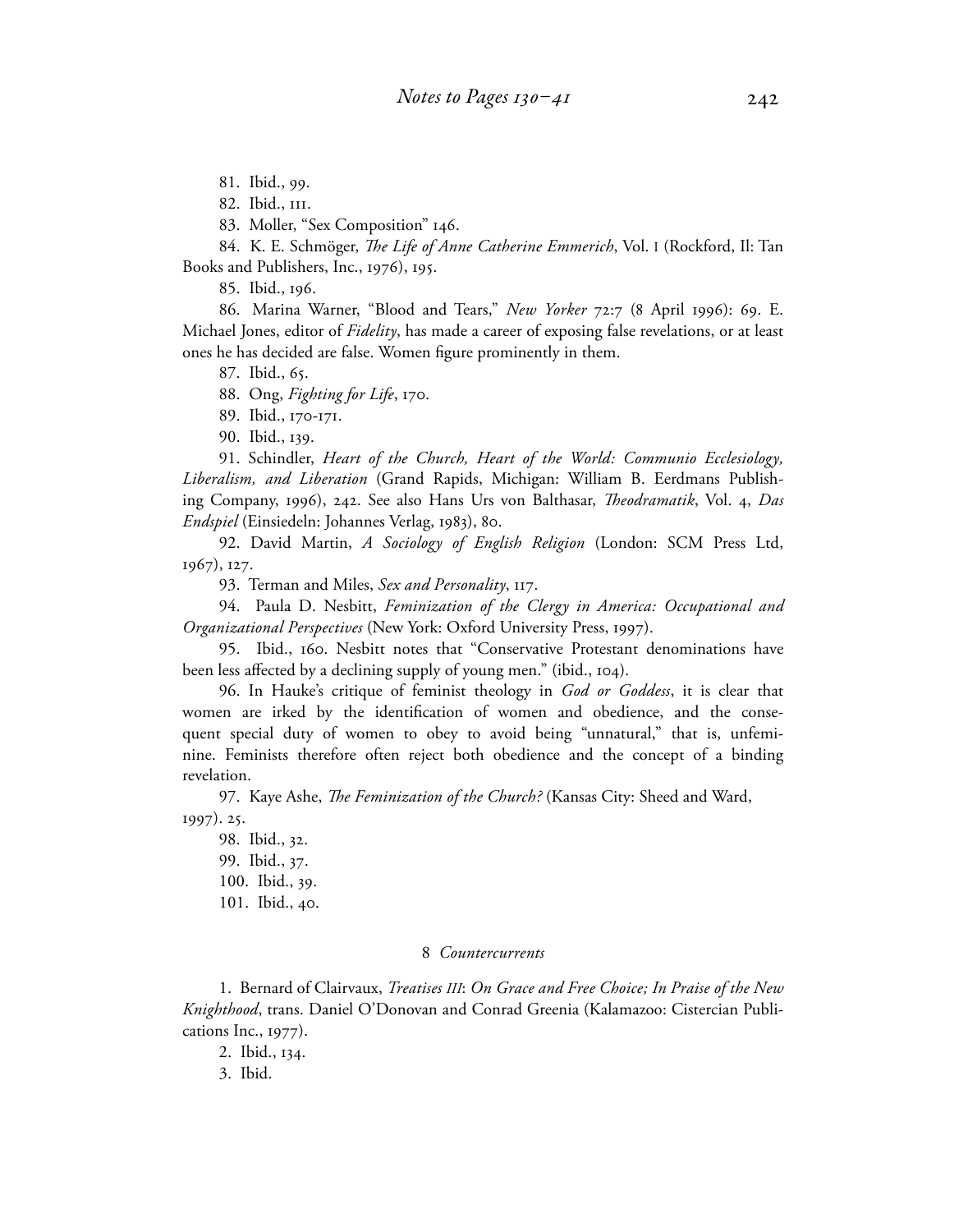4. Ibid., 135.

5. Ibid.

 6. Simone Roison writes: "C'est à la Vierge que va l'affection sensible des moines comme l'amour ardent des moniales tend vers le Christ eucharistique, l'Époux céleste" (It is to the Virgin that the devotion of the senses of the monks was directed as the ardent love of the nuns tended to the Eucharistic Christ, the heavenly Bridegroom) (Simone Roisin, *L'Hagiographie cistercienne dans le diocèse de Liège au XIIIe siècle*. [Louvain: Bibliothèque de l'Université,  $1947$ ,  $115$ ).

 7. Caroline Walker Bynum, *Jesus as Mother: Studies in the Spirituality of the High Middle Ages* (Berkley: University of California Press, 1982).

 8 Hilda Graef, *Mary: A History of Doctrine and Devotion*. Two volumes in one. (1963. Westminster, Maryland: Christian Classics, 1985), 241.

9. Ibid., 289.

 10. Graef quotes Bernadine of Siena: "one Hebrew woman invaded the house of the eternal King; one girl, I do not know by what caresses, pledge or violence, seduced, deceived and, if I may say so, wounded and enraptured the divine heart and ensnared the Wisdom of God" (*Mary*, Vol. 1, 317).

 11. Ibid., 295-296. See also Prudence Allen, *The Concept of Women: The Aristotelian Revolutio n 750 BC - AD 1250* (985. Grand Rapids, Michigan: William B. Eerdmans Publishing Company, 1997), 376-383.

12. Ibid., 297.

 13. Graef again quotes Bernadine of Siena that Mary "has added certain perfections to the Maker of the universe" (Mary, Vol. 1, 317).

14. Ibid., 41.

 $15.$  Quoted, Ibid.,  $117.$ 

 16. *The Documents of 'Vatican II* (New York: Herder and Herder, 966) ed. Walter J. Abbott, 95.

 17. Leo Steinberg, *The Sexuality of Christ in Renaissance Art and Modern Oblivion* (London: Faber and Faber Limited, 1984).

 18. Robert Harvey, *Ignatius Loyola: A General in the Church Militant* (Milwaukee: Bruce Publishing Co. 1936), 182.

 19. Heinrich Boehmer, *The Jesuits: An Historical Study*, trans. Paul Zeller Strodach, (Philadelphia: The Castle Press, 1928), 40.

20. Quoted by Harvey, *Ignatius*, 192.

 21. Ignatius wrote of himself: "Up to the age of twenty-six, he was a man given to the vanities of the world; and what he enjoyed most was warlike sport, with a great and foolish desire to win fame" (*Autobiography, in Ignatius of Loyola: Spiri*tual Exercises and Selected Works, ed. George E. Ganss [New York: Paulist Press, 1991], 68).

 22. Ignatius, *Autobiography*, 77. Robert Harvey finds it natural to give his biography (above) chapter headings such as "The Setting for the First Struggle," "The Call to Arms," "The First Recruits," "The Manual of Discipline," "The Articles of War," "The Campaign Against Heresy," and with a modern touch, "The Baptism of Fire."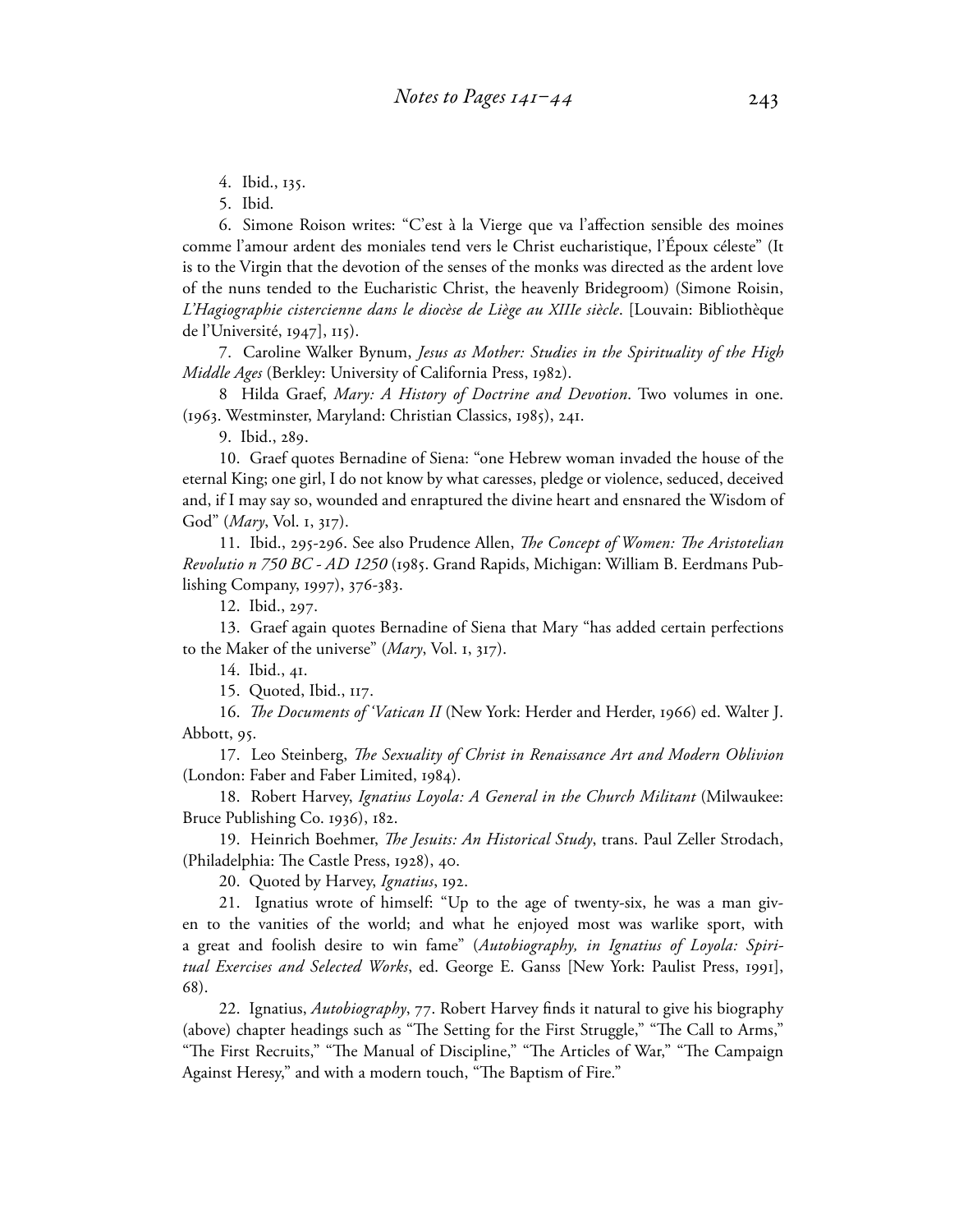23. Ibid., 74.

 24. Ignatius uses the image in such passages as "in Christ the Lord, the bridegroom, and in His spouse the Church" (*Exercises*, 160).

 25. Ignatius, *Exercises*, 45. Ignatius also compares Satan to "a woman" because he "is a weakling before a show of strength, and a tyrant if he has his will" (*Exercises*,  $145)$ .

26. Ibid., 43.

27. Ibid., 44.

28. Ibid., 60.

29. Quoted by Harvey, *Ignatius*, 49.

 30. Alice Corbin Henderson, *Brothers of Light: The Penitentes of the Southwest* (New York: Harcourt. Brace and  $Co.$ , 1937), 105.

 31. Andre Vauchez notes "the Crusades illustrate the birth of a new religious sensibility within Western Christianity: what is known as 'penitential spirituality' (*The Laity in the Middle Ages: Religious Beliefs and Devotional Practices*, ed. Daniel E. Boorstein, trans. Margery J. Schneider [Notre Dame, University of Notre Dame Press,  $1993]$  49).

 32. In a foreshadowing of later conflicts, "when the master-general of the Dominican Order imposed the *Regola dei fratelli e delle sorore della penitenzia di S. Dominico* on the confraternities affiliated with the Dominicans, thereby making the admission of members subject to the authorization of the Dominicans, the male members withdrew. And is it not the case that the only noteworthy members of these pious congregations in the fourteenth century were women, *mantellate* like St. Catherine of Siena and Maria of Venice?" (Vauchez, *Laity*, 115).

33. Vauchez, *Laity*, 123.

34. "Women were excluded from them for obvious reasons" (Ibid., 23).

35. Vauchez, *Laity*, 127.

 36. Stanley Brandes, *Metaphors of Masculinity: Sex and Status in Andalusian Folklore* (University of Pennsylvania Press, 1980), 201.

37. Ibid., 201-202.

38. Ibid., 202.

 39. Christopher J. Kauffman, *Faith and Fraternalism: The History of the Knights of Columbus 1882-1982* (New York: Harper and Row, 982), 24.

 40. Basil Pennington, "The Cistercians" in *Christian Spirituality: Origins to the Thirteenth Century*, ed. Bernard McGinn and John Meyendorff (Crossroad: New York: 1986), 216.

 41. Christine E. Gudorf describes the situation of the Church at the beginning of Vatican II: "as the Church lost ground to liberalism in attempting to retain its former niche in the world, it shifted the grounds of religion's defense from the public political sphere to the private domestic sphere. This reinforced religion's feminine image by suggesting that there was indeed a special connection between religion and the feminine domestic sphere" ("Renewal or Repatriarchalization: Responses of the Roman Catholic Church to the Feminization of Religion," *Horizons* 10 [1982]: 234).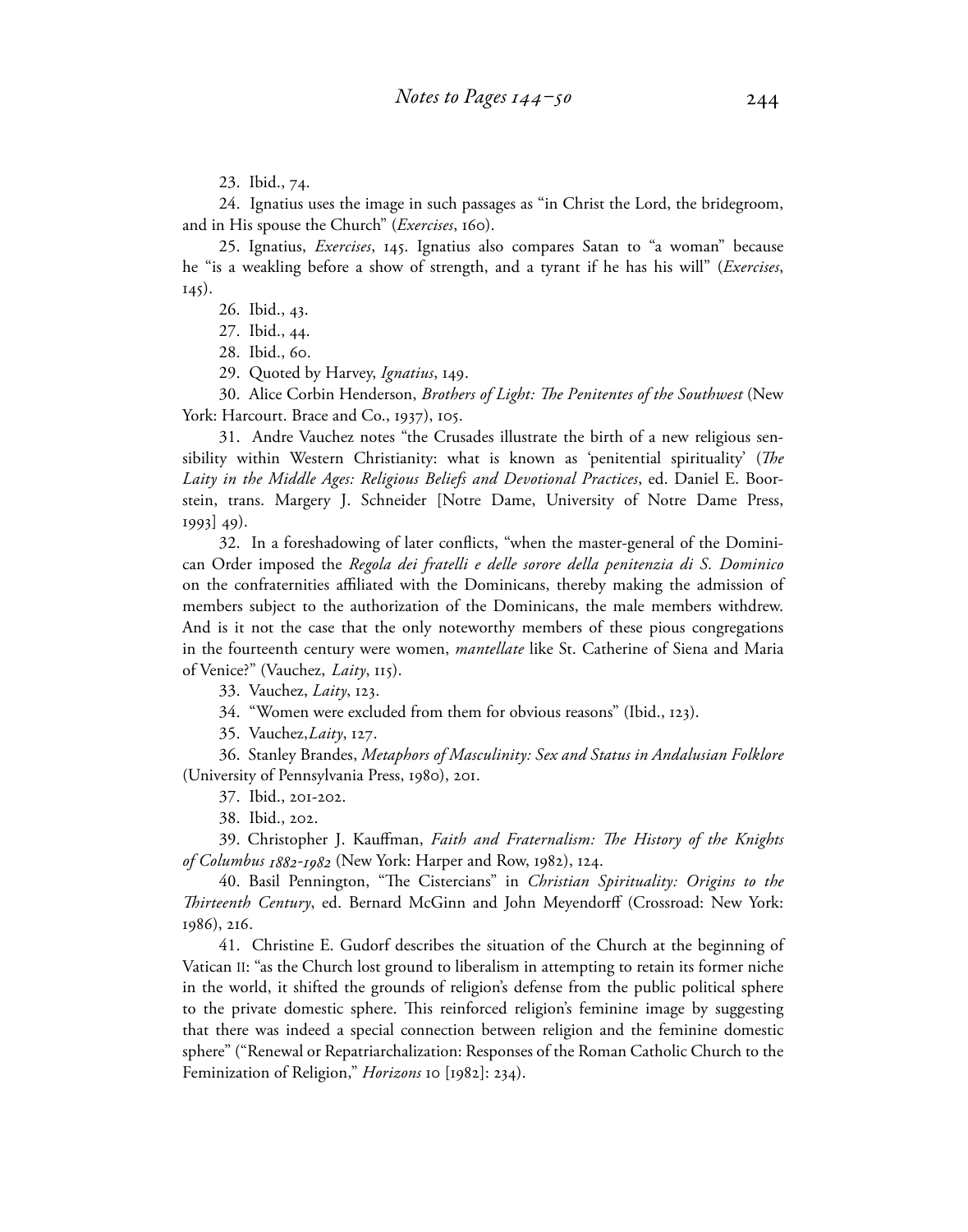42. Ibid., 25.

 43. Patrick M. Arnold, *Wildmen, Warriors, and Kings: Masculine Spirituality in the Bible* (Crossroad: New York, 1991), 77.

 44. Richard Rohr, "Introduction," in David C. James, *What Are They Saying About Masculine Spirituality?* (New York: Paulist Press, 996), 3.

 45. Peter N. Stearns, *Be a Man! Males in Modern Society*, 2nd ed. (New York: Holmes and Meier, 1990), 39.

 46. Paul Tillich, *Systematic Theology*, Vol. 3 (Chicago: University of Chicago Press, 1963), 313.

 47. Marc Leinhard, "Luther and the Beginnings of the Reformation," in *Christian Spirituality: High Middle Ages and Reformation*, ed. Jill Raitt (New York: Crossroad, 987), 293.

 48. Heiko A. Oberman, *Luther: Man Between God and the Devil*, trans. Eileen Walliser-Schwarzbart (New Haven: Yale University Press, 1989), 104.

 49. Merry Weisner, "Luther and Women: The Death of Two Marys" in *Disciplines of Faith: Studies in Religion, Politics, and Patriarchy*, ed. Jim Obelkevich, Lyndal Roper, and Raphael Samuell (London: Routledge and Kegan Paul, 1987), 103.

 50. André Bieler, *L' homme et la femme dans la morale calviniste* (Geneva: Labor et Fides, 1963), 36, 48-49.

 51. Gail Malmgreen, "Domestic Discords: Women and the Family in East Cheshire Methodism, 750-830" in *Disciplines of Faith*, 60.

 52. Herbert Moller, "Sex Composition and Correlated Cultural Patterns of Colonial America," *William and Mary Quarterly*, 3rd series, 2 (1945): 152.

 53. Winthrop S. Hudson, *American Protestantism* (Chicago: University of Chicago Press), 78.

 54. David W. Kling, *A Field of Divine Wonders: The New Divinity and Village Revivals in Northwestern Connecticut 1792 -1822* (University Park, Pennsylvania: Pennsylvania State University Press, 1993), 14.

 55. Marc C. Carnes, *Secret Ritual and Manhood in Early America* (New Haven: Yale University Press, 1989), 72.

 56. Gerald F. Moran, "Christian Revivalism in Early America" *Modern Christian Revivals*, ed. Edith L. Blumhofer and Randall Balmer (Urbana: University of Illinois Press, 1993), 52-53.

 57. Ibid., 53. Terry D. Bilhartz observed that in the early nineteenth century "revivalistic Methodist and belatedly evangelistic Presbyterian congregations slowed the feminization process of Baltimore's religious institutions" (*Urban Religion and the Second Great Awakening: Church and Society in Early National Baltimore* [Rutherford, New Jersey: Fairleigh Dickinson University Press, 1986], 97).

 58. Jonathan Edwards had delivered a sermon on the same theme in the earlier part of the century: "It is surprising and almost amazing to hear what a swift pass the nation has got to in the present day, and what a swift progress Deism and heresies have lately made in this nation. Those that deny all revealed religion, that deny Scripture to be the word of God, that deny all the gospel, deny that Christ was anything but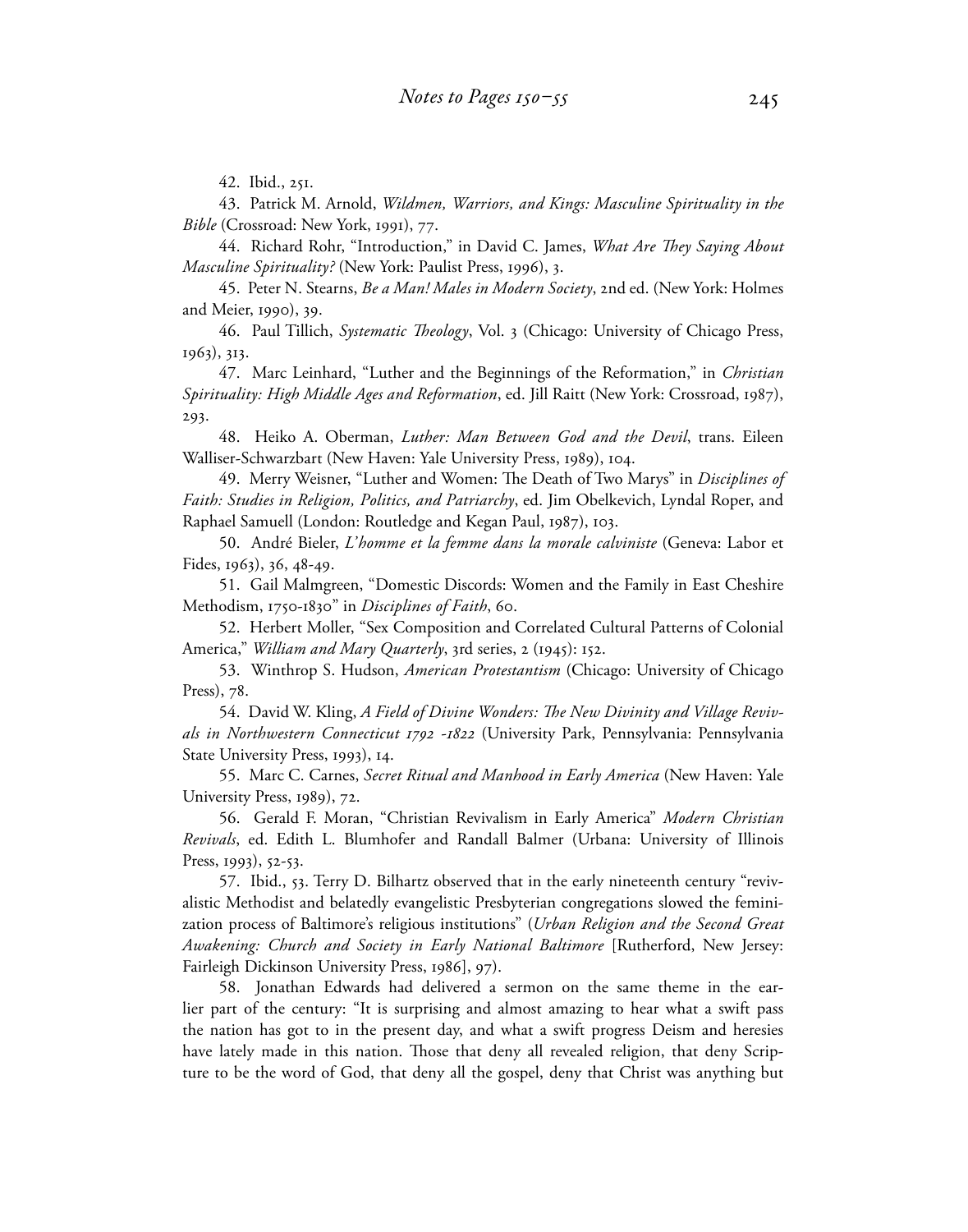a mean cheat, and deny all that is said about the way of salvation by him, they are vastly multiplied as of late years, yea, even as to threaten to swallow up the nation, and to root the very name of Christianity out of it; they are become the very fashionable sort of men (quoted by Perry Miller, "Jonathan Edward's Sociology of the Great Awakening," *New England Quarterly* 21 (1948): 54-55.

59. Kling, *A Field of Divine Wonders*, 10.

60. Ibid., 70.

 61. Kling writes: "The large percentage of married men converted and then admitted to Church membership, either simultaneously with their wives or following their wives' conversion, suggests that for many males, conversion came at the behest of their spouses" (*A Field of Divine Wonders*, 27).

 62. *The Christian Advocate*, March 4, 858, quoted by Richard Carwardine, Transatlantic Revivalism (Westport, Connecticut: Greenwood Press, 1978), 169.

 63. Marion L. Bell, *Crusade in the City: Revivalism in Nineteenth Century Philadelphia* (Lewisburg: Bucknell University Press, 1978), 169.

 64. Jay P. Dolan, *Catholic Revivalism: the American Expedience 1830 - 1900* (Notre Dame: University of Notre Dame Press, 1978), 121.

 65. See Norman Vance, *The Sinews of the Spirit: The Ideal of Christian Manliness in Victorian Literature and Religious Thought* (Cambridge: Cambridge University Press, 1985).

66. Ibid., 16.

 67. *Charles Kingsley: His Letters and His Age*, Vol. . (London: Henry S. King and Co., 877), 204.

68. Ibid., 204.

 69. David Rosen writes: "For Kingsley, the ideal of self-actualization, the fulfillment of manly potential, becomes a moral imperative" ("The volcano and the cathedral: muscular Christianity and the origins of primal manliness" in Donald E. Hall, ed., *Muscular Christianity: Embodying the Victorian Age* (Cambridge: Cambridge University Press, 994), 35.

70. Charles Kingsley: His Letters, Vol. 1, 399.

 71. Quoted by Laura Fasick, "Charles Kingsley's Scientific Treatment of Gender," in *Muscular Christianity*, 93.

72. Vance, *The Sinews*, 3.

73. Ibid., 7-26.

 74. Gail Bederman, '''The Women Have Had Charge of the Church Work Long Enough': The Men and Religion Forward Movement of 1911 - 1912 and the Masculinization of Middle-Class Protestantism," *American Quarterly* 41 (1989): 444.

 75. Bederman summarizes: "According to Census figures, in 906 the Protestant churches, combined, had been 39.5 percent male. By 926, the proportion had grown 6.3 percent to 4.8 percent male. Some denominations...has gained even more new men. For example, the proportion of men in Congregational churches grew by 0.9 percent. In the Northern Presbyterian (U. S. A.) churches, male membership was up by 11.2 percent. The proportion of Episcopalian men grew by a whopping 20.8 per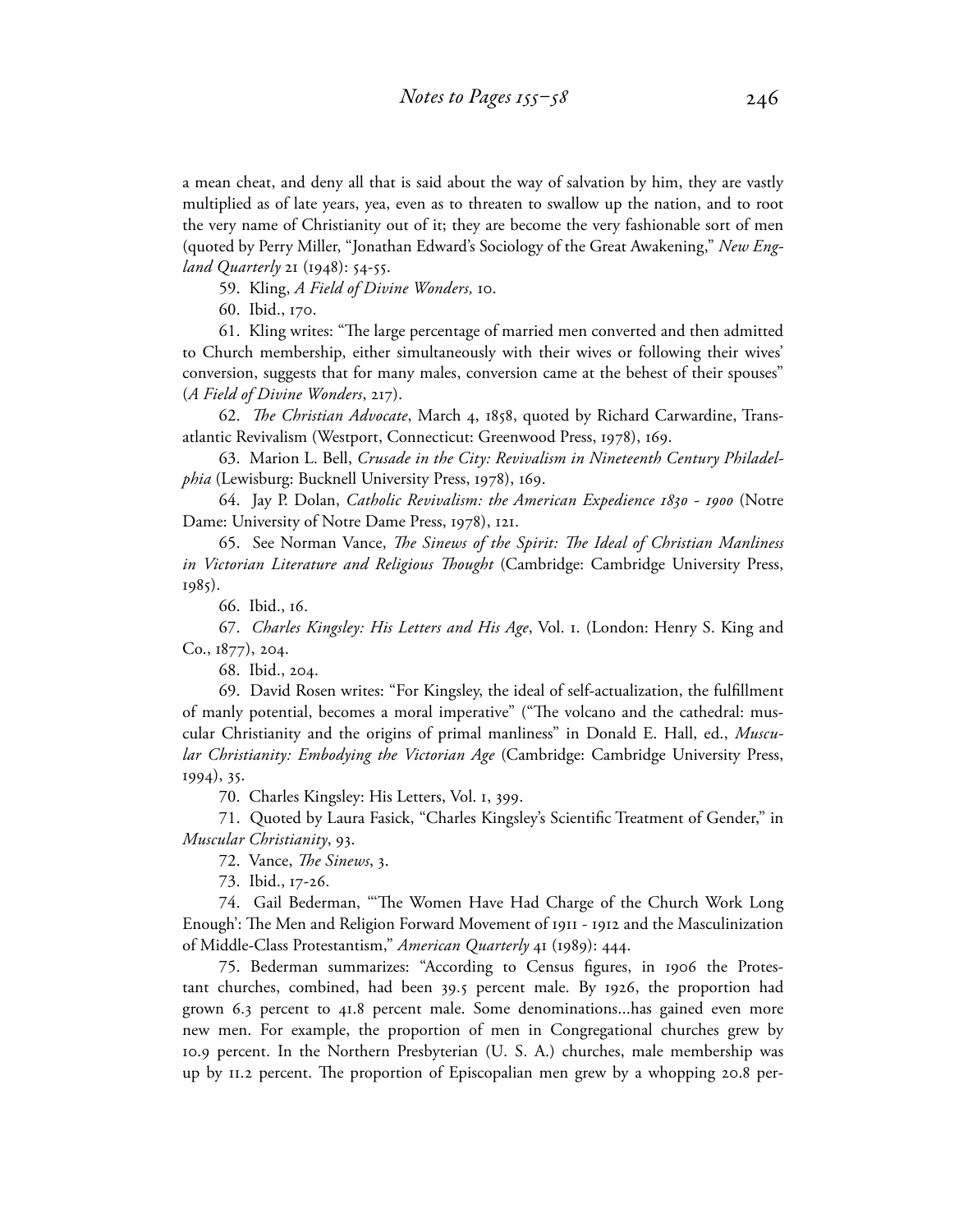cent" ("Men and Religion," 454). Indeed, reports in 925 were that "male converts had nearly equaled female converts during the past several years" (ibid., 455) although the previous state of the church persisted: "Protestant churches still had more women than men." (ibid., 454).

 76. Bruce Barton, *The Man Nobody Knows: A Discovery of the Real Jesus* (Indianapolis: Bobbs Merrill Co., 1925), 28.

77. Ibid., 69.

78. Ibid., 40-4.

79. Ibid., 42-43.

80. Ibid., 121.

 81. Ibid., 79. Other writers have pointed to this dichotomy as a source of masculine discomfort with religion. Martin W. Pable writes: "Unfortunately, most Christian men I know don't think their job has anything to do with their spiritual life" and quotes Pope Paul VI: '"one of the greatest evils of out time is the separation of religion from the rest of life'" (*A Man and His God* [Notre Dame: Ave Maria Press, 988], 59).

82. Ibid., 179.

83. Ibid., 180.

 84. Harry Emerson Fosdick, *The Manhood of the Master* (New York: Association Press, 1913), 116.

85. Ibid., 41.

86. Ibid., 88.

 87. Margaret Lamberts Bendroth, *Fundamentalism and Gender:1875 to the Present*  (New Haven: Yale University Press, 1993), 64.

88. Bendroth notes that by the 1940s "the overrepresentation of women in the movement's rank and file visibly contradicted the claim that orthodoxy was a masculine reserve, setting off fears of feminization that had been part of the fundamentalist ethos since its earliest stages" (*Fundamentalism*, 90).

89. Bendroth, *Fundamentalism*, 19.

 90. Goldwert, "Machismo and Christ: The New Formula" *Contemporary Review* 45  $(1984): 185.$ 

91. Ibid., 185.

 92. Pope John Paul II likes the substance of Saint Louis Marie Grignon de Montfort's *Treatise of True Devotion to the Blessed Virgin*, but admits that the book "can be a bit disconcerting, given its rather florid and baroque style" (*Gift and Mystery: On the Fiftieth Anniversary of My Priestly Ordination* [New York: Doubleday, 996], 29).

## 9 *Masculinity as Religion: Transcendence and Nihilism*

 1. Gail Bederman writes of the influence of the popular press of Theodore Roosevelt's time: "middle-class constructions of male power would become firmly based on the violence and sexuality of his journalistic version of primitive masculinity" (*Man-*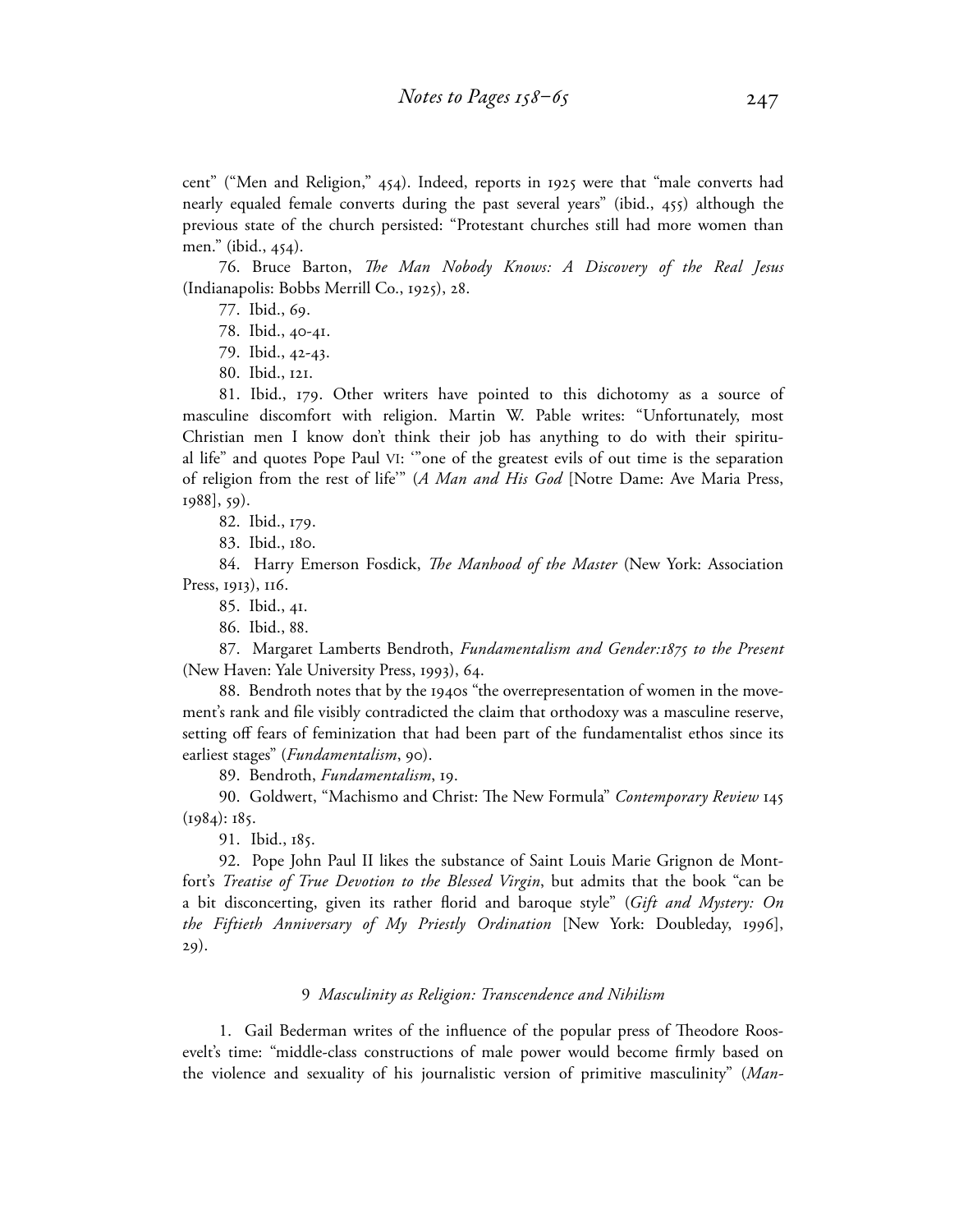*liness and Civilization: A Cultural History of Gender and Race in the United States*, 880- 97 [Chicago: The University of Chicago Press, 995], 25). Sports became more violent at the end of the nineteenth and the beginning of the twentieth centuries.

 2. Charles Pickstone, *The Divinity of Sex: The Search for Ecstasy in a Secular Age* (New York: St. Martin's Press, 1996), 175.

3. Ibid., 3, 75.

 4. G. Stanley Hall, *Adolescence, Its Psychology and Its Relation to Physiology, Anthropology, Sociology, Sex, Crime, Religion, and Education*, vol. 2 (New York: D. Appleton and Company, 1911), 292-293.

 5. Bederman, *Manliness and Civilization*, 04. George Albert Coe notes "a con-nection between adolescent conversions and the sexual instinct" (*The Psychology of Religion* [Chicago, University of Chicago Press: 1916], 163).

6. Hall, *Adolescence*, vol. 2, 23.

 7. For an analysis of Lawrence's sacralization of sexuality, see Pickstone, *Divinity of Sex*, 62-65.

 8. Elliot J. Gorn writes: "Sports taught manliness in a violent world. All that was feminine, sentimental, or romantic - and many late nineteenth-century writers worried aloud that America had become "womanized' - was expunged on athletic fields of battle" (*The Manly Art: Bare-Knuckle Prize Fighting in America* [Ithaca: Cornell University Press, 986], 189).

 9. Donald J. Mrozek, *Sports and American Mentality 1880-1910* (Knoxville, University of Tennessee Press, 1983), 233.

 10. John Carroll, "Sport: Virtue and Grace," *Theory, Culture, and Society* 3, no.  $(1986): 93.$ 

11. Ibid., 94.

 12. Michael A. Messner, *Power at Play: Sports and the Problem of Masculinity* (Boston: Beacon Press, 1992), 87.

 13. Quoted in J. A. Mangan, *Athleticism in the Victorian and Edwardian Public School: The Emergence and Consolidation of an Educational Ideology* (Cambridge: Cambridge University Press, 1981), 9.

14. Ibid., 196.

15. Carroll, "Sport," 97.

16. Ibid.

 17. Michael Novak writes: "sports flow outward into action from a deep natural impulse that is radically religious: an impulse of freedom, respect for ritual limits, a zest for symbolic meaning, and a longing for perfection" (*The Joy of Sports: End Zones, Bases, Baskets, Balls, and the Consecration of the American Spirit* rev. ed. [967. Lanham, Maryland: Madison Books, 1994], 19).

 18. Charles S. Prebish, "Religion and Sport: Convergence or Identity?" *Religion and Sport: The Meeting of Sacred and Profane Religion and Sport* (Westport, Connecticut: Greenwood Press, 993) ed. Charles S. Prebish, 63.

19. Ibid., 63.

20. Howard Slushier, "Sport and the Religious," in *Religion and Sport*, 178.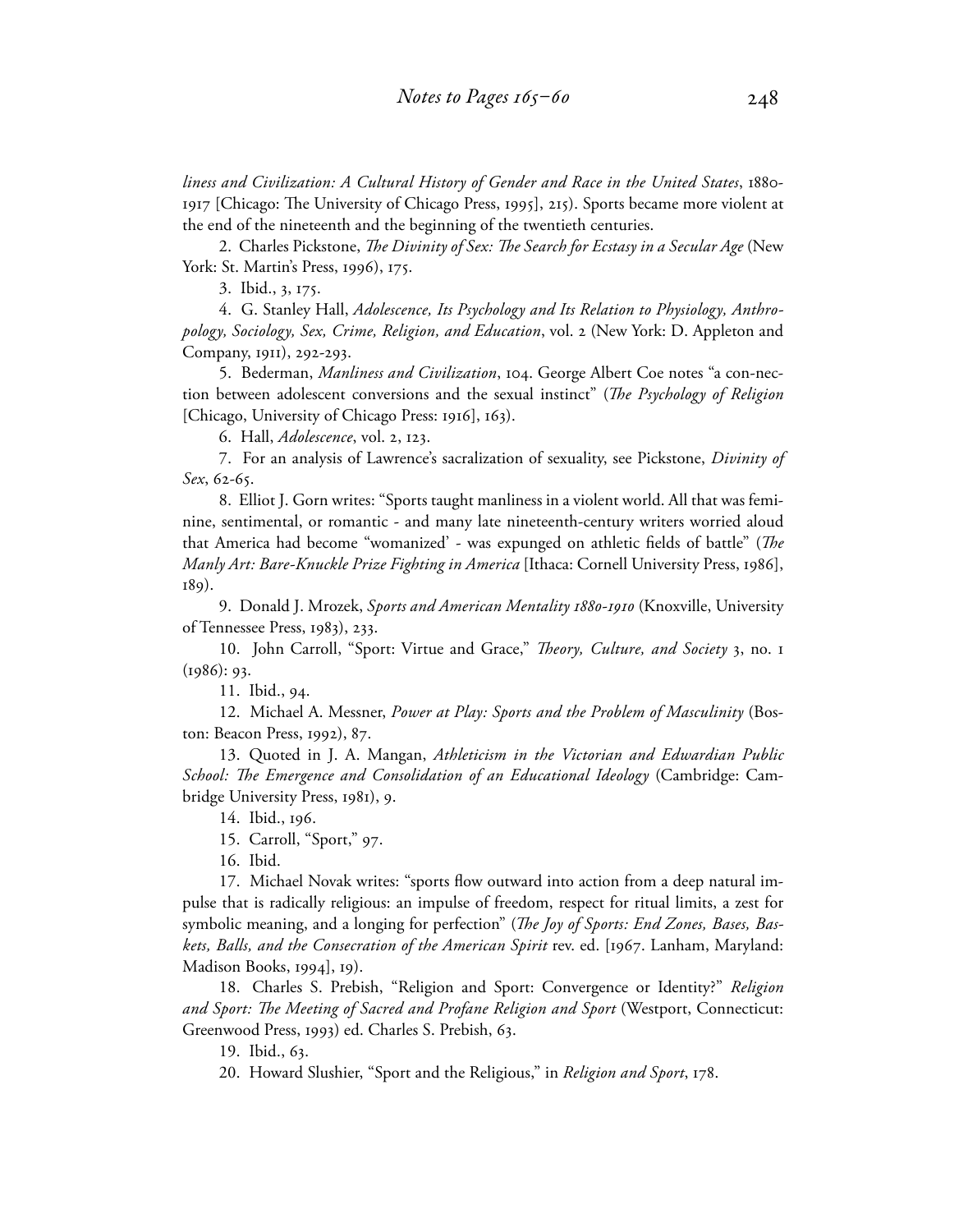21. Michael Novak, *The Joy of Sports*, 5.

 22. Willaim J. Morgan, "An Existential, Phenomenological Analysis of Sport as a Religious Experience" in Religion and Sport, 132.

23. Quoted Ibid., 131.

 24. D. Stanley Eitzen and George H. Sage, "Sport and Religion" in *Religion and Sport*, 96.

 25. Brian W. W. Anderson asked Christian athletes whether they had any psychological high or any sense of God's presence when they played, "And in every interview the answer was the same, a categorical 'no'; sports can be fun and a very significant part of their lives but it is more like work than religion" ("The Emergence of Born- Again Sport," in *Religion and Sport*, 209).

 26. Alan M. Klein analyzes this reaction: "the weakness that lives at the core of so many bodybuilders, and the vulnerability they struggle to overcome, is responsible for the elaboration of a lifestyle that brooks no weakness or vulnerability" (*Little Big Men: Bodybuilding Subculture and Gender Construction* [Albany: State University of New York Press, 1993], 19).

27. Sam Fussell, *Muscle: Confessions of an Unlikely Bodybuilder* (1991. New York: Avon Books, 1992), 85.

28. Klein, *Little Big Men*, 40.

 29. The resemblances between bodybuilding and fascism that Klein detects ("Body, Fascist Imagery, and Masculinity" in *Little Big Men*, 253-264) are the sense of powerlessness and victimization that leads to the pursuit of power and hardness as means of protection.

30. Ryszard Kapuski, *The Soccer War* (1977. Random House, Inc., Vintage International, 1986), 182.

 31. Michael Bane, *Over the Edge: A Regular Guy's Odyssey in Extreme Sports* (New York: Macmillan, 1996), 187.

32. Ibid., 190.

 33. Rob Schultheis, *Bone Games: Extreme Sports, Shamanism, Zen, and the Search for Transcendence* (New York: Breakaway Books, 1996).

- 35. Ibid., II.
- 36. Ibid., 13.
- 37. Ibid., 21.
- 38. Ibid., 25.
- 39. Ibid., 18-20.
- 40. Ibid., 54.
- 41. Ibid., 67.
- 42. Ibid., 175.
- 43. Ibid., 76.
- 44. Ibid.
- 45. Ibid., 178.

46. Serge Hutin notes: "on peut dire sans paradoxe que la Franc-Maçonnerie

<sup>34.</sup> Ibid., 12.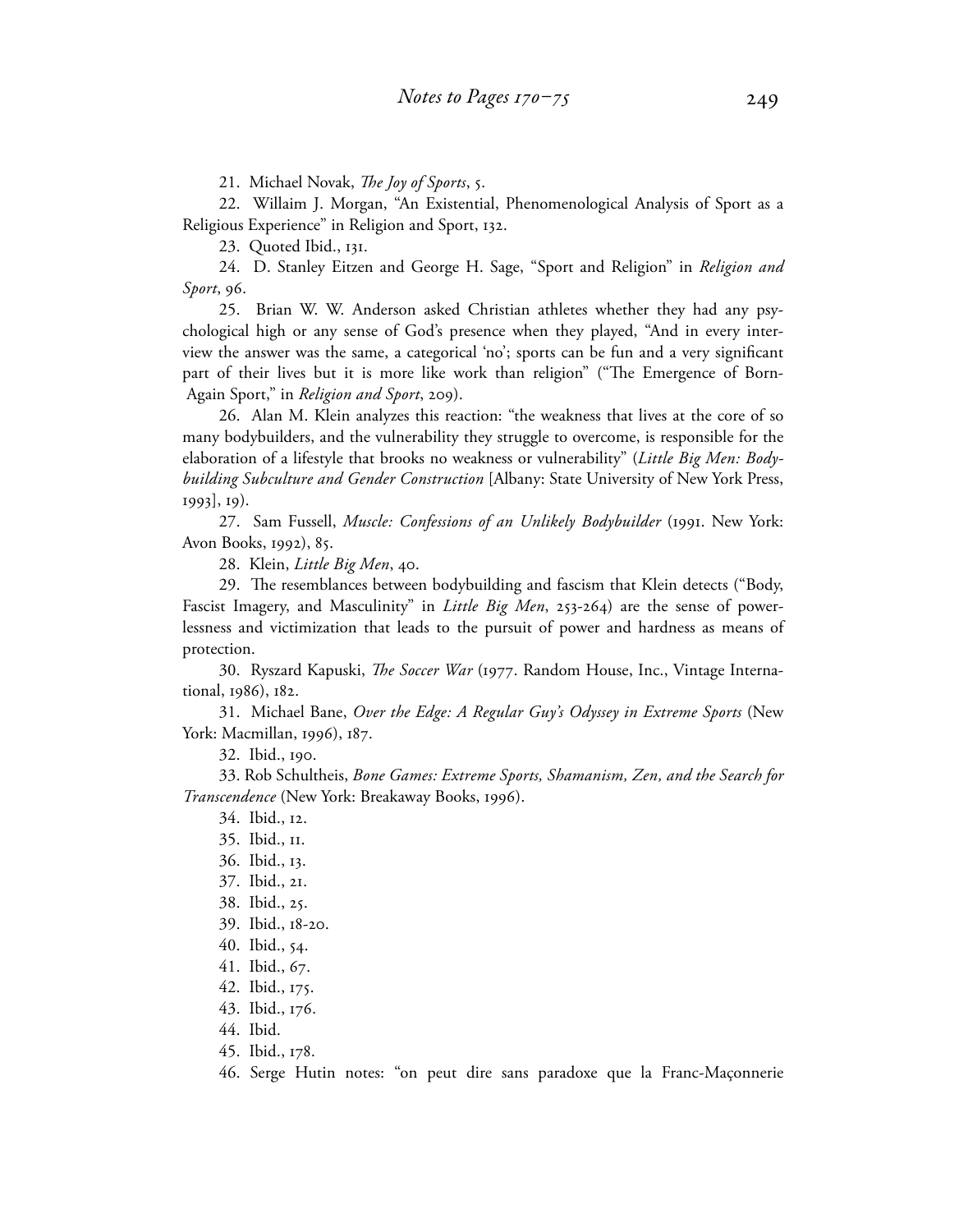moderne a repris et continué l'ésotérisme des Rose-Croix, reprenant leurs symboles hermétiques les plus typiques, comme la pélican, le phénix qui renait de ses cendres, l'aigle bicéphale, etc." (one can say without paradox that modern Freemasonry has picked up and continued the esotericism of the Rosicrucians, taking up its very typical hermetic symbols, such as the pelican, the phoenix which is reborn from its own ashes, the two-headed eagle, etc.)(*Les Société's secrètes* [Paris: Presses Universitaires de France, 970], 56; for the involvement of the hermeticist Robert Fludd in the rise of Freemasonry, see ibid., 63).

 47. J. N. Casavis claims in *The Greek Origins of Freemasonry* (New York: The Square Press, 955) "Modern Masonry is historically based upon the Ancient Greek Mysteries" and that "Even at such a late date as the year 583 A. D., Hermes was claimed as the founder of Freemasonry, for such he is taken and accepted in the Old Masonic manuscript No. One of the Grand Lodge of England, and in all the other old documents of the order" (*Greek Origins*, 34). A direct historical connection with antiquity is doubtful, but a strong influence through the revival of hermeticism in the Renaissance looks likely.

 48. Paul Goodman, *Towards a Christian Republic: Antimasonry and the Great Transition in New England 1826-1836* (New York: Oxford University Press, 1988) 167. Women were among the strongest antimasons, since the Lodges took men away from home and church; see Goodman, ibid., 8off.

 49. Mark C. Carnes writes: "*The Voice of Masonry* added that because churches were attended mostly by women, they should be given a greater share of church governance. Men, on the other hand, should rest content with their exclusive dominion over the religion of the lodge" (*Secret Ritual and Manhood in Early America* [New Haven: Yale University Press,  $1989$ ], 76).

 50. Carnes: "In the early twentieth century, lodges outnumbered churches in all large cities" (*Secret Ritual* 89).

 51. Carnes: "The founders of fraternal groups emphasized ritual from the outset and added other activities almost by chance" (*Secret Ritual*, 9).

52. See Carnes, *Secret Ritual*, 94-07.

 53. Case tries to answer the question "Why do many men prefer the lodge to the church?" but ignores the ritual aspects, concentrating on the social advantages of mutual aid and recreation. See "Men and the Lodge" in *The Masculine in Religion*, 98-99.

54. Carnes, *Secret Ritual*, 57.

55. Ibid., 56-57.

56. Ibid., 72.

 57. Michael Rosenthal claims:, "For Scouting was from the very beginning conceived as a remedy to Britain's moral, physical, and military weakness - conditions that the Boer war seemed to announce - especially to Tory politicians, social imperialists, and military leaders - were threatening the Empire (*The Character Factory: Baden-Powell and the Origins of the Boy Scout Movement* [London: Collins, 1986], 3).

 58. Norman E. Richardson and Ormond E. Lewis, *The Boy Scout Movement Applied by the Church* (New York, Charles Scribner's Sons, 1916), 19.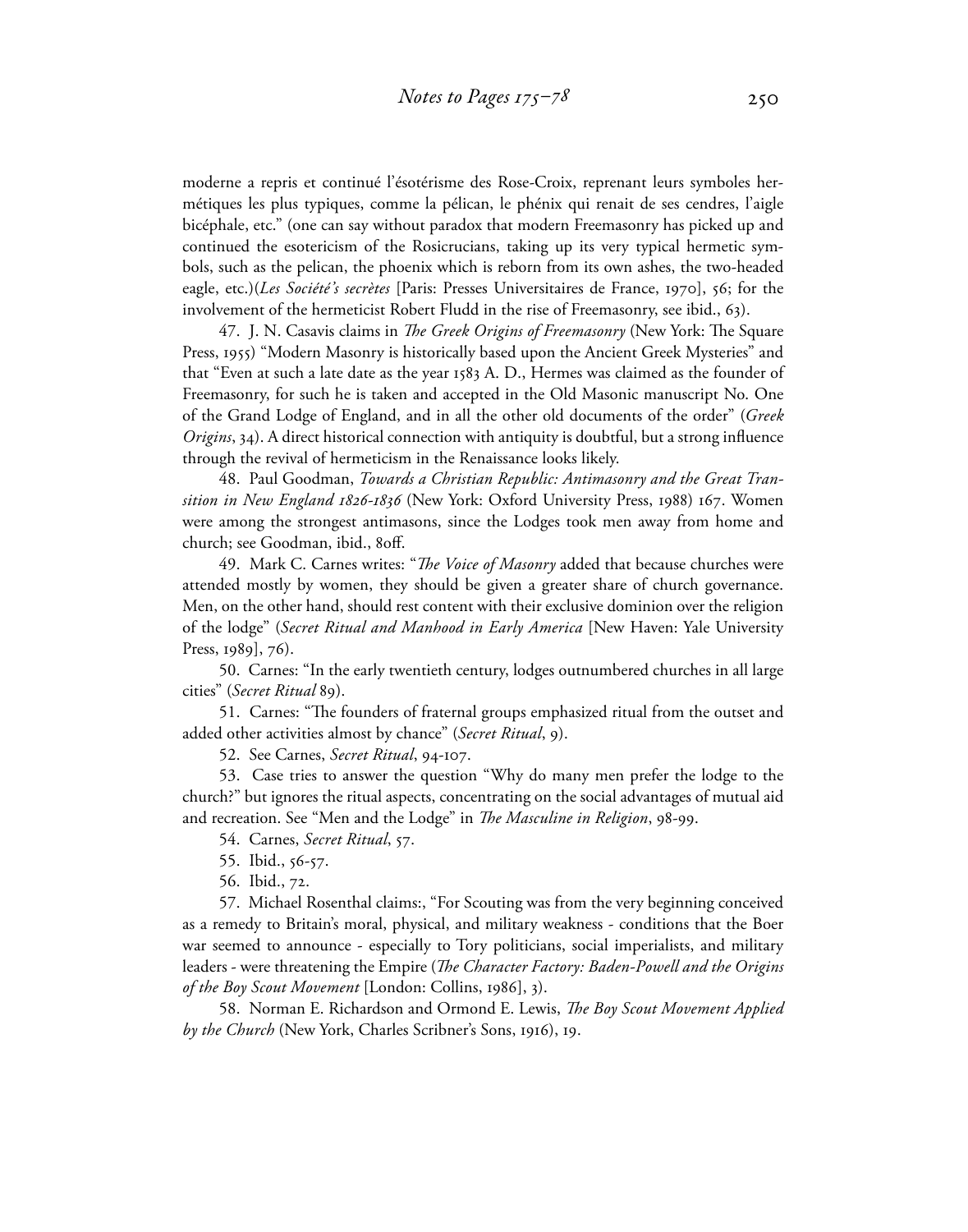59. *Boy's Life*, December 1993,19.

60. Gilmore, *Manhood in the Making*, 65-74.

 61. "A True Story of Scouts in Action: Their House Caught on Fire!" *Boys' Life*, December 1997, 44.

 62. Ted Brennan, "The Point of Reenacting Battles," *Washington Post*, 6 June 1996.

 63. Klaus Theweleit, *Male Fantasies*, Vol. I. *Women Floods Bodies History*, trans. Stephen Conway (977. Minneapolis: University of Minnesota Press, 987), Vol. II. *Male Bodies: Psychoanalyzing the White Terror*, trans. Erica Carter and Chris Turner with Stephen Conway (Minneapolis: University of Minnesota Press, 1989).

 64. Gibson, *Warrior Dreams: Paramilitary Culture in Post-Vietnam America* (New York: Hill and Wang,  $1994$ ) 41.

65. Ibid., 22.

66. Ibid., 37-38.

 67. Gibson, "the highest form of friendship is the brotherhood of war" (*Warrior Dreams*, 138).

68. Ibid., 79.

69. Ibid., 78.

70. Ibid., 306.

71. Ibid., 308.

 72. Gibson: "No matter how secular the New Age warrior may appear with his high-tech weapons and tremendous 'efficient' kills, he is essentially a religious figure" (*Warrior Dreams*, 102-103). An NRA official explained to a reporter, "You would get a far better understanding if you approached us as if you were approaching one of the great religions of the world" (*Warrior Dreams*, 252). *Soldier of Fortune* magazine provides men with "religious transcendence" (*Warrior Dreams*, 67). Paramilitarism seeks to transform men, to help them transcend the secular, ordinary world into a sacred realm above the merely natural.

73. David Jones, *In Parenthesis* (New York: Chilmark Books, 1961), 153.

 74. Walter Ong examines the type of education based on intellectual, masculine combat in *Fighting for Life: Contest, Sexuality, and Consciousness*. (98. Amherst: University of Massachusetts Press, 1989).

 75. Quoted in Paul Booker, *The Faces of Fraternalism: Nazi German, Fascist Italy, and Imperial Japan* (New York: Oxford University Press, 1991) 62. Theodore Roosevelt puts it less elegantly: "The woman who, whether from cowardice, from selfishness, from having a false and vacuous ideal shirks her duty as wife and mother, earns the right to our contempt, just as does the man who, from any motive, fears to do his duty in battle when his country calls him" (quoted by Michael C. C. Adams, *The Great Adventure: Male Desire and the Coming of World War I* [Bloomington: Indiana University Press, 1990], 7).

 76. William Broyles, Jr. *Brothers in Arms: A Journey from War to Peace* (New York: Knpof, 1986), 201. Roy Raphael quotes a Stan B.: "I now almost regret that I didn't serve overseas during the Vietnam War. I think that there must be some parallel that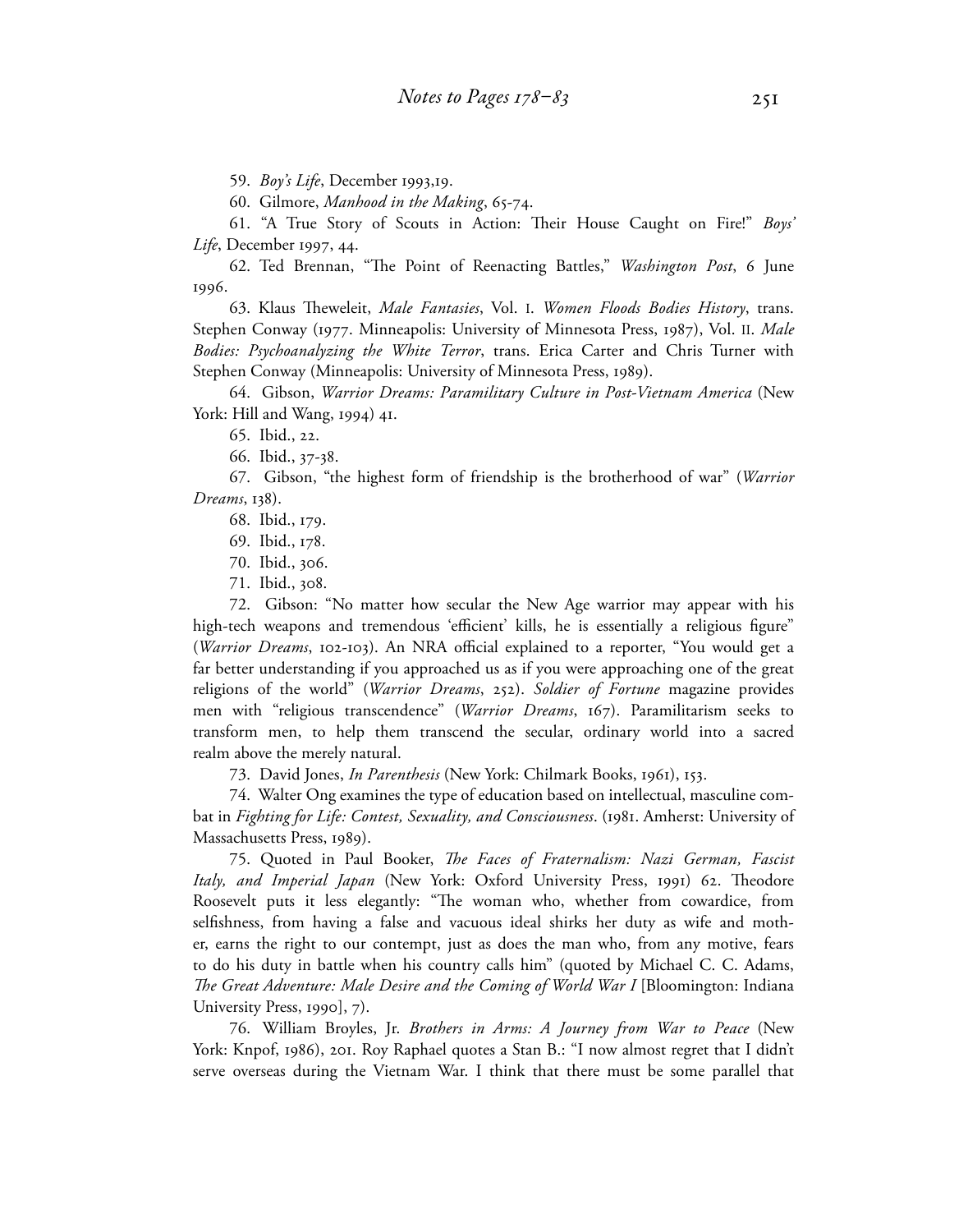war is to men what childbirth is to women. I've heard from buddies of mine who are veterans, that there's no intensity of human emotion greater than being under fire" (*The Men from the Boys: Rites of Passage in Male America* [Lincoln, Nebraska: University of Nebraska Press, 1988], 150).

 77. Adrian Caesar feels this implication in Owen: "For he not only criticised warfare, he celebrated, even glorified it because it is the site of suffering and of love. In his work, war is seen as appalling, but it is this very quality which engenders the loving sacrifice of the men" (*Taking It Like a Man: Suffering, Sexuality, and the War Poets* [Manchester: Manchester University Press: 1993], 167).

 78. Evelyn Waugh, *The End of the Battle* (Boston: Little, Brown and Company, 96), 305.

 79. Samuel Hynes points out that this is not a literary conceit: "there are moments in war when men become *different* men, who can do things that in their peacetime lives they would call monstrous and inhuman. We don't like to believe this – that men can change their essential nature—but it must be true, or there would be no atrocities. But there *are* atrocities, in every age, in every war" (*The Soldiers' Tale: Bearing Witness to Modern War*  [New York: Viking Penguin, 1997], 10).

80. Jünger, *Storm of Steel* (1929. New York: Howard Fertig, 1975), 254-55.

81. Ibid., 255.

82. Ibid.

83. Ibid., 317.

84. Ibid., 220.

85. Ibid., 118.

86. Ibid., 109.

87. It was designed by Fritz Erler for the German War Loan of 1917. It is reproduced in George L. Mosse, *Fallen Soldiers: Reshaping the Memory of the World Wars* (New York: Oxford University Press, 1990), 134.

 88. "The Great Sacrifice," reproduced in Joanna Bourke, *Dismembering the Male: Men's Bodies, Britain and the Great War* (London: Reaktion Books, 1996), 213.

89. George L. Mosse, *Fallen Soldiers*, 35.

 90. See Gavin White, "The Martyr Cult of the First World War" in Diana Wood, ed. *Martyrs andMartyrologies: Papers Read at the 1992 Summer Meeting and the 1993 Winter Meeting of the Ecclesiastical History Society* (Oxford: Blackwell Publishers, for the Ecclesiastical History Society, 993), 383-388. Georges Duhamel wrote *The New Book of Martyrs* (trans. Florence Simmonds [New York: George H. Doran Company,  $[1918]$ ) about "the sacrificial victims of the race" (ibid. 221) who crawl "up the slopes of a Cavalry" (ibid., 78).

 91. Henri Barbusse, *Under Fire: The Story of a Squad,* trans. Fitzwater Wray (97. New York: E. P. Dutton and Co., Inc., Everyman's Library, 928), 282.

92. Ibid., 357.

 93. J. Glenn Gray, *The Warriors: Reflections on Men in Battle* (New York: Harper and Row, 1966), 46-47.

94. The danger and excitement of sports can also break down the barriers be-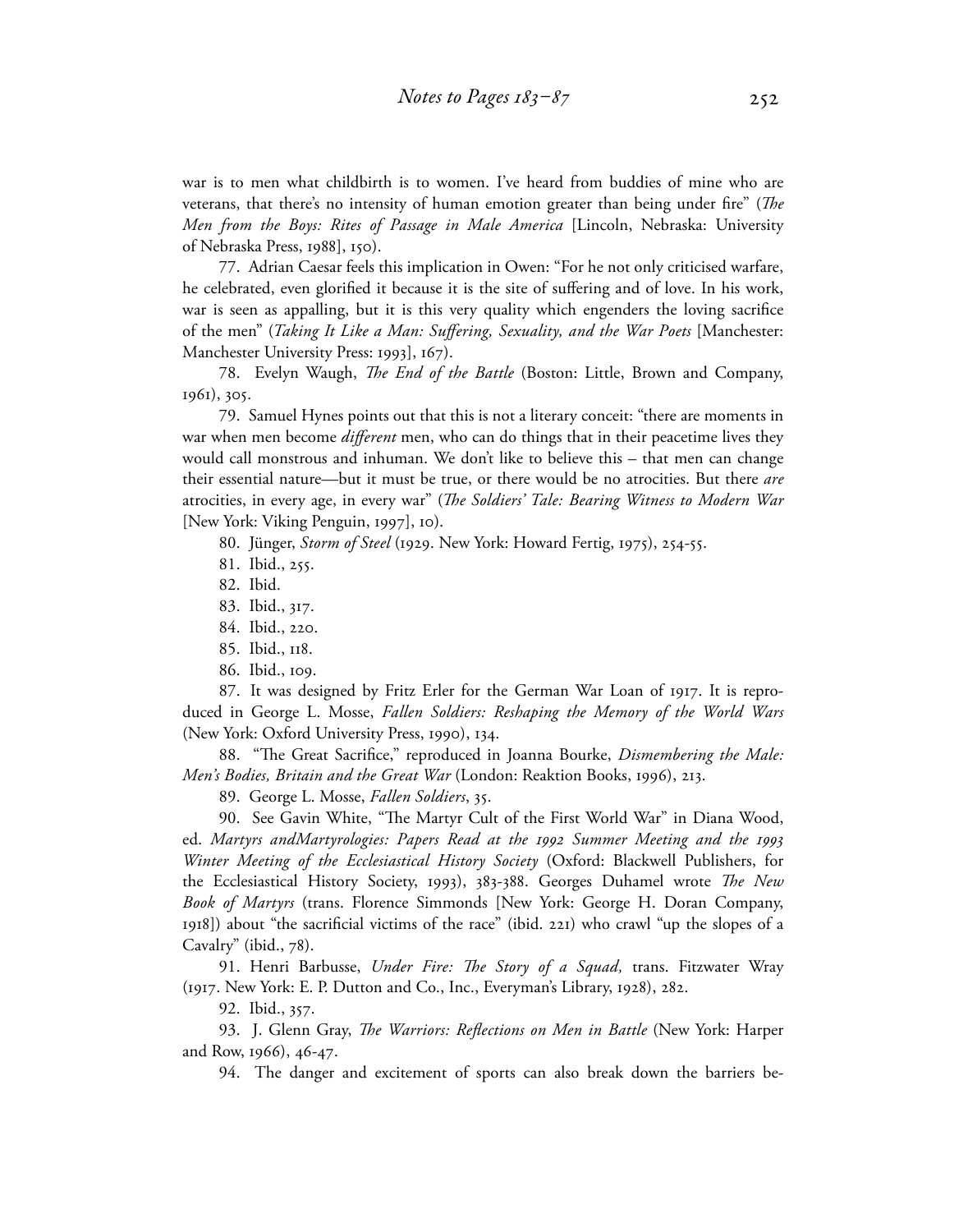tween men. Arnold R. Beisser observes "Perhaps some mitigation is to be found in sports and athletics. A football player who is a linebacker can encouragingly pat his lineman on the behind in full view of a hundred thousand people. Baseball players hug each other and may even kiss each other (*The Madness in Sports: Psychosocial Observations on Sports* [New York: Appleton-Century Crofts, 967], 96). Michael Novak also sees this happening: "Sports brings out in every ideal team a form of gentleness and tenderness so intense that it is no misnomer to call it love; and coaches generally speak to their supposed macho males like golden-tongued preachers of love, brotherhood, comradeship. Tears, burning throats, and raw love of male for male are not unknown among athletes in the heat of preparation...and in the solemn battle" (*The Joy of Sports*, 46).

 95. Paul Fussell, "Soldier Boys" in *The Great War and Modern Memory* (New York: Oxford University Press, 1975), 270-309.

 96 J. R. R. Tolkien, *The Lord of the Rings*. Part 3, *The Return of the King* (965. Boston, Houghton Mifflin Company, Collector's Edition, n.d.), 186.

 97. Leo Steinberg, in *The Sexuality of Christ in Renaissance Art and Modern Oblivion* (London: Faber and Faber Limited, 1984) examines the portrayals of the sexuality of Christ. The genitals are often the central point of a Madonna and Child, and even in the Crucifixion the blood, contrary to gravity, ran down from the side to the genitals to emphasize the connection between maleness and sacrifice.

 98. I believe that it is this feeling that military men refer to when they talk about *group cohesiveness* and why they say that homosexuals in a combat unit ruin it.

 99. F. L. Carsten, *The Rise of Fascism*, 2nd ed. (Berkeley: University of California Press, 1980), 14.

 100. Quoted in Caroline Tisdall and Angelo Bozzolla, *Futurism* (New York: Oxford University Press, 1978), 153.

101. Mosse, *Fallen Soldiers*, 55.

 102. Mussolini, although he preferred Futurism, turned against it and made Social Realism the official art of the state, because it was accessible to the masses. Similar processes of work in other totalitarian regimes strangled the avant-garde. See Igor Golomstock's *Totalitarian Art in the Soviet Union, the Third Reich, Fascist Italy and the Peoples Republic of China*, trans. Robert Chandler (IconEditions. New York: HarperCollins Publishers, 1990).

 103. Curzio Malaperte, *Kaputt*, trans. Cesare Foligno (Marlboro, Vermont: The Marlboro Press, 1982), 169.

 104. Otto Weininger sees the formlessness of women and Jews as their common characteristic. Both lack transcendence. Weininger writes: "Die Kongruenz zwischen Judentum und Weiblichkeit scheint ein völlige zu werden, sobald auf der unendliche Veränderungsfähigkeit des Juden zu reflektieren gegonnen wird\_\_\_\_Der Jude. . . hat keinenTeil am höheren, ewigen Leben" (*Geschlect und Charakter* [Munich: Matthew und Seitz Verlag], 429).

 105. Barbara Ehrenreich,, "Forward" to Klaus Theweleit's *Male Fantasies* Vol. , *Women Floods Bodies History*, xiii.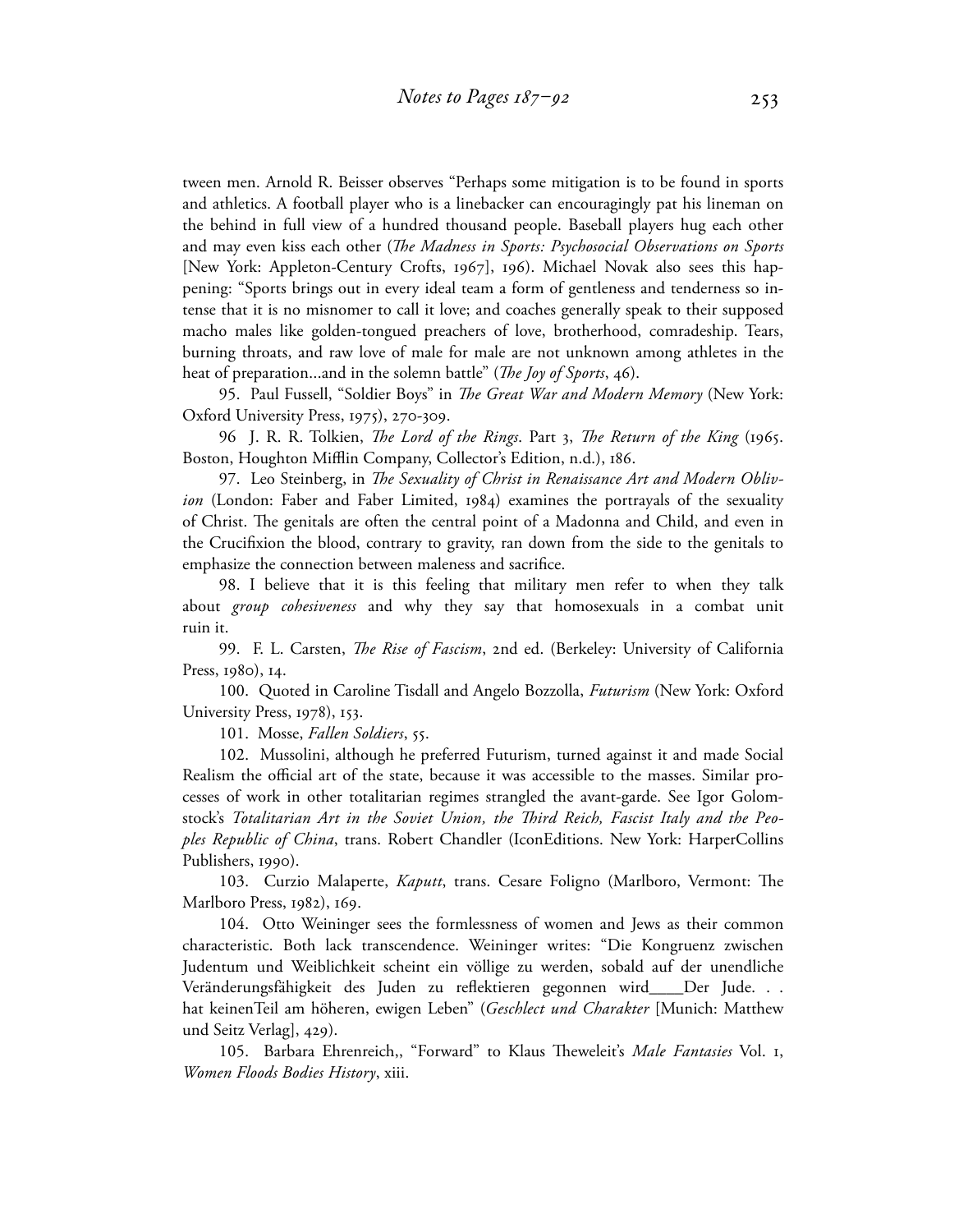106. Ibid.

 107. Raphael: "The frustrations of unfulfilled masculinity are, I fear, potentially dangerous. What if our male anxiety gets projected onto the political arena, where an overcompensation for personal inadequacy can easily get transformed into militaristic jingoism? In the wake of World War I, the severe emasculation of German males -militaristically, economically, socially—provided fertile ground for pathological politics" (*The Men from The Boys*, 187).

 108. Alfred Bäumler at the beginning of the Nazi era wrote: "Mann steht daneben Mann, Säule neben Säule, das is die Schlachtreibe, das is der Tempel, das ist das Heiligtum, das is der Staat" (*Männerbund und Wissenschaft* [Berlin: Junker und Dünnhaupt Verlag, 1934], 39). This Männerbund with its male eros (which sometimes became openly homosexual) was the model for the SA (destroyed in the Röhm purge), and was suppressed by the Nazis in favor of a mass political movement (see Mosse, *Crisis of German Ideology: Intellectual Origins of the Third Reich* [New York: Schocken Books, 1981], 309). However, anxiety about masculinity contributed to the rise of Naziism. Elisabeth Badinter says: "the anxiety of German and Austrian men over their identity was not unrelated to the rise of Naziism and more generally to European fascism. Hitler's accession to power resonated unconsciously with the promise that manliness would be restored" (*XY: On Masculine Identity*, trans. Lydia Davis [New York: Columbia University Press,  $[1995], 17$ .

 109. Quoted by Lionel Tiger, *Men in Groups* (New York, Random House, 969) 69.

 110. This was the warning that Pope John Paul II addressed in his encyclical *Veritatis Splendor* to moral theologians who were undermining the absolute, objective nature of moral obligations. The Pope had personally experienced the results of such relativism in the Nazi occupation of Poland.

 111. Hermann Rauschning was an associate of Hitler who turned against him and fled to the United States and wrote *The Revolution of Nihilism: Warning to the West* (New York: Longmans, Green and Co., 939). He warned that the Nazis espoused "the utter destruction of all traditional spiritual standards, utter nihilism" (*Revolution, xii*), that even its racist philosophy was but a front for the adoration of pure power and activity without any purpose except further activity.

## 10 *The Future of Men in the Church*

 1. See Thomas C. Reeves, *The Empty Church, The Suicide of Liberal Christianity*  (New York: Free Press, 1996), 146-151.

 2. James E. Ditties, *Driven by Hope: Men and Meaning* (Louisville, Kentucky: Westminster John Knox Press, 1996), 142.

 3. Gordon Dalbey, *Healing the Masculine Soul: An Affirming Message for Men and the Women Who Love Them* (Waco, Texas: Word Books, 1988), 55-58.

4. Ditties, *Driven by Hope*, 9.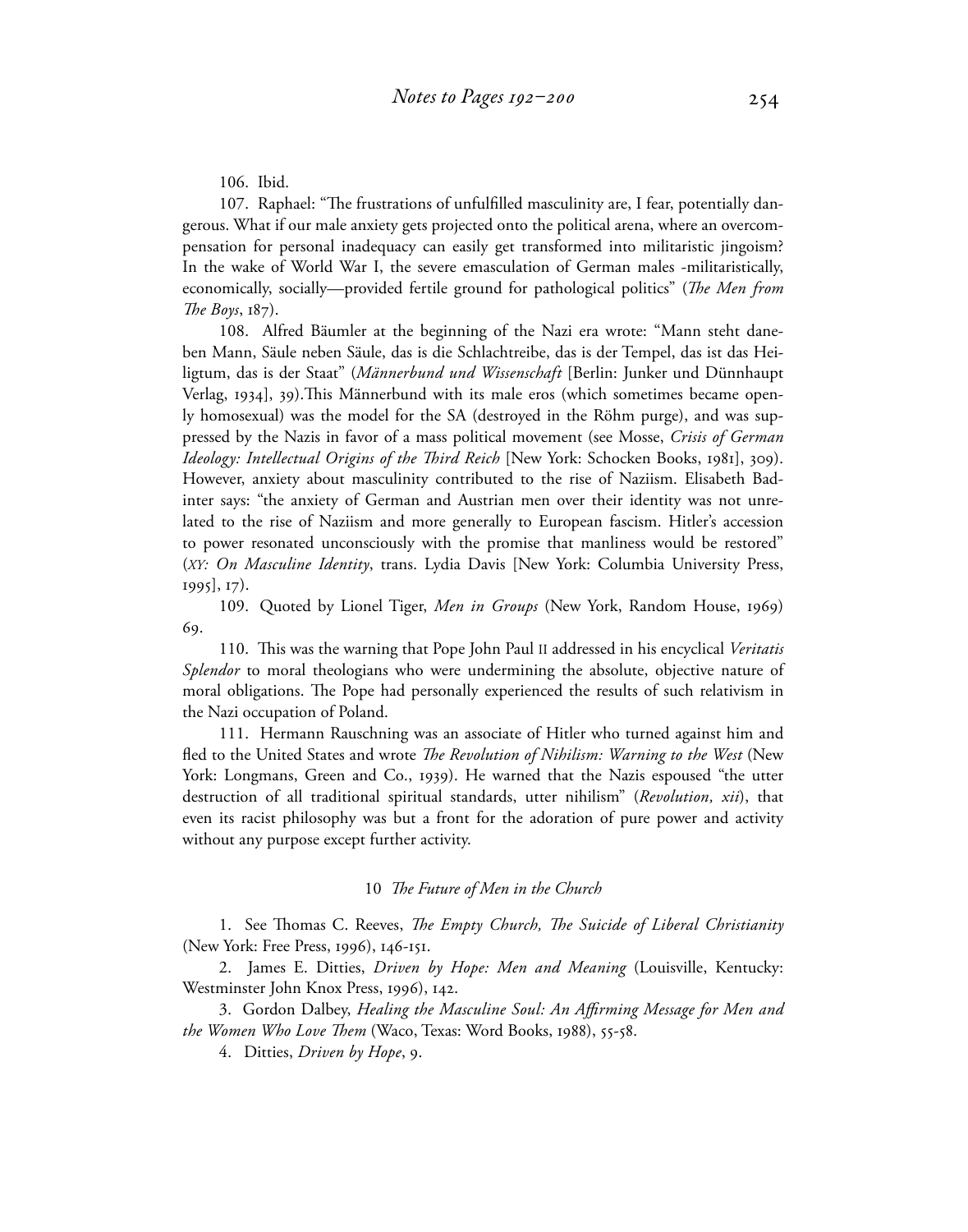- 5. Ibid., 67.
- 6. Ibid., 69.

 7. Ceslaus Spicq discusses this passage: "Touché de cette ferveur, le Maitre repond alors le mot même de Pierre, (v. 7). Vraiment? Tu m'aimes encore? Je puis croire que tu es un ami véritable? Je puis avoir confiance en ta parole et en ton cœur?" (Touched by such fervor, the Master replies with the same word of Peter, 'Do you love (philesi) me?' Truly? You still love me? Can I believe that you are a true friend? Can I have confidence in your word and in your heart?)(*Agape dans le nouveau testament: Analyse des textes* [Paris: Librairie Lecoffre, 959], 234). Many commentators see Jesus' use of "friends" to be simply synonymous with people or neighbors, and some explicitly place the bridal relationship higher. Spicq points out that in John friendship is the most intimate type of love between the Father and the Son. The Son does what he sees the Father doing, "II n'a pas de secret pour son Fils, qui est initié à ses pensées et ses intentions les plus cachées. L'amour de Dieu est ici un amour d'intimité, il rend compte de la confiance et des confidances du Père envers son Fils incarné qu'il traite en ami" (There is no secret from the Son, who is initiated into the most secret thoughts and intentions. The love of God is here a love of closeness, it takes account of the trust and the confidence of the Father toward the incarnate Son, whom he treats as a friend) (ibid, 220). Spicq points that that this is exactly what *philos* is, "non un amour religieux et réflechi de supérieur à inférieur, mais un abandon spontané entre deux êtres unis par une dilection réciproque qui les met à niveau" (Not a religious love and reflected from the superior to the inferior, but a spontaneous abandon between two beings united by a reciprocal affection (ibid., 220). Aquinas along the same line defines charity as the friendship of man for God (*Summa Theologica*, IIa-IIae, Q. 23, Art. ).

 8. Thomas More is perhaps the most accessible, but his sanctity consisted in a response to crisis. Martyrdom is a clear choice, but at present, in the West anyway, outright martyrdom is rarely a possibility. The modern religious martyrs of the West whose sanctity has been recognized either officially or unofficially displayed great masculine virtues, but they were all clerics: Maximilian Kolbe, Titus Brandesma, and the priest whose deeds are the subject of the heartbreaking *Au Revoir Les Enfants*.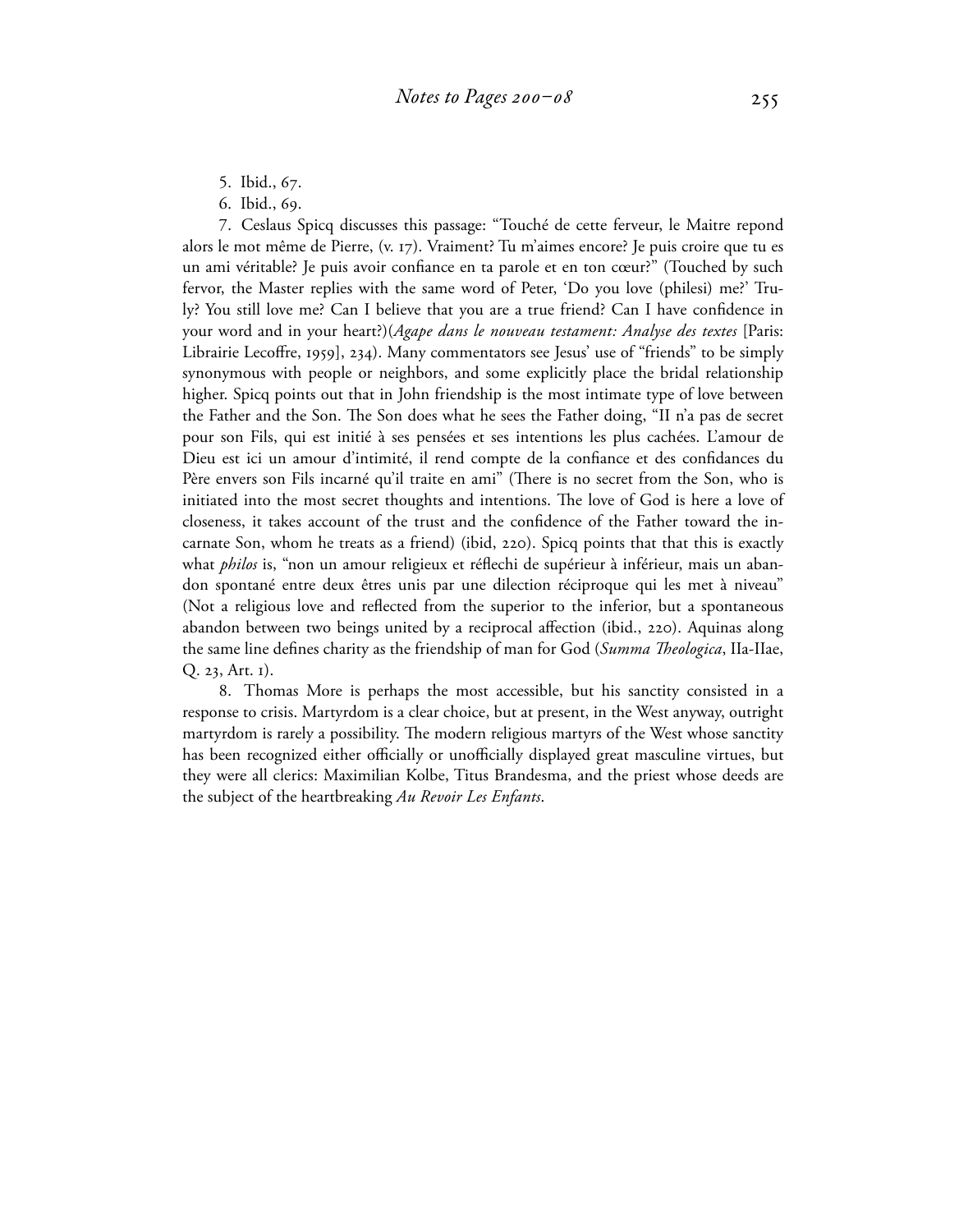## *Bibliography*

- Abrams, Mark, David Gerard and Noel Timms. *Values and Social Change in Britain*. London, Macmillan, 1985.
- Adams, Michael C. C. *The Great Adventure: Male Desire and the Coming of World War I*. Bloomington: Indiana University Press, 1990.
- Aiken, Rian W. W. "The Emergence of BornsAgain Sport" In *Religion and Sport: The Meeting of Sacred and Profane*, ed. Charles S. Prebish. Westport, Connecticut: Greenwood Press, 1993.
- Alacoque, Margaret Mary. *The Autobiography of Saint Margaret Mary Alacoque*. Translated by the Sisters of the Visitation. Rockford, Illinois: Tan Books and Publishers, 1986.
- Alberione, James. *Woman: Her Influence and Zeal as an Aid to the Priesthood*. Translated by the Daughters of St. Paul. Boston: St. Paul Editions, 964.
- Allen, Prudence. *The Concept of Women: The Aristotelian Revolution* 750 *BC* - AD 1250. 1985. Grand Rapids, Michigan: William B. Eerdmans Publishing Company,  $1997$ .
- Alphonsus de Ligouri. *The True Spouse of Jesus Christ.* Translated and edited by Eugene Grimm. 929. Rockford, IL; Tan Books, n.d.
- Argyle, Michael. *Religious Behaviour*. London: Routledge and Kegan Paul, 1958.
	- –––––, and Beit-Hallahmi, Benjamin. *The Social Psychology of Religion*. London: Routledge and Kegan Paul, 1975.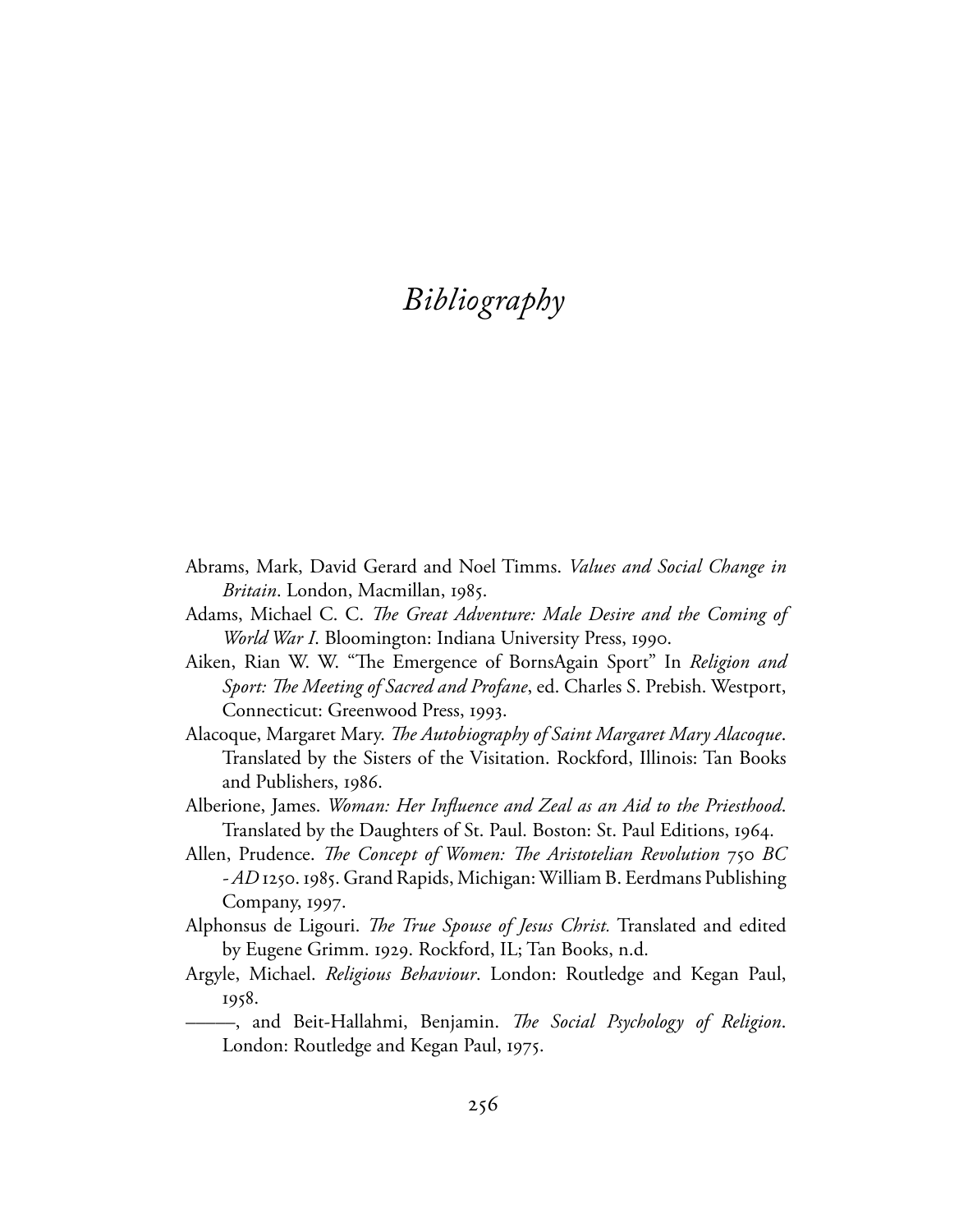- Arintero, Juan González, *The Song of Songs: A Mystical Exposition*, with a preface by Alberto Colunga. Translated by James Valender and José L. Morales. 1974. Rockford IL: Tan Books, 1992.
- Aristotle. *The Complete World of Aristotle*. 2 vols. Edited by Jonathan Barnes. Princeton: Princeton University Press, 1984.
- Arnold, F. X. *Woman and Man: Their Nature and Mission*. New York: Herder and Herder, 1963.
- Arnold, Patrick M. *Wildmen, Warriors, and Kings: Masculine Spirituality in* the Bible. New York: Crossroad, 1990.
- Ashe, Kaye. *The Feminization of the Church?* Kansas City: Sheed and Ward, 1997.
- Astell, Anne. W. *The Song of Songs in the Middle Ages*. Ithaca: Cornell University Press, 1990.
- Athanasius. *Apologia ad Constantinum,* in *Historical Tracts of S. Athanasius*. Translated by John Henry Parker. London: J. G. F. and J. Rivington, 853.
	- ––––––. *The Life of Antony and the Letter to Marcellus*. Translated by Robert C. Gregg. New York: Paulist Press, 1980.
- Badinter, Elisabeth. *XY: On Masculine Identity*. Translated by Lydia Davis. 992. New York: Columbia University Press, 995.
- Bakan, David. *The Duality of Human Existence: Isolation and Communion in Western Man*. Boston: Beacon Press, 1966.
- Baker, Paul M. and Kathy S. Chopik, "Abandoning the Great Dichotomy: Sex vs. Masculinity-Femininity as Predictors of Delinquency." *Sociological Inquiry* 52 (1982): 349-357.
- Baker, Derek, ed. *Medieval Women*. Oxford: Blackwell, 1978.
- Bane, Michael. *Over the Edge: A Regular Guy's Odyssey in Extreme Sports*. New York Macmillan, 1996.
- Barbusse, Henri. *Under Fire: The Story of a Squad*. Translated by Fitzwater Wray. 1917. New York: Everyman's Library, E. P. Dutton and Co., Inc., 928
- Barker, Pat. *The Ghost Road.* New York: Penguin Books USA, Dutton, 1995.
- Barna, George. "The Battle for the Hearts of Men" *New Man* 4, no.  $(January-February 1997): 43.$
- –––––. *Index of Leading Spiritual Indicators*. Dallas: Word Publishing, 996.
- Barth, Karl. *Church Dogmatics*, Vol. 3, 2, *The Doctrine of Creation*. Trans lated by Harold Knight et al. Edinburgh: T. & T. Clark, 1960.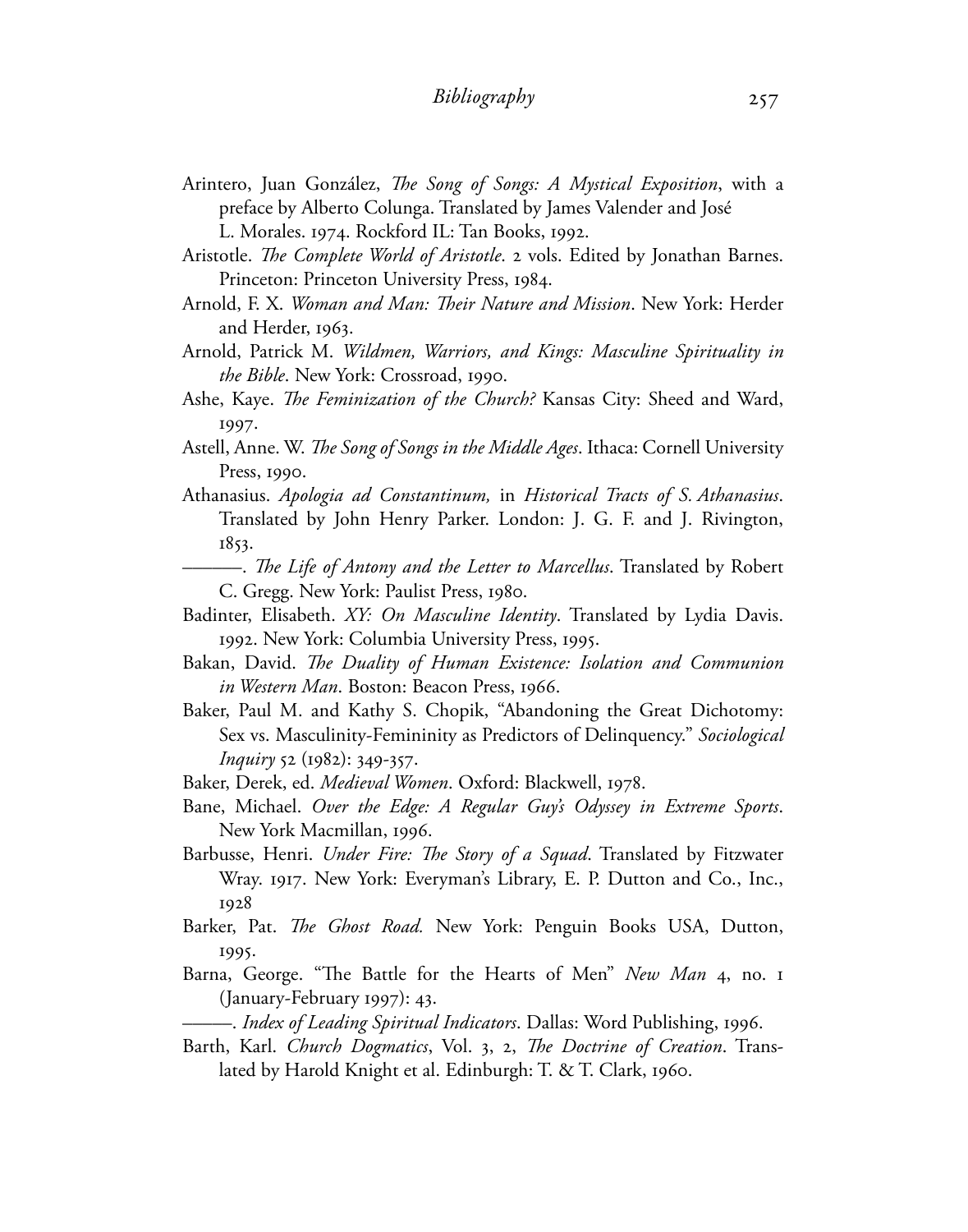- Barton, Bruce. *The Man Nobody Knows: A Discovery of the Real Jesus*. In dianapolis: Bobbs Merrill Publishing Co., 1925.
- Basher, Brenda E. *Godly Women: Fundamentalism and Female Power*, New Brunswick, New Jersey: Rutgers University Press, 1998.
- Batson, C. Daniel, and W. Larry Ventis. *The Religious Experience: A Social*  Psychological Perspective. New York: Oxford University Press, 1982.
- Bäumler, Alfred. *Männerbund und Wissenschaft*. Berlin: Junker und Dünnhaupt Verlag, 1934.
- Baym, Nina. "Onward Christian Women: Sarah J. Hale's History of the *World." New England Quarterly 63 (1990): 249-270.*
- Bederman, Gail. *Manliness and Civilization: A Cultural History of Gender and Race in the United States*, *1880-1917*. Chicago: The University of Chicago Press, 1995.
- –––––. "'The Women Have Had Charge of the Church Work Long Enough': The Men and Religion Forward Movement of 1911-1912 and the Masculinization of Middle-Class Protestantism." *American Quarterly* 41 (1981): 432-65.
- Beisser, Arnold R. *The Madness in Sports: Psychosocial Observations on Sports*. New York: Appleton-Cenutury Crofts, 1967.
- Bell, Marion L. *Crusade in the City: Revivalism in Nineteenth Century*  Philadelphia. Lewisburg: Bucknell University Press, 1978.
- Bendroth, Margaret Lamberts. *Fundamentalism and Gender, 1875 to the Present.* New Haven: Yale University Press, 1993.
- Benedict. *The Rule of St. Benedict: the Abingdon Copy*. Edited by John Chamberlain. Toronto: Pontifical Institute of Medieval Studies, 1982.
- Benson, Peter L., and Carolyn H. Elkin. *Effective Christian Education: A National Study of Protestant Congregations, A Summary Report on Faith*, *Loyalty, and Congregational Life*. Minneapolis, Minn.: Search Insti tute, 1990.
- *Beowulf*. Edited and translated by Michael Swanton. 1978. Manchester: Manchester University Press, 1997.
- Bernard of Clairvaux. *On The Song of Songs*, Vol. I. Translated by Kilian Walsh. Spencer, Mass: Cistercian Publications, 1971.
- –––––. *Treatises III: On Grace and Free Choice; In Praise of the New Knighthood*. Translated by Daniel O'Donovan and Conrad Greenia. Kalamazoo: Cistercian Publications Inc., 1977.
- Berthold von Regensburg. *Predigten*. Vol. I and 2. Edited by Franz Pfeiffer. Vienna: Wilhelm Braumüller, 1962.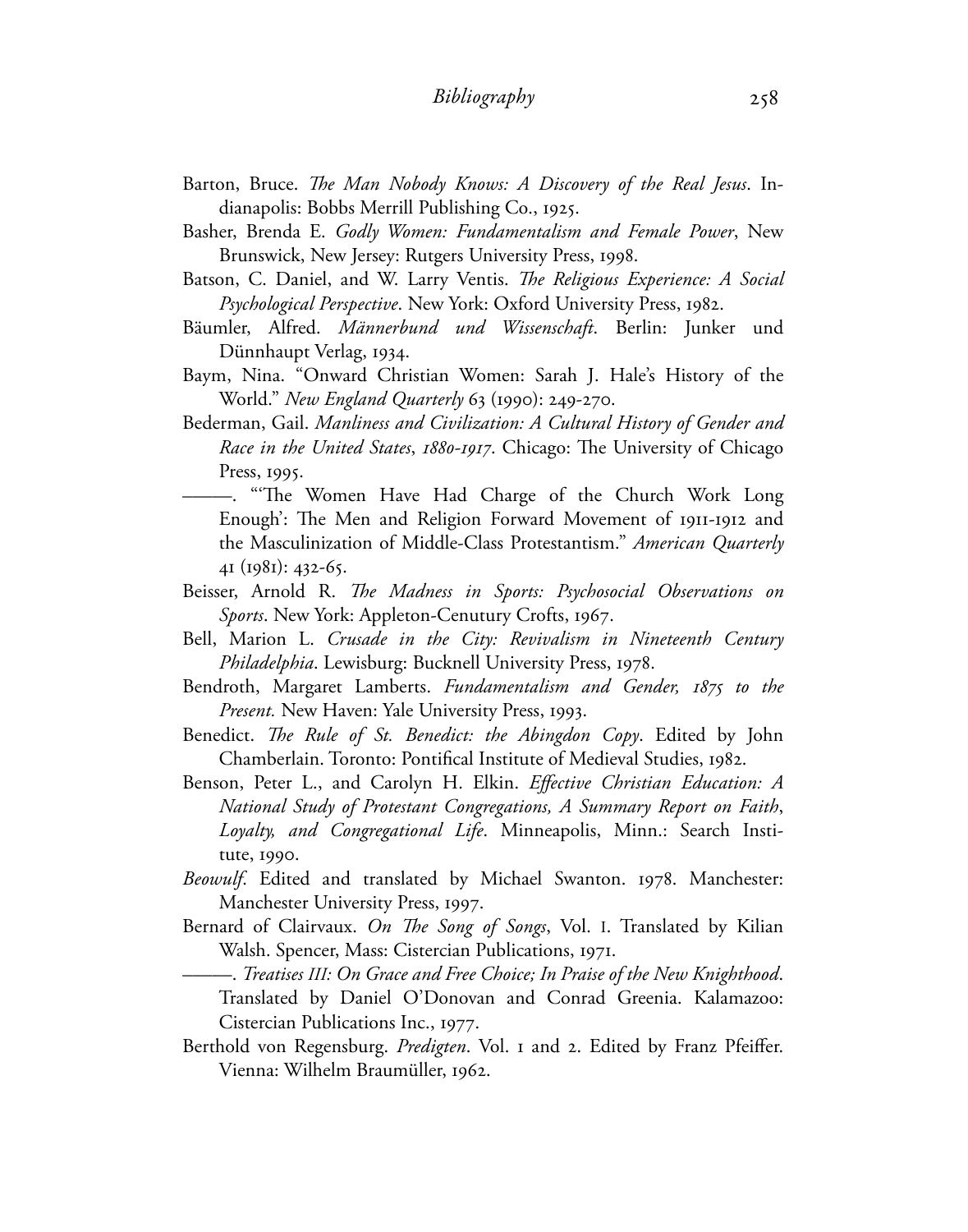- Bettelheim, Bruno. *Symbolic Wounds: Puberty Rites and the Envious Male*. London: Thames and Hudson, 1955.
- Bieler, Andre. *L'homme et la femme dans la morale calviniste*. Geneva: Labor et Fides, 1963.
- Bilhartz, Terry. *Urban Religion and the Second Great Awakening: Church and Society in Early National Baltimore*. Rutherford, New Jersey: Farleigh Dickinson University Press, 1986.
- *Birgitta of Sweden. Life and Selected Revelations*. Ed. by Marguerite Tjader Harris, trans. by Albert Ryle Kezel. New York: Paulist Press, 990.
- Blumhofer, Edith L. and Randall Balmer, eds. *Modern Christian Revivals*. Urbana: University of Illinois Press, 1993.
- Boehmer, Heinrich. *The Jesuits: An Historical Study*. Translated by Paul Zeller Strodach. Philadelphia: The Castle Press, 1928.
- Boff, Leonardo. *The Maternal Face of God: the Feminine and Its Religious Expressions*. Translated by Robert R. Barr and John W. Diercksmeier. 979. San Francisco: Harper and Row, Publishers, 987.
- Bolton, Brenda M. "Vitae *Matrum*: A Further Aspect of the *Frauenfrage*." In *Medieval Women*, edited by Derek Baker. Oxford: Blackwell, 1978.
- Booker, Paul. *The Faces of Fraternalism: Nazi German, Fascist Italy, and Imperial Japan*. New York: Oxford University Press, 1991.
- Boulard, Fernand. *Matériaux pour I'histoire religieuse du peuple français XIX*<sup>e</sup> *- XX*<sup>e</sup>  *siècles*. Paris: Editions de L'Ecole des Hautes Etudes en Sciences Sociales, 1982.
- Bourke, Joanna. *Dismembering the Male: Men's Bodies, Britain and the Great War*. London: Reaktion Books, 1996.
- Bouyer, Louis. *Woman in the Church*. Translated by Marilyn Teichert. 976. San Francisco: Ignatius Press, 1979.
- Boyd, Stephen, W. Merle Longwood, and Mark Muesse editors. *Redeeming Men; Religion and Masculinities*. Kentucky: Westminster John Knox Press, 1996.
- Brandes, Stanley. *Metaphors of Masculinity: Sex and Status in Andalusian Folklore*. University of Pennsylvania Press, 1980.
- Bridgman, Howard Allen. "Have We a Religion for Men?" *Andover Review*  $(1890): 388-96.$
- Brierley, Peter. *"Christian" England: What the 1989 Church Census reveals* London: MARC Europe, 1991.
- Brod, Harry, ed. *The Making of Masculinities: the New Men's Studies*. Boston, Allen and Unwin, 1987.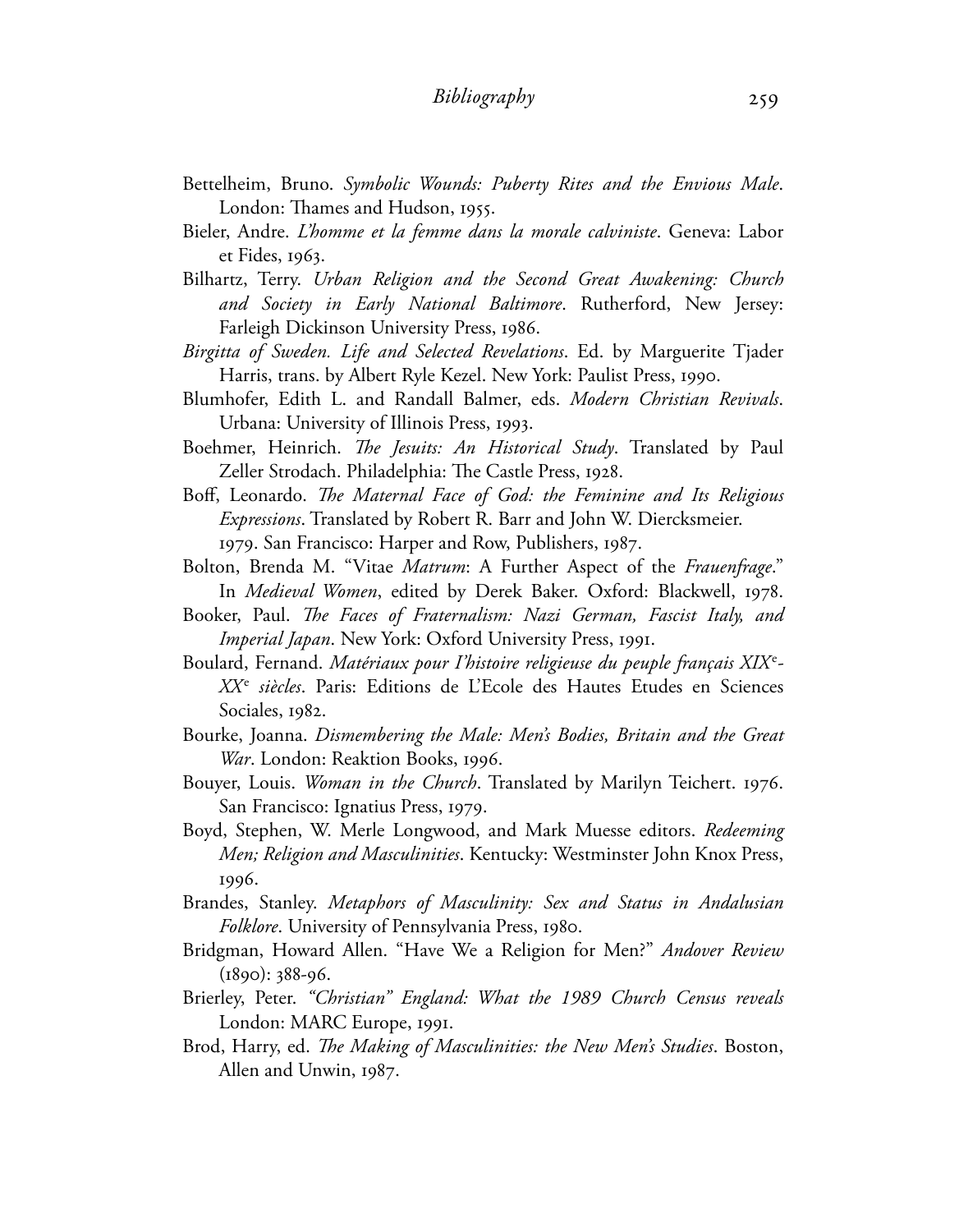- Brown, Peter. *The Body and Society: Men, Women and Sexual Renunciation in Early Christianity*. New York: Columbia University Press, 1988.
- Broyles Jr., William. *Brothers in Arms: A Journey from war to Peace*. New York: Knopf, 1986.
- Bugge, John. *Virginitas: An Essay in the History of a Medieval Idea*. The Hague: Martinus Nijhoff, 1975.
- Butler, Cuthbert. *Benedictine Monachism: Studies in Benedictine Life and Rule*. London, 1919.
- Bynum, Caroline Walker. "And Woman His Humanity," In *Gender and Religion: On the Complexity of Symbol*, ed. Caroline Walker Bynum, Steven Harrell, Paula Richman. Boston: Beacon Press, 1986.
- –––––. *Fragmentation and Redemption: Essays on the Human Body in Medi eval Mysticism*. New York: Zone Books, 1991.
- –––––. Harrell, Steven, and Richman, Paula, editors. *Gender and Religion: On the Complexity of Symbols*. Boston: Beacon Press, 1986.
	- –––––. *Holy Feasts and Holy Fasts: The Religious Significance of Food to Medieval Women*. Berkeley: University of California Press, 1987
- –––––. *Jesus as Mother: Studies in the Spirituality of the High Middle Ages*. Berkeley: University of California Press, 1982.
- Carnes, Mark C. *Secret Ritual and Manhood in Early America*. New Haven: Yale University Press, 1989.
- Carroll, John. "Sport: Virtue and Grace." *Theory Culture, and Society* I (1986).
- Carsten, F. L. *The Rise of Fascism*. 2nd ed. Berkley: University of California Press, 1980.
- Carter, Paul. *Another Part of the Twenties*. New York: Columbia University Press, 1977.
- Carwardine, Richardine. *Transatlantic Revivalism*. Westport, Connecticut: Greenwood Press, 1978.
- Casavis, J. N. *The Greek Origins of Freemasonry*. New York: The Square Press, 1955.
- Case, Carl Delos. *The Masculine in Religion*. Philadelphia: American Baptist Publication Society, 1906.
- Castelli, Jim, and Joseph Gremillion. The Emerging Parish: T*he Notre Dame Study of Catholic Life Since Vatican II*. San Francisco: Harper and Row, 1987.
- Catherine of Genoa. *Purgation and Purgatory, The Spiritual Dialogue*. translated by Serge Hughes. New York: Paulist Press, 979.
- Catherine of Siena. *The Dialogue*. Translated by Suzanne Nofftke. New York: Paulist Press, 1980.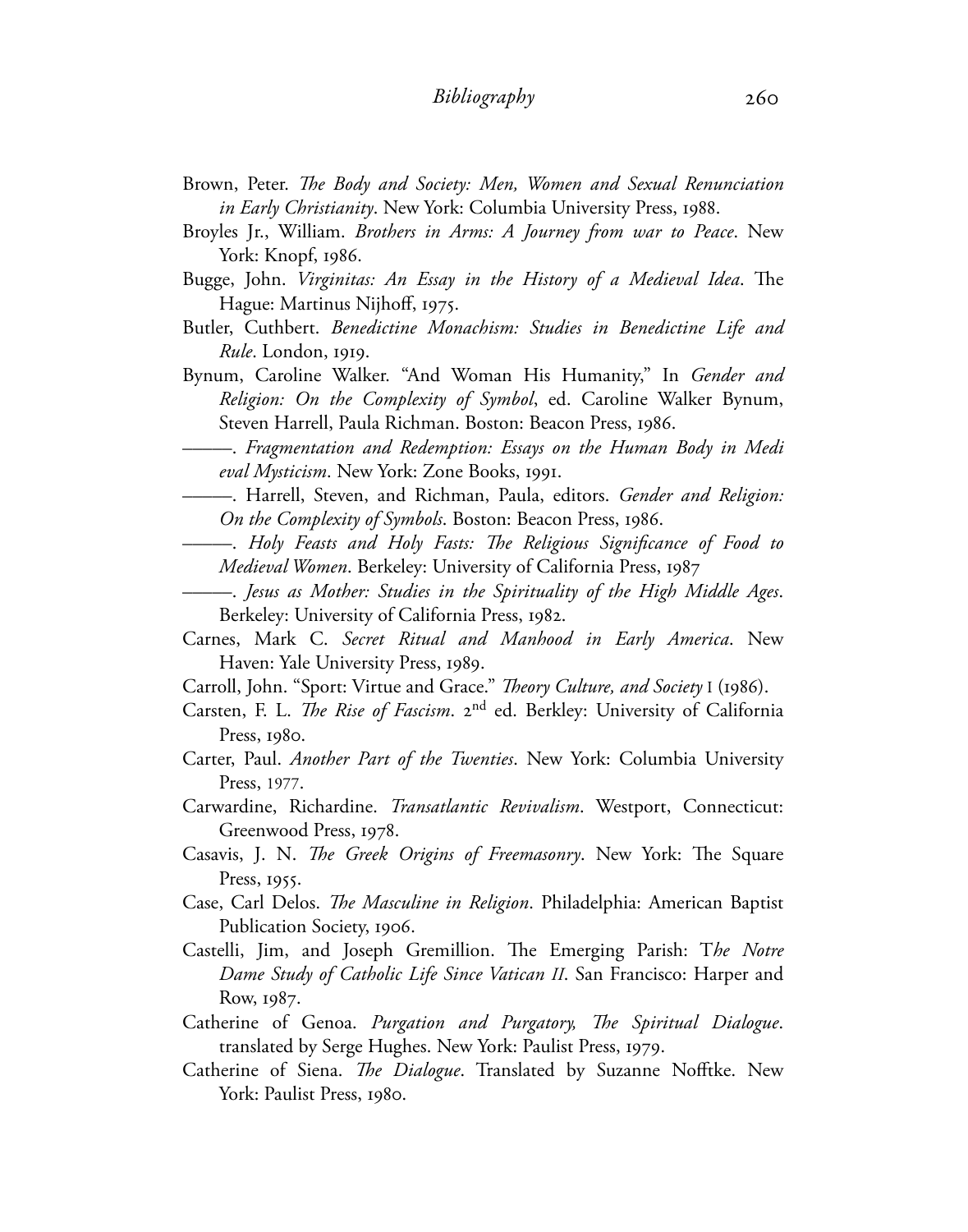- Cesar, Adrian. *Taking It Like a Man: Suffering, Sexuality, and the War Poets*. Manchester: Manchester University Press, 1993.
- Chevasse, Claude. *The Bride of Christ: An Inquiry into the Nuptial Element in Early Christianity*. London, Faber and Faber, 1940.
- Chodorow, Nancy. *The Reproduction of Mothering: Psychoanalysis and the Sociology of Gender*. Berkeley: University of California Press, 1978.
- Cholvy, Gerard and Yves-Marie Hilaire. *Histoire religieuse de la France contemporaine.*, Vol. III. Toulouse: Bibliothecque histoire privat, 1985.
- Christen, Yves. *Sex Differences: Modern Biology and the Unisex Fallacy*. Translated by Nicholas Davidson. 1987. New Brunswick, New Jersey transaction Publishers, 1981.
- Christian, William A. Jr. *Person and God in a Spanish Valley*. New York and London: Seminar Press, 1972.
- Clark, Stephen B. *Man and Woman in Christ: An Examination of the Roles of Men and Women in the Light of Scripture and the Social Sciences*. Ann Arbor, Michigan: Servant Books, 986.
- Clarke, Howard W. *The Art of the Odyssey*. Englewood Cliffs, New Jersey: Prentice, 1967.
- Coackley, John. "Friars, Sanctity, and Gender: Mendicant Encounters with Saints, 250-325." In *Medieval Masculinities: Regarding Men in the Middle Ages*, edited by Clare A. Lees. Minneapolis: University of Minnesota Press, 1994.
- Coe, George Albert. *The Psychology of Religion*. Chicago: University of Chicago Press, 1916.
- Colgrave, Bertram, ed. and trans. *Two Lives of Saint Cuthbert: A Life by*  an Anonymous Monk of Lindisfarne and Bede's Prose Life. 1940. Cambridge: Cambridge University Press, 1985.
- Collinson, Patrick: *Godly People: Essays on English Protestantism and Puri* tanism. London: Hambledon Press, 1983.
- Craig, Leon Harold. *The War Lover: A Study of Plato's Republic*. 1994. Toronto; University of Toronto Press, 1996.
- Crook, Eugene J. "Pagan Gold in Beowulf," *American Benedictine Review* 25 (974): 28-234.
- Cross, Whitney R. *The Burned-Over District: The Social and Intellectual History of Enthusiastic Religion in Western New York, 1800-1850.* Ithaca: Cornell University Press, 1950. New York: Harper and Row. Harper Torchbooks, 1965.
- Crump, C. G. and E. F. Jacob. *The Legacy of the Middle Ages*. Oxford: Clarendon, 1926.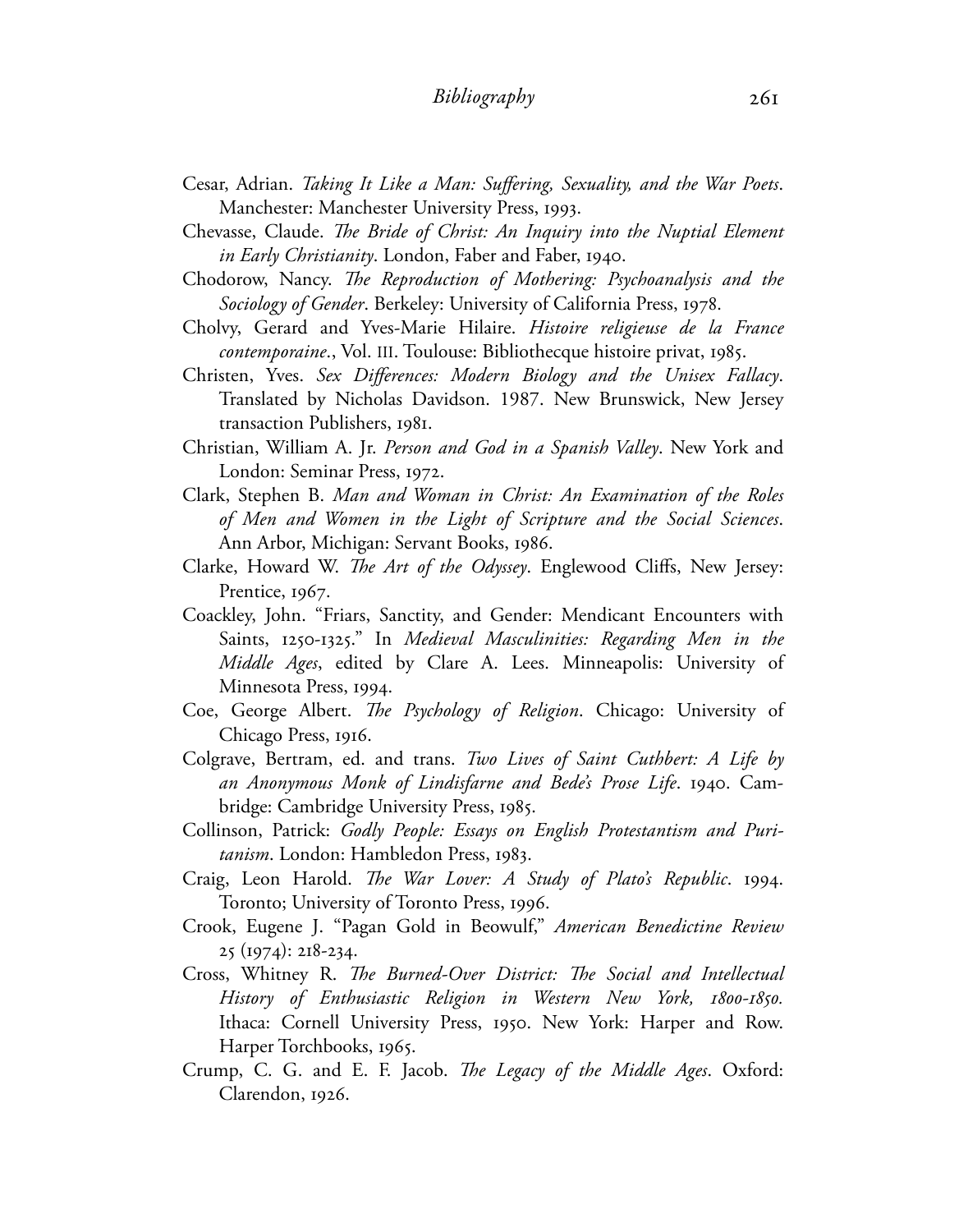- Cumont, Franz. *The Mysteries of Mithras*. Translated by Thomas J. McCormick. 1903. New York: Dover Publications, Inc., 1956.
- Dalbey, Gordon. *Healing the Masculine Soul: An Affirming Message for Men and for the Women Who Love Them*. Waco, Texas: Word Books, 988.
- Davidson, Nicholas. *The Failure of Feminism*. Buffalo: Prometheus Books, 988.
- Davie, Grace. *Religion in Britain since 1945: Believing without Belonging*. Oxford: Blackwell, 1994.
- Davies, Douglas, Charles Watkins, Michael Winter. Caroline Pack, Susanne Seymour, and Christopher Smart. *Church and Religion in Rural England*. Edinburgh: T and T Clark, 1991
- De Beauvoir, Simone. *The Second Sex*. Translated and edited by H. M. Parshley. 1953. New York: Alfred E. Knopf. Everyman's Library, 1993.
- De Ganck, Roger. *Beatrice of Nazareth in Her Context*. Kalamazoo: Cistercian Publications, 1991.
- De Vaus, David, and Ian McAllister. "Gender Differences in Religion: A Test of the Structural Location Theory." *American Sociological Review* 52 (1987): 472-481.
- De Vinck, Jose. *Revelations of Women Mystics from the Middle Ages to Modern Times*. New York: Alba House, 1985.
- De Vries, Jan. *Heroic Song and Heroic Legend*. Translated by B.J. Timmer. London: 1963.
- *Dictionnaire de Spiritualité, Ascetique, et Mystique, Doctrine et Histoire*, Paris: G. Beauchesne et ses fils, 1937-1995.
- Dimock Jr., George E. "The Name of Odysseus." In *Homer: A Collection of Critical Essays*, edited by George Steiner and Robert Fagles. Englewood Cliffs, New Jersey: Prentice, 1962.
- Dinzelbacher, Peter. *Vision und Visionnliteratur im Mittelalter.* Stuttgart: Anton Hiersemann, 1981.
- Ditties, James E. *Driven by Hope: Men and Meaning*. Louisville, Kentucky: Westminster John Knox Press, 1996.
- *The Documents of Vatican II*. Edited by Walter J. Abbott. New York: Herder and Herder, 1966.
- Dolan, Jay P. *Catholic Revivalism: the American Experience 1830 -1900.* Notre Dame: University of Notre Dame Press, 1978.
- Douglas, Ann. *The Feminization of American Culture*. New York: Alfred E. Knopf, 1977.
- Dow, Janet H. "Beowulf and the 'Walkers in Darkness'" *Connecticut Review*  $4$  (1970): 42-48.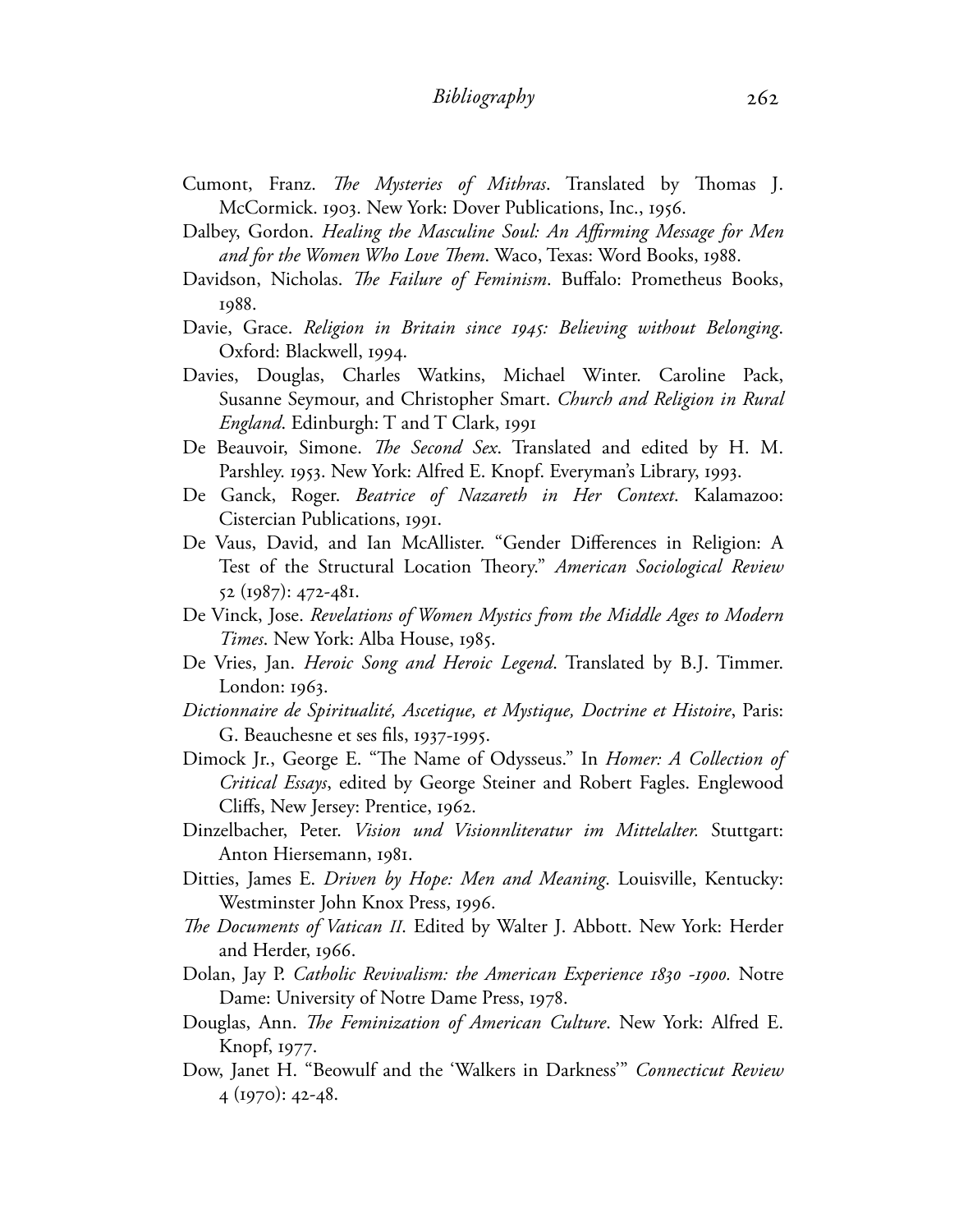- Dragland, S. L. "Monster Man in Beowulf." *Neophilologus* 61 (1977): pp. 606-618.
- Duhamel, Georges. *The New Book of Martyrs*. Translated by Florence Simmonds. New York: George H. Doran Company, 1918.
- Dunn, Mary Marples. "Saints and Sinners: Congregational and Quaker Wom en in the Early Colonial Period" *American Quarterly* pp. 582-60.
- Edsman, Carl-Martin. *Le Baptême de feu*. Leipzig, Alfred F. Lorenz, 1940.
- Eitzen, D. Stanley and George H. Sage. "Sport and Religion." In *Religion and Sport*, edited by Charles S. Prebish. Westport. Connecticut: Green-wood Press, 1993.
- Elder, E. Rozanne. *The Spirituality of Western Christendom*, Vol 2, *The Roots of the Western Tradition*. Kalamazoo: Cistercian Publications, Inc., 984.
- Eliade, Mircea. "L'initiation et le monde moderne." In *Initiation: Contributions to the Theme of the Study-Conference of the International Association of the History of Religions Held at Strasbourg, September 17th to 22nd, 1964,* edited by C. J. Bleeker. Leiden, J. Brill, 1965.
- –––––. *Rites and Symbols of Initiation: The Mysteries of Birth and Rebirth*, Translated by Williard R. Trask. 1958. New York: Harper Torchbooks, 1965.
- Epstein, Barbara Leslie. *The Politics of Domesticity: Women, Evangelism, and Temperance in Nineteenth-Century America*. Middletown, Connecticut: Wesleyan University Press, 1981.
- Evdokimov, Paul. *Woman and the Salvation of the World: A Christian Anthro pology on the Charisms of Women*.Translated by Anthony P. Gythiel. Crestwood, New York: St. Vladimor's Seminary Press, 994.
- Everson, William O. (Brother Antoninus). *The Crooked Lines of God*. Detroit: University of Detroit Press, 1962.
- Farrell, Warren. *The Myth of Male Power: Why Men Are the Disposable Sex*. New York: Simon and Schuster, 1993.
- Fasick, Laura. "Charles Kingsley's Scientific Treatment of Gender," in *Muscular Christianity: Embodying the Victorian Age*, edited by Donald E. Hall. Cambridge University Press 1994.
- Fast, Irene. *Gender Identity: A Differentiation Model*. Hillsdale, New Jersey: The Analytic Press, 1984.
- Fichter, Joseph H. *Social Relations in the Urban Parish*. Chicago: University of Chicago Press, 1954.

—–. "Why Aren't Males So Holy?" *Integrity* 9 (May 1955): 3-11.

Ford, David C. *Women and Men in the Early Church: The Full Views of St.*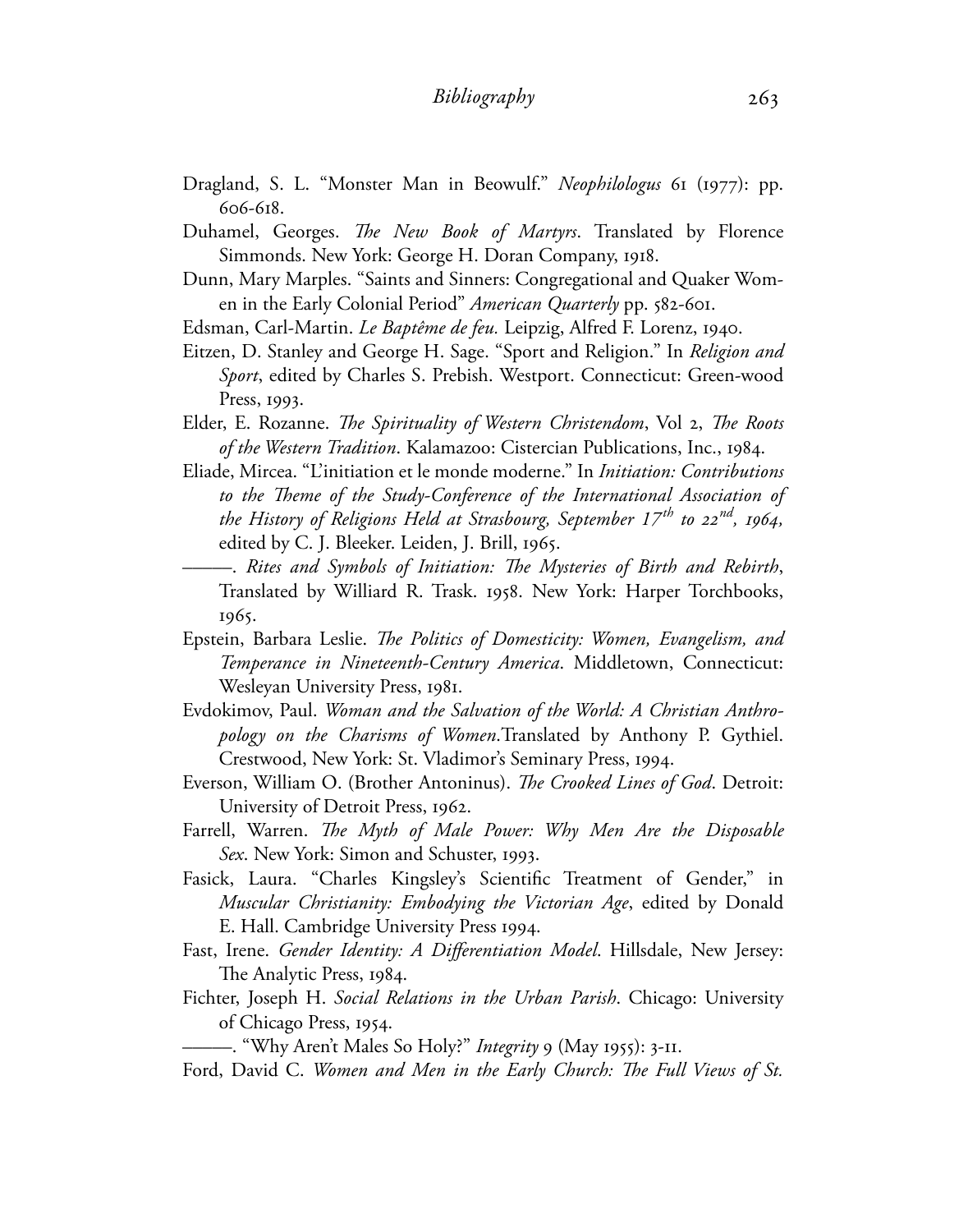*John Chrysostom*. South Canaan, Pennsylvania: St.Tikhon's Seminary Press, 1996.

- Forrest, Tom. "Is the Church Attractive to Men?" *Origins* 17, no. 21 (Novem $ber\,5, 1987)$
- Fosdick, Harry Emerson. *The Manhood of the Master*. New York: Association Press, 1913.
- Fussell, Paul. *The Great War and Modern Memory*. New York: Oxford Univer sity Press, 1975.
- Fussell, Sam. *Muscle: Confessions of an Unlikely Bodybuilder*. 1991. New York: Avon Books, 1992
- Gallup, George Jr., and Jim Castelli. *The People's Religion: American Faith in the 90's*. New York, Macmillan, 1989.
- Gerard, David. "Religious Attitides and Values" in *Values and Social Change in Britain*. Edited by Mark Abrams, David Gerard and Noel Timms. London: Macmillan, 1985.
- Gertrude of Helfta. *The Herald of Divine Love*. Translated and edited by Mar garet Winckworth. New York: Paulist Press, 993.
- Gibson, James William. *Warrior Dreams: Paramilitary Culture in Post-Vietnam America*. New York: Hill and Wang, 1994.
- Gilkes, C. T. "Together and in Harness: Women's Traditions in the Sanctified Churches." *Signs: Journal of Women in Culture and Society* 10 (1985): 678-699. 1985
- Gillam, Doreen M . E. "The use of the term 'æglæca' in Beowulf at Lines 893 and 2592." *Neophilologus* 61 (1977): 600-618.
- Gilmore. David D. *Manhood in the Making: Cultural Concepts of Masculin ity*. New Haven: Yale University Press, 1990.
- Godbeer, Richard. "'Love Raptures': Marital, Romantic, and Erotic Images of Jesus Christ in Puritan New England, 670-730." *New England Quarterly* 68 (1990): 355-84.
- Goldberg, Herb. *The Hazards of Being Male: Surviving the Myth of Male Privilege*. 1976. New York: Signet, 1987.
- Goldwert, Marvin. "Machismo and Christ: The New Formula." *Contemporary Review* 145 (1984): 184-185.
- Golomstock, Igor. *Totalitarian Art in the Soviet Union, the Third Reich, Fascist Italy and the People's Republic of China*. Icon Editions. New York: HarperCollins Publishers, 1990.

Goodman, Paul. *Towards a Christian Republic: Antimasonry and the Great Transition in New England*, 826-836. New York: Oxford University Press, 1988.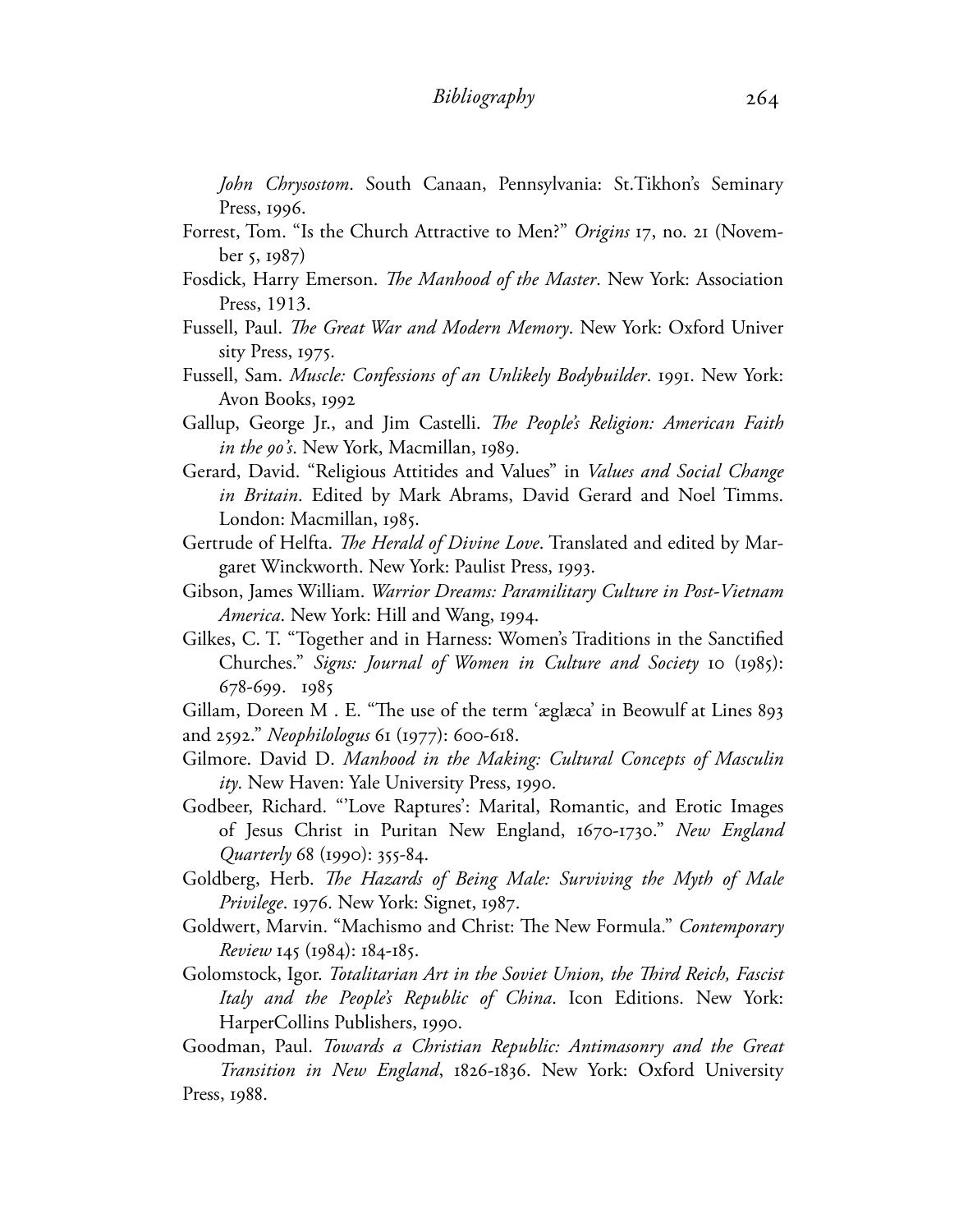- Gorn, Elliot J. *The Manly Art: Bare-Knuckle Prize Fighting in America*. Ithaca: Cornell University Press, 1986.
- Graef, Hilda. *Mary: A History of Doctrine and Devotion*. 963. Westminster, Maryland: Christian Classics, 1985.
- Graham, Ruth. "Women versus Clergy, Women pro Clergy." In *FrenchWomen and the Age of the Enlightenment*, edited by Samia I. Spencer. Blooming ton: Indiana University Press, 1984.
- Gray, J. Glenn. *The Warriors: Reflections on Men in Battle*. New York: Harper and Row, 1966.
- Greenson, Ralph R. "Dis-Identifying from Mother: Its Special Importance for the Boy" *International Journal of Psychoanalysis*. 49 (968): 370-74.
- Grundmann, Herbert. *Religiöse Bewegungen im Mittelalter: Untersuchungen uber die geschichtlichen Zusammenhänge zwischen der Ketzerie, den Bettelorden und der religiösen Grundlagen der deutschen Mystik*, 2nd rev. ed. with supplement, "Neue Beiträge..." Hildesheim: Georg Olms Verlags buchhandlung, 1961.
	- –––––. *Religious Movements in the Middle Ages*. Translated by Steven Rowan. Notre Dame: University of Notre Dame Press, 1995.
- Gudorf, Christine E. "Renewal or Repatiarchalization." *Horizons* 10 (1982): 23I-5I.
- Guentert, Kenneth. "Kids Need to Learn Their Faith From Men,Too." *U.S. Catholic*, February 1990, 14-16.
- *Hadewijch: The Complete Works*. Translated by Columba Hart. New York: Paulist Press, 1980.
- Hale, Sarah J. *Women's Record: or Sketches of Distinguished Women.* New York, Harper and Brothers, 1860.
- Hall, Donald E., ed. *Muscular Christianity: Embodying the Victorian Age.* Cambridge: Cambridge University Press 1994.
- Hall, G. Stanley. *Adolescence, Its Psychology and Its Relation to Physiology, An thropology, Sociology, Sex, Crime, Religion, and Education*. 2 vols. New York: D. Appleton and Company, 1911.
- Hansen, Ron. *Mariette in Ecstasy*. HarperCollins Publishers, Harper Perennial, 1991.
- Hardenbrook, Weldon M. Missing from Action: *Vanishing Manhood in America*. Nashville, Tn.: Thomas Nelson, 1987.
- Harrison, James. "Warning: the Male Sex Role May Be Dangerous to Your Health" *Journal of Social Issues* 34, no. 1 (1978): 65-86.
- Hartman, Mary S. and Lois Banner, eds. *Clio's Consciousness Raised: New*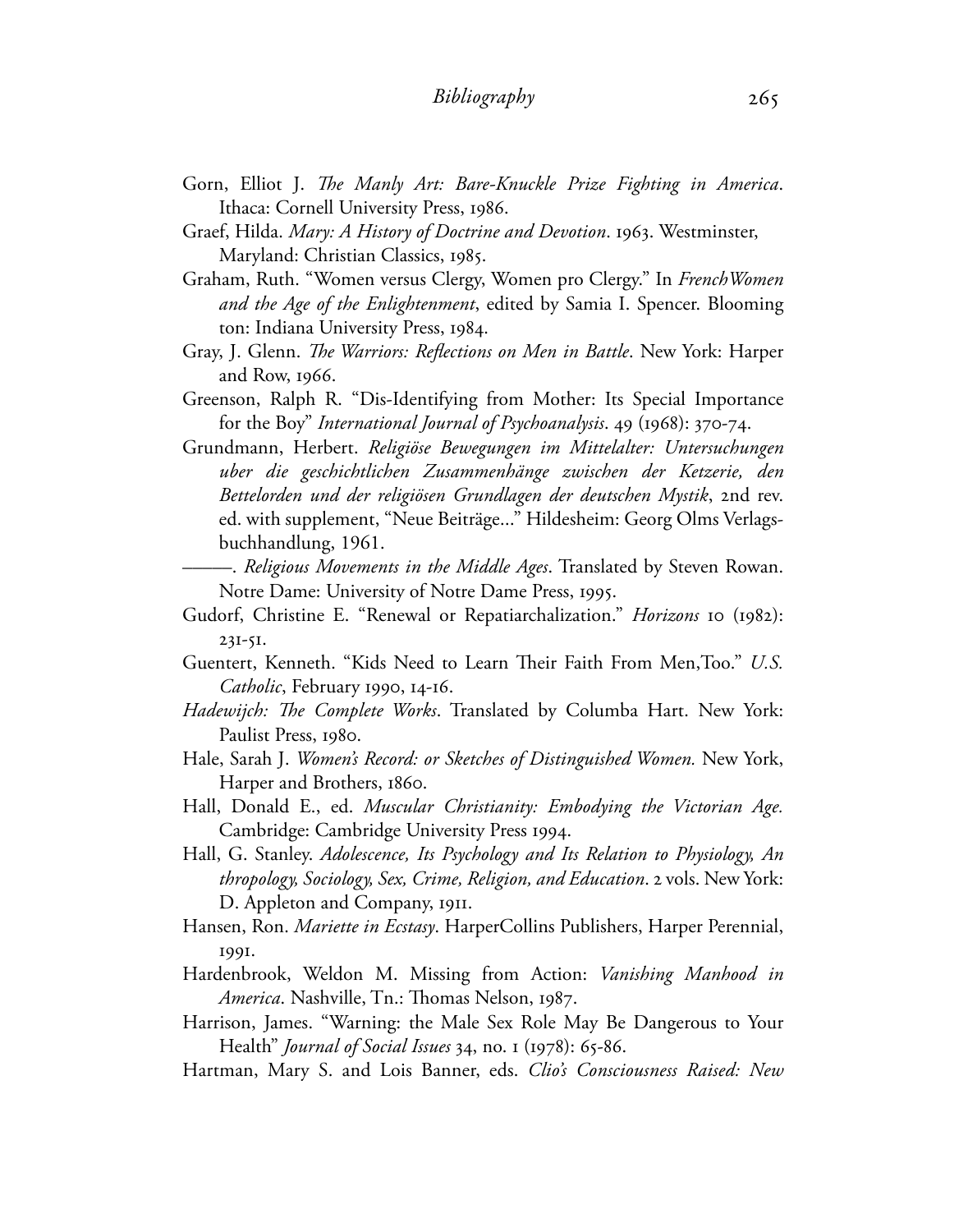*Perspectives in the History of Women*. New York: Harper and Row, 1974.

Harvey, Robert. *Ignatius Loyola: A General in the Church Militant*. Milwaukee: Bruce Publishing Co., 1937.

Hauke, Manfred. *God or Goddess? Feminist Theology: What Is It? Where Does It Lead?* Translated David Kipp. San Francisco: Ignatius Press, 1995.

–––––. *Women in the Priesthood: A Systematic Analysis in the Light of the Order* of Creation and Redemption. Translated by David Kipp. 1986. San Fran cisco: Ignatius Press, 1988.

- Heine, Susanne. *Women and Early Christianity: A Reappraisal*. Translated by John Bowden. 987. Minneapolis: Augsburg Publishing House, 988.
- *The Heliand: The Saxon Christ*. Translated by G. Ronald Murphy. New York: Oxford University Press, 1992.
- Henderson, Alice Corbin. *Brothers of Light: The Penitentes of the Southwest.* New York: Harcourt, Brace, and Co., 1937.
- Henry, P. L. "Furor Heroicus" Studia Germania Gandensis 3 (1961): 235-242.
- Herdt, Gilbert A. *Guardians of the Flutes: Idioms of Masculinity*. New York: McGraw Hill Book Company, 1981.
- Herik, Judith van. Freud on Femininity and Faith. Berkeley: University of California Press, 1982.
- Herlihy, Davis. "Life Expectancies for Women in Medieval Society" in T*he Role of Women in the Middle Ages*, edited by Rosemary Morewedge. Albany: State University of New York, 1975.
- Hewitt, W. E. "Basic Christian Communities of the Middle Classes in the Archdiocese of Sãp Paolo" *Sociological Analysis* 48 (1987): 158-66.

Hildegard of Bingen, *Symphonia: A Critical Edition of the Symphonia armonie celestium revelationum [Symphony of the Harmony of Celestial Revelations]*. Translated and edited by Barbara Newman. Ithaca: Cornell University Press, 1988.

Hilliard, David. "UnEnglish and Unmanly: Anglo-Catholicism and Homosexuality." *Victorian Studies* 25 (1982): 181-210.

- Hitchcock, Helen Hull. *The Politics of Prayer: Feminist Language and the Worship of God.* San Francisco: Ignatius Press, 1992.
- Hoge, Dean R., and David A. Roozen. "Research on Factors Influencing Church Commitment." In *Understanding Church Growth and Decline, 1950- 1978*. Edited by Dean R. Hoge and David A. Roozen. New York: Pilgrim Press, 1979.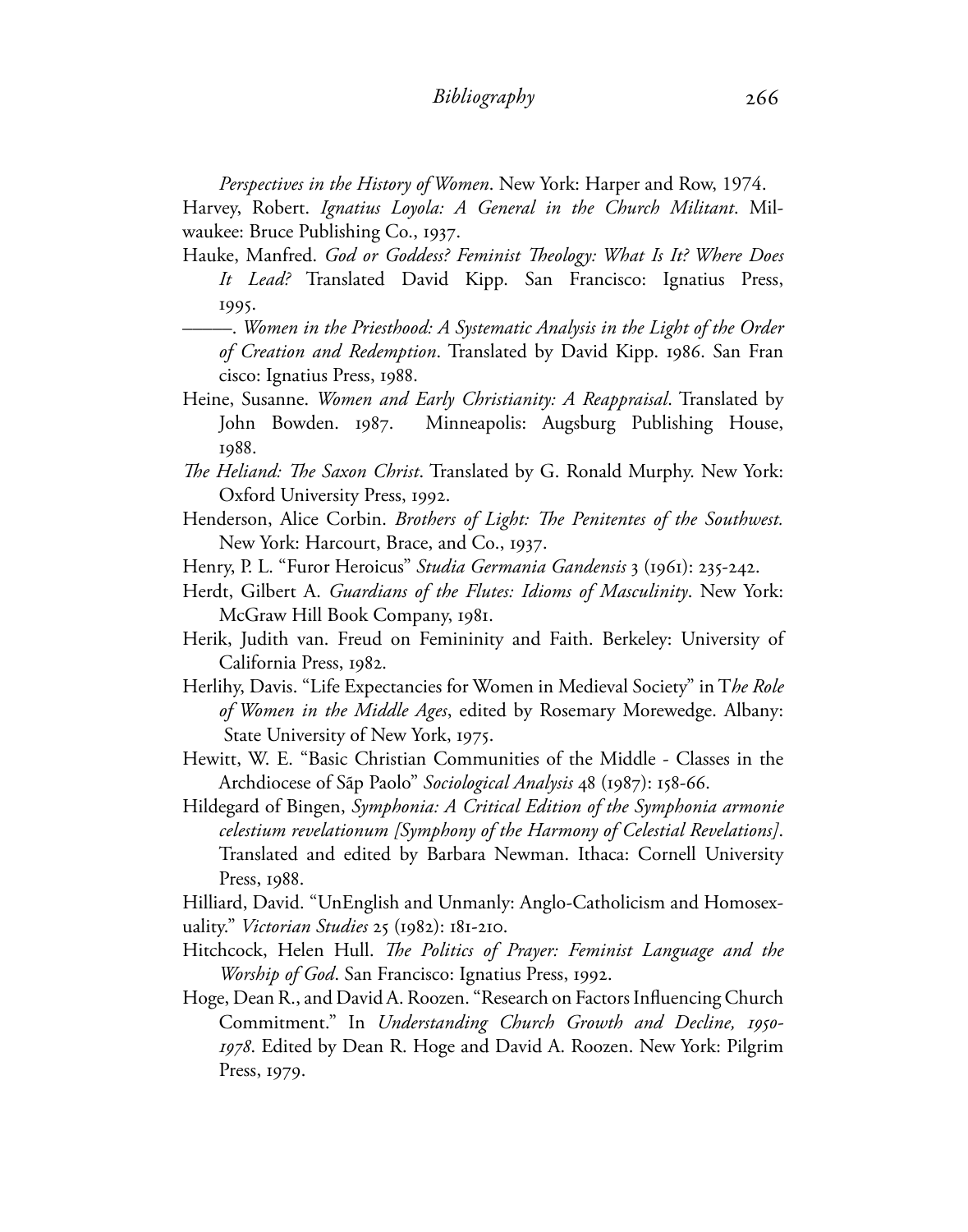- Homer. *The Odyssey of Homer.* Translated Richard Lattimore. 965, New York: Perennial Library, Harper 1975.
- Hood, William. *Fra Angelico at San Marco*. New Haven: Yale University Press, 1993.
- Horney, Karen. "The Dread of Women." *International Journal of Psycho- Analysis* 13 (1932): 348-360.
- Horowitz, Helen Lefkowitz. *Alma Mater: Desire and Experience in the Women's Colleges from Their Nineteenth Century Beginnings to the 1930's*. New York: Alfred A. Knopf, 1985.
- Howe, Elizabeth Teresa. *Mystical Imagery: Santa Teresa de Jesus and San Juan de la Cruz*. New York: Peter Lang, 1987.
- Howitt, Alfred W. *The Native Tribes of South-East Australia*. London: Macmillan, 1904.
- Hudson, Liam and Bernadine Jacot. *The Way Men Think: Intellect, Intimacy, and the Erotic Imagination*. New Haven: Yale University Press, 1991.
- Hudson, Winthrop S. American Protestantism. Chicago: University of Chicago Press, 1961.
- Hughes, Thomas. *Tom Brown's Schooldays*. New York: Puffin Books, 983.
- Hutin, Serge. *Les Sociétés secrèts*. Paris: Presses Universitaires de France, 1970.
- Hynes, Samuel. *The Soldiers' Tale: Bearing Witness to Modern War*. New York: Viking Penguin, 1997.
- *Ignatius of Loyola: Spiritual Exercises and Selected Works*. Translated and edited by George E. Ganss. New York: Paulist Press, 1991.
- Jacobs, Eric and Robert Worcester. *We British: Britain under the MORIscope*. London: Weidenfield and Nicholson, 1990.
- James, David C. *What Are They Saying About Masculine Spirituality?* New York: Paulist Press, 1996.
- James, John Angell. *Female Piety*, 860. Pittsburgh: Soli Deo Gloria Pub lications, 1994.
- Jantzen, Grace M. Power, *Gender and Christian Mysticism*. Cambridge: Cam bridge University Press.
- Jarrett, Bede. *Social Theories of the Middle Ages, 1200- 1500*. New York: F. Ungar, 1966.
- John Paul II. On the Dignity and Vocation of Women (Mulieris Dignitatem). Vatican translation. Boston: St. Paul Books and Media, n. d.
	- –––––. Gift and Mystery: *On the Fiftieth Anniversary of My Priestly Ordi nation*. New York: Doubleday, 1996.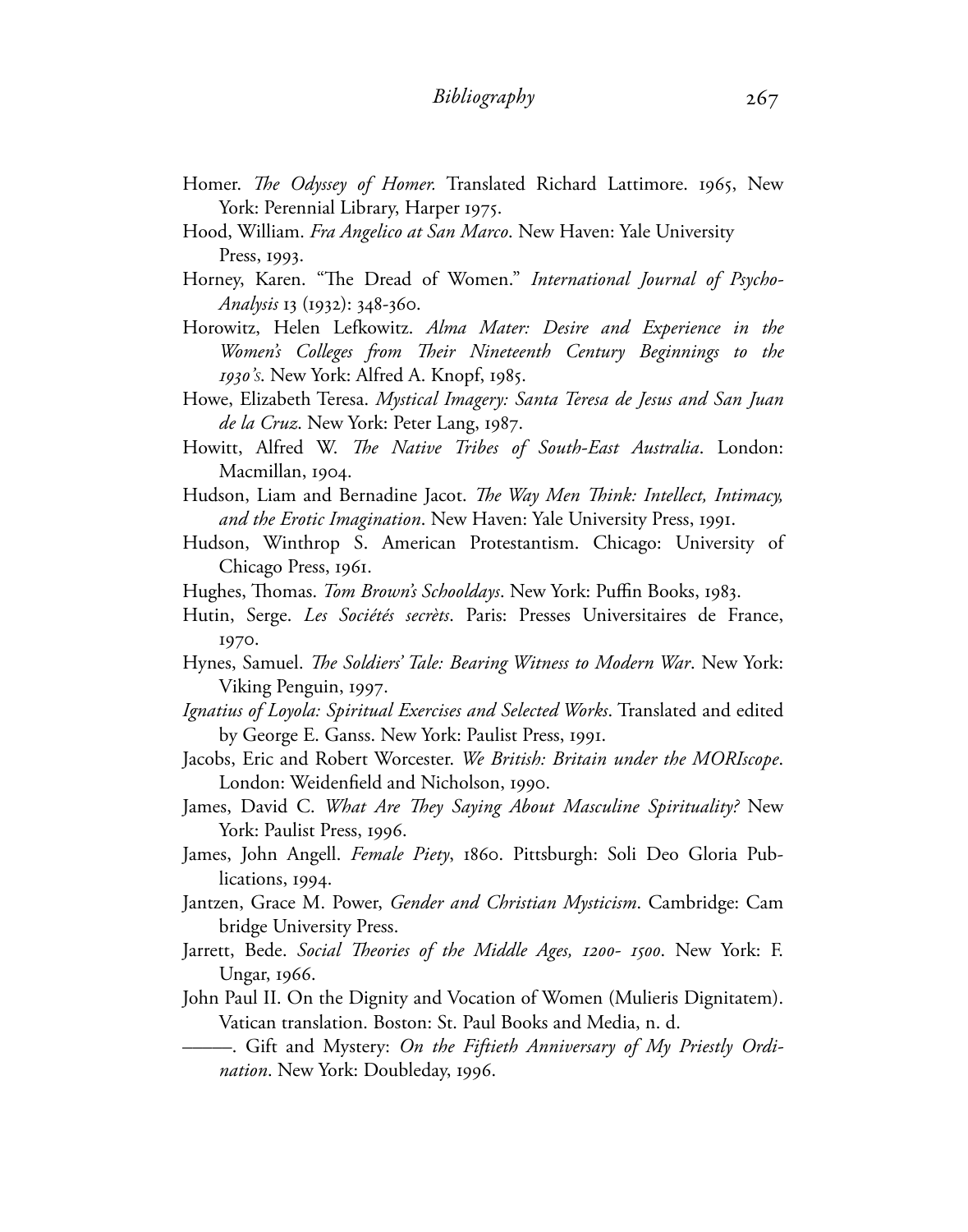- Johnson, Curtis D. *Island of Holiness: Rural Religion in Upstate New York 1790-* 1860. Ithca: Cornell University Press, 1985.
- Johnson, Paul. *A Shopkeeper's Millennium: Society and Revivals in Rochester, New York 1815-1837*. New York: Hill and Wang, 1978.
- Johnson, Paul. "Anglicanism, Organic Sin, and the Church of Sodom" *The Spectator* 277 (Nov. 22, 1996): p. 30.
- Jones, David. *In Parenthesis*. New York: Chilmark Books, 1961.
- Julian of Norwich. *The Revelation of Divine Love in Sixteen Showings*. Trans lated by M. L. del Mastro. Ligouri, Missouri: Ligouri Publications, Triumph Books, 1994.
- Jünger, Ernst. *Storm of Steel*. 1929. New York: Howard Fertig, 1975.
- Kaspar, Walter. "Church as *communio" Communio* vol. 13, no. 2 (Summer 1986): 100-17
- Kauffman, Christopher J. *Faith and Fraternalism: The History of the Knights*  of Columbus 1882-1982. New York: Harper and Row, 1982.
- Kett, Joseph *Rites of Passage: Adolescence in America 1790 to the Present*. New York: Basic Books, 1977.
- King, Catherine Callen. *Achilles: Paradigms of the War Hero from Homer to the Middles Ages*. Berkeley: University of California Press, 1987.
- Kingsley, Charles. *Charles Kingsley: His Letters and His Age*. 2 vols. Lon don: Henry S. King and Co., 1877.
- Kirkley, Evelyn A. "Is It Manly To Be Christian? The Debate in Victorian and
- Modern America" In *Redeeming Men; Religion and Masculinities*, edited by Stephen B. Boyd, W. Merle Longwood, and Mark Muesse. Louis ville, Kentucky: Westminster John Knox Press, 996.
- Klein, Alan M. *Little Big Men: Bodybuilding Subculture and Gender Construc tion*. Albany: State University of New York Press, 1993.
- Kling, David W. *A Field of Divine Wonders: The New Divinity and Village Revivals in Northwestern Connecticut 1792-1822*. University Park, Pennsylvania: Pennsylvania State University Press, 1993.
- Knox, Ronald A. *Enthusiasm: A Chapter in the History of Religion.* 950. Westminster, Md.: Christian Classics, 1983
- Kosmin, Barry A., and Seymour P. Lachman. *One Nation Under God: Re ligion in Contemporary American Society*. Harmony Books, New York. 1993.
- Kristeva, Julia *In the Beginning Was Love: Psychoanalysis and Love*. Trans lated by Arthur Goldhammer. 1985. New York: Columbia University Press, 1987.
- Langlois, Claude. "Féminisation du catholicisme." *In Histoire de la France*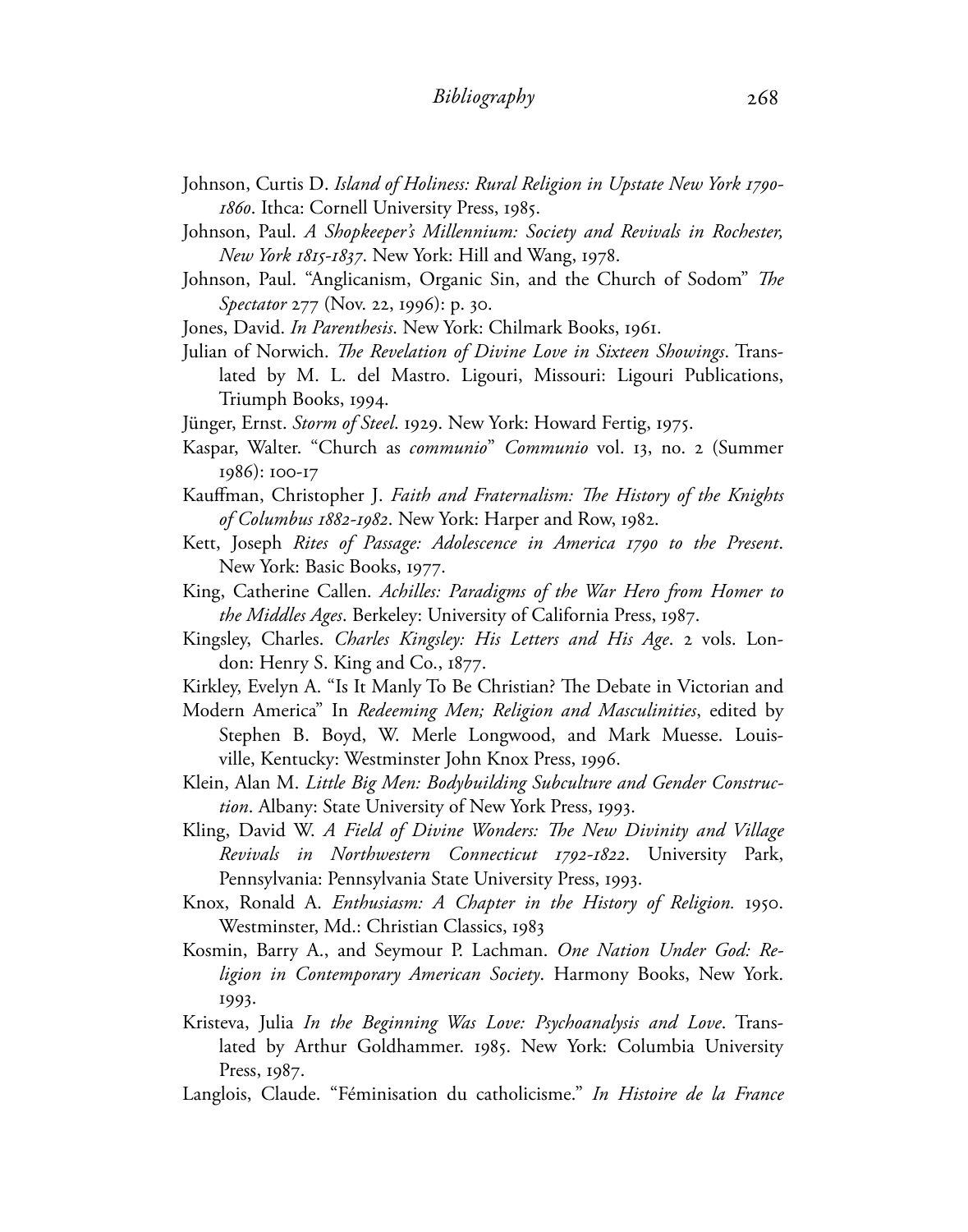*religieuse*. Vol 3, *Du rois Chrétien à la laicité républicaine*, edited by Jacques Le Goff. Paris: Editions du Seuil, 1991.

- Le Bras, Gabriel. *Etudes de sociologie religieuse*. 2 vols. Paris: Presses Univer sitaire de France, 1955.
- Le Goff, Jacques. The Birth of Purgatory. Translated by Arthur Goldhammer. 1981. Chicago: University of Chicago Press, 1984.
- –––––. *Histoire de la France religieuse*. Vol. 3, *Du rois Très Chrétien à la laicité républicaine*. Paris: Enditions du Seuil, 1991
- Leclercq, Jean. *Monks and Love in Twelfth Century France: Pyscho-Historical Essays*. Oxford: at the Clarendon Press, 1979.
	- –––––, François Vandenbroucke and Louis Bouyer. *The Spirituality of the Middle Ages*. Translated by the Benedictines of Holmes Eden Abbey. 1961. London, Burns and Oates, 1968.
- Lees, Clare A., ed. *Medieval Masculinities: Regarding Men in the Middle Ages.*  Minneapolis: University of Minnesota Press, 1994.
- Leinhard, Marc. "Luther and the Beginnings of the Reformation." In *Chris tian Spirituality*, edited by Jill Raitt.
- Lenski, Gerhard E. "Social Correlates of Religious Interest." *American Socio logical Review* 18 (1953): 533-44.
- Levant, Ronald F. and William S. Pollack, editors. *A New Psychology of Men*. New York: Basic Books, 1995.
- Levant, Ronald F. "Toward a Reconstruction of Masculinity." In *A New Psychology of Men*, edited by Ronald F. Levant and William S. Pollack.
- Levin, Michael. *Feminism and Freedom*. New Brunswick: Transaction Books, 1987.
- Lewis, Gilbert. "Payback and Ritual in War in New Guinea." In *War: A Cruel Necessity? The Bases of Institutionalized Violence*, ed. Robert A. Hinde and Helen E.Watson London.
- *The Life of Beatrice of Nazareth*. Edited and translated by Roger De Ganck with the assistance of John Baptist Housbrouck. Kalamazoo, Michi gan: Cistercian Publications, 1991
- Lison-Tolosana, Carmela. *Belmonte de los Cabelleros: A Sociological Study*  of a Spanish Town. 1966. Princeton: Princeton University Press, 1983.
- Maccoby, Eleanor Emmons and Carol Nagy Jacklin. *The Psychology of Sex Differences*. Stanford: Stanford University Press, 1974.
- Macleod, David I. *Building Character in the American Boy: The Boy Scouts, YMCA, and Their Forerunners*, 1870-1920. Madison: University of Wisconsin Press, 1983.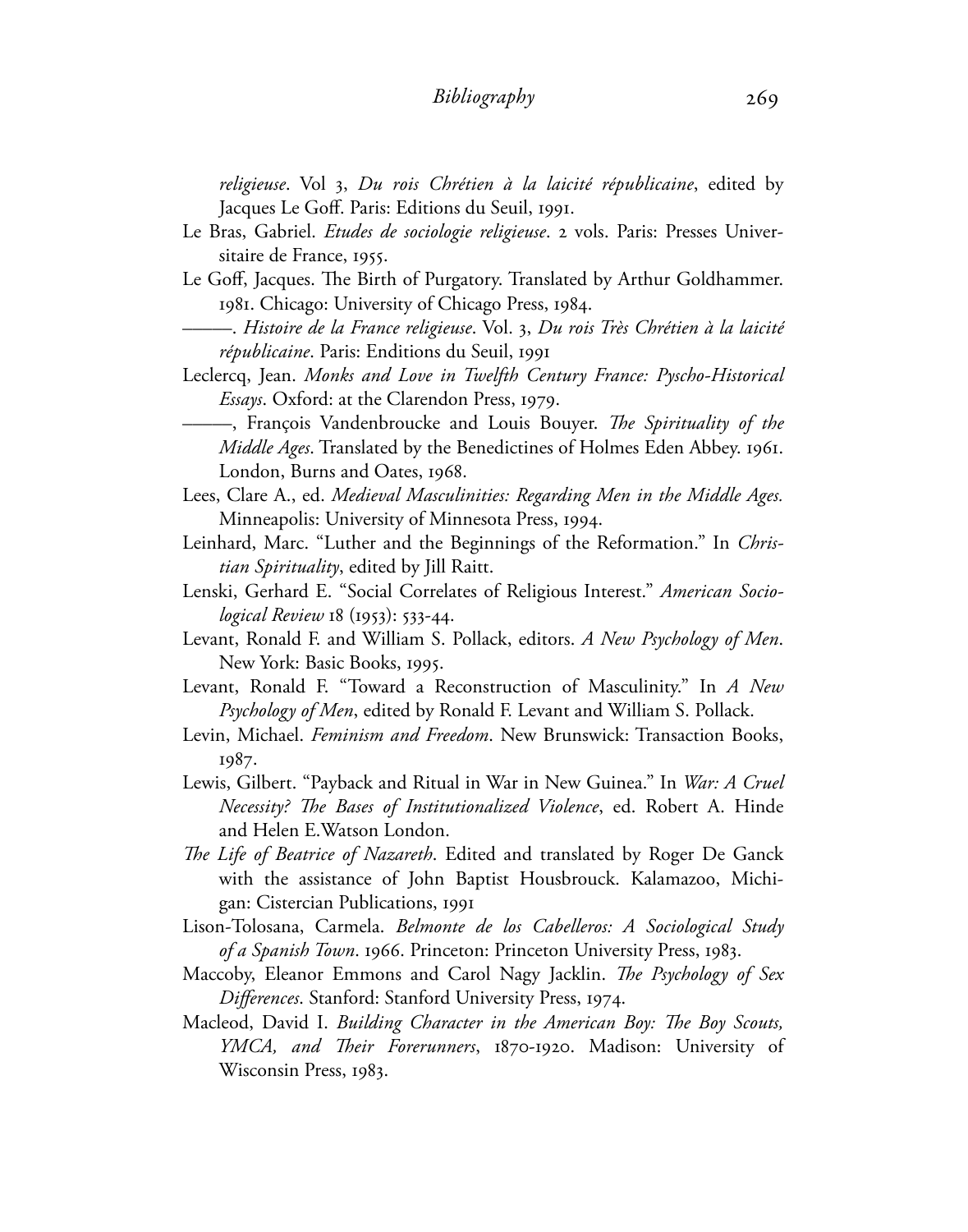- Mahon, Leo T. "Machismo and Christianity." *Catholic Mind* 63 (February  $1965$ : 4-II.
- Miao, Eugene S. *St. John of the Cross: The Imagery of Eros.* Madrid: Playor, 1973.
- Malaperte, Curzio. *Kaputt*. Translated by Cesare Foligno. 1946. Marlboro, Vermont: The Marlboro Press, 1982.
- Malmgreen, Gail. "Domestic Discords: Women and the Family in East Cheshire Methodism, 750 - 830." In *Disciplines of Faith: Studies in Religion, Patriarchy, and Politics*, edited by Jim Obelkevich, Lyndal Roper, and Raphael Samuel. London: Routledge and Kegan Paul, 1987.
- Malone, Edward C. *The Monk and the Martyr: The Monk as the Successor of the Martyr*. Washington, DC: Catholic University of America Press, 1950.
- Malperte, Curzio. *Kaputt*. 1946. Marlboro, Vermont: The Marlboro Press, 1982.
- Mangan, J. A. *Athleticism in the Victorian and Edwardian Public Schools: The Emergence and Consolidation ofan Educational Ideology*. Cambridge: Cambridge University Press, 1981.
- Marcilhacy, Christianne*. Le Diocèse d'Orléans sous le épiscopat de Msgr. Dupanloup*. Paris: Librarie Plon, 1962.
- Margaret Ebner. *Major Works*. Translated and edited by Leonard P. Hindsley. New York: Paulist Press, 1993.
- Martin David A. *A Sociology of English Religion*. London: SCM Press Ltd, 1967.
- Martin, Francis. *The Feminist Question: Feminist Theology in the Light of the Christian Tradition*. Grand Rapids: William B. Eerdmans Com pany, 1994.

–––––. "Feminist Theology: A Proposal." *Communio* 20 (993): 334-76.

- Matarasso, Pauline, ed. and trans. *The Cistercian World: Monastic Writings of the Twelfth Century*, New York: Penguin Books, 1993.
- Mather, Cotton. *Ornaments for the Daughter of Sion*. Boston, 1648.
- –––––. *A Glorious Espousal*. Boston, 79.
- Mathews, Donald G. *Religion in the Old South*. Chicago: University of Chicago Press, 1977.
- McCartney, Bill. "God is Calling Us to a Higher Love," in *Go the Distance: The Making of a Promise Keeper*, ed. John Trent. Colorado Springs, Colorado: Focusonteh Family Publishing, 1996.
- McDannell, Colleen. *The Christian Home in Victorian America, 1840-1900.*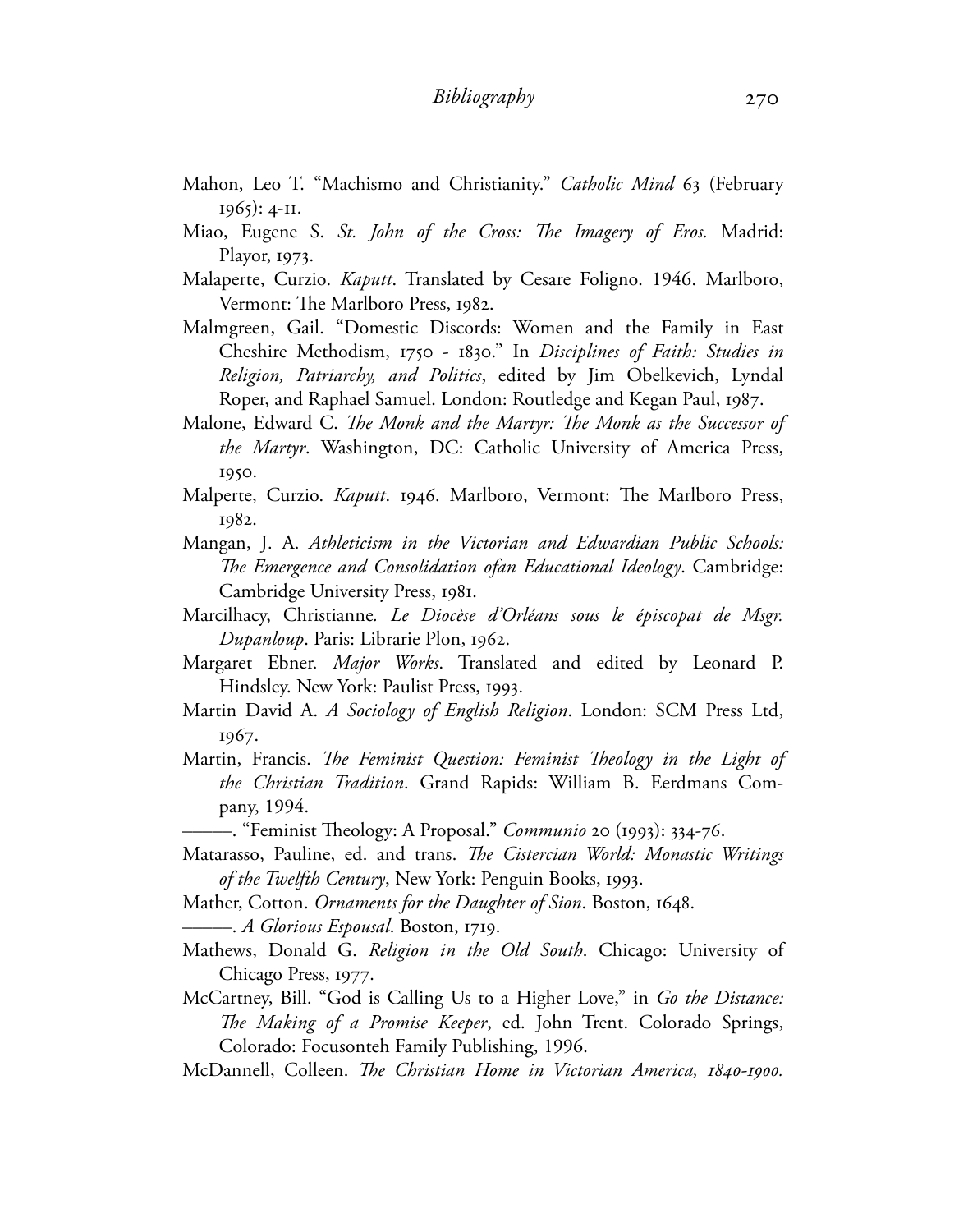Bloomington and Indianapolis: Indiana University Press, 1986; Midland Book Edition, 1994.

- McDannell, Colleen. '"True Men as We Need Them: Catholicism and the Irish- American Male." *American Studies* 27 (1986): 19-36.
- McDonnell, Ernest W. *The Beguines and Beghards in Medieval Culture with Special Emphasis on the Belgian Scene*. New Brunswick: Rutgers Uni versity Press, 1954.
- McGinn, Bernard and John Meyendorff, eds. *Christian Spirituality: Origins*  to the thirteen Century. New York: Crossroad, 1986.
- McLeod, Hugh. *Piety and Poverty: Working-Class Religion in Berlin, Lon* don, and New York. New York: Holmes and Meier, 1996.
- McLeod, Hugh. *Religion and Society in England, 1850-1914*. New York: St. Martin's Press, 1966.
- Mead, Margaret. *Male and Female: A Study of the Sexes in a Changing World.* 944. Westport, Connecticut: Greenwood Press, 977.
- Messner, Michael A. *Power at Play: Sports and the Problem of Masculinity.*  Boston: Beacon Press, 1992.
- Michelet, Jules. *Du Prêtre, de la femme, de la famille*. 4<sup>th</sup> Edition. Paris: Hachette, 1845.
- Miles, Rosalind. T*he Rites of Man: Love, Sex and Death in the Making of the Male*. London: Grafton Books, 1991.
- Miller, John W. *Biblical Faith and Fathering: Why We Call God "Father."*  Mahwah, New Jersey: Paulist Press, 1989.
- Miller, Perry. "Jonathan Edward's Sociology of the Great Awakening." *New England Quarterly* 21 (1948): pp. 50-77.
- Moberg, David O. *The Church as Social Institution: The Sociology of Ameri can Religion*. Englewood Cliffs, NJ: Prentice Hall, Inc., 1962.
- Moller, Herbert. "Sex Composition and Correlated Culture Patterns of Colo nial America." *William and Mary Quarterly*, 2 (1945): 113-53.
- Montague, George T. *Our Father, Our Mother: Mary and the Faces of God.*  Steubenville, Ohio: Franciscan University Press, 1990.
- Moore, Harold G. and Joseph L. Galloway. *We Were Soldiers Once...and Young: la Drang - The Battle That Changed the War in Vietnam*. New York: Random House, 1992.
- Moore, James R. *Religion in Victorian Britain*. Vol. 3, *Sources*, Manchester: Manchester University Press, 1988.
- Moore, Robert, and Douglas Gillette. *King Warrior Magician Lover: Re discovering the Archetypes of the Mature Masculine*. New York: Harper SanFrancisco, 1990.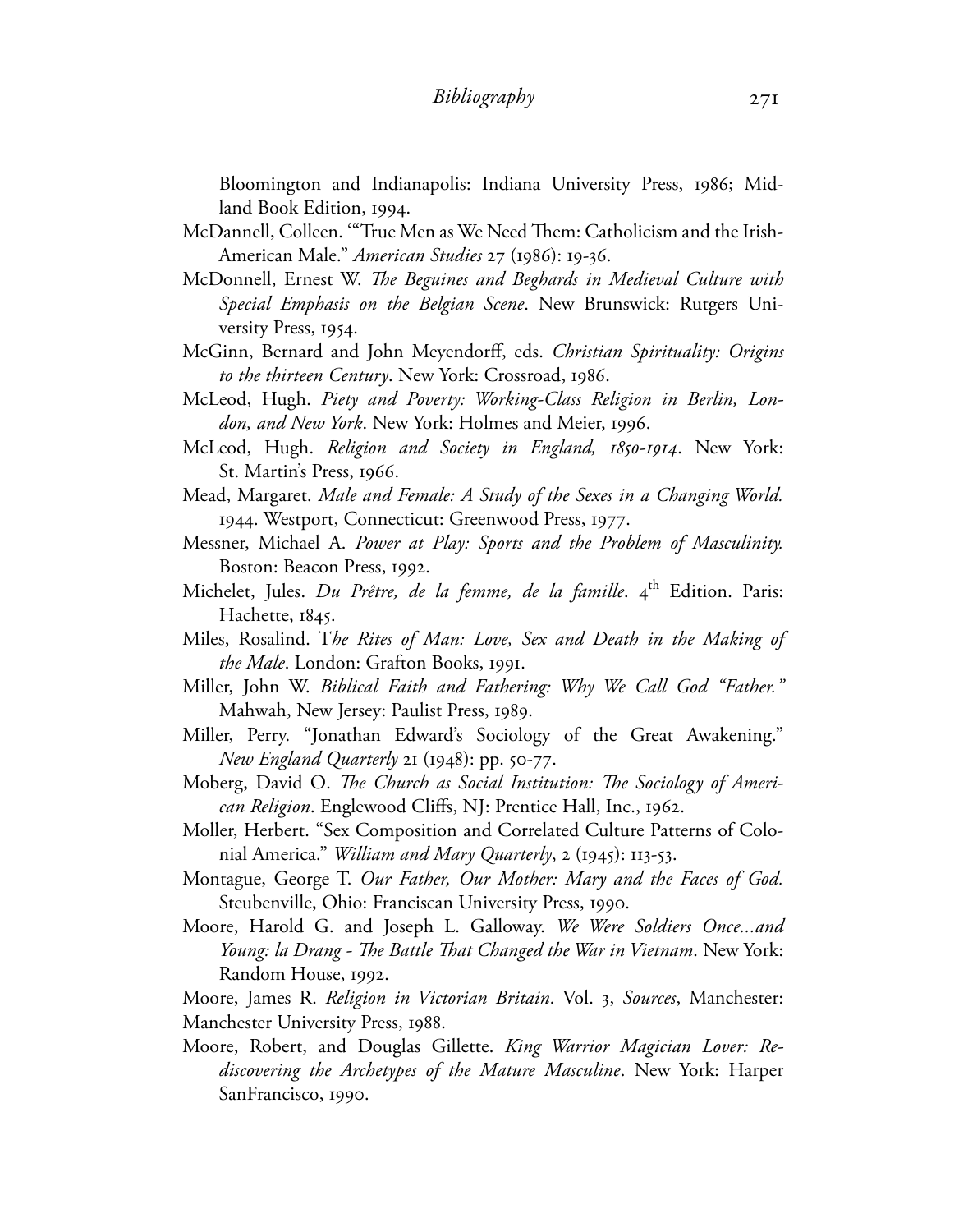- Moran, Gerald F. "Christian Revivalism in Early America." In Blumhofer and Balmer, eds. *Modern Christian Revivalism*, edited Edith L. Blum hofer and Randall Balmer.
- Moran, Gerald F. and Maris A. Vinovskis. *Religion, Family, and the Life Course: Explorations in the Social History of Early America*. Ann Arbor: University of Michigan Press, 1992.
- Morewedge, Rosemarie, ed. *The Role of Women in the Middle Ages*. Albany: State University of New York, 1975.
- Morgan, William J. "An Existential, Phenomenological Analysis of Sport as a Religious Experience." In Charles S. Prebish, editor, *Religion and Spot: The Meeting of Sacred and Profane*.
- Mosse, George L. *The Crisis of German Ideology*. 1964. New York: Schocken Books, 1981.
- –––––. *Fallen Soldiers: Reshaping the Memory of the World Wars*. New York: Oxford University Press, 1990.
- Mrozek, Donald J. *Sports and American Mentality* 1880-1910. Knoxville, University of Tennessee Press, 1983.
- Mudie-Smith, Richard. *The Religious Life of London*. London: Hodder and Saughton, 1904.
- Myers, Carol. *Discovering Eve: Ancient Israelite Women in Context*. New York: Oxford University Press, 1988.
- Myers, Cortland. *Why Men Do Not Go to Church*. New York: Funk and Wagnalls Co., 1899.
- Nelson, Claudia. "Sex and the Single Boy: Ideals of Manliness and Sexu ality in Victorian Literature." *Victorian Studies* 32 (989): 525-55.
- Nelson, James B. *The Intimate Connection: Male Sexuality, Male Spiritual ity*. Philadelphia, The Westminster Press, 1988.
- Nesbitt, Paula D. *Feminization of the Clergy in America: Occupational and Organizational Perspectives*. New York: Oxford University Press, 997.
- Newman, Barbara. *From Virile Woman to WomanChrist: Studies in Medieval Religion and Literature*. Philadephia: University of Pennyslvania Press, 1995.
- Nietzsche, Friedrich. *Basic Writings of Nietzsche*. Translated and edited by Walter Kaufman. New York: Modern Library, 1968.
- Novak, Michael. *The Joy of Sports: End Zones, Bases, Baskets, Balls, and the Consecration of the American Spirit* rev. ed. 1967. Lanham, Maryland: Madison Books, 1994.
- Obelkevich, Jim, Lyndal Roper, and Raphael Samuel. *Disciplines of Faith: Studies in Religion, Politics and Patriarchy*. London: Routledge and Kegan Paul, 1987.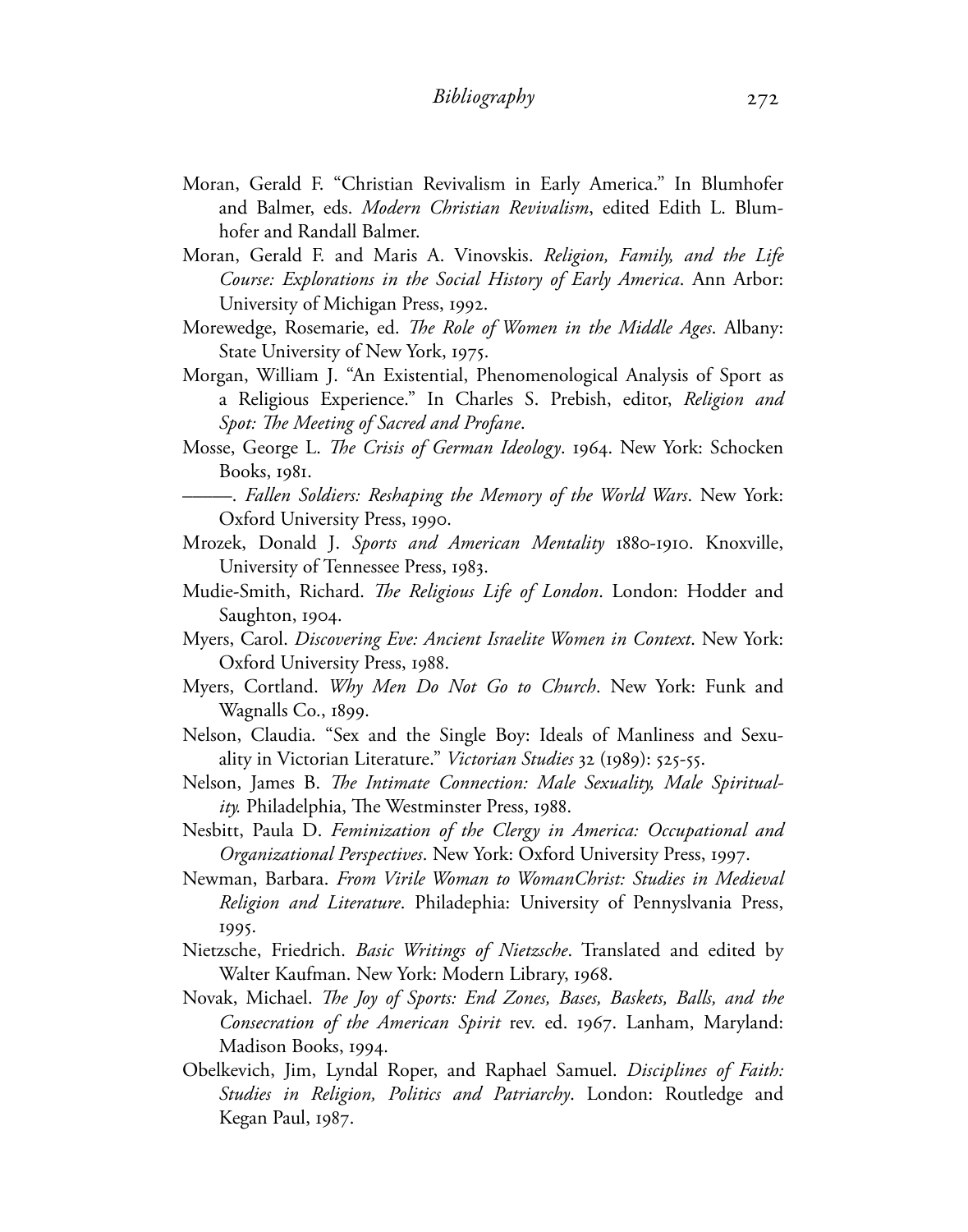- Oberman, Heiko A. Luther: *Man Between God and the Devil*. Translated by Eileen Walliser-Schwartzbart. 1982. New Haven: Yale University Press, 1989.
- Oddie, William. "My Time at Homoerotic College" *The Spectator* 277 (7 December 1996): 26.
	- –––––. *What Will Happen to God? Feminism and the Reconstruction of Christian Belief*. 984. San Francisco: Ignatius. 988.
- Ong, Walter. *Fighting for Life: Contest, Sexuality, and Consciousness.* 1981. Amherst: University of Massachusetts Press, 1989
- Origen. *Contra Celsum* 3.45, in *Ante-Nicene Fathers*, Vol. 4. Edited by Alexander Roberts and James Donaldson. 1885. Henrickson Publishers, Inc., 1995.
	- –––––. *The Song of Songs: Commentary and Homilies*. Translated by R. P Lawson. Westminster, Maryland: The Newman Press, 1957.
- Otto, Rudolf. *The Idea of the Holy*. 1923. Oxford University Press, 1958.
- Ownby, Ted. *Subduing Satan: Religion, Recreation, and Manhood in the Rural South 1965-1920*. Chapel Hill: University of North Carolina Press, 1990.
- Pable, Martin W. *A Man and His God*. Notre Dame: Ave Maria Press, 1988.
- Pearse, Edward. *The Best Match: or the Souls Espousal to Christ, opened and approved*. London, 1673.
- Pennington, Basil. "The Cistercians." In *Christian Spirituality: Origins to the Thirteenth Century*, edited by Bernard McGinn and John Meyen dorff. New York: Crossroad, 1986.
- Petroff, Elizabeth Alvida. *Medieval Women's Visionary Literature*. New York: Oxford University Press, 1986.
- Pickstone, Charles. *The Divinity of Sex: The Search for Ecstasy in a Secular Age*. New York St. Martin's Press, 1996.
- Pike, Nelson. *Mystic Union: An Essay in the Phenomenology of Mysticism*. Ithaca: Cornell University Press, 1992.
- Pittman, III, Frank S. *Man Enough: Fathers, Sons and the Search for Mascu linity*. New York: G. P. Putnams; Sons, 1993.
- Pope, Robert G. T*he Half-Way Covenant: Church Membership in Puritan New England*. Princeton: Princeton University Press, 1969.
- Porterfield, Amanda. *Female Piety in Puritan New England: The Emergence of Religious Humanism*. New York: Oxford University Press, 992.
	- –––––. *Feminine Spirituality in America: From Sarah Edwards to Martha* Graham. Philadelphia: Temple University Press, 1980.
- Prebish, Charles S. "Religion and Sport: Convergence or Identity?" In *Religion and Sport. The Meeting of Sacred and Profane*, ed. Charles S. Prebish. West port, Connecticut: Greenwood Press, 1993.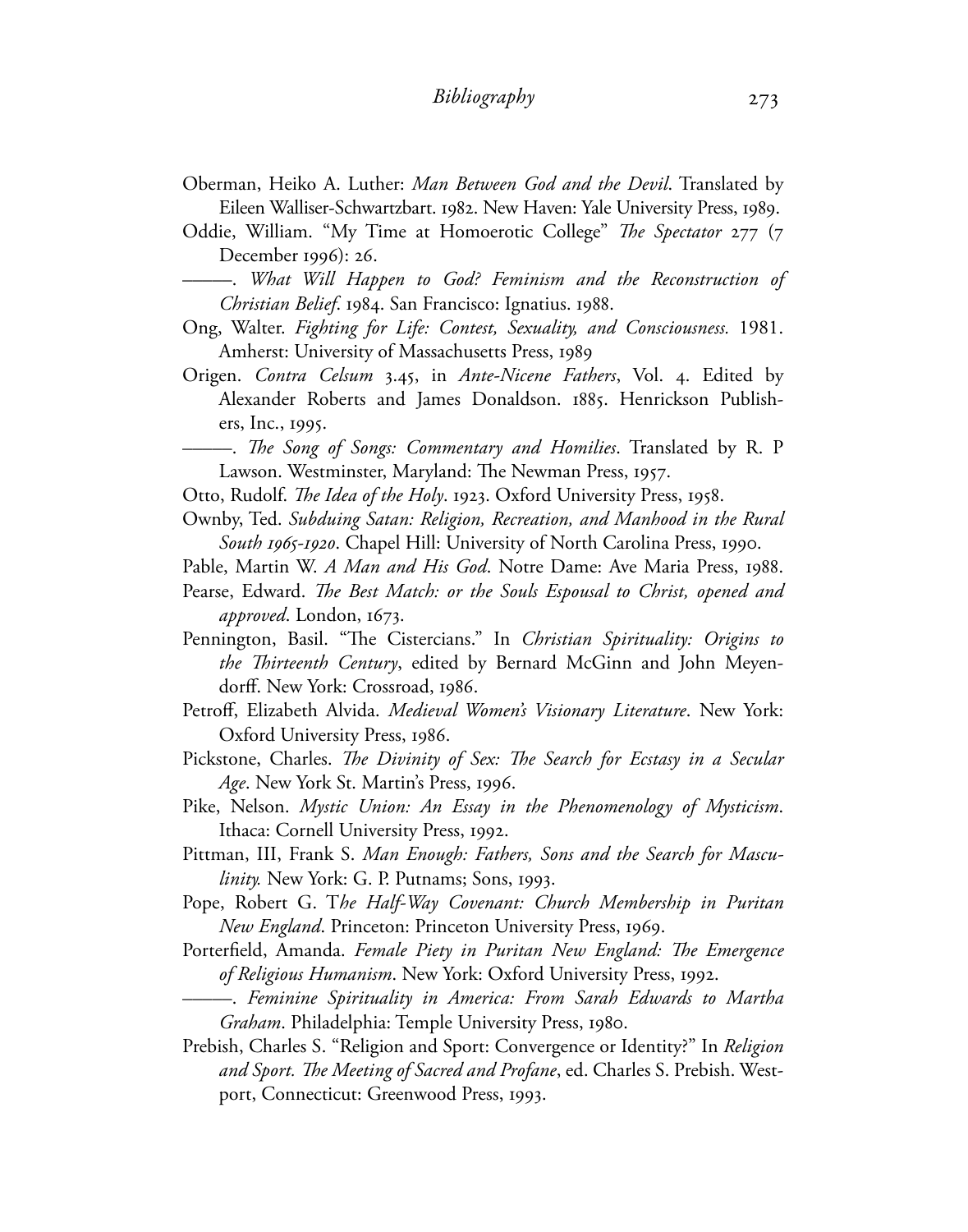- Rahner, Hugo. *Greek Myths and Christian Mystery*. 1957. London: Bums and Oats, 1963.
- Raitt, Jill ed. *Christian Spirituality: High Middle Ages and the Reformation*. New York: Crossroad, 1987.
- Randall, Robert. Return of the Pleiades. *Natural History* 96 (June 1987): 43-52.
- Raphael, Roy. *The Men from the Boys: Rites of Passage in Male America.*  Lincoln, Nebraska: University of Nebraska Press, 988.
- Rauschenbusch, Walter. *Christianity and the Social Gospel*. 1970. Louisville, Kentucky: Westminster / John Knox Press, 1991.
- Rauschning, Hermann. *The Revolution of Nihilism: Warning to the West*. New York: Longmans, Green and Co., 1939.
- Reed, John Shelton. "A Female Movement: The Feminization of Nineteenth Century Anglo-Catholicism." *Anglican and Episcopal History* 57 (1988): 99-238.
- Reed, John Shelton. "'Giddy Young Men' A Counter-Cultural Aspect of Victo rian Anglo-Catholicism." *Comparative Social Research* II (1989): 209-226.
- Reed, John Shelton. *Glorious Battle: The Cultural Politics of Victorian Anglo- Catholicism*. Nashville: Vanderbilt University Press, 1996.
- Reeves, Thomas C. *The Empty Church, The Suicide of Liberal Christianity.* New York: Free Press, 1996.
- Renzetti, Claire M., and Daniel J. Curran. *Women, Men, and Society: The Soci ology of Gender*. Boston: Allyn and Bacon, 1989.
- Reuther, Rosemary Radford. "Christianity and Women in the Modern World." In *Todays Women in World Religions*, ed. Arvind Sharma. Albany: State University of New York Press, 1994.
- Reuther, Rosemary Radford and Rosemary Skinner Keller. *Women and Realign in America*. Vol 1, *The Nineteenth Century*. San Francisco: Harper and Row, 1981.
- Richardson, Norman E. and Ormond E. Lewis. *The Boy Scout Movement Applied by the Church*. New York, Charles Scribner's Sons, 1916.
- Roblack, Ulinka. "Female Spirituality and the Infant Jesus in Late Medieval Dominican Convents." *Gender and History* 6 (1994): 37-57.
- Roisin, Simone. *L'Hagiographie cistercienne dans le diocèse de Liege au XIII' siècle.* Louvain: Bibliotheque de l'Université, 947.
- Rose, Susan D. "Women Warriors: The Negotiation of Gender in a Char ismatic Community." *Sociological Analysis* 48 (1987): 245-58.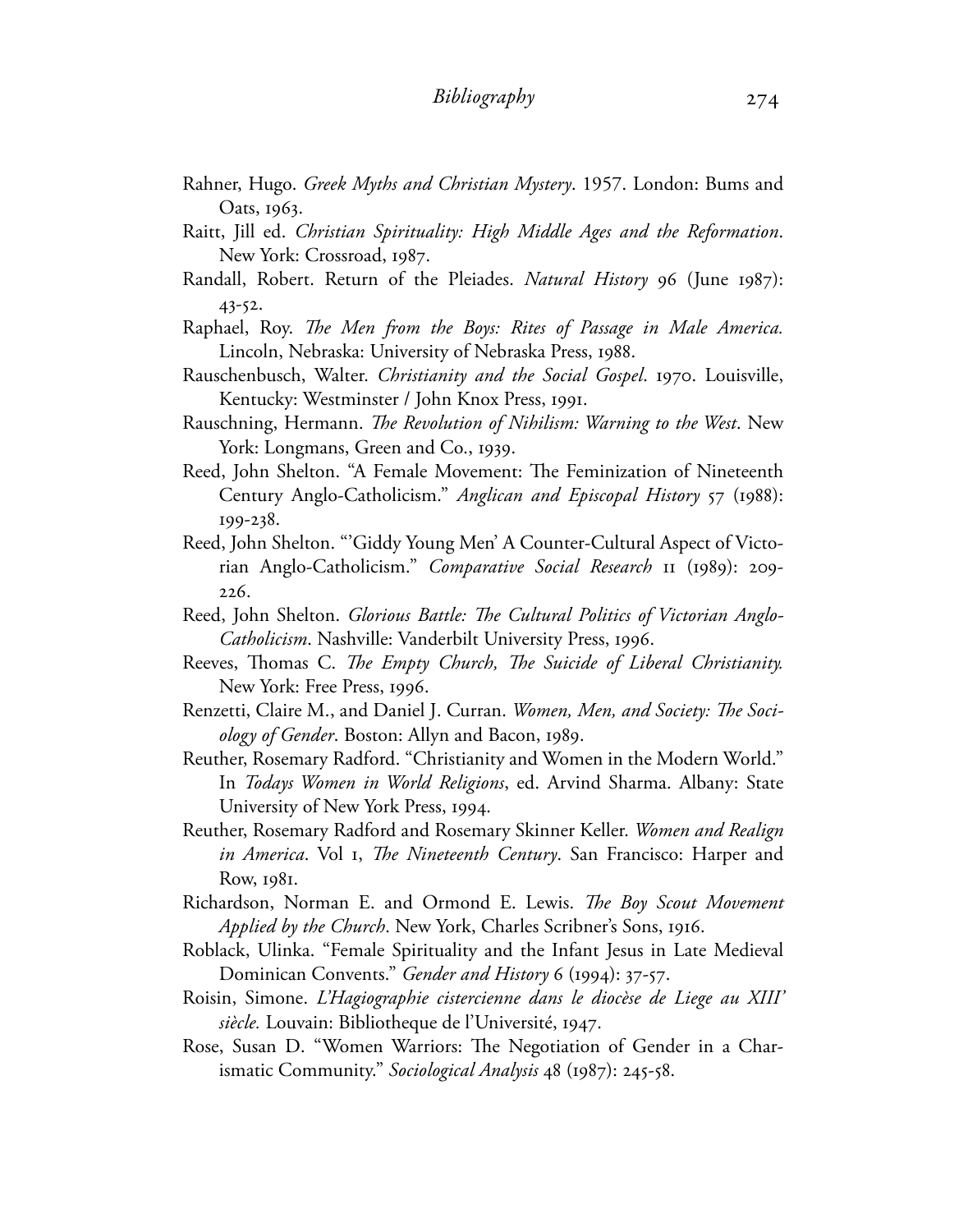- Rosen, David. "The volcano and the cathedral: muscular Christianity and the origins of primal manliness." In *Muscular Christianity: Embodying the Victorian Age*, edited by Donald E. Hall.
- Rosenthal, Michael. *The Character Factory: Baden-Powell and the Origins of the Boy Scout Movement.* London: Collins, 1986.
- Rubin, Miri. *Corpus Christ: The Eucharist in Late Medieval Culture*. Cam bridge: Cambridge University Press, 1993.
- Ryan, Mary. *Cradle of the Middle Class: The Family in Oneida County, New York.* Cambridge: Cambridge University Press, 1981.
- Sapp, Stephen. *Sexuality, the Bible, and Science*. Philadelphia: Fortress Press, 19XX.
- Schaller, Lyle E. *Its a Different World: the Challenge for Today's Pastor.* Nash ville: Abingdon Press, 1987.
- Schindler, David L. *Heart of the Church, Heart of the World: Communio Eccle siology, Liberalism, and Liberation.* Grand Rapids, Michigan: William B. Eerdmans Publishing Company, 1996.
- Schmöger, Carl E. 885. *The Life of Anne Catherine Emmerich*. Rockford, Ill.: Tan Books and Publishers, Inc. 1976.
- Schneider-Böklen and Dorothea Vorländer. *Feminismus und Glaube*. Mainz: Matthia-Grünewald-Verlag, 1991.
- Schultheis, Rob. *Bone Games: Extreme Sports, Shamanism, Zen, and the Search for Transcendence.* 1984. New York: Breakaway Books, 1996.
- Sexton, Patricia Cayo. T*he Feminized Male: Classrooms, White Collars, and the Decline of Manliness*. New York: Vintage, 1969.
- Sharma, Arvin, ed. *Today's Women in World Religions*. Albany, State University of New York Press, 1994.
- Sheilds, Richard D. "The Feminization of American Congregationalism 730- 1835." *American Quarterly* 33 (Spring 1981), 46-62.
- Slushier, Howard. "Sport and the Religious." In *Religion and Sport: The Meet ing of Sacred and Profane*, edited by Charles S. Prebish. Westport, Con necticut: Greenwood Press, 1993.
- Southern, R. W. *Western Society and Church in the Middle Ages*. Harnondworth: Penguin Books, 1970.
- Spencer, Samia I., ed. *French Women and the Age of the Enlightenment*. Bloomington: Indiana University Press, 1984.
- Spicq, Ceslaus. *Agape dans le nouveau testament: Analyse des textes*. Paris: Librairie Lecoffre, 1959.
- Stark, Rodney. *The Rise of Christianity: A Sociologist Reconsiders History.*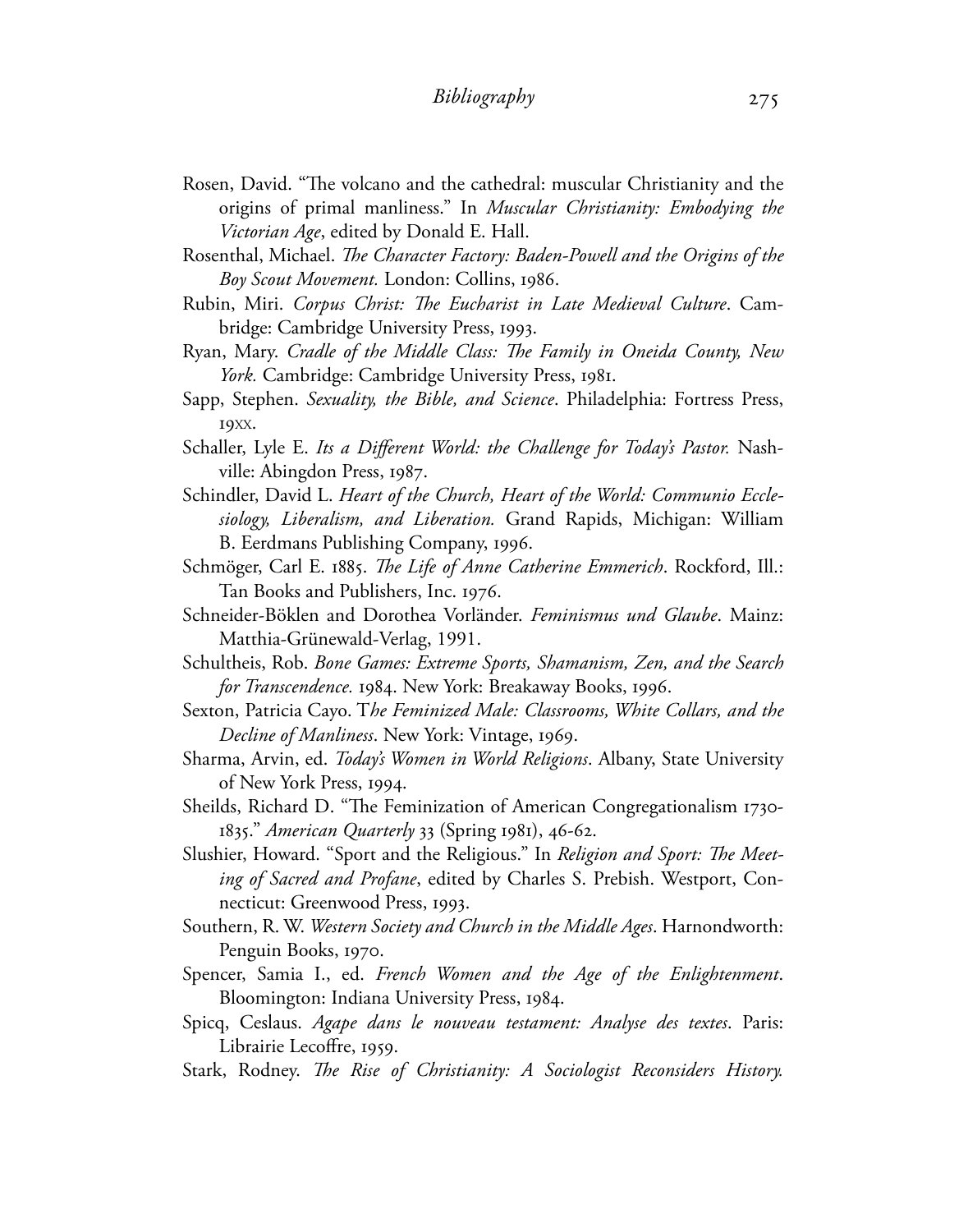Princeton: Princeton University Press, 1996.

- Starr, Ann Lee. *The Bible Status of Women*. New York: F. H. Revell Co., 1926. New York: Garland Publishing, Inc., 1987.
- Stearns, Peter N. *Be a Man! Males in Modern Society.* 2nd ed. New York: Holmes and Meier, 1990.
- Steinberg, Leo. *The Sexuality of Christ in Renaissance Art and Modern Oblivion*. London: Faber and Faber Limited, 1984.
- Stoller, Robert J. *Presentations of Gender.* New Haven: Yale University Press, 1985.
- Strauss, Leo. "On the Interpretation of Genesis." L'homme 21 (1981): 5-20.
- Straw, Carole. *Gregory the Great: Perfection in Imperfection*. Berkeley and Los Angeles: University of California Press, 1988.
- Suso, Henry. *The Exemplar: Life and Writings of Blessed Henry Suso*. 2 vol. Edited by Nicholas Heller and translated by Sister M. Ann Edward. Dubuque, Iowa: The Priory Press, 1962.
- Tanner, J. M. *Fetus Into Man: Physical Growth from Conception to Maturity.* Cambridge, Mass.: Harvard University Press, 1978.
- Taylor, Edward. *The Poems of Edward Taylor. Edited by Donald E. Stanford.* New Haven: Yale University Press, 1960.
- Terman, Lewis M. and Catherine Cox Miles, assisted by Jack W. Dunlop and others. *Sex and Personality: Studies an Masculinity and Femininity.* 936. New York: Russell and Russell, 1968.
- Theweleit, Klaus. *Male Fantasies.* Vol. 1, *Women Floods Bodies History*. Trans lated by Stephen Conway. 1977. Minneapolis: University of Minnesota Press, 987. Vol. 2, *Male Bodies: Psychoanalyzing the White Terror*. Trans lated by Erica Carter and Chris Turner in collaboration with Stephen Conway. 1978. Minneapolis: University of Minnesota Press, 1989.
- Thomas Aquinas, *Basic Writings of Saint Thomas Aquinas*, 2 vols. Edited by Anton C. Pegis. New York: Random House, 1945.
- Thomas, David. *Not Guilty: In Defense of Men*. New York: William Murrow and Company, Inc.
- Thompson, Jr., Edward H. "Beneath the Status Characteristic: Gender Varia tions in Religiousness." *Journal for the Scientific Study of Religion* 30  $(1991): 38I-394.$
- Thompson, Sally. "The Problem of the Cistercian Nuns in the Twelfth and Early Thirteenth Century." In *Medieval Women*, edited by Derek Baker. Oxford: Blackwell, 1978.
- Tiger, Lionel. *Men in Groups*. New York, Random House, 969.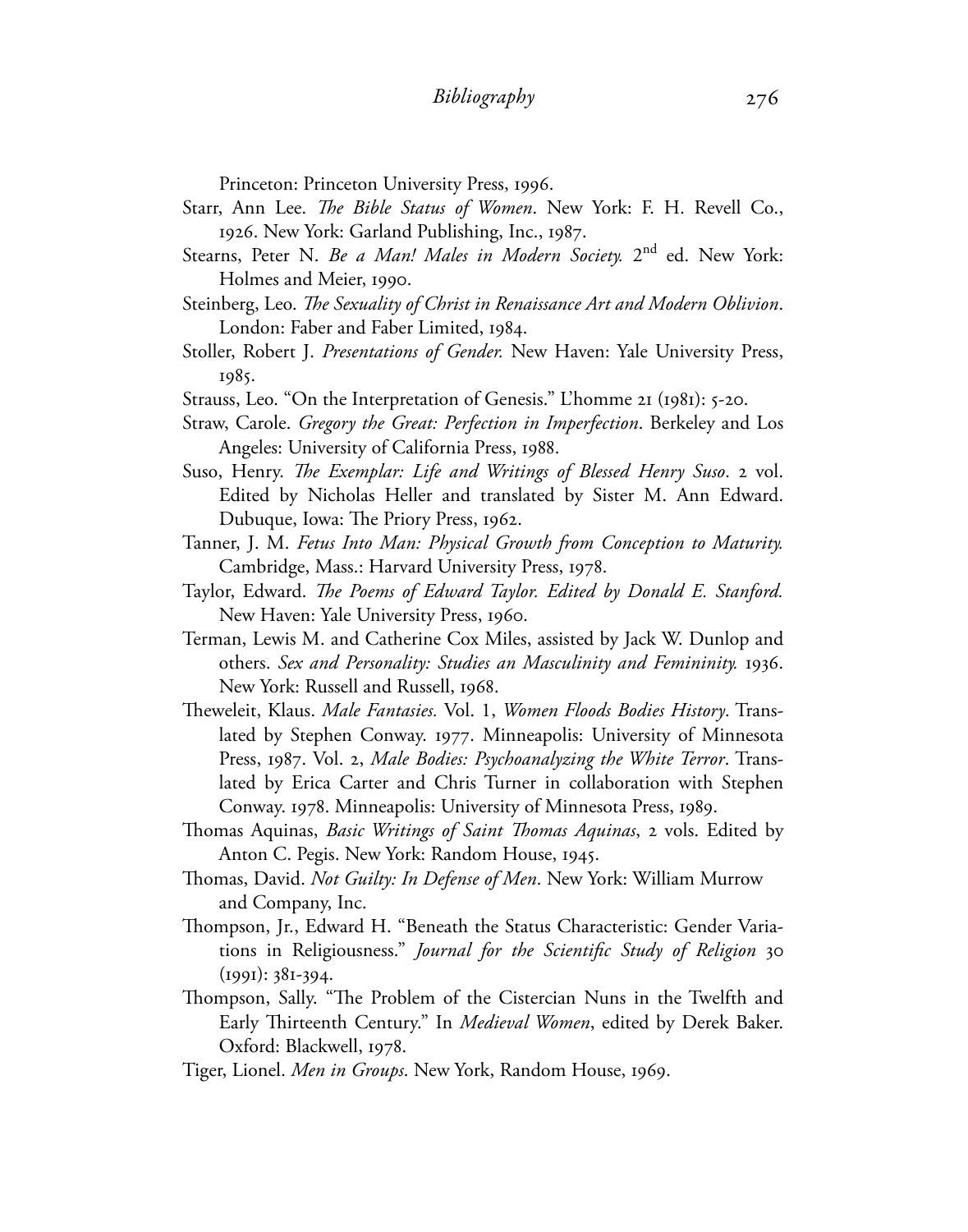- Tillich, Paul. *Systematic Theology*. 3 vols. Chicago: University of Chicago Press, 1951-1963.
- Tisdall, Caroline and Angelo Bozzolla. *Futurism*. New York: Oxford Uni versity Press, 1978.
- Tolkien, J. R. R. *The Lord of the Rings*. 965. Boston, Houghton Mifflin Company, Collector's Edition, n.d.
- Toon, Peter. *Let Women Be Women: Equality, Ministry, and Ordination.*Grace wing. Leominster: Fowler Wright Books, 1990.
- Treadwell, Perry. "Biological Influences on Masculinity." In *The Making of Mas culinities: the New Mens Studies*, edited by Harry Brod.
- Trent, John, ed. *Go the Distance; The Making of a Promise Keeper.* Colorado Springs, Colorado: Focus on the Family Publishing, 1996.
- Trollope, Frances. *Domestic Manners of the Americans*. 2 vols. New York: Dodd, Meade, and Company, 1894.
- Turner, Denys. *Eros and Allegory: Medieval Exegesis of the Song of Songs.* Kalam azoo, MI: Cistercian Publications, 1995.
- Turner, Victor. "Betwixt and Between: The Liminal Period in Rites of Passage." In *Betwixt and Between: Patterns of Masculine and Feminine Initiation,* edited by Louise Carus Mahdi, Steven Foster, and Meredith Little. LaSalle, Illinois: Open Court, 1987.
- Van Gennep, Arnold. *The Rites of Passage*. Translated by Monika K. Vizedom and Gabrielle L. Caffee. 909. London: Routledge and Kegan Paul, 1960.
- Vance, Norman. *The Sinews of the Spirit: The Ideal of Christian Manliness in Victorian Literature and Religious Thought*. Cambridge: Cambridge University Press, 1985.
- Vauchez, André. *The Laity in the Middle Ages: Religious Beliefs and Devotional Practices.* Edited by Daniel E. Boorstein and translated by Margery J. Schneider. Notre Dame, University of Notre Dame Press, 1993.
- Vauchez, André. *La Sainteté en Occident aux derniers siécles du moyen age*. Rome: Ecole Française de Rome, 1981.
- Vizedom, Monika. *Rites and Relationships: Rites of Passage and Contemporary Anthropology.* Sage Research Papers in the Social Sciences: Cross Cultural Studies Series, No. 90-027, vol. 4.1976.
- Von Balthasar, Hans Urs. *Dare we Hope "That All Men Be Saved"* with A Short Discourse on Hell. Translated by David Kripp and Lothar Krauth. San Francisco: Ignatius Press, 1988.
	- –––––.*New Elucidations*. Translated by Mary Theresilde Skerry. San Fran-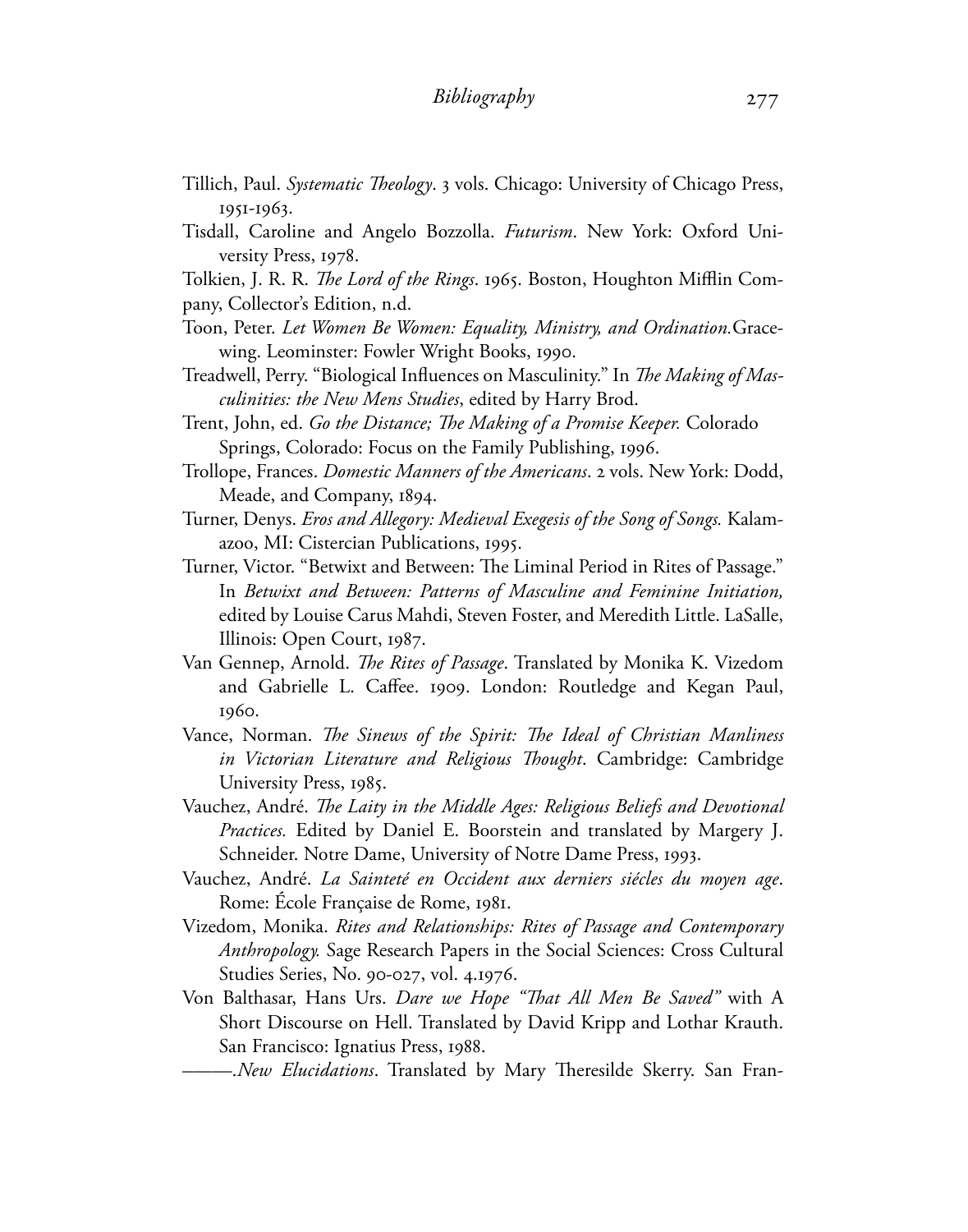cisco: Ignatius Press, 1986.

–––––. *Theodramatik*, Vol 4. *Das Endspiel*. Einsedeln: Johannes Verlag, 983.

- Von Hügel, Friedrich. *The Mystical Element in Religion as Studied in Catherine of Genoa and Her Friends*. 2 vols. London: M. Dents and Sons, 927.
- Von le Fort, Gertrud. *Eternal Woman: The Woman in the Timeless Woman* Tran slated by Placid Jordan. Milwaukee: Bruce Publishing Co., 1961.
- Von Rad, Gerhard. *Old Testament Theology*. Translated by I. D. M. G. Stalker. New York: 1962.
- Walter, Tony. "Why Are Most Churchgoers Women?" *Vox Evangelica* 20 (990): 73-90.
- Warner, Marina. "Blood and Tears." *New Yorker* 72, no. 7. (April 8, 996): pp. 63-69.
- Warren, Anna K. *Anchorites and Their Patrons in Medieval England*. Berkeley: University of California Press, 1985.
- Waugh, Evelyn. *Brideshead Revisited*. 945. Boston: Little, Brown, and Co., 978.
- –––––. *The End of the Battle*. Boston: Little, Brown and Company, 96.
- –––––. *When the Going Was Good*. Boston: Little, Brown, and Co., 1984.
- Weinandy, Thomas G. *The Father's Spirit of Sonship:Reconceiving the Trinity*. Edinburgh:  $T$  and  $T$  Clark, 1995.
- Weinginer, Otto. *Geschlect und Charakter*. 1906. Munich: Matthew und Seitz Verlag, 1980.
- Weinstein, Donald and Bell, Rudolph M. *Saints and Society: Christendom, 1000 - 1700*. Chicago: University of Chicago Press, 1977.
- Weisner. Merry? "Luther and Women: The Death of Two Marys." In *Dis ciplines of Faith*, edited by Jim Obelkevich, Lyndal Roper, and Raphael Samuel.
- Welter, Barbara. "The Feminization of American Religion: 800-860." *In Clio's Consciousness Raised: New Perspectives in the History of Women*, edited by Mary S. Hartman and Lois Banner. New York: Harper and Row, 974.
- Wessley, Stephen E. "The Thirteenth-Century Guglielmites: Salvation Through Women." In *Medieval Women*, edited by Derek Baker.
- White, Gavin. "The Martyr Cult of the First World War." In *Martyrs and Martyrologies: Papers Read at the* 992 *Summer Meeting and the* 993  *Winter Meeting of the Ecclesiastical History Society*, edited by Diana Wood. Oxford: Blackwell Publishers, 1993.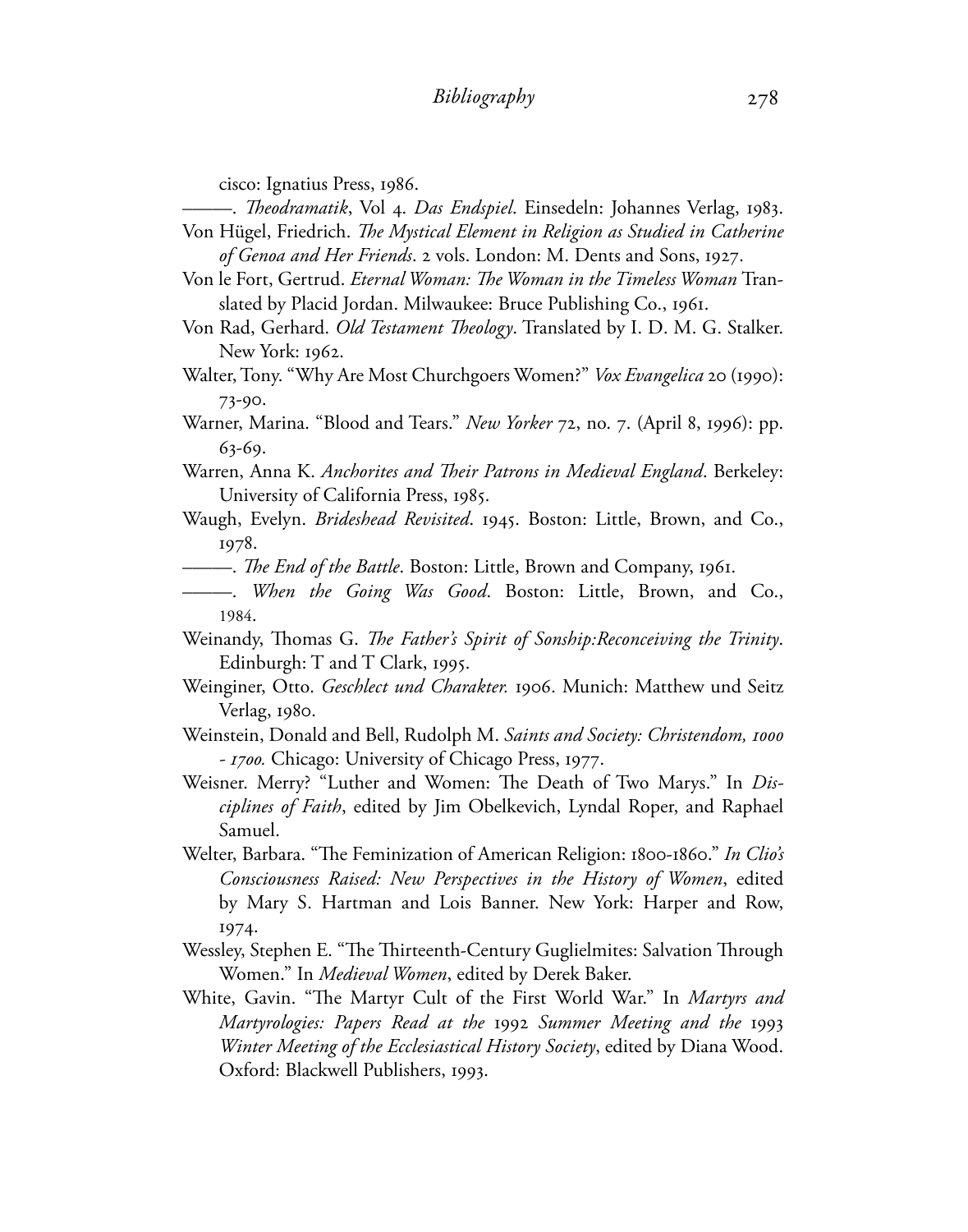- White, John K. "Men and the Church: A Case Study of Ministry to Men in a Medium Size Congregation" D.M. Thesis, Trinity Evangelical Divinity School, Deerfield, Illinois, 1990.
- Wilcock, Ed. "How We Lost Our Manliness." *Integrity* ? (May 1955): 12.
- Wiley, Juli Loesch. "In Defense of God the Father." In *The Politics of Prayer: Feminist Language and the Worship of God*, ed. Helen Hull Hitchcock. San Francisco: Ignatius Press, 1992.
- Willoughby, Harold W. *Pagan Regeneration: A Study of Mystery Initiations in the Greco-Roman World.* Chicago, University of Chicago Press, 929. Midway Reprint, 1974.
- Wolff, Hope Nash. *A Study in the Narrative Structure of Three Epic Poems: Gilgamesh, The Odyssey, Beowulf*. New York: Garland Publishing, Inc., 1987.
- Wood, Diana, editor. *Martyrs and Martyrologies: Papers Read at the 1992 Summer Meeting and the 1993 Winter Meeting of the Ecclesiastical History Society.* Oxford: Blackwell Publishers, 1993.
- Woodward, Kenneth. "Gender and Religion: Who's Really Running the Show." *Commonweal* 120:6: 9-14.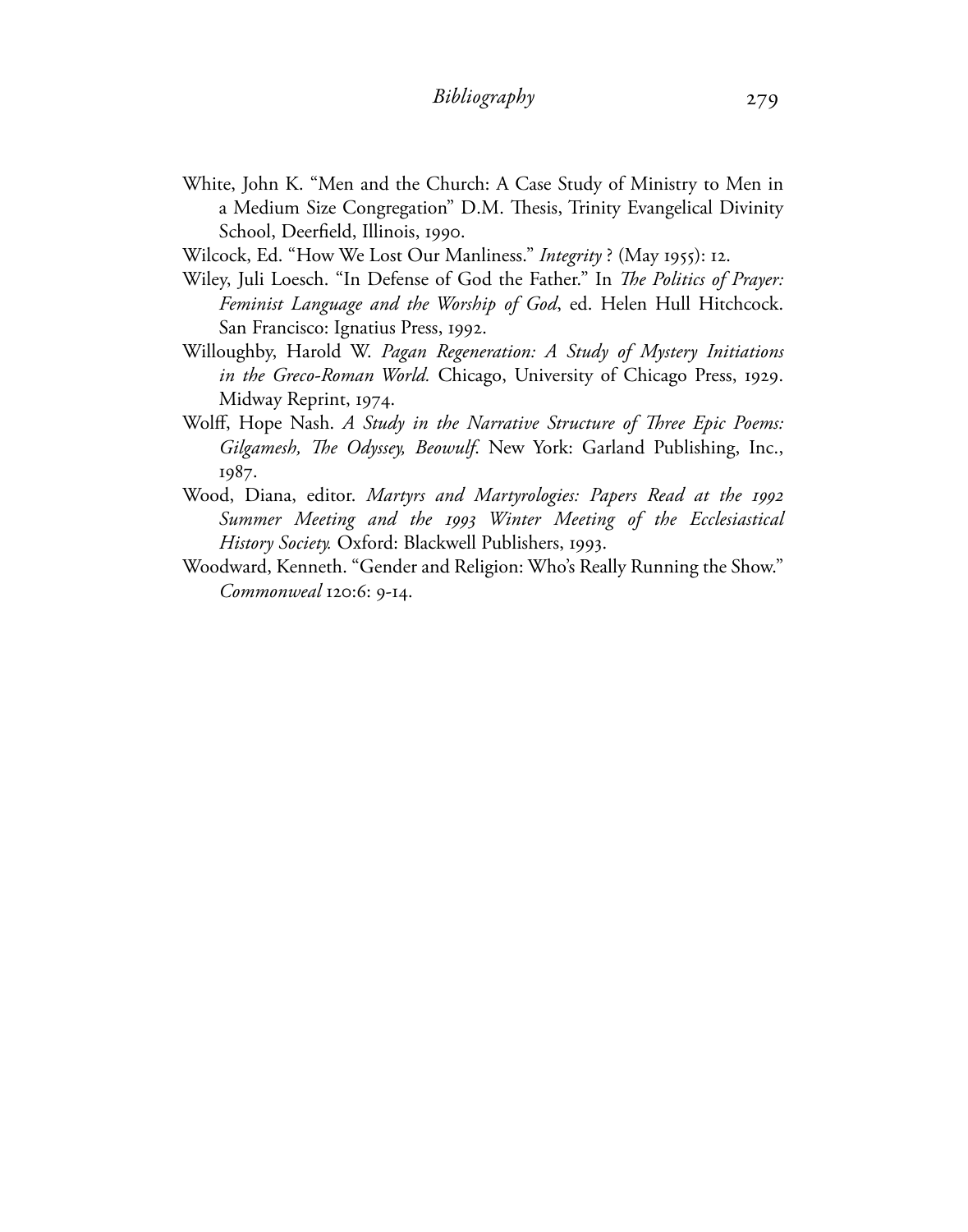## *Index*

Abraham sacrifice of, 69 uxuriousness of, 69 Action Française, 189 Adolescence religious awakening, and, 166 Afro-American churches predominance of women in, 14-15 Agency, 41-42 Aggression, 39, 42, 58, 95 Alberione, James, 32 Allen, Prudence, Antoninus, Brother, 115 Alphonus de Ligouri, 25,117 Amadeus of Lausanne, 119-120 American Revolution, 155 Anglo-Catholicism dominated by women, 2 feminized men attracted to, 6-7 homosexuality and, 7-8 *Anonymous Life of St. Cuthbert*, 9 Anthony, St., 90 Argyle, Michael, 4, 10 Aristotle femininity as receptivity, on, III revival in Middle Ages of, 110-111

Arnold, Patrick M., xi, 12, 143, 151 Athanasius, St., 90, 100

Babylonian Exile, 65 Bakan, David, 41-42 Balthasar, Hans Urs von, *see* Von Balthasar, Hans Urs Bane, Michael, 173 Baptism fire, of, 89, 98 initiation, as, 88-89, 9 Barker, Pat, 6-7 Barbusse, Henri, 185 Barna, George, II, 13-14 Barth, Karl, 77-78 Barton, Bruce, 159-160 Bassoon, C. Daniel, 10 Beatrice of Nazareth, 18, 235 n. 26 Beguines, 109 Beit-Hallahmi, Benjamin, 4, 10 Bendroth, Margaret Lamberts, 161 Benedict, St., 90-91 Bentley, William Bell, 15 Beowulf, 92-99 conflict with feminine, 93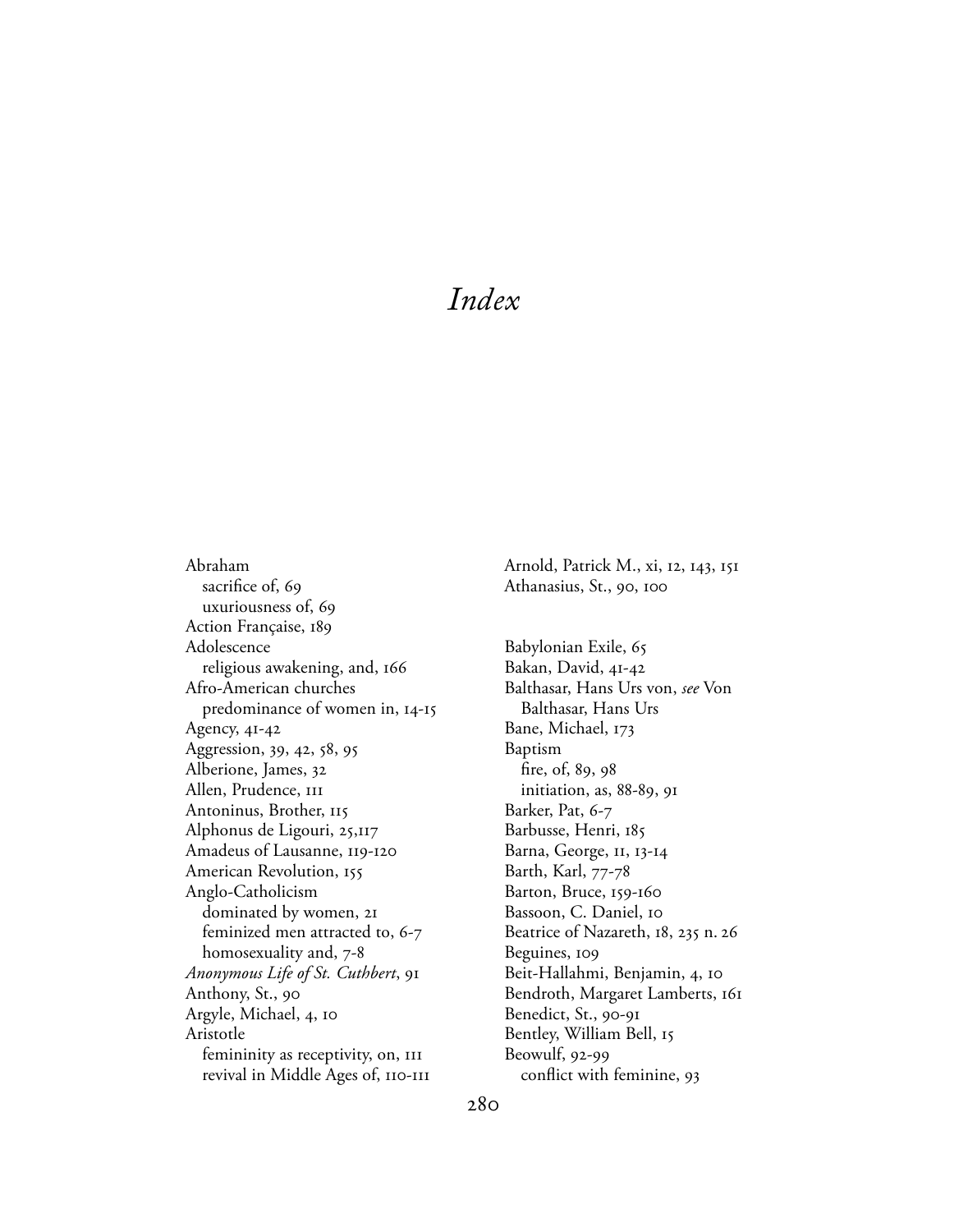double of Grendel, as 58 initiation and, 94 monastic vows and, 96-99 monstrous nature of, 58 Bernadine of Siena, 34 Bernard of Clairvaux bridal mysticism and, 103-104 crusades and, 140-141 Berthold von Regensburg, 110 Bettelheim, Bruno, 49-50 *Bible Status of Women* (Hall), 15 *Biblical Faith and Fathering* (Miller), 67 Birgitta of Sweden, 106 Bisexuality, 39, 191 Boff, Leonardo, 82 Bone *Games: Extreme Sports, Shamanism, Zen, and the Search for Transcendence* (Schultheis), 173 Boy Scouts 177-179 Bridal mysticism Bernard of Clairvaux and, 102-104 eroticism of, 105-107 Origen and, 104 male fear of homosexuality and, II9 Protestant preachers and, 116-117 virginity and, 100,117 Bride of Christ, Christian as, 102-108 Alphonsus de Ligouri on, 117-118 Arintero, Juan Gonzalez, on, 118-II9 Bernard of Clairvaux on, 103, 104-105 individualism and,  $118$ Origen on, 104 Protestants on, 116-117 Bridgman, Howard Allen, 16, 33 Brownson, Orestes, 17 Broyles, William, 183

Bugge, John, 100 Bynum, Caroline, 109-110

Calvin, John, 153 Canonizations proportion of men and women in, 109 Carnes, Mark, 155 Castelli, Jim, 10 Catherine of Genoa, 129-130 Celibacy, 9 Celsus, 99 *Census of Religious Bodies*, Chivalry, 141-142, 163 Chodorow, Nancy, 40 Church Bride of Christ, as, 114 femininity of, 84, 85 Church of England Anglo-Catholics and, 2 church attendance by gender, 20- 22 homosexuality and, 8 Cistercians, 108-109 Clark, Stephen B., 4 Clergy Episcopal, 8,137 reputation of, 4-6 lack of masculinity in, 9 Anglo-Catholic, 6-7 Catholic, 9 liberal, 4 Protestant, 5-6 Spanish, 8 Communion, 42 Comradeship friendship and, 187 homosexuality and, 187-189 Congregationalism, 18 Contraception, 25 Conversion, 198

 $28<sub>I</sub>$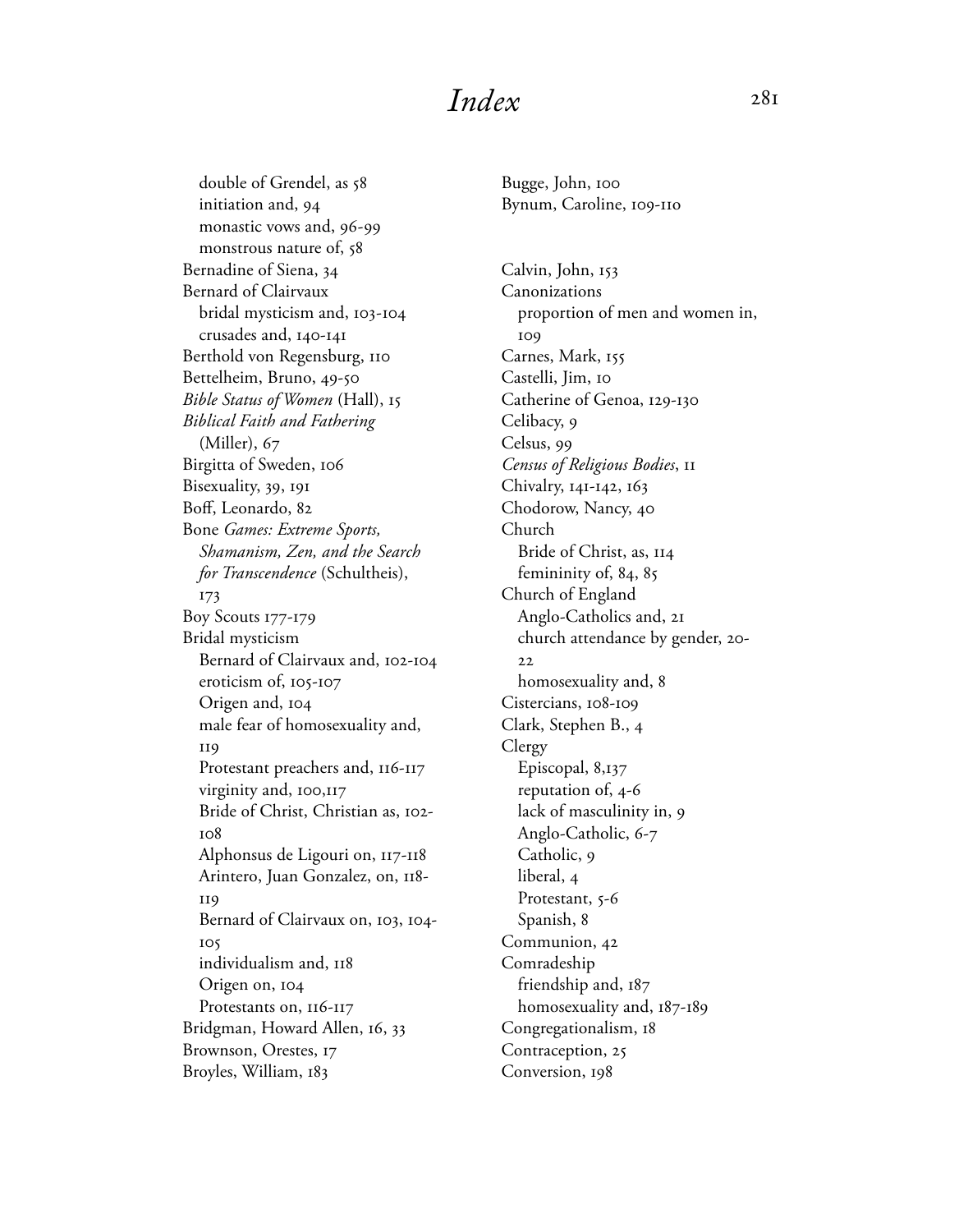*Crooked Lines of God, The* (Everson),  $II5$  $Crusades$ ,  $140-141$ Cumont, Franz, 53

Dalbey, Gordon, 198-200 *Dare We Hope That All Men Be Saved?* (Von Balthasar), 130 David homosexuality and, 70-7 masculinity of, 7 Messiah and, 71 De Beauvoir, Simone, 29 Developmental psychology, 40-4 Disidentification from female, 40-4 Ditties, James, 200 Dominance, male, 44 Dominic, St. warnings against women, 109, 115 Dominicans, 109, 114-115 *Driven by Hope: Men and Meaning* (Ditties), 200 Dunn, Mary Maples, 27 Durant, Henry Fowler, 17

Eckhart, 127, 142 Edwards, Jonathan, 34, 117 Eliade, Mircea, 49, 94 Eleusinian mysteries, 52 Emmerich, Anne Catherine, 131-132 *End of the Battle, The* (Waugh), 183- 84 Episcopal Church, 11, 137 Eucharist eroticism and, 124-125 Hadewijch and, 125 Julianna of Cornillon and, 124 Evangelicals, 162 Everson, William O., *see* Brother Antoninus

Exodus, 69 Expendability of male, 38, 43

Farrell, Walter, 44 Fascism Futurism and, 189 German, 191 Italian, 190 Malaperte, Curzio on, 190-191 masculinity and, 189 protection of Jews and, 190 *Father's Spirit of Sonship, The* (Weinandy), 83-84 Fathers see *Patriarchy* biological marginality of, 38 Femininity Christian, and, 84 Church, of, 84 communion, as, 86 Freud on, 3 obedience and,  $II4$ receptivity, as, 34, III-II2, II3 threat to masculine idenity as, Beowulf, 93 Odysseus, 56 Feminism, 137 Fenton, Charles, 5 Feuerbach, Ludwig, 185 Fichter, Joseph H., 9, 12-13, 22 Finney, Charles Grandison, 17 fraternalism, on, 76 Freemasonry and, 155 revivalism and, 155 First Great Awakening, 18, 155 Fordyce, James, 3 Forrest, Tom, 3 Fosdick, Harry Emerson, 160 France, 23-25 church attendance in, 24 Francis, St. warnings against women, 109

282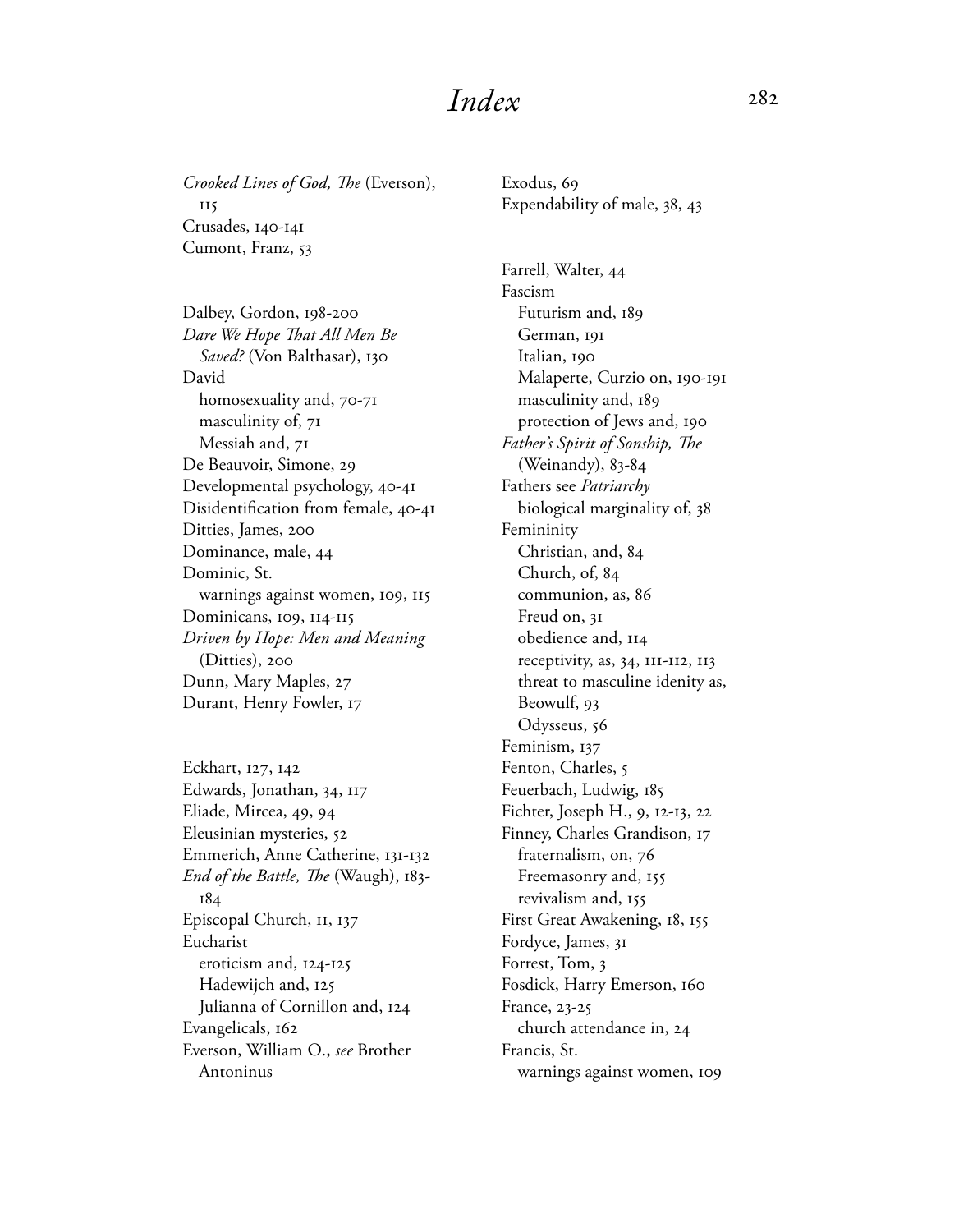Frauenfrage, *see* Womens' move ment, medieval Freemasonry masculine religion, as, 175-176 origins of,  $174-175$ mystery religions and, 175 Freethinking, 16 Freicorps, 192 Freud, Sigmund on masculinity and femininity, 3 on bisexuality, 39 Fraternalism, 174-177 Freemasonry and, 174-176 Hermeticism and, 175 initiation and, 175 Knights of Columbus and, 149-150 religion, as, 176 Fundamentalism, 161-162 Fussell, Paul, xi, 186, 188 Fussell, Sam, 170-172 Futurists, 189-190

Gallup, George Jr., 10 Gallup polls, 13 Gender, definition of, 37 Genesis, 64-65 Germany, 22, 218 n. 132 Gertrude of Helfta, 120, 129 *Ghost Road, The*. (Barker), 6-7 Gibson, James William, 181-182 Gilmore, David, xi, 43, 58 God absence of sexuality in, 6 creates by separating, 62-63 masculinity of, 6 Goldberg, Herb, 44, 45 Great Britain, 19-22 church attendance, 20 religious attitudes in, 2 *Great War and Modern Memory, The*

(Fussell), xi, 186, 188 Gray, J. Glenn, 187 Guentert, Kenneth, 10

Hadewijch, 125 Hale, Sarah J., 33 Hall, G. Stanley, 166-167 Hansen, Ron, 240, n. 34 Hauke, Manfred, 85, 114, 118 *Hazards of Being Male* (Goldberg), 44 *Heliand*, 98 Henry Suso, 107 Herdt, Gilbert A., 49 Hero, 57-58 Hildegard of Bingen, 106 Holiness, separation and, 61-62 Holy Spirit Boff, Leonardo on, 82 communion and, 85-86 connection with femininity, 85-86 Mary and, 85 masculinity of, 82-84 Homer, 54-57 Homosexuality clergy and, 7 comradeship and, 187-189 male fear of, 119 rites of initiation and, 49 Hooker, Richard, 22 Hooker, Thomas, 116 Humbert of Romans, 34 Hughes, Thomas, 6

**Identity**  fear of loss of, 55-56, 93-94 Ignatius of Loyola soldier, as, 144 *Spiritual Exercises*, 145

283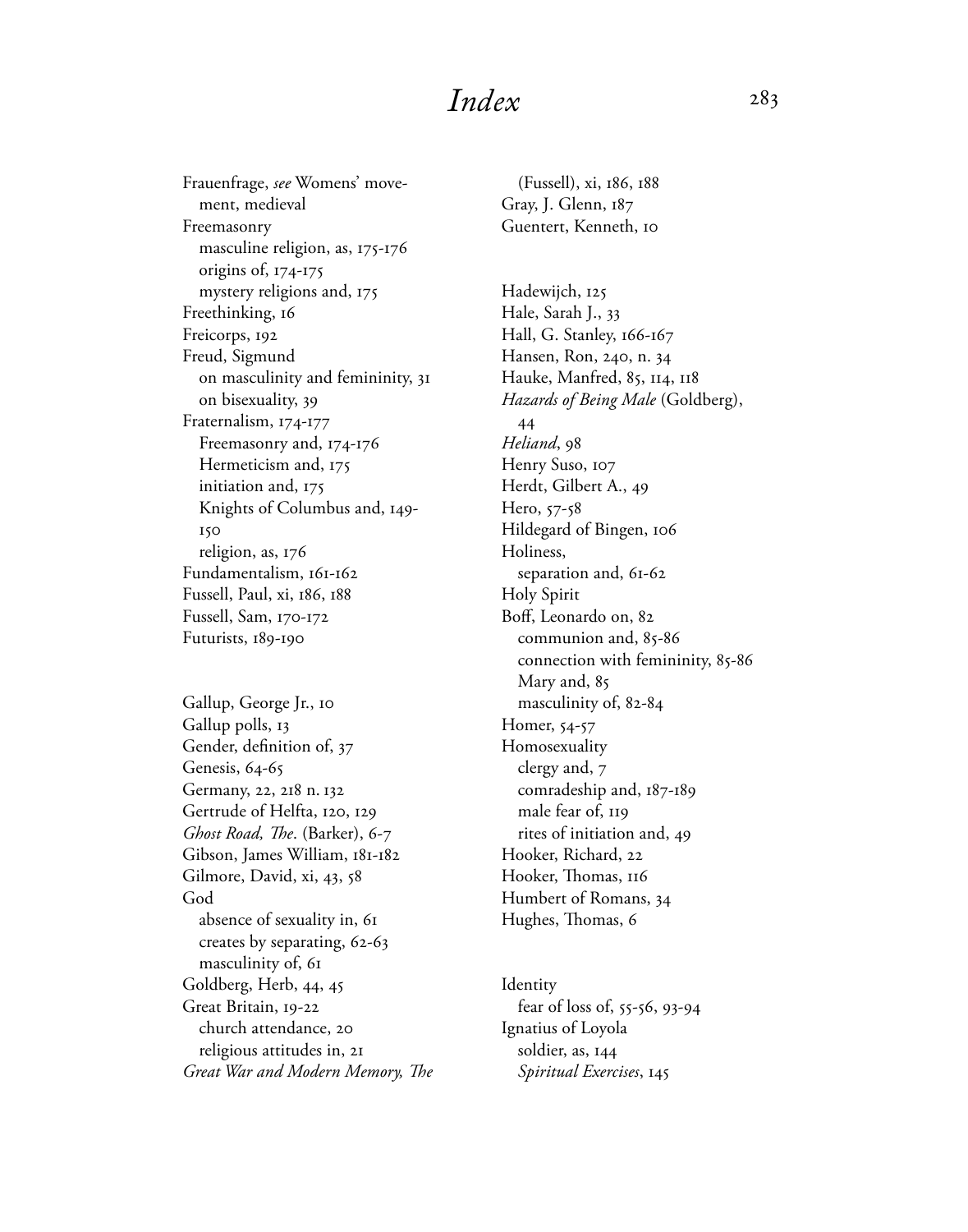*In Parenthesis* (Jones), 182 *Index of Leading Spiritual Indicators* (Bama), 13-14 Initiation, 46-59 Bettelheim, Bruno, on, 50 Beowulf and, 94 Christianity and Baptism, 88 baptism of fire, 98 mysteries and, 87-88 masculinity and, 52-54 monasticism and, 98 Odyssey, in, 54-57 Penitentes and, 148 puberty rituals, 48 sacraments of, 89, 9 sexuality as, 166 sports as, 168, 173-174 three stages of, 47, 49 Van Gennep, Arnold, on, 47, 49 war as, 183 Islam, ix, 26, 44

Jacklin, Carol, 38 James, David, 157 James, John Angell, 2 Jesuits lack of female branch of, 144 military spirit of, 145 Jesus friendship and, 78-80 masculinity of, 74-75 mother, as, 79-80, 121-122 John Chryostom, 100 women and, 99 John Paul II, 163 family background of 209 n. 5 nihilism on, 255 n. IIO sport on, 170 Johnson, Paul, 7 Jones, David, 182

Judaism meaning of circumcision in, 49 male participation in, 212 n. 54, 217 n. 126. patriarchy and, 66-68 Weininger, Otto, on, 191 women and, 191 Julian of Norwich Jesus as Mother and, 121 universalism and, 129 Juliana of Cornillon, 124 Jünger, Ernst militarism and, 184 Naziism, and, 193

Kingsley, Charles, 142, 157 Kirkley, Evelyn A., 16 Knights of Columbus, 150 Knox, Ronald, 30 Kosmin, Barry A., 10

Lachman, Seymour P., 10 Latin male language, as, 135 Latin America church attendance, 22 Le Goff, Jacques, 128 Levin, Michael, 44 Liturgy feminization of, 134-135, 151 language of, 135 Lord of the Rings, The (Tolkien), 188 Luther, Martin, 152-153 Lutherans, II, 140, 153

MacAllister, Ian, 10 Maccoby, Eleanor Emmons, 38 Malaperte, Curzio 191 Male wound, 41-42 Maleness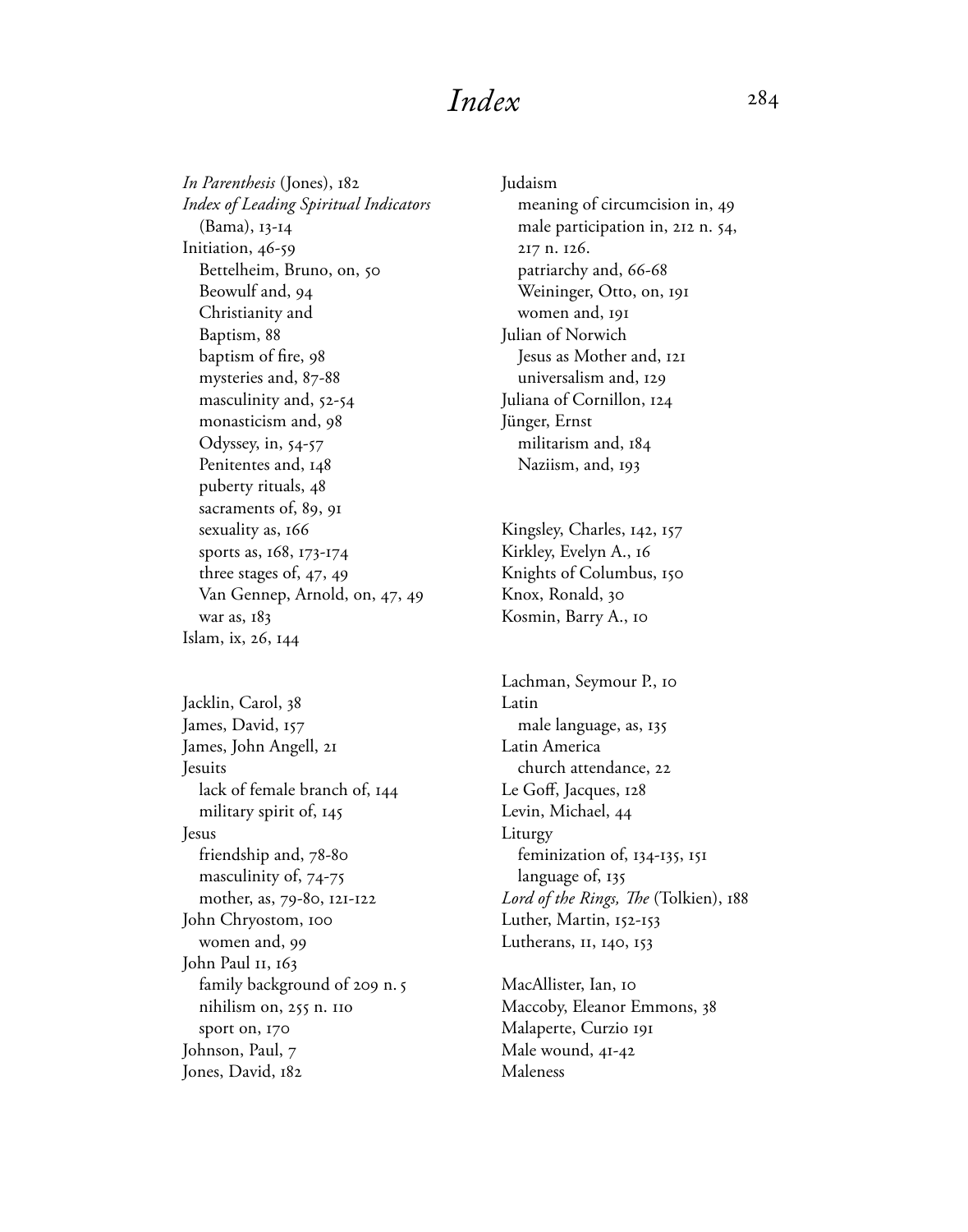biology of, 38-39 distinct from masculinity, 37 Malmgreen, Gail, 10 *Manhood in the Making* (Gilmore), xi, 43 *Manhood of the Master, The*  $(Fosdick)$ , 160 Männerbund, 192 Manning, Cardinal, 7 Margaret Mary Alacoque, 122 Margaret Ebner bridal mysticism and, 106 devotion to infant Jesus and, 120 purgatory and, 128 *Mariette in Ecstasy* (Hansen), 240, n. 34 Martyrdom women and, 90 Mary chivalric devotion to, 141-142 distorted attitude to, 142 Masculinity biology and, 38-39 Christianity and, 35-36 definition of, 45 developmental psychology and, 40-43 initiation and,  $46, 48-49, 51, 56$  male wound and, 4 natural religion, as, 164 nihilism and,  $193-195$  risk taking and, 44 self-destructiveness of, 44, 45 self-sacrifice and, 43 separation and, 42 social dominance and, 44 transcendence and, 197 Maternal mysticism, 119-121 Mather, Cotton explanation for predominance of women in church, 30 predominance of women in

church, on, 19 Christian as bride of Christ, on, 6 McLeod, Hugh, 7 Medjugorje, 132 Mead, Margaret, 223, n. 8 Mechtilde, 106 Men and Church Forward Move ment, 15, 158-161 Menendez, Josefa, 123 Messner, Michael, 168 Methodists, II Michelet Jules, 25 Miles, Catherine Cox, 8 Miles, Rosalind, 50-51 Miller, John, 67 Misogony, 42-43 Mithraism, 53-54 Monasticism Beowulf and, 96-99 three vows and, 91, 96-97 initiation, as, 98 Monk martyr, successor to, as, 90 warrior, as, 90-9 Moses, 69-7 *Muscle: Confessions of an Unlikely Bodybuilder* (Fussell), 170-172 Muscular Christianity, 157-158, 170 Mussolini, 190 motherhood and war, on, 183 Myers, Cortland, 15-16 Mystery religions, 52-53 Cumont, Franz on, 53 Eleusinian, 52 Freemasonry and, 175 initiation, as, 52 masculinity and, 43 Mithraism, 53-54 *Myth of Male Power, The* (Farrell), 44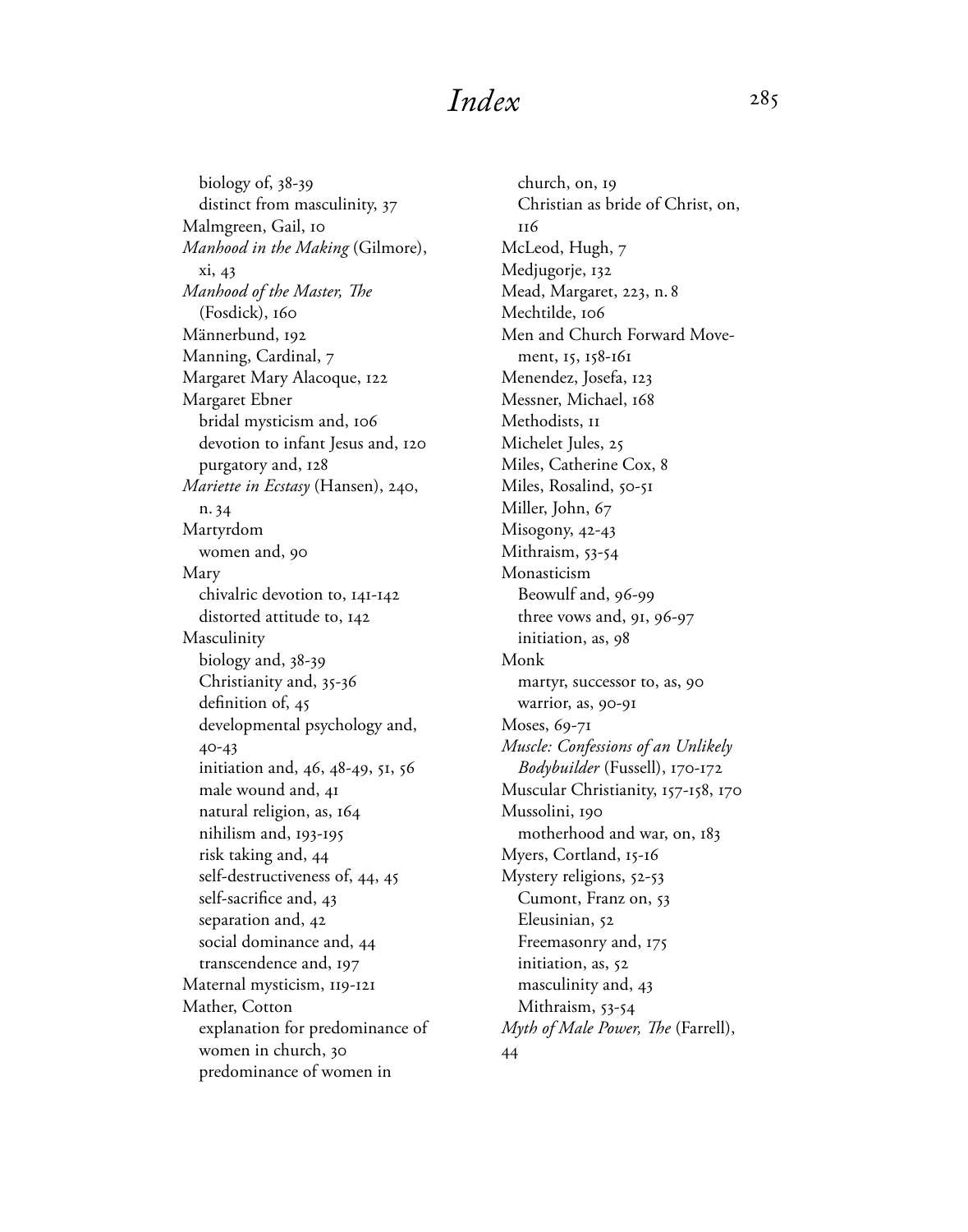Naziism, 192-193 Nehemiah, 65 New England bridal mysticism in, 116-117 church attendance in, 16 feminization of churches of, sex ratios in general population, 19 New York City church attendance in, 15-16 Newman, Barbara, 128 Newman, John Cardinal, 6, 42 Nietzsche, Friedrich, 35-36 Nihilism John Paul II on, 255 n. 110 masculinity and, 193-195 Nolde, Emil, 165, 190 Notre Dame Study of Catholic Parish Life, 12 Novak, Michael, 169-170

Oddie, William, 7 Odysseus meaning of name, 57-58 threatened by feminine, 56 Odyssey, 54-57 Ong, Walter, xi, 42, 133-134, 143 Origen, 100, 104 Owen, Wilfred, 181, 187-188

Pantheism, 126, 127 Paramilitarism, 181-182 Patriarchy achievement of, 67 dangers of, 73 definition of, 67 Judaism and, 67 Penitentes, 145-149 initiatory rites and, 146-147 Pennington, Basil, 150

Pius XII, Pope, 32 Prebish, Charles, 169 Presbyterians, II, I2, 18 Promise Keepers, 117, 162 Purgatory, 128-129 Puritans, 116-117

#### Quietism 128

Rauschenbusch, Walter, 29 Receptivity as feminine, 35 as Christian, 113-114 Reenactors, 178-179 Reuther, Rosemary, 26 Revivalism, 154-157 male participation in,  $17, 18, 198$ resemblance to fraternalism, 155 Rohr, Richard, 151 Reubin, Miri, 125 Rule of St. Benedict, 90-9 Ryan, Mary C., 18

Sacraments initiation, of, 87-89 origin of word, 88 Sacred Heart, 122-124 Schindler, David, 86 Scholasticism, 110-111 reception of Aristotle and, III-II2 Schultheis, Bob, 173-174 Search Institute of Minneapolis, 44 Second Great Awakening, 3, 155 Separation creation and, 62-63 holiness and,  $6I-62$  masculinity and, 4 psychological process, 40-4 sin and, 76, 201

### 286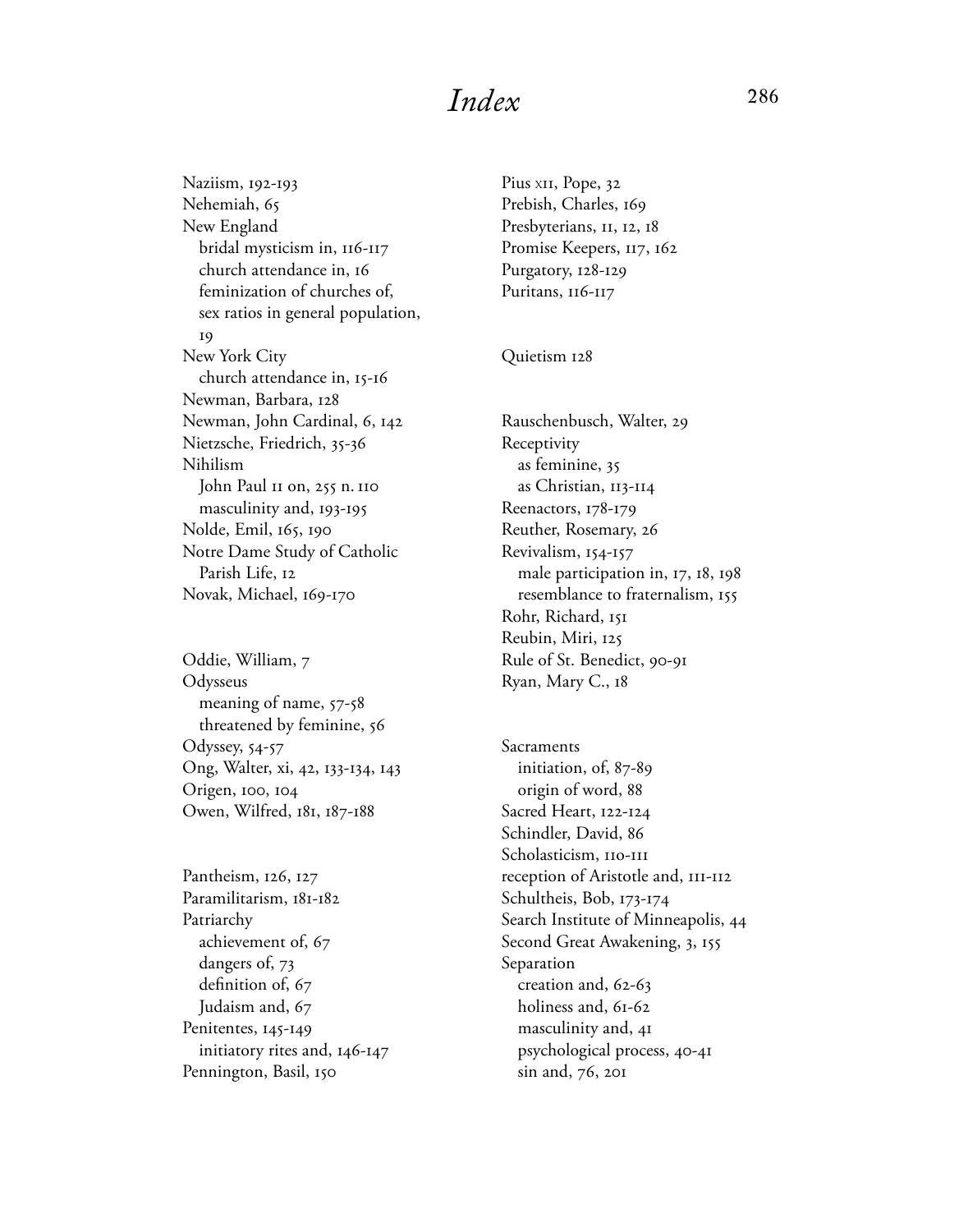Sex ratios in churches France, 24-25 Great Britain, 19-22 United States, II-19 Sexton, Patricia, 8 Sexuality divinization of,  $166-167$ initiation, as,  $165 - 166$ *Sexuality of Christ in Renaissance Art and Modern Oblivion, The*  $(Steinberg)$ , 143 Shaler, Lyle E., n Shields, Richard D., 18 Social Gospel, 29 Soldier Christ, as,  $185$ martyr, as, 131, 185 Song of Songs Bernard of Clairvaux on, 103-104 bridal mysticism and, 107 Origen on, 104 Southern Baptists, 14 Soul femininity of, 35, 118 Spain attitude toward clergy in, 8 church attendance in, 22 penitential pilgrimages in, 149 Spiritual warfare, 145, 203 Sports  $body$ -building,  $17I$ - $172$ extreme, 170, 172-174 Fussell, Sam on, 171-172 initiation, as, 168 mysticism and, 169, 173-174 Novak, Michael on, 168-170 religion, as, 169 Spurgeon, E. H., 6 Stark, Rodney, 232 n. 8o Starr, Anne Lee, 15 Steinberg, Leo, 143 Strauss, Leo, 63

Sunday School, 5, 15

Tauler, Johannes, 127 Taylor, Edward, 116-117 Terman, Lewis M., 8 Thompson, Edward H., Sr., 14 Theweleit, Klaus, 192 Thomas Aquinas fatherhood of God, on, 75-76 monastic vows, on, 97 Scholasticism, and, 110-111 Tolkien, J. R. R., 188 *Tom Brown's Schooldays* (Hughes), 6 Trinity communion, as, 85, 86 femininity of, 86, 136 masculinity of persons of, 75 space within, 20 Trollope, Frances, 16-17, 30 *True Spouse of Jesus Christ, The*  $(A$ lphonsus de Ligouri),  $117$ 

Unitarian-Universalism, II, 17, 32, 33 United States practice of religion in, II-16 South, religion in, 17 Universalism, 129-130, 155

Van Gennep, Arnold rites of passage, on, 47 tripartite structure of initiation, on, 47 Ventis, W. Larry, 10 Virginity, 100, 117 martyrdom, as, 100 Vizedom, Monika, 50 Von Balthasar, Hans Urs femininity of Christian, on 222, n. 4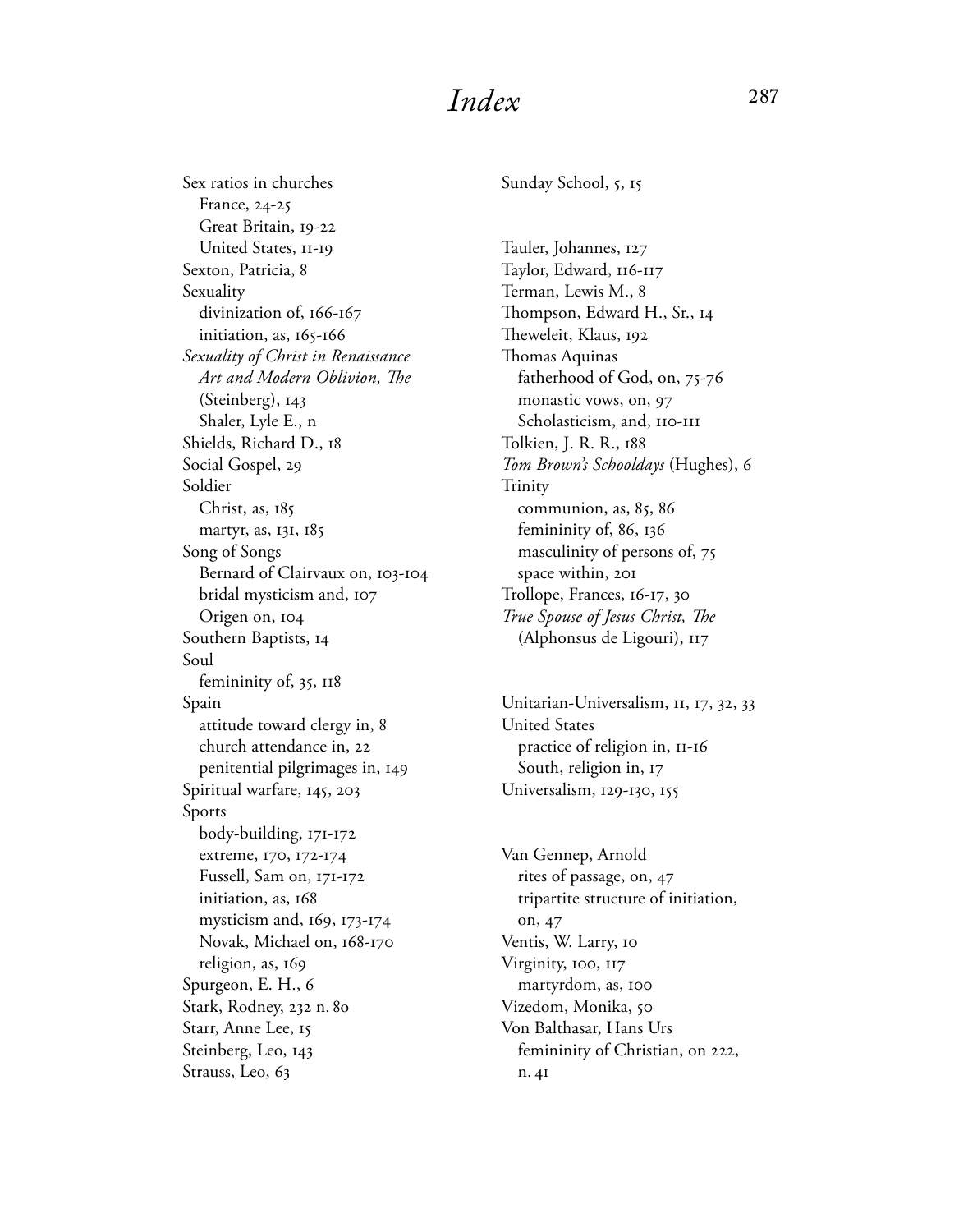Von Balthasar (cont.) femininity of Trinity, on 136 universalism and, 130 Von le Fort, Gertrude, 35 Von Rad, Gerhard, 6

Walther, Tony, 36 War, 182-189 Bernard, St., on, 141 comradeship and, 187 initiation, as, 183 *Warrior Dreams: Paramilitary Culture in Post-Vietnam America*  (Gibson), 181-182 *Warriors, Wildmen, and Kings: Masculine Spirituality in the Bible*   $(Arhold),$  151

Waugh, Evelyn Anglo-Catholics, on, 6 men and church, observations on xii war, on, 183-184 Weinandy, Thomas K., 83-84. Weininger, Otto, 191 *What Are They Saying About Masculine Spirituality* (James), 151 White, John K., 4 *Woman: Her Influence and Zeal* (Alberione), 32 Women's Movement, medieval, 108- $_{\rm IIO}$ causes of, 109 feminization of piety and, no Woodward, Kenneth, 12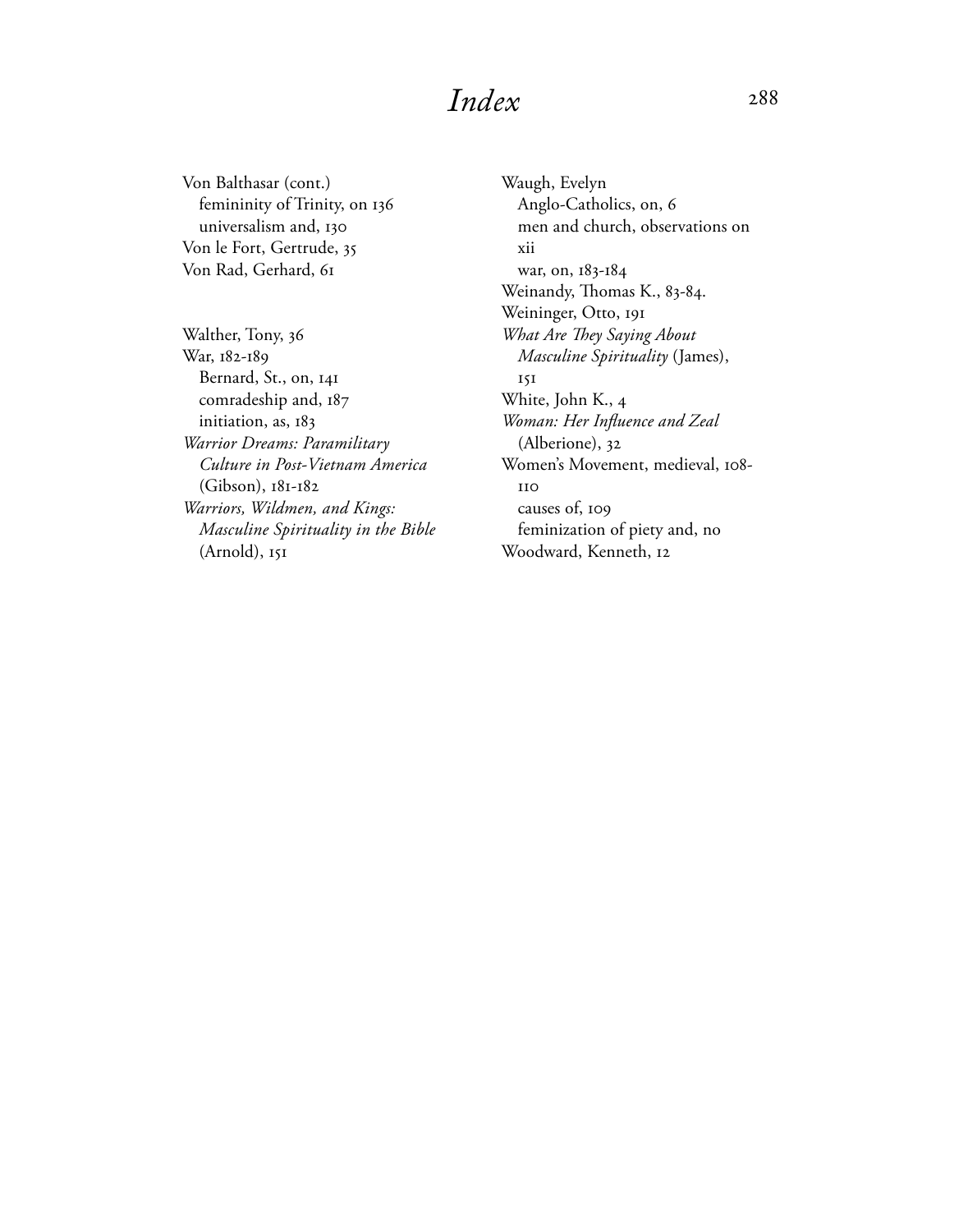### A Note on the Author

LEON J. PODLES earned his bachelor's degree at Providence College and his doctorate in English at the University of Virginia. He later studied Old Icelandic at the University of Iceland. He has worked as a teacher and federal investigator and has written for numerous journals, including *America*, the *American Spectator*, *Crisis*, and the *American Enterprise*. He is a contributing editor of *Touchstone*. He is president of Crossland Foundation, serves on the board of BishopAccountability. org and is a Boy Scout leader. He is married and has six children.